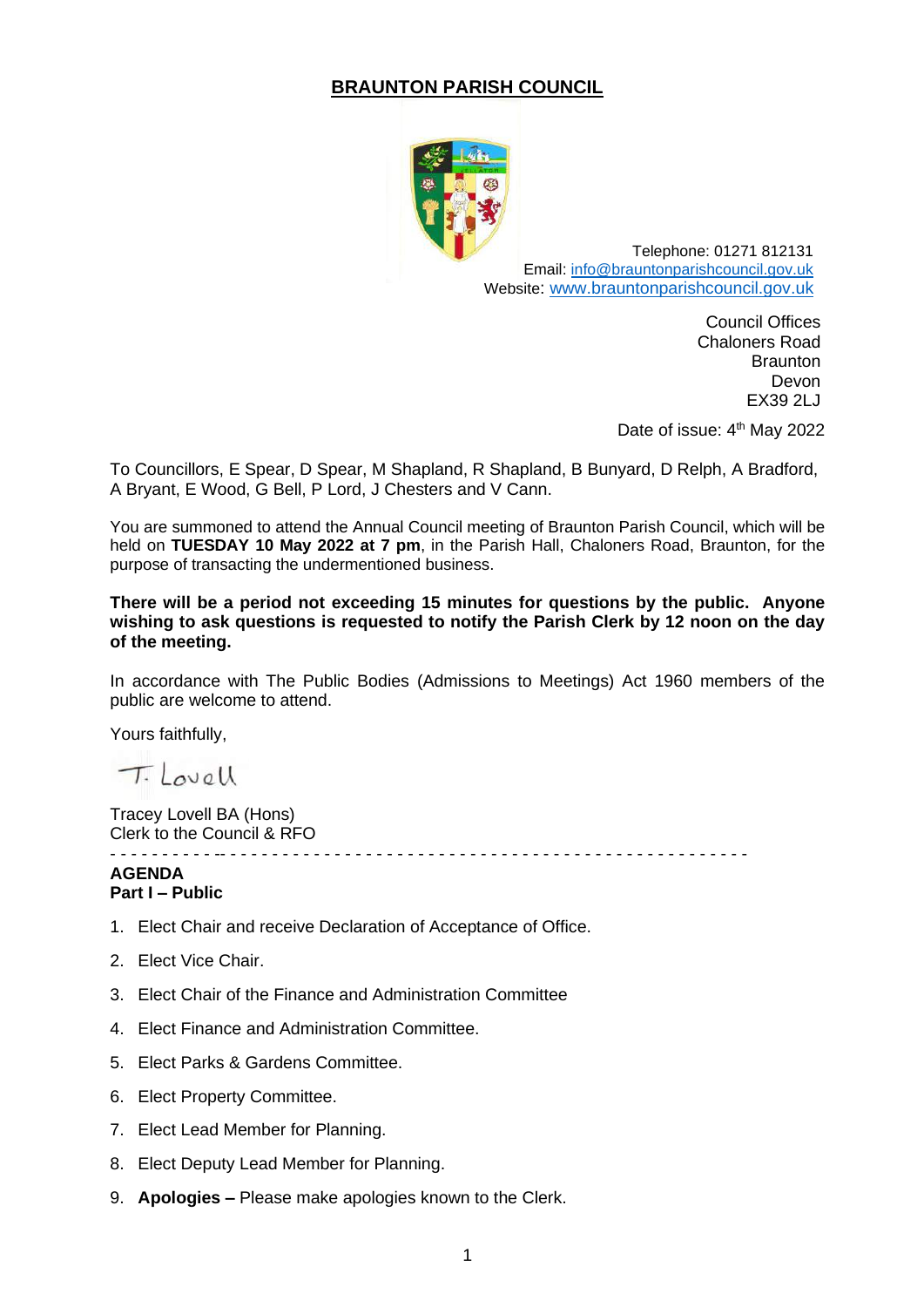- 10. **Declarations of Interest –** To receive declarations of personal interests and disclosable pecuniary interests (DPIs) in respect of items on this agenda. Members are reminded that all interests:
	- Should be declared at the beginning of the meeting, and
	- Declared prior to the item being discussed.
- 11. Receive items for information not on the agenda, which in the opinion of the Chairman should be brough to the attention of the Council.
- 12. **Public Participation Period –** Members of the public are permitted to make representations, ask questions and give evidence in respect of any item of business relating to the Parish Council. The period of time which is designated for public participation shall not exceed 15 minutes. Each member of the public is entitled to speak once only in respect of business and shall not speak for more than 3 minutes. A question asked by a member of the public during this period shall not require a response or debate at the meeting.
- 13. **Requests for Dispensation** consider requests received for dispensation(s).
- 14. **Minutes -** Approve and sign Minutes of the Council meeting held on 12 April 2022, attached.
- 15. **Action Sheet** Note updated action sheet, information attached.
- 16. **Police Report** Consider April Newsletter, attached.

#### 17. **Reports from the Devon County Councillor**

#### 18. **Reports from North Devon Councillors**

19. **Planning –** North Devon Council the determining Authority, has asked for comments from this Parish Council on the following applications (click on the application number to view the Application):

 *Cllrs E Spear, D Spear and J Chesters in their capacity as North Devon Councillors, stated that any opinions expressed during discussions on the following planning applications represent a preliminary view and that they will naturally reconsider the application fresh when presented all the facts at principal level.*

- (a) [75249](https://planning.northdevon.gov.uk/Planning/Display/75249) Proposal: Removal of garage loft and addition of first floor to form holiday accommodation. Along with creation of dedicated outdoor amenity space. Address: Birchall, Boode Road, Braunton, Devon, EX33 2NW Applicant: Mr Williams and Ms May
- (b) [75218](https://planning.northdevon.gov.uk/Planning/Display/75218) Proposal: Demolition of existing garage and erection of store. Address: Knowle Cottage, Church Hill Lane, Knowle, Braunton, EX33 2ND Agent: Simon Dovell

#### **Certificate of Lawful Development**

(c) [75210](https://planning.northdevon.gov.uk/Planning/Display/75210) Proposal: Application for a lawful development certificate for existing residential annexe. Address: 7 First Field Lane, Braunton, Devon, EX33 1ES Applicant: Mr Tony Lowe

#### 20. **North Devon Council – Planning Decisions**

74965 Description: Single Storey rear extension to dwelling and associated works. Site Address: 4 Chalwells, Knowle, Braunton, Devon, EX33 2NE Applicant: Ms Griffin Decision: APPROVED Decision Date: 28/04/22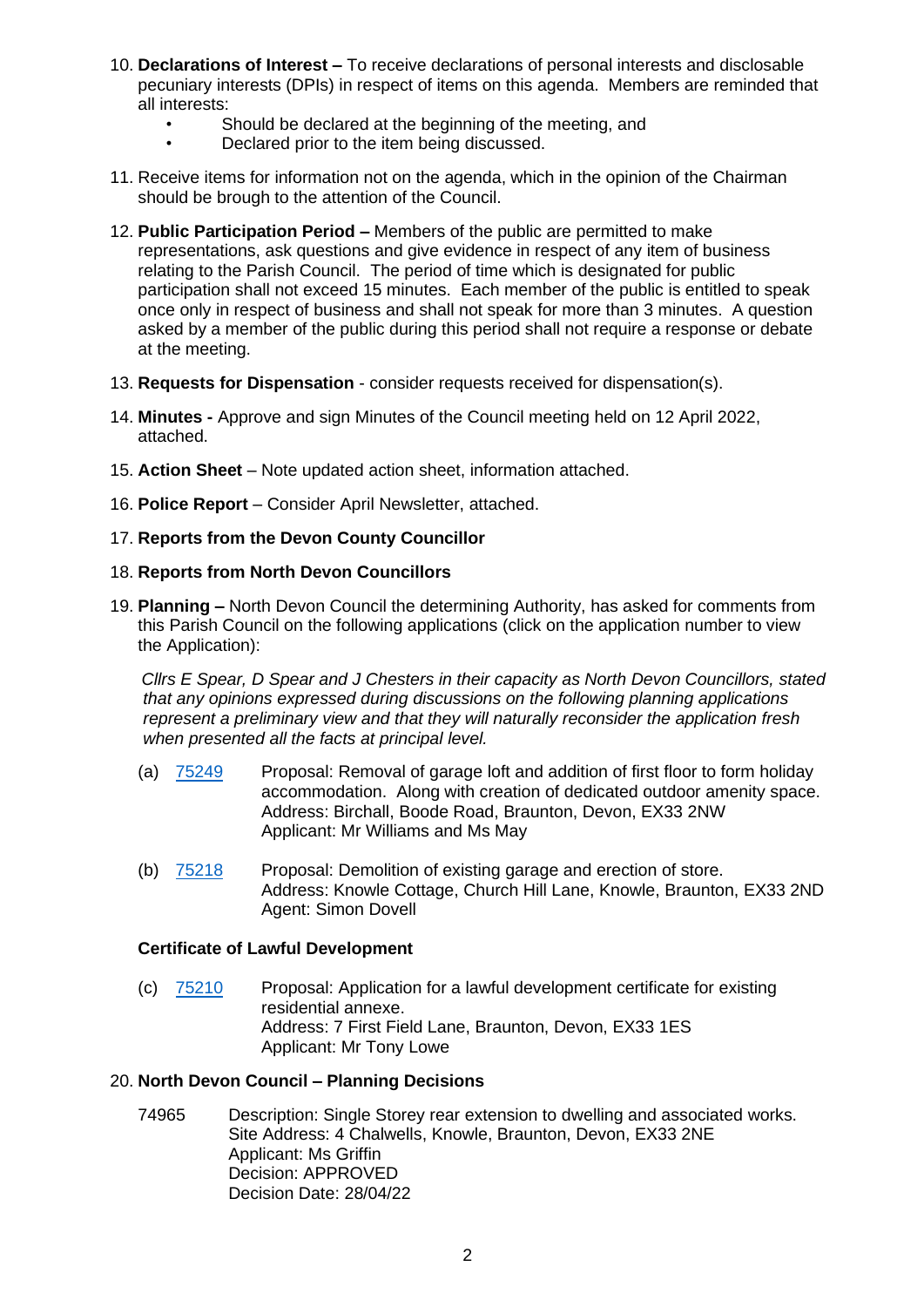- 74330 Description: Reserved matters application for approval of the details of the access, appearance, landscaping, layout and scale for two affordable dwellings and on open market dwelling. (Outline planning permission 58133 outline application for two affordable dwellings and one open market dwelling (amended plans, description and site plan)). Site Address: Land at Whitestone Lane, Knowle, Braunton, Devon, EX33 2ND Applicant: Mr & Mrs Pine Decision: APPROVED Decision Date: 26/04/22
- 74453 Description: Erection of replacement grain storage building. Site Address: Boode Farm, Halsinger, Braunton, Devon, EX33 2NN Applicant: R.M. & G.B. Fowler Decision: APPROVED Decision Date: 26/04/22
- 74834 Description: Single storey rear extension to provide additional accommodation. Site Address: 10 Mowstead Park, Mowstead Road, Braunton, Devon, EX33 1BH Applicant: Mr and Mrs P Brown Decision: APPROVED Decision Date: 26/04/22
- 21. **Accounts Due for Payment – To examine and agree the accounts due for payment, for the period 13th April to 10th May 2022 inclusive, and to approve PAYE, NI and pension contributions –** The schedule of payments will be issued prior to the meeting.
- 22. **To ratify decisions taken under delegated powers since the 12th April – 10 May 2022**, information attached.
- 23. **Receive Internal Audit Report and Year End Internal Audit Observations 2021/22** attached.
- 24. **Annual Governance and Accountability Return (AGAR) 2021/22**
	- a. To discuss and agree the Annual Governance Statement detailed in the Annual Governance and Accountability Return 2021/22, attached.
	- b. To receive and agree the Accounting Statements detailed within the Annual Governance and Accountability Return 2021/22, attached.
	- c. To consider and agree the Annual Governance and Accountability Return for 2021/22, attached.
	- d. Approve notice period for the Exercise or Public Rights.
- 25. **Braunton Housing Needs Assessments (HNA)** To consider the Braunton HNA commissioned by AECOM funding via Locality for the Braunton Neighbourhood Plan. Sent to members prior to the meeting via WeTransfer.
- 26. **North Devon Council Consultations** Receive update from the Council's Community Action Plan Working Party regarding NDC's consultations in relation to the draft Affordable Housing Supplementary Document (SPD) and joint validation checklist – Requirements for Planning Applications. Information can be viewed at the following link. <https://consult.torridge.gov.uk/kse/event/36861> Consultation running until 13th May 2022
- 27. **Parish Hall Bookings** To note party being held on Friday 27 May 22 from 5pm to 11pm.
- 28. **Application for Variation of a Premises Licence –** Consider application for the variation of a premises licence made by Coastal Catering, Croyde Ltd in respect of Hang Loose Bar & Kitchen at 30 Caen Street, Braunton, Devon, EX331AA. Information attached.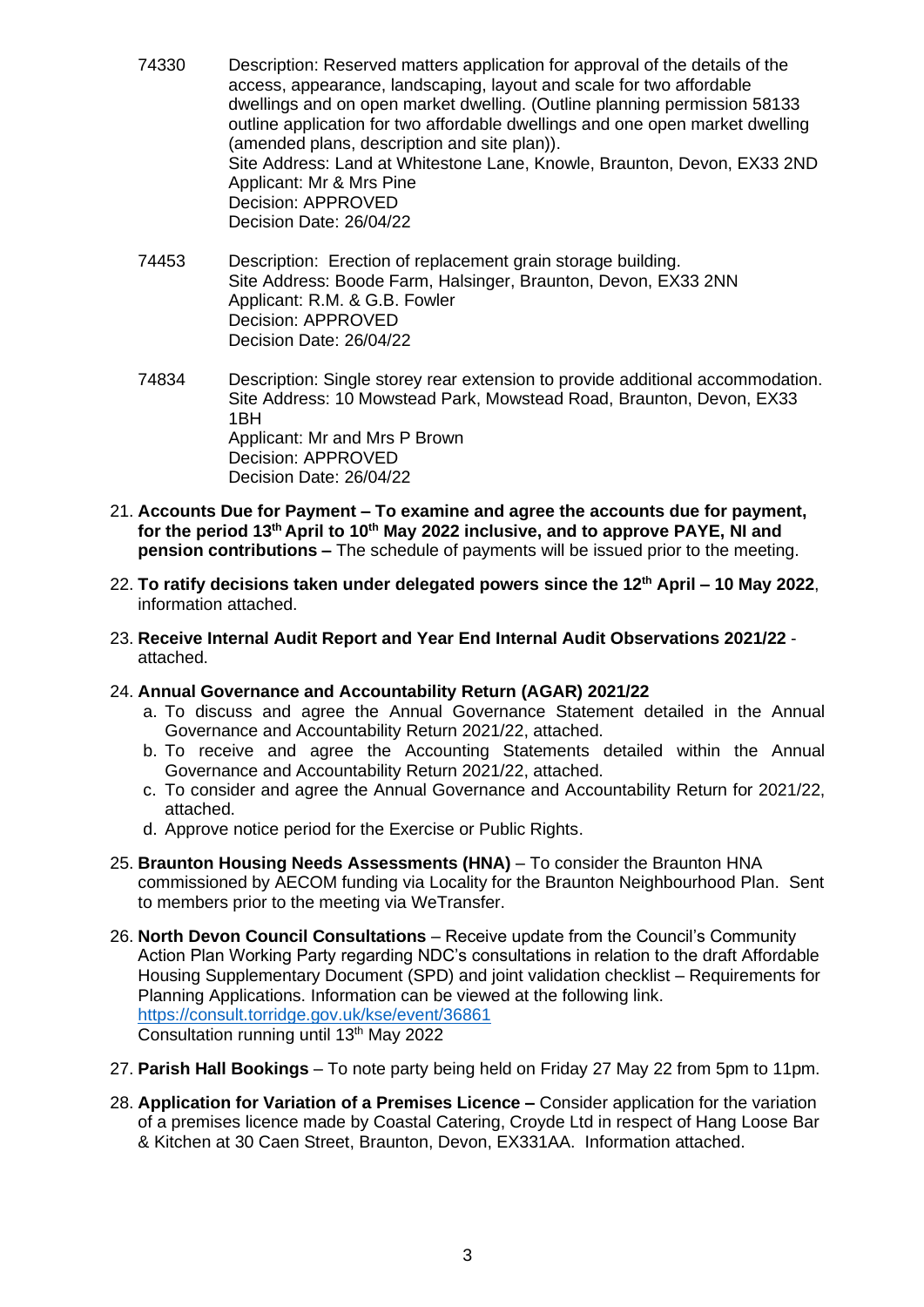#### **15. BRAUNTON PARISH COUNCIL ACTION SHEET**

| <b>DATE</b>                 | <b>TOPIC</b>                                                                | <b>PROGRESS</b>                                                                                                                                                                                                                                                                                                                                                                                                                                                                                                                                                                                                                                                                                                                                                                                                                                                                                                                                                                                                                                               |
|-----------------------------|-----------------------------------------------------------------------------|---------------------------------------------------------------------------------------------------------------------------------------------------------------------------------------------------------------------------------------------------------------------------------------------------------------------------------------------------------------------------------------------------------------------------------------------------------------------------------------------------------------------------------------------------------------------------------------------------------------------------------------------------------------------------------------------------------------------------------------------------------------------------------------------------------------------------------------------------------------------------------------------------------------------------------------------------------------------------------------------------------------------------------------------------------------|
| April 2021                  | Air Quality Action Plan<br>(AQAP)                                           | Air Quality Technical Working Group meeting took place on 23rd March 22. Andy Cole NDC Environmental Health will<br>comment on the air quality policies and Matt Collins DDC Transport Planner will make comments.                                                                                                                                                                                                                                                                                                                                                                                                                                                                                                                                                                                                                                                                                                                                                                                                                                            |
| October 2019-<br>Ongoing    | <b>Extension of Tarka Trail</b><br>from Knowle towards<br><b>Ilfracombe</b> | No updates have been received from the County - refer to October 2019 AS.<br>The Braunton Neighbourhood Plan Steering Group have been successful in securing funding to commission AECOM<br>to provide a Masterplan for Braunton. This will look at active travel options to try to improve the traffic issues in<br>Braunton.<br>Liz Holloway the senior DCC transport planning officer, says that they are hoping to commence work on the first<br>phase this summer. She has been invited to attend the June or July Council meeting to update members.                                                                                                                                                                                                                                                                                                                                                                                                                                                                                                    |
| June 2019 -<br>ongoing      | <b>Braunton Neighbourhood</b><br>Plan (BNP)                                 | The Council appointed Cllrs M Shapland, A Bryant, D Relph and G Bell as its four representatives to serve on the<br>Braunton Neighbourhood Plan Steering Group (BNPSG) (Min Ref: 075/2019/20).<br>• Steering Group were successful in securing a further £6,681 funding from Locality.<br>• New Braunton Neighbourhood Plan website went live on 11 <sup>th</sup> March -<br>http://www.brauntonparishneighbourhoodplan.org.uk<br>Public Consultation to run from the 14 <sup>th</sup> March to 29 <sup>th</sup> April.<br>Public drop-in session in the Parish Hall on Saturday 19th March 2022 from 9.30am to 12.30pm<br>First draft of the Plan has been approved and adopted by Braunton Parish Council (Min Ref: 169/2021/22)<br>First draft of the Plan has been submitted to the North Devon Council Local Planning Authority for review.<br>• The Clerk has contacted landowners for permission to protect land/assets in the Neighbourhood Plan.<br>• The Clerk has contacted statutory consultees regarding the draft Neighbourhood Plan (Reg. 14). |
| 2020<br>February<br>ongoing | Men's Shed - Live Well in<br><b>Braunton</b>                                | The Council at its meeting on the 10 <sup>th</sup> August agreed to provide a Letter of Intent (LOI) to use the Stoney Bridge<br>Depot for the Braunton and Rural Communities Men's Shed subject to planning being granted.<br>Full Planning required.<br>• The Mens Shed have withdrawn their planning application at the Stoney Bridge Depot due to concerns expressed<br>by the Highway's Officer regarding vehicular access to the site.<br>• The Council have agreed for the Mens Shed to use five spaces in the Caen Street Overflow Car Park to park a<br>62ft refurbished railway carriage, subject to permissions being granted.                                                                                                                                                                                                                                                                                                                                                                                                                     |
| <b>June 2021</b>            | Anti-social behaviour<br>(ASB) at the Recreational<br>Ground                | Neighbouring residents have complained about ASB on the Recreation Ground and in the Illingworth Shelter.<br>The Chair and Clerk met with the police and local residents to discuss options to improve the situation. The Police<br>explained that only 4% of ASB happens in Braunton but this might not be a true a reflection, as many people don't<br>report incidences to the 101 number.<br>Council used EX33 to encourage people to report to the 101 non-emergency number.<br>$\bullet$<br>Invited the Police and Crime Commissioner to a future Council meeting.<br>New double metal bin on order the Recreation Ground (previous bin burnt to the ground)<br>Mick Harrison, Sgt Thuborn to attend the Council meeting on the 14 <sup>th</sup> December 21 – postponed due to Covid.<br>Invited to attend the APM on 19 April<br>The Police Crime and Prevention Office to advise Council regarding CCTV and lighting on site.<br>$\bullet$                                                                                                           |
| <b>July 2021</b>            | Pharmacy provisions in<br>the village                                       | The assessment regarding pharmacy provisions in Braunton has been delayed for a further year due to Covid<br>19.<br>Write to Devon County Council Health and Wellbeing Board, National Health Service (NHS) England, Devon<br>Local Pharmaceutical Committee (DLPC) and Clinical Commissioning Group (CCG)<br>What is the process to open a pharmacy?                                                                                                                                                                                                                                                                                                                                                                                                                                                                                                                                                                                                                                                                                                         |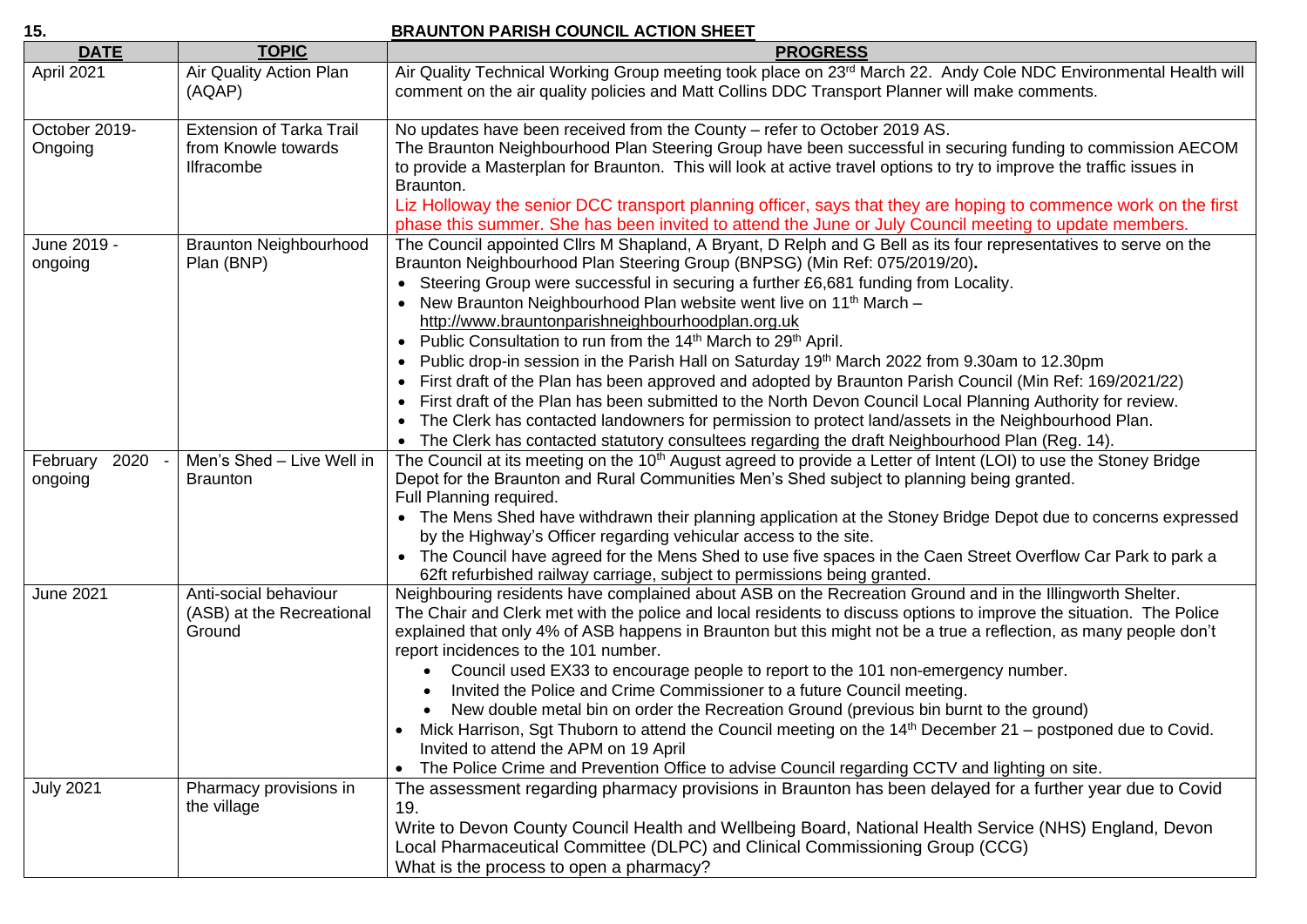|                                   |                               | When is the Pharmaceutical Needs Assessment (PNA) being carried out for Braunton?                                              |  |  |  |  |
|-----------------------------------|-------------------------------|--------------------------------------------------------------------------------------------------------------------------------|--|--|--|--|
|                                   |                               | Why has the PNA for Braunton been delayed?                                                                                     |  |  |  |  |
|                                   |                               | Who has the overall authority/responsibility to ensure that the demand for pharmacy provisions is being met?                   |  |  |  |  |
| October<br>2021                   | <b>Braunton Parish Action</b> | Council agreed to produce a Braunton Parish Action Plan working party consisting of: Cllrs D Relph, M                          |  |  |  |  |
| ongoing                           | Plan                          | Shapland, A Bryant, D Spear, E Spear and J Chesters.                                                                           |  |  |  |  |
|                                   |                               | Working Party met on the 4 <sup>th</sup> May to consider in detail the NDC consultations regarding the Affordable Housing SPD. |  |  |  |  |
|                                   |                               | Draft response to be approved at full Council on the 10 <sup>th</sup> May.                                                     |  |  |  |  |
| March 2022                        | Accounts                      | Council has passed internal audit 2021/22.                                                                                     |  |  |  |  |
| March 2022                        | <b>Acquisition of Batts</b>   | Completion on the acquisition of Batts Meadow. Section 106 - funding to improve open space at Batts Meadow.                    |  |  |  |  |
|                                   | Meadow                        |                                                                                                                                |  |  |  |  |
| April 2022                        | Reintroducing beavers in      | Council to write to Defra and Natural England to support Braunton becoming a 'trial status' area.                              |  |  |  |  |
|                                   | <b>Braunton</b>               | Cllr A Bryant to provide further details to the Clerk.                                                                         |  |  |  |  |
| April 2022                        | <b>Annual Parish Meeting</b>  | Prepared Annual Report for the APM held on 19th April 22.                                                                      |  |  |  |  |
| April 2022                        | <b>Wildflower Verges</b>      | Met with AONB and Bumble Conservation Trust to discuss trialling different grass verge management techniques to                |  |  |  |  |
|                                   |                               | encourage biodiversity.                                                                                                        |  |  |  |  |
|                                   |                               | Clerk and Senior Council Officer attended DCC Nature Recovery training on 29th April 22.                                       |  |  |  |  |
| <b>PARKS AND GARDENS/PROPERTY</b> |                               | <b>PROGRESS</b>                                                                                                                |  |  |  |  |
| <b>COMMITTEE</b>                  |                               |                                                                                                                                |  |  |  |  |
| 2019 – delayed (waiting for s106) |                               | Install new swing set and communal area in Knowle Play Park. The Clerk has submitted a new S106 application for                |  |  |  |  |
|                                   |                               | funding.                                                                                                                       |  |  |  |  |
| General ground work               |                               | Cut and strim: Knowle Play Park, Recreational Ground, entrance outside Pavilion, Memorial Gardens, Saunton Park                |  |  |  |  |
|                                   |                               | verges, Village Green and Centre of Village and Georgeham Cross.                                                               |  |  |  |  |
|                                   |                               |                                                                                                                                |  |  |  |  |
|                                   |                               | General maintenance: Cleared leaves and debris from Caen Car Park, cut and cleared remainder of wall under                     |  |  |  |  |
|                                   |                               | Recreational Ground hedge, removed dead tree Recreational Ground, collected Oak Tree from St. Johns and planted                |  |  |  |  |
|                                   |                               | in Memorial Gardens, serviced Kubota mower, painted exterior door Pavilion, took meter readings and repaired                   |  |  |  |  |
|                                   |                               | broken panel on Recreational Ground Shelter.                                                                                   |  |  |  |  |
|                                   |                               |                                                                                                                                |  |  |  |  |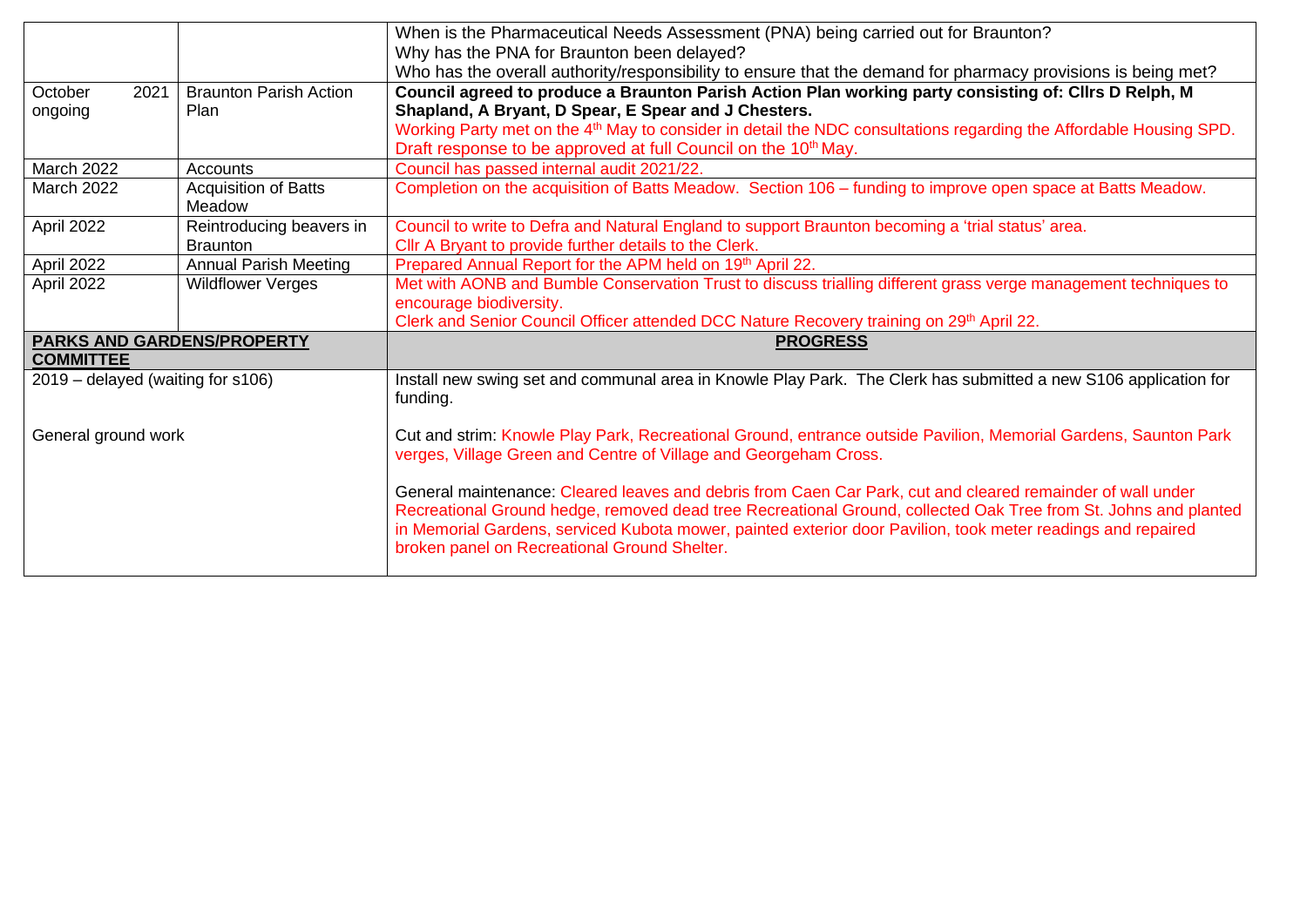#### FULL COUNCIL MEETING 10TH MAY 2022: AGENDA ITEM 22

### **BRAUNTON PARISH COUNCIL**



#### **Minutes of the Braunton Parish Council Advisory Discussion meeting held on Monday 25th April 2022 at 7:00 pm by video conference call.**

|                | <b>Present</b>                                                                                                                                                     | Cllrs: E Spear in the Chair, D Spear, M Shapland, R<br>Shapland, V Cann, P Lord, A Bryant and E Wood.                                                                                                           |
|----------------|--------------------------------------------------------------------------------------------------------------------------------------------------------------------|-----------------------------------------------------------------------------------------------------------------------------------------------------------------------------------------------------------------|
|                |                                                                                                                                                                    | Officers: T Lovell, Parish Clerk                                                                                                                                                                                |
|                |                                                                                                                                                                    | 1 members of the public.                                                                                                                                                                                        |
| AD/111/2021/22 | <b>Apologies</b>                                                                                                                                                   | Received from Cllr D Relph, J Chesters and G Bell.                                                                                                                                                              |
| AD/112/2021/22 | <b>Receive items for</b><br>information not on the<br><u>agenda, which in the </u><br>opinion of the Chair<br>should be brought to<br>the attention of<br>members. | There were none.                                                                                                                                                                                                |
| AD/113/2021/22 | <b>Declaration of Interest</b>                                                                                                                                     | Cllr V Cann declared a non Pecuniary interest in Minute<br>Ref: AD/115/2021/22(c) (75126), as the applicant is an<br>acquaintance.                                                                              |
| AD/114/2021/22 | <b>Public Participation</b>                                                                                                                                        | There were none.                                                                                                                                                                                                |
| AD/115/2021/22 | <b>Planning</b>                                                                                                                                                    | (a) 75134<br>Proposal: Demolition of garage and erection of<br>single storey extension to dwelling<br>Location: Ferncroft, Colley Park Road, Braunton,<br><b>EX33 2AR</b><br><b>Applicant: Mr Oliver Parkin</b> |
|                |                                                                                                                                                                    | Moved by Cllr D Spear, seconded by Cllr R Shapland<br>to recommend approval.                                                                                                                                    |
|                |                                                                                                                                                                    | RESOLVED: With seven in favour, none against and<br>one abstention the Council recommends approval.                                                                                                             |
|                |                                                                                                                                                                    | (b) 75049<br>Proposal: Variation of condition 2 (approved plans)<br>attached to planning permission 66333 (extensions<br>and alterations to dwelling together with erection of                                  |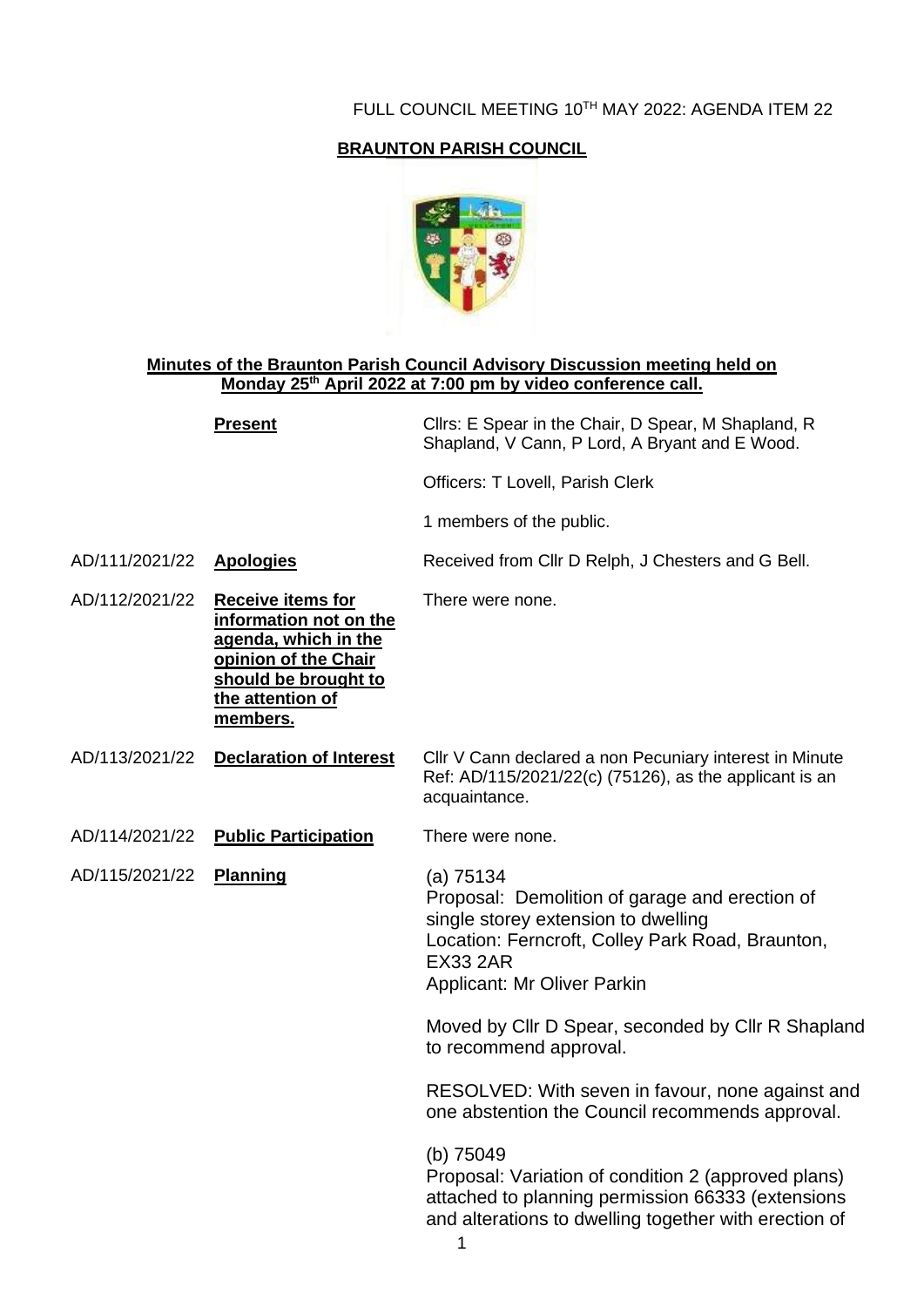detached studio building) in respect of various alterations Location: 6 Linden Close, Braunton EX33 1AW Applicant: Mrs Miranda Aubrey

Moved by Cllr R Shapland, seconded by Cllr V Cann to recommend approval.

RESOLVED: With no votes to contrary to recommend approval.

Cllr V Cann declared a non Pecuniary interest.

(c) 75126

Proposal: Erection of a single storey mono pitched building within garden to provide additional accommodation. Location: 27 Field Close, Braunton, Devon Ex33 1EP

Applicant: Ms Caroline Sandford

Moved by Cllr R Shapland, seconded by Cllr P Lord to recommend approval.

RESOLVED: With no votes to contrary to recommend approval subject to it remaining ancillary to the main house.

(d) 75165

Proposal: Fence around the front garden and replace the garden with paving to be used as seating area. Location: 1A Higher Thorn Close, Braunton, Devon EX33 2FD Applicant: Miss Rachel Turner

Moved by Cllr R Shapland, seconded by Cllr D Spear to recommend approval.

RESOLVED: With seven in favour, one against and no abstentions to recommend approval subject to the paving being permeable.

(e) 75165 Proposal: Single storey rear extension. Location: Slees Home Hardware, 11, 12 The Square, Braunton, Devon EX33 2JQ Applicant: Mrs Serret

Moved by Cllr V Cann, seconded by Cllr D Spear to recommend approval.

RESOLVED: With no votes to the contrary to recommend approval.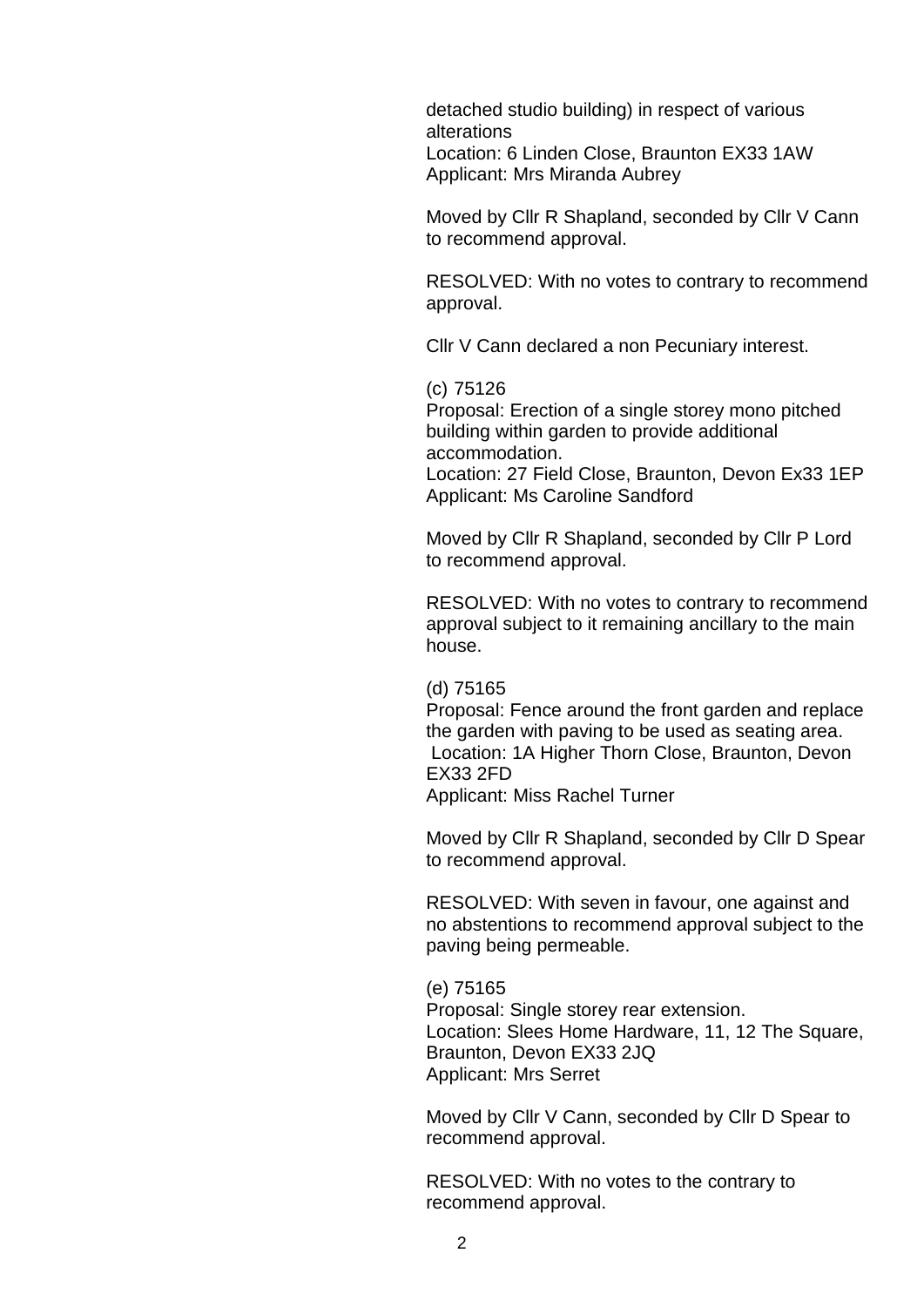(f) 75189

Proposal: Demolition of existing flat roof extension and replacement with pitched roof extension together with erection of boundary fence,

Location: 3 Orchard Close, Braunton, Devon EX33 1ET

Applicant: Mr P Marshall

Moved by Cllr V Cann, seconded by Cllr R Shapland to recommend approval.

RESOLVED: With no votes to the contrary the Council recommend approval.

AD/116/2021/22 **North Devon Council – Planning Decision**

74475

Description: Erection of 2 dwellings Site Address: Land to front of Green Valleys Lower Park Road, Braunton, Devon, EX33 2LH Applicant: Mr and Mrs Reid Decision: APPROVED Decision Date 07/04/2022

#### 74937

Description: Demolition of existing redundant outbuilding and erection of new unit of short-term residential treatment accommodation.

Site Address: 23 South Street, Braunton, Devon, EX33 2AA

Applicant: Steve Drake Decision: APPROVED Decision Date: 12/04/2022

#### 74235

Description: Conversion of existing barn and lean-to to extend existing house and locate new holiday accommodation. Site Address: The Long House, Nethercott, Braunton, Devon, EX33 1HT Applicant: Sophy Miller Decision: APPROVED Decision Date: 14/04/2022

74256

Description: Listed Building Consent for conversion of existing barn and lean-to to extend existing house and local new holiday accommodation. Site Address: The Long House, Nethercott, Braunton, Devon, EX33 1HT Applicant: Sophy Miller Decision: APPROVED Decision Date: 14/04/2022

74966

Description: Demolition of garage and erection of two storey side extension and single storey rear extension.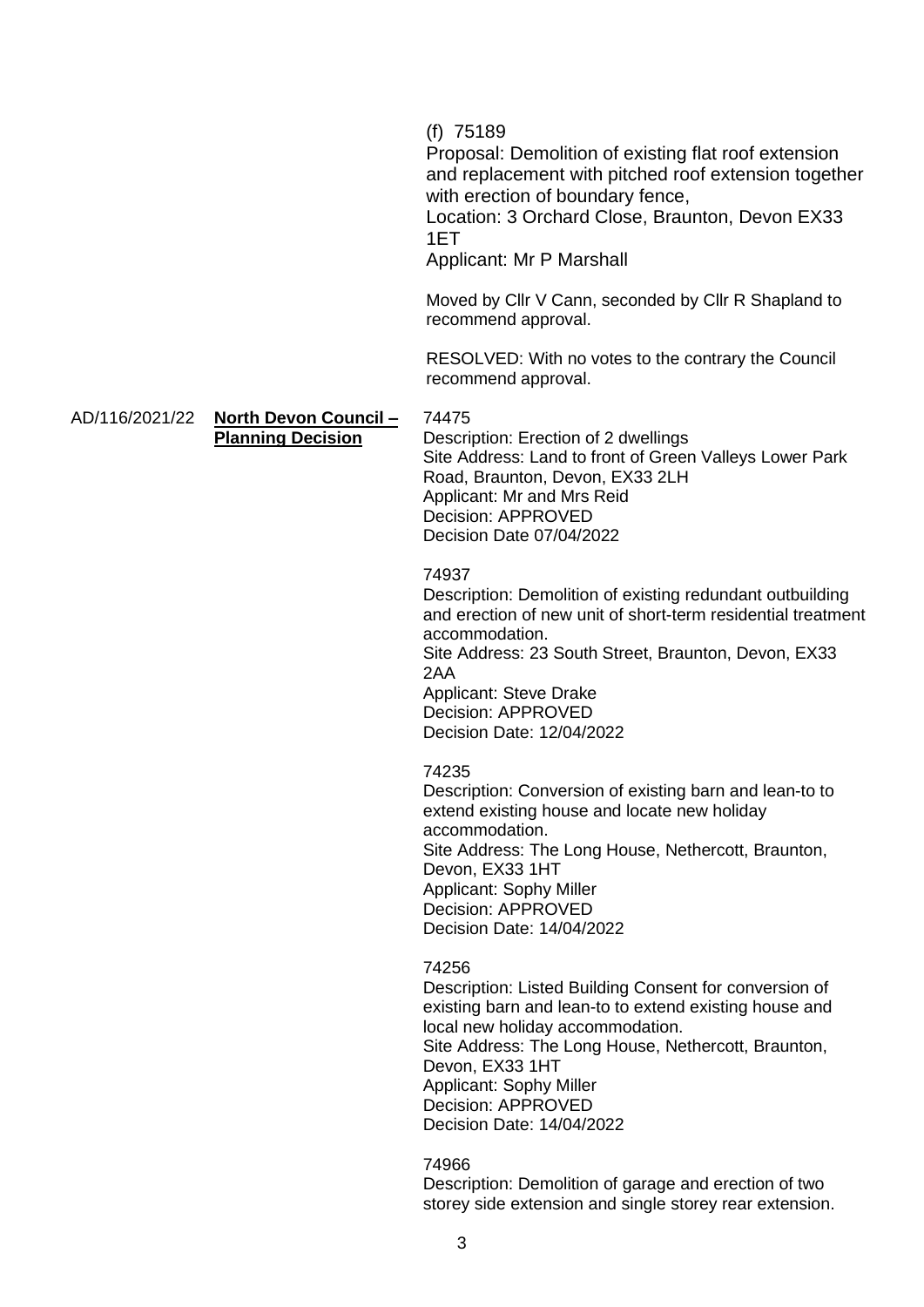Site Address: 36 South Park, Braunton, Devon, EX33 2HT Applicant: Mr and Mrs Rodliff Decision: APPROVED Decision Date: 12/04/2022

The meeting closed at 7.35pm.

Signed by the Chair: ................................................... (Cllr E Spear) Date: …………………………………….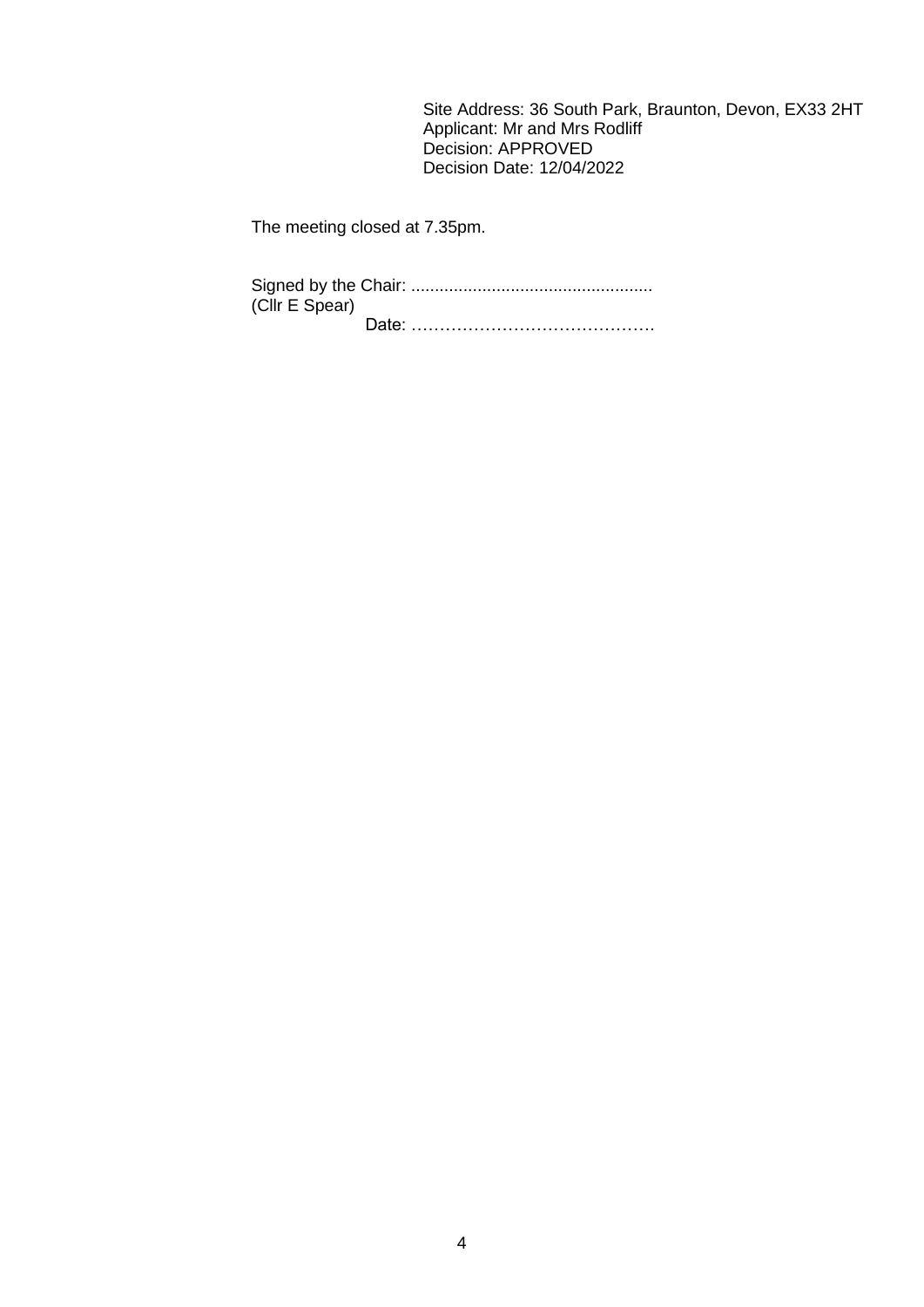|                     |                                                                                                                                           |                                                                                                                                                                                                                                                                                                                                                                                                                         |  | <b>AGENDA ITEM 22: INTERNAL AUDITOR</b>                                                                                                                                                                                                                                                                                                                                                       |                 |                                                              |
|---------------------|-------------------------------------------------------------------------------------------------------------------------------------------|-------------------------------------------------------------------------------------------------------------------------------------------------------------------------------------------------------------------------------------------------------------------------------------------------------------------------------------------------------------------------------------------------------------------------|--|-----------------------------------------------------------------------------------------------------------------------------------------------------------------------------------------------------------------------------------------------------------------------------------------------------------------------------------------------------------------------------------------------|-----------------|--------------------------------------------------------------|
|                     | <b>Braunton Parish Council</b>                                                                                                            |                                                                                                                                                                                                                                                                                                                                                                                                                         |  | <b>REPORT</b>                                                                                                                                                                                                                                                                                                                                                                                 |                 | <b>IAC</b>                                                   |
|                     | <b>Financial Year 2021-22</b>                                                                                                             |                                                                                                                                                                                                                                                                                                                                                                                                                         |  |                                                                                                                                                                                                                                                                                                                                                                                               |                 |                                                              |
|                     | Year End Internal Audit Observations                                                                                                      |                                                                                                                                                                                                                                                                                                                                                                                                                         |  |                                                                                                                                                                                                                                                                                                                                                                                               |                 | IAC Audit and Consultancy Ltd<br>Visit date: 19- April -2022 |
|                     |                                                                                                                                           |                                                                                                                                                                                                                                                                                                                                                                                                                         |  |                                                                                                                                                                                                                                                                                                                                                                                               |                 |                                                              |
| B                   | appropriately accounted for.                                                                                                              | This authority complied with its financial regulations, payments were supported by invoices, all expenditure was approved and VAT was                                                                                                                                                                                                                                                                                   |  |                                                                                                                                                                                                                                                                                                                                                                                               |                 |                                                              |
| No.                 | <b>Audit Test</b>                                                                                                                         | <b>Observation</b>                                                                                                                                                                                                                                                                                                                                                                                                      |  | <b>Recommendation</b>                                                                                                                                                                                                                                                                                                                                                                         | <b>Priority</b> | <b>Comments</b>                                              |
| $\mathbf{1}$        | Have the Financial Regulations been<br>subject to regular review in accordance<br>with paragraph 1.14 of The Practitioners<br>Guide 2021? | The Councils Financial Regulations were<br>not subject to review during the year.                                                                                                                                                                                                                                                                                                                                       |  | The Council to put in place a process for<br>the regular review of Financial<br>Regulations. It may be appropriate for<br>this to be carried out on an annual basis,<br>for example at the Annual Meeting of the<br>Council.                                                                                                                                                                  | Medium          |                                                              |
| $\overline{2}$      | Can bank payment transactions be<br>traced to source documents ? (Year End)                                                               | A sample of payments was selected. It<br>was noted that the invoice for Non<br>Domestic Rates for 2021-22 was not<br>available (payments are recorded as<br>made). It was also noted that a payment<br>to Booker was supported by the payment<br>advice (which had been signed and<br>approved by the Clerk). The supporting<br>invoice (which should be the document<br>reviewed and approved) had not been<br>signed. |  | Council to ensure that supporting<br>paperwork is available to support ALL<br>payments. In particular the Council<br>should ensure that invoices are subject<br>to review and approval rather that<br>supplier statements or payment advices.                                                                                                                                                 | Medium          |                                                              |
|                     |                                                                                                                                           |                                                                                                                                                                                                                                                                                                                                                                                                                         |  |                                                                                                                                                                                                                                                                                                                                                                                               |                 |                                                              |
| $\mathbf{C}$<br>No. | <b>Audit Test</b>                                                                                                                         | This authority assessed the significant risks to achieving its objectives and reviewed the adequacy of arrangements to manage these.<br><b>Observation</b><br><b>Recommendation</b>                                                                                                                                                                                                                                     |  | <b>Priority</b>                                                                                                                                                                                                                                                                                                                                                                               | <b>Comments</b> |                                                              |
| $\mathbf{1}$        | Minutes reviewed and no 'unusual<br>activity' identified (year end)                                                                       | It was noted that Minutes of Full Council<br>refer to the approval of decisions of<br>Committees. From a review of Minutes it<br>appears that the Councils sub<br>committees have not been meeting in<br>accordance with the requirements for the<br>Local Government Act and, therefore,<br>these meetings, and any decisions made,<br>are not legally valid.                                                          |  | The Council to review the arrangements<br>in respect of meetings of committees.<br>The Council to ensure that any meetings<br>of Committees are held in accordance<br>with legal requirements. The Council also<br>to ensure that decisions are only made at<br>legal meetings and that any record of<br>meetings which have not legally been<br>held are not presented as formal<br>Minutes. | Medium          |                                                              |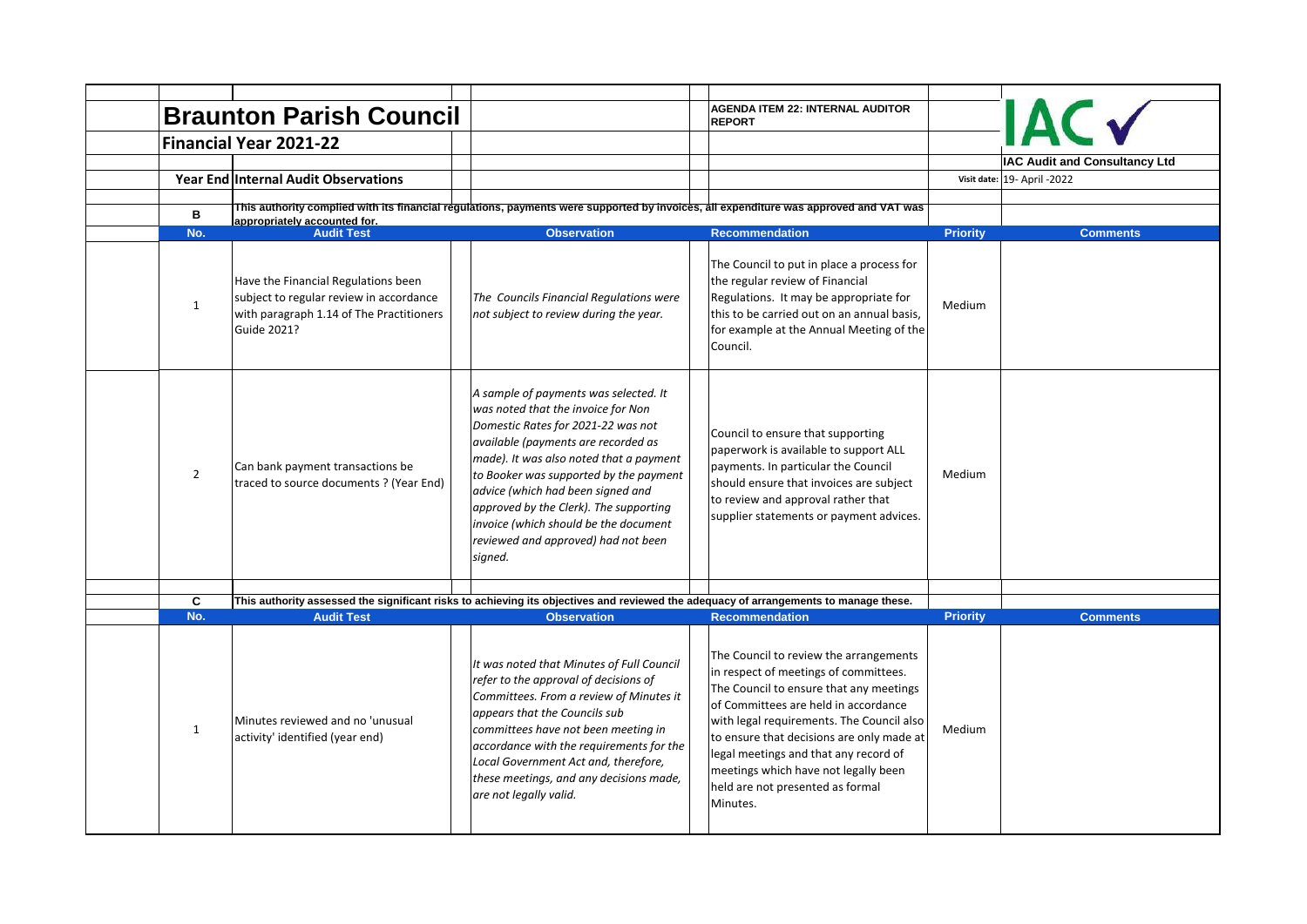| D              |                                                                                                      | The precept or rates requirement resulted from an adequate budgetary process; progress against the budget was regularly monitored;                                                                                                                                                                                                        |                                                                                                                                                                                                                                            |                 |                 |
|----------------|------------------------------------------------------------------------------------------------------|-------------------------------------------------------------------------------------------------------------------------------------------------------------------------------------------------------------------------------------------------------------------------------------------------------------------------------------------|--------------------------------------------------------------------------------------------------------------------------------------------------------------------------------------------------------------------------------------------|-----------------|-----------------|
|                | and reserves were appropriate.                                                                       |                                                                                                                                                                                                                                                                                                                                           |                                                                                                                                                                                                                                            |                 |                 |
| No.            | <b>Audit Test</b>                                                                                    | <b>Observation</b>                                                                                                                                                                                                                                                                                                                        | <b>Recommendation</b>                                                                                                                                                                                                                      | <b>Priority</b> | <b>Comments</b> |
| $\mathbf{1}$   | Level of Reserves were appropriate, their<br>purpose is identified                                   | It was noted that the Councils reserves as<br>at 31st March 2022 were £76,359, which<br>is approximately 22% of the total of<br>Council Staff Costs and Other Costs<br>during the year. This is below the<br>recommended minimum of 25%.                                                                                                  | The Council to review its level of reserves<br>to ensure that they are adequate.                                                                                                                                                           | High            |                 |
| G              | requirements were properly applied.                                                                  | Salaries to employees and allowances to members were paid in accordance with this authority's approvals, and PAYE and NI                                                                                                                                                                                                                  |                                                                                                                                                                                                                                            |                 |                 |
| No.            | <b>Audit Test</b>                                                                                    | <b>Observation</b>                                                                                                                                                                                                                                                                                                                        | <b>Recommendation</b>                                                                                                                                                                                                                      | <b>Priority</b> | <b>Comments</b> |
| $\mathbf{1}$   | Salaries and wages payable to staff have<br>been appropriately approved and<br>confirmed in writing. | Council has adopted Living Wage<br>Foundation wage rates for most staff.<br>From the records reviewed it is not clear<br>whether this arrangement has been<br>formally approved as a Contractual<br>change to staff pay and conditions. It<br>does not appear that this change has<br>been formally advised to staff members<br>affected. | The Council to review and consider<br>whether the application of the Living<br>Wage Foundation is a formal change to<br>staff terms and conditions. If so, this<br>should be formally advised in writing to<br>the staff members affected. | High            |                 |
| $\overline{2}$ | The Council has in a place a process for<br>the review and approval of overtime or<br>Time In Lieu   | Council does not have in place a process<br>for the formal review and approval of<br>TOIL. It is understood that there is a limit<br>in place for the amount of overtime that<br>may be claimed/paid but that there is<br>not formal limit on the amount of TOIL<br>that can be accumulated.                                              | The Council to put in place arrangements<br>for the formal monitoring and approval<br>of TOIL. As part of this the Council should<br>consider specifying a limit on the amount<br>go TOIL that can be accumulated.                         | High            |                 |
| н              | Asset and investments registers were complete and accurate and properly maintained.                  |                                                                                                                                                                                                                                                                                                                                           |                                                                                                                                                                                                                                            |                 |                 |
| No.            | <b>Audit Test</b>                                                                                    | <b>Observation</b>                                                                                                                                                                                                                                                                                                                        | <b>Recommendation</b>                                                                                                                                                                                                                      | <b>Priority</b> | <b>Comments</b> |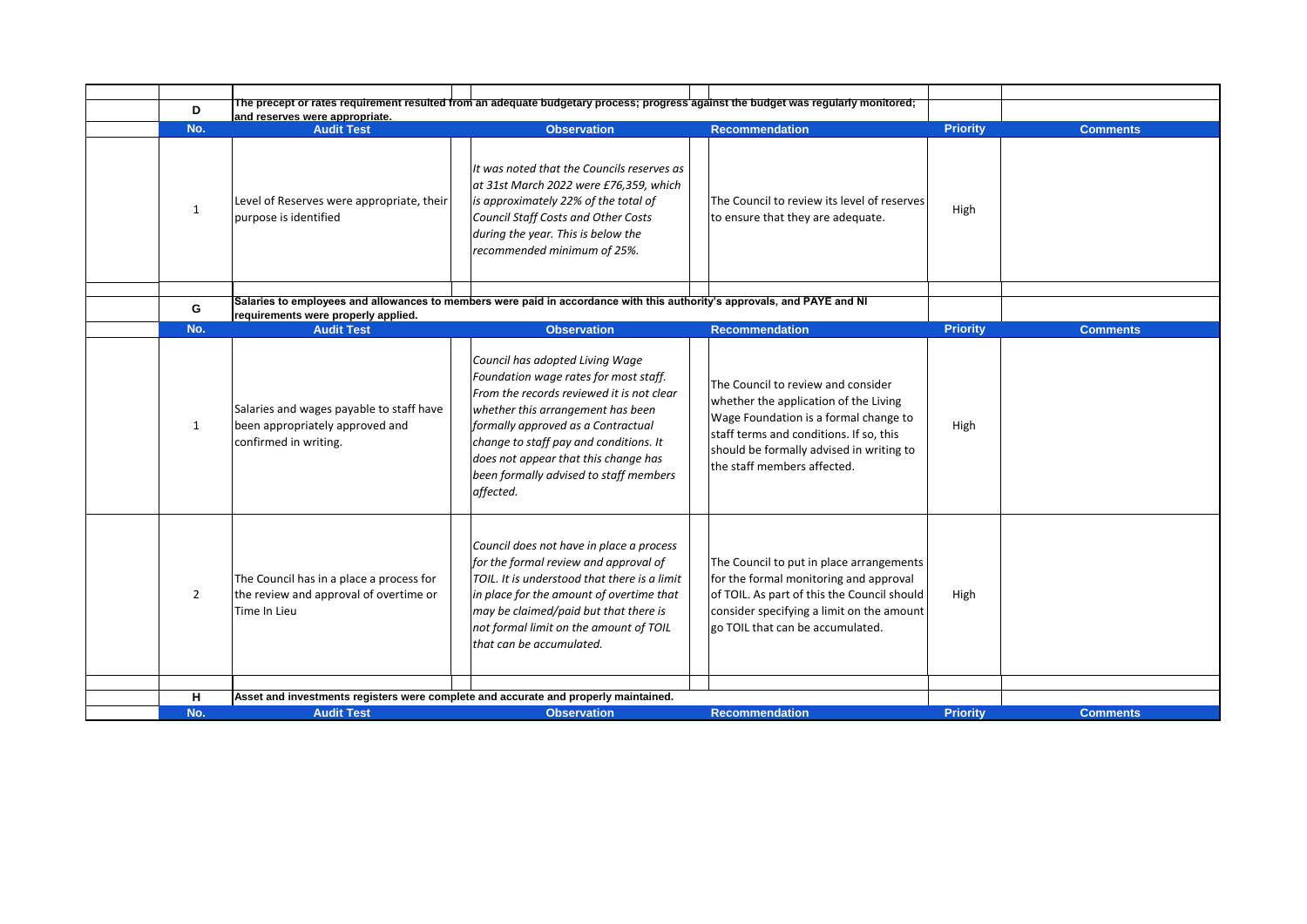|  | Assets purchased / disposed of have<br>been added to / removed from asset<br>register | It was noted that three assets (a pump,<br>landing site and Defibrillator Cabinet)<br>were identified during the year as not<br>recorded on the asset register. These<br>have been in Council ownership for some<br>vears. The Council has included them in<br>the 2022 valuation but not in the 2021<br><i>valuation</i> | Council to RESTATE the value in box 9 of<br>the Accounting Statements for 2021 to<br>include the value of the assets that were<br>owned in 2021 but not previously<br>recorded. | High |  |
|--|---------------------------------------------------------------------------------------|---------------------------------------------------------------------------------------------------------------------------------------------------------------------------------------------------------------------------------------------------------------------------------------------------------------------------|---------------------------------------------------------------------------------------------------------------------------------------------------------------------------------|------|--|
|  |                                                                                       |                                                                                                                                                                                                                                                                                                                           |                                                                                                                                                                                 |      |  |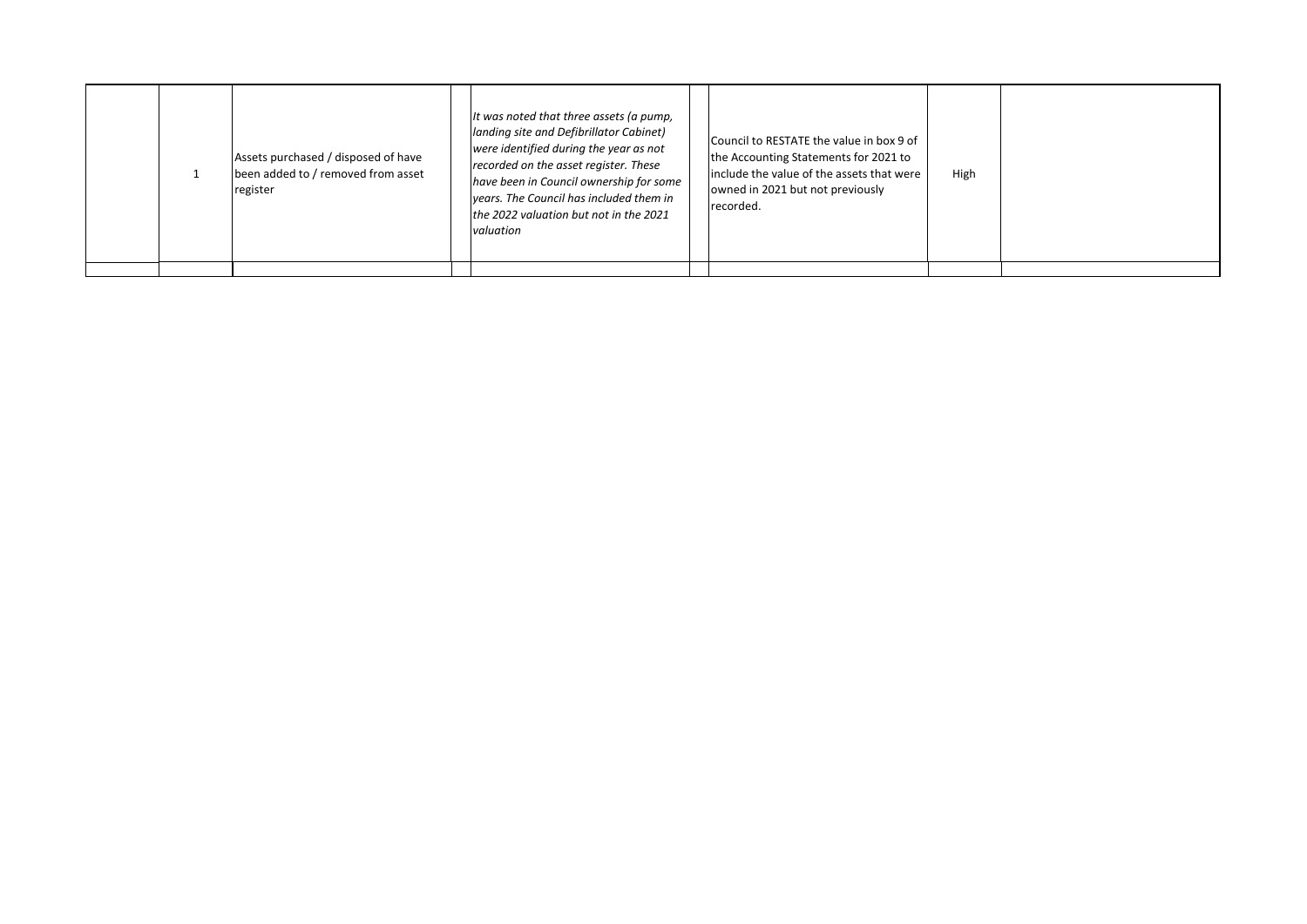|                | Periodic bank account reconciliations were properly carried out during the year.                   |                                                                                                                                                                                                                                                                                                                                                                                               |                                                                                                                                                                                                                                                                            |                 |                 |
|----------------|----------------------------------------------------------------------------------------------------|-----------------------------------------------------------------------------------------------------------------------------------------------------------------------------------------------------------------------------------------------------------------------------------------------------------------------------------------------------------------------------------------------|----------------------------------------------------------------------------------------------------------------------------------------------------------------------------------------------------------------------------------------------------------------------------|-----------------|-----------------|
| No.            | <b>Audit Test</b>                                                                                  | <b>Observation</b>                                                                                                                                                                                                                                                                                                                                                                            | <b>Recommendation</b>                                                                                                                                                                                                                                                      | <b>Priority</b> | <b>Comments</b> |
| 1              | Bank reconciliations have been signed<br>and dated as evidence of independent<br>review (Year End) | Bank reconciliations have not been<br>signed and dated as evidence of<br>independent review.                                                                                                                                                                                                                                                                                                  | Bank reconciliations which have been<br>subject to review should be signed and<br>dated as evidence of this review. This<br>should be done prior to the approval of<br>the accounting statements.                                                                          | Medium          |                 |
| $\overline{2}$ | There are no unexplained balancing<br>entries in any reconciliation (Year End)                     | There were a number of old unreconciled<br>items on the bank reconciliation which<br>related to duplicate transactions<br>previously identified by the Clerk. These<br>were written back by the Clerk during the<br>audit visit with a date of 19th April 2022                                                                                                                                | Council to review and approved the<br>adjusting entries made by the Clerk                                                                                                                                                                                                  | High            |                 |
|                |                                                                                                    |                                                                                                                                                                                                                                                                                                                                                                                               |                                                                                                                                                                                                                                                                            |                 |                 |
| J              | creditors were properly recorded.                                                                  | Accounting statements prepared during the year were prepared on the correct accounting basis (receipts and payments or income and                                                                                                                                                                                                                                                             | expenditure), agreed to the cash book, supported by an adequate audit trail from underlying records and where appropriate debtors and                                                                                                                                      |                 |                 |
| No.            | <b>Audit Test</b>                                                                                  | <b>Observation</b>                                                                                                                                                                                                                                                                                                                                                                            | <b>Recommendation</b>                                                                                                                                                                                                                                                      | <b>Priority</b> | <b>Comments</b> |
| $\mathbf{1}$   | Year end debtor balances are reasonable<br>and agree to year end Trial Balance                     | It was noted that the balance on the<br>Devon County Council debtors account<br>includes an amount in respect of 'Cutting<br>of Visibility splays' which appears to<br>relate to a duplicate Sales invoices (one<br>invoice raised in April, one in November).<br>This account also has three outstanding<br>items in respect of rents for Caen School<br>Playing Field for three years rent. | Council to review the debtor balance on<br>Devon County Council and confirm that<br>the balance is correct.<br>The Council to undertake and overall<br>review of all outstanding debtor<br>balances and confirm the the balances<br>stated as due from debtors is correct. | High            |                 |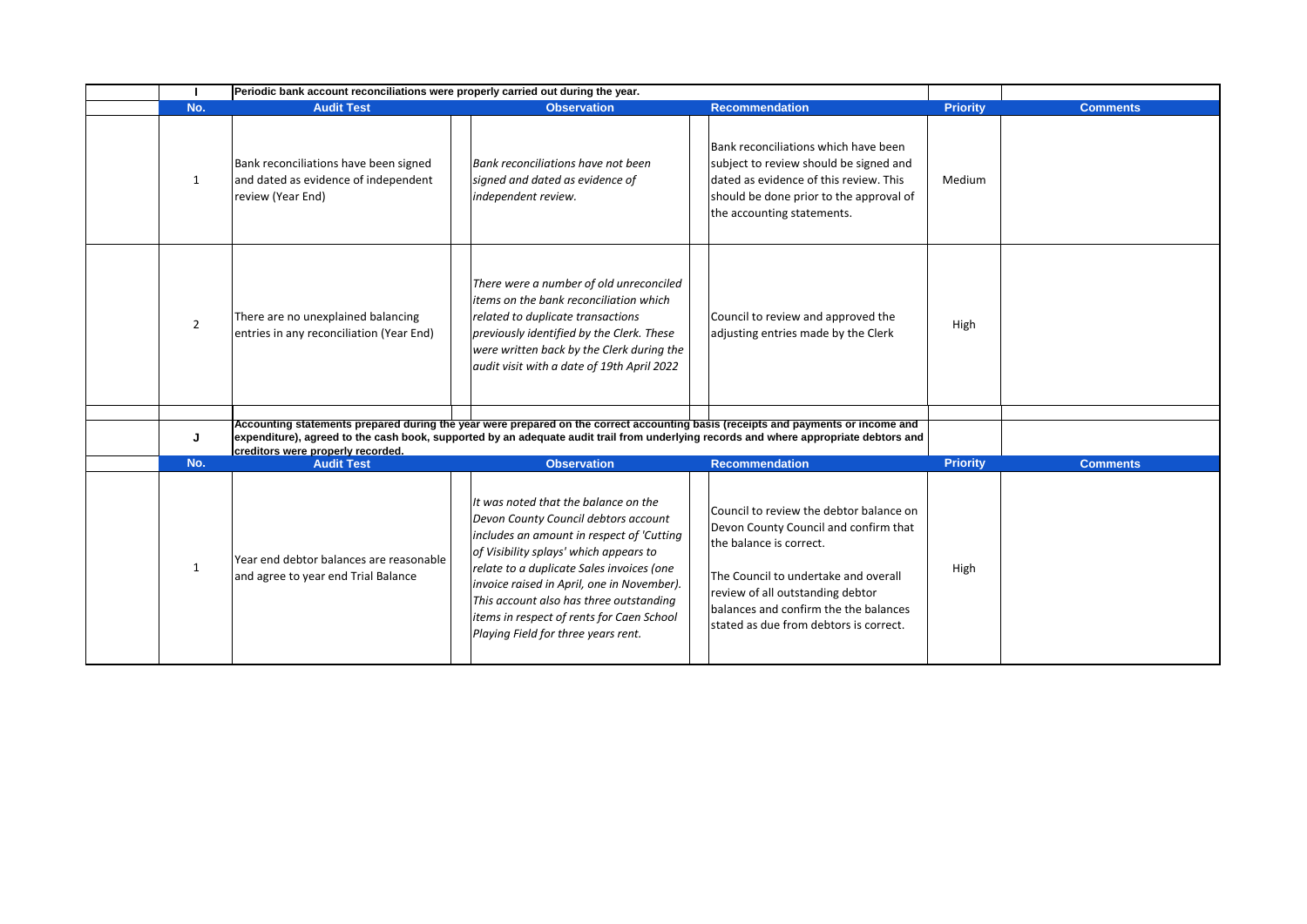

# **Braunton**

### Housing Needs Assessment (HNA)

#### March 2022

Delivering a better world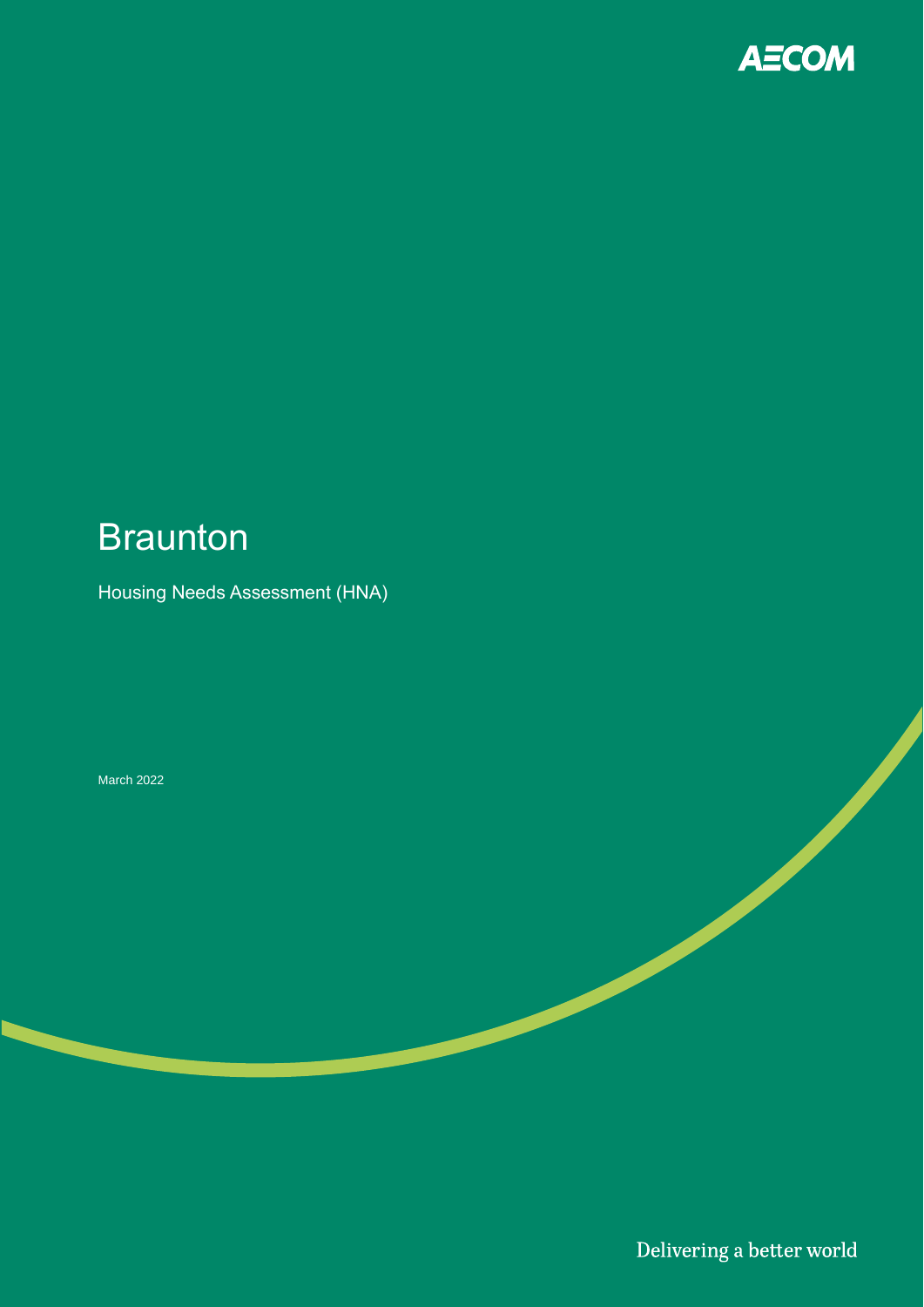### Quality information

| <b>Prepared by</b>  | Checked by                          | <b>Approved by</b>                  |  |  |
|---------------------|-------------------------------------|-------------------------------------|--|--|
| Tony Sloan          | Paul Avery                          | Paul Avery                          |  |  |
| Senior Town Planner | <b>Principal Housing Consultant</b> | <b>Principal Housing Consultant</b> |  |  |

### Revision History

| <b>Revision</b> | <b>Revision date</b> | <b>Details</b>                    | <b>Authorized</b> | <b>Name</b>       | <b>Position</b>                          |
|-----------------|----------------------|-----------------------------------|-------------------|-------------------|------------------------------------------|
| <b>REV 01</b>   | 26/01/2022           | Issue for Internal TS<br>Review   |                   | <b>Tony Sloan</b> | Senior Town<br>Planner                   |
| <b>REV 02</b>   | 27/01/2022           | Internal Review                   | <b>PA</b>         | Paul Avery        | Principal<br>Housing<br>Consultant       |
| <b>REV 03</b>   | 28/01/2022           | Issue for NG<br>review            | TS                | <b>Tony Sloan</b> | Senior Town<br>Planner                   |
| <b>REV 04</b>   | 08/02/2022           | <b>NG Review</b>                  | <b>SP</b>         | Sue Prosper       | <b>Braunton</b><br><b>Steering Group</b> |
| <b>REV 05</b>   | 14/02/2022           | Updated<br>following NG<br>Review | <b>TS</b>         | <b>Tony Sloan</b> | Senior Town<br>Planner                   |
| <b>REV 06</b>   | 16/02/2022           | Internal Review                   | <b>PA</b>         | Paul Avery        | Principal<br>Housing<br>Consultant       |
| <b>REV 07</b>   | 18/02/2022           | Issue for Locality TS<br>Review   |                   | <b>Tony Sloan</b> | Senior Town<br>Planner                   |
| <b>REV 08</b>   | 03/03/2022           | <b>Final Issue</b>                | TS                | Tony Sloan        | Senior Town<br>Planner                   |

Prepared for:

Braunton Neighbourhood Plan Steering Group

Prepared by:

AECOM Infrastructure & Environment UK Limited Aldgate Tower 2 Leman Street London E1 8FA United Kingdom aecom.com

© 2022 AECOM Infrastructure & Environment UK Limited. All Rights Reserved.

This document has been prepared by AECOM Infrastructure & Environment UK Limited ("AECOM") for sole use of our client (the "Client") in accordance with generally accepted consultancy principles, the budget for fees and the terms of reference agreed between AECOM and the Client. Any information provided by third parties and referred to herein has not been checked or verified by AECOM, unless otherwise expressly stated in the document. No third party may rely upon this document without the prior and express written agreement of AECOM.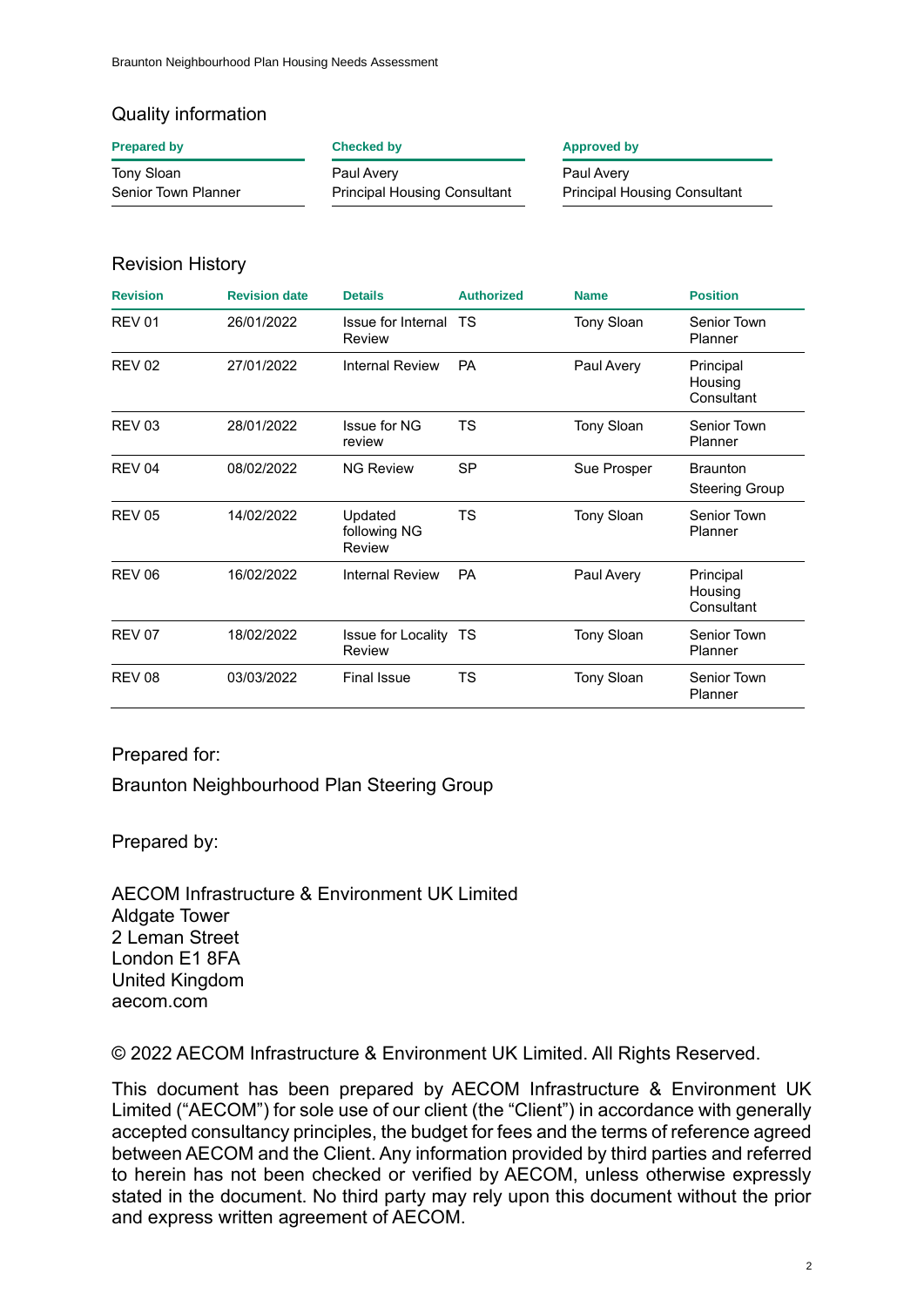## **Table of Contents**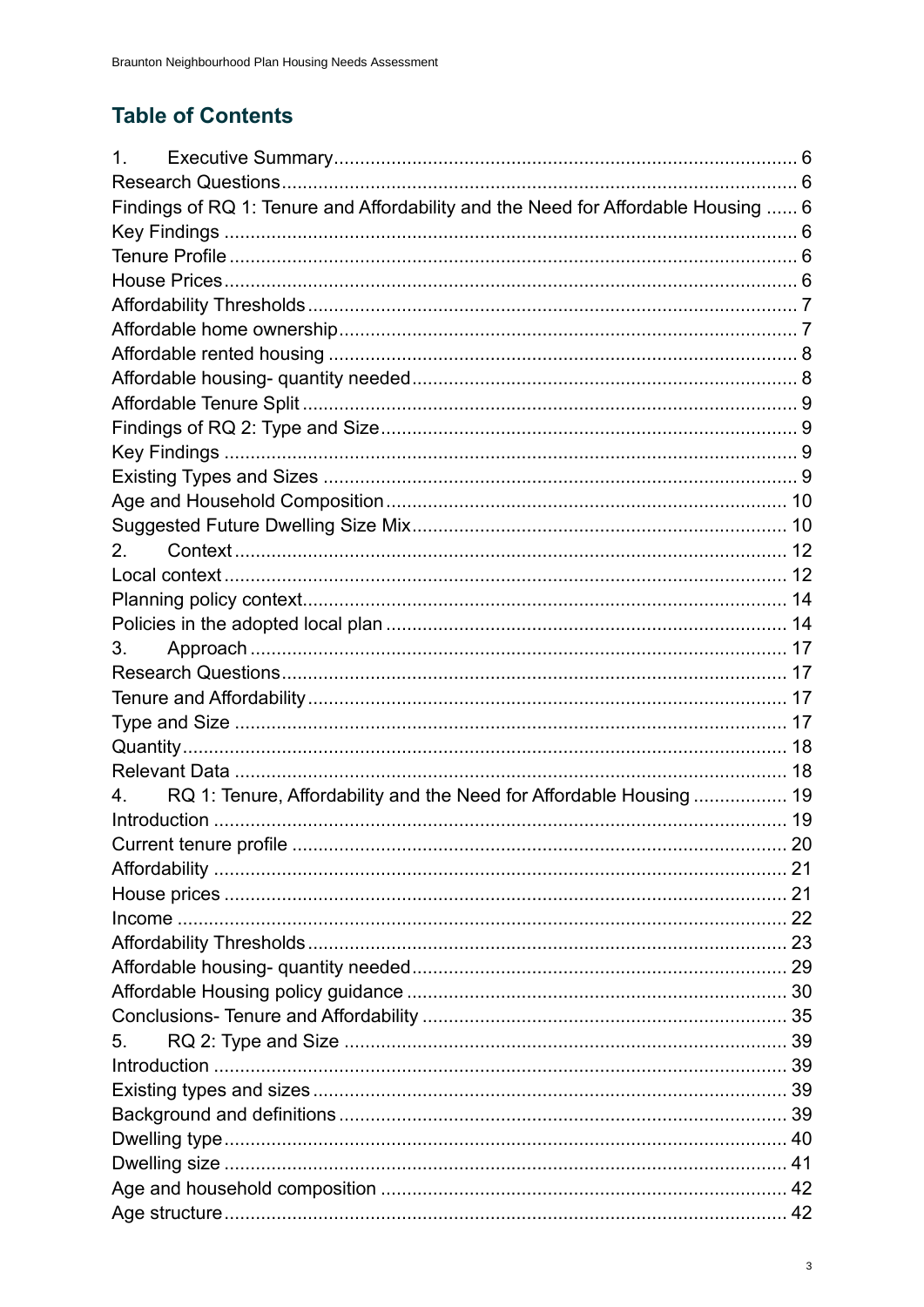| 6.   |  |  |
|------|--|--|
|      |  |  |
|      |  |  |
|      |  |  |
|      |  |  |
|      |  |  |
|      |  |  |
|      |  |  |
|      |  |  |
|      |  |  |
| B.1  |  |  |
| i)   |  |  |
| ii)  |  |  |
| B.2  |  |  |
| i)   |  |  |
| ii)  |  |  |
| iii) |  |  |
|      |  |  |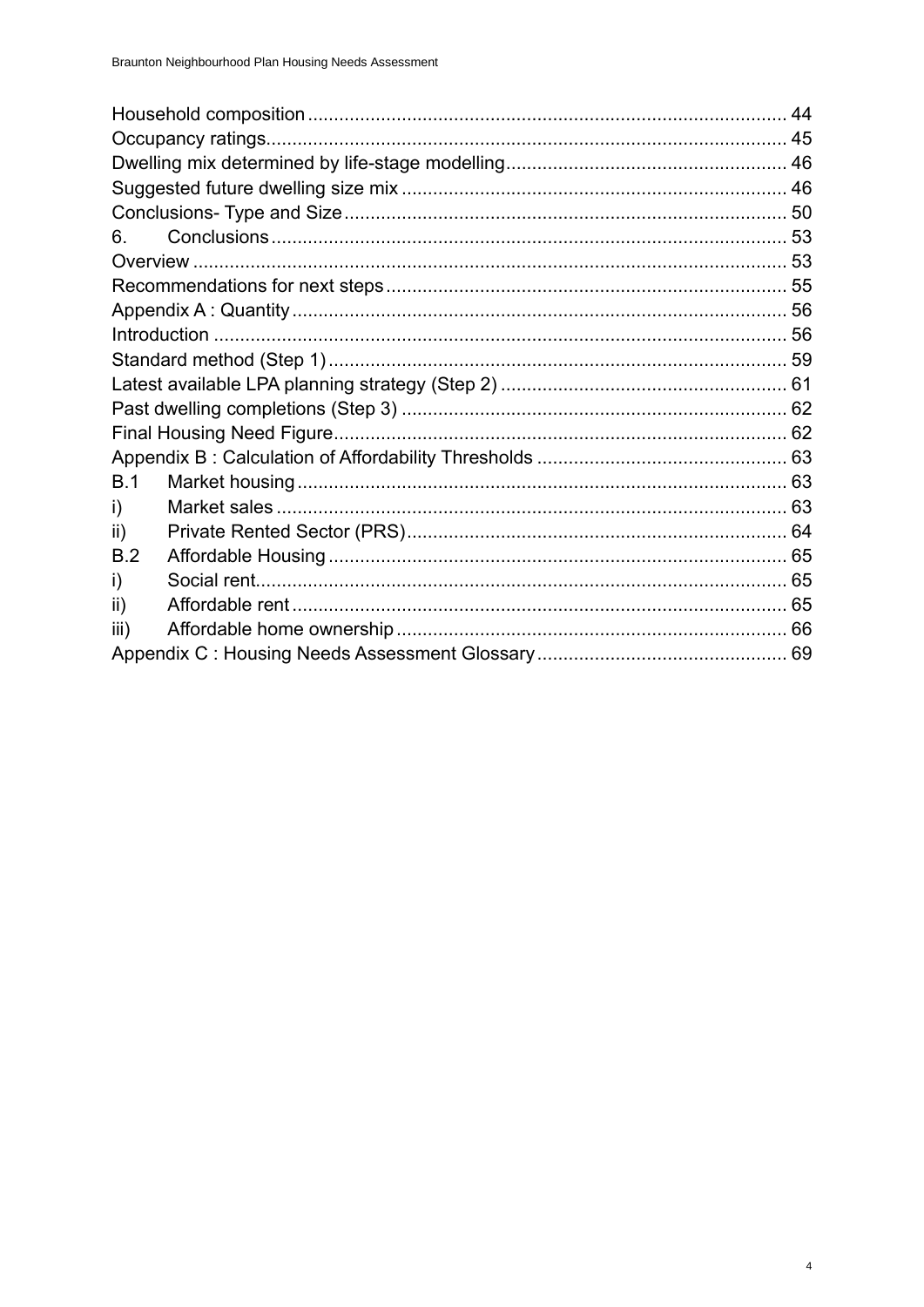### **List of acronyms used in the text:**

- DLUHC Department for Levelling Up, Housing and Communities (formerly MHCLG)
- HNA Housing Needs Assessment
- HRF Housing Requirement Figure (the total number of homes the NA is expected to plan for, usually supplied by LPAs)
- HLIN Housing Learning and Improvement Network
- HRP Household Reference Person
- JLP Joint Local Plan
- LHN Local Housing Need
- LPA Local Planning Authority
- NA Neighbourhood (Plan) Area
- NP Neighbourhood Plan
- NPPF National Planning Policy Framework
- ONS Office for National Statistics
- PPG Planning Practice Guidance
- PRS Private Rented Sector
- RQ Research Question
- SHMA Strategic Housing Market Assessment
- VOA Valuation Office Agency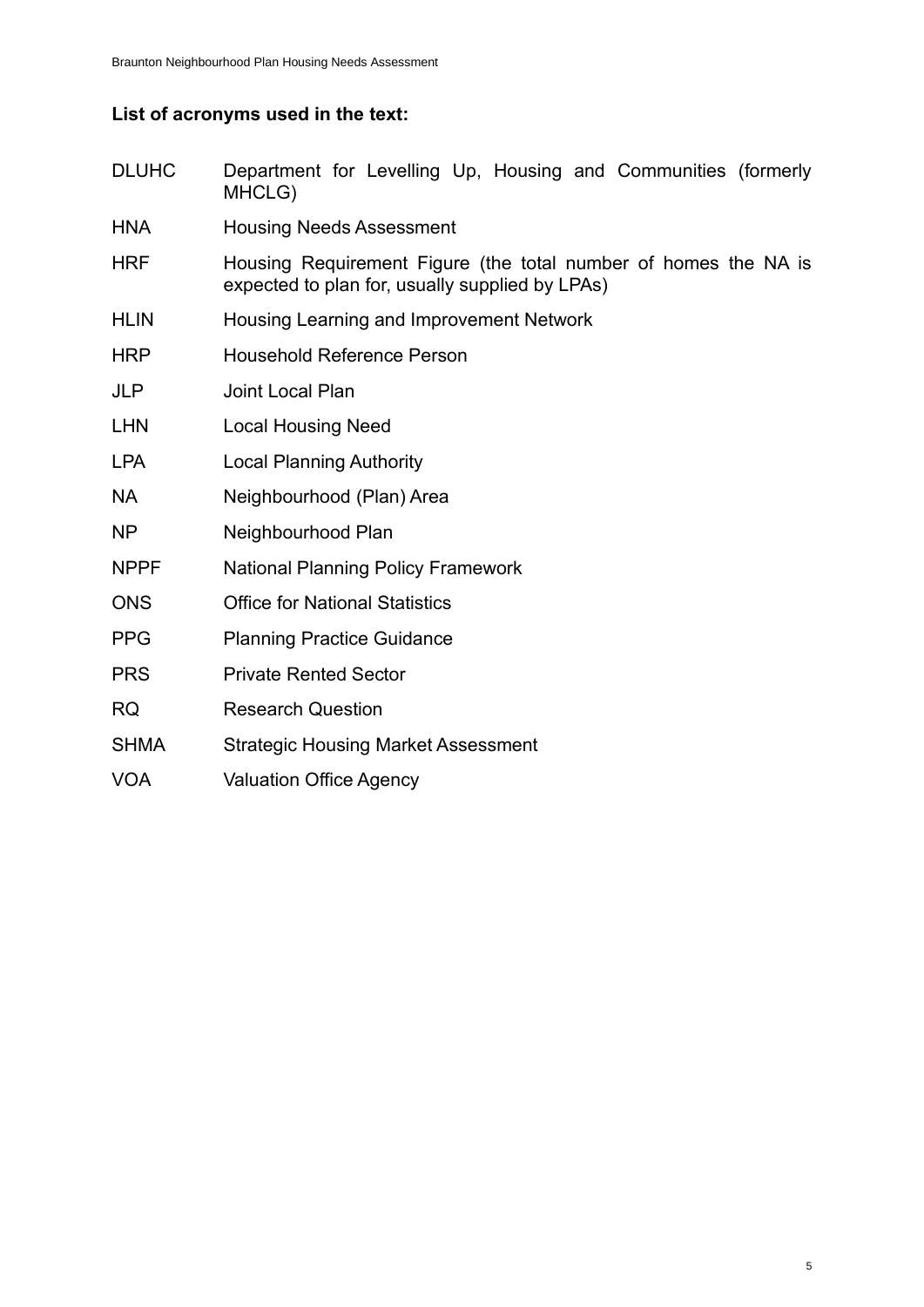# **1. Executive Summary**

1. Braunton Neighbourhood Plan Steering Committee, commissioned from Locality a Housing Needs Assessment (HNA) to inform their emerging Neighbourhood Plan. In consultation with the neighbourhood planning group, we developed two research questions (RQs) for the HNA to answer. The RQs serve to direct our research into the key neighbourhood-level issues and provide the structure for the study.

# **Research Questions**

# **Findings of RQ 1: Tenure and Affordability and the Need for Affordable Housing**

### **Key Findings**

2. A worsening affordability crisis is evident in Braunton across all tenure options, with the effect that many forms of occupancy are clearly out of reach for local people and the products that have been designed to widen access to ownership could have a limited impact. In this context, the greatest priority should be to deliver and protect affordable rented housing. While the potential scale of need cannot be precisely known, it is clearly high in relation to the overall expected volume of development. Identifying Exception Sites and ensuring the right mix of affordable tenures are encouraged, to the extent that this can be controlled in NP policy, will be important. Improving affordability in the wider market is another valid aim, and could be supported by encouraging smaller/more dense/innovatively designed market housing.

### **Tenure Profile**

- 3. At the time of the 2011 Census, Braunton was characterised by a very high proportion of home ownership and a higher share of shared ownership compared to district and national levels. Braunton had lower proportions of both social and private rented tenures compared to North Devon and England.
- 4. Between 2001 and 2011 the proportion of shared ownership doubled (from 16 to 32 dwellings), exceeding the local and national growth. Home ownership only increased by 0.1% in the NA, compared to a 1.7% district increase and a 0.6% national decline. The social rental sector increased by 18.8%, compared to a 9.2% increase in North Devon and a 0.9% decline across England. The private rented sector also increased in the NA by 89.6%, compared to a 79.9% increase in North Devon and an 82.4% increase in England.

### **House Prices**

5. There has been a steady but gentle upward increase in house prices between 2011 and 2020. Mean house price in the NA increased by 51.0% and the median house price increased by 47.2%, recorded at £351,117 and £318,750 in 2020 respectively. The parish's lower quartile prices loosely tracked the median house price in terms of its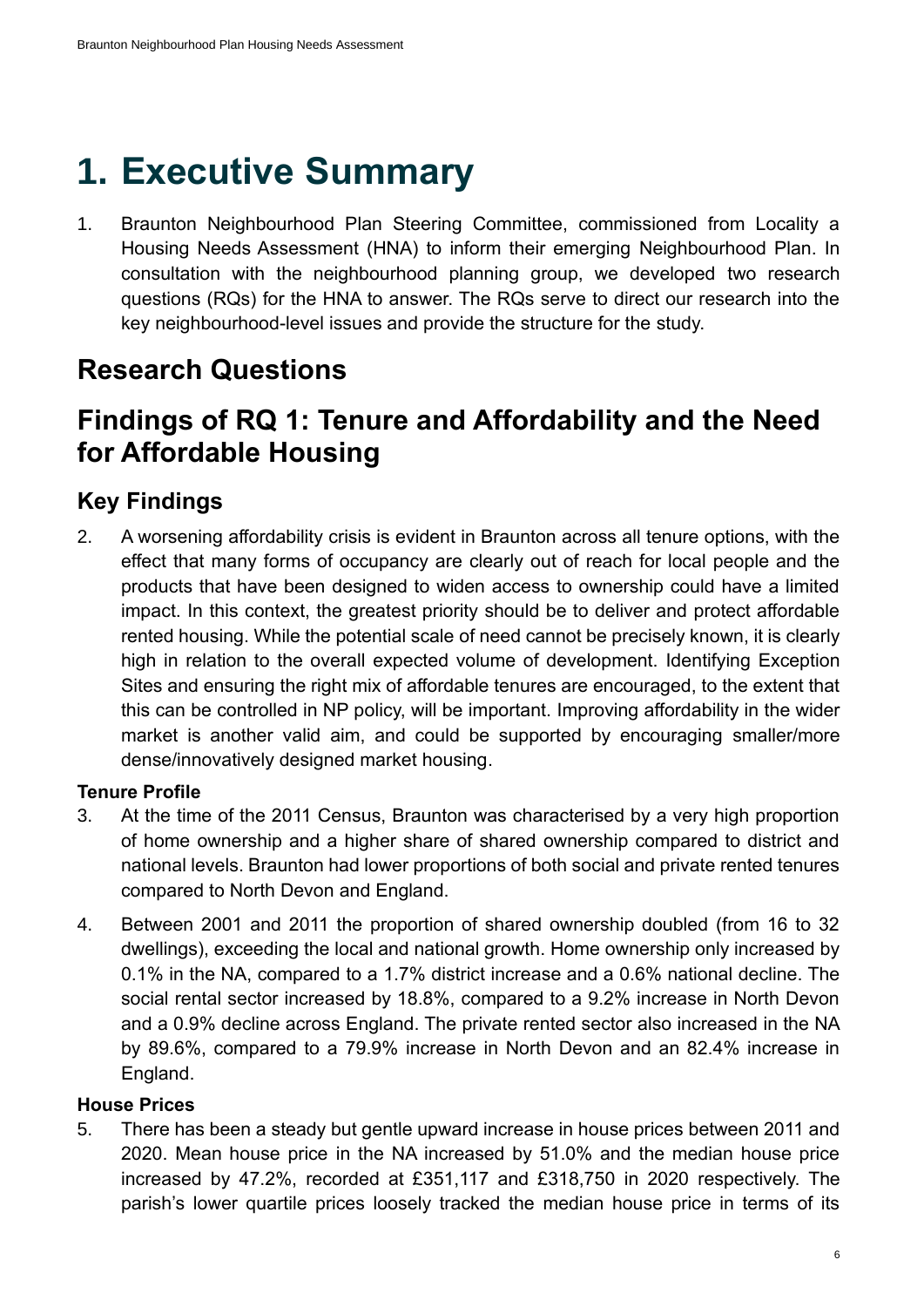trajectory rising by 48.3%, recorded at £252,750 in 2020. Looking at house prices by type, detached properties experienced the greatest growth (44.0%) in Braunton. Whereas semi-detached and terraced properties experienced more modest growths of 24.9% and 28.3%, respectively. Flats tend to be substantially cheaper than the other housing in the NA, experienced the lowest growth between 2011 and 2020 (11.7%).

#### **Affordability Thresholds**

6. [Table 1-1](#page-19-0) summarises the estimated cost of each tenure, the annual income required to support these costs within the NA, and whether local incomes are sufficient. Average incomes (£40,109) cannot access median or entry-level homes market homes. The median house price would require an annual income 104% higher than the current average. Market housing therefore remains out of reach to most. Locals may be priced out of the market as second/holiday homes push prices beyond their reach.

| Mortgage<br>Income<br>value<br>Annual<br>(90% of<br>required<br>rent<br>price) |                                 | <b>Affordable</b><br>on average<br>incomes? | <b>Affordable</b><br>on LQ<br>earnings<br>(single)<br>earner)? | <b>Affordable</b><br>on LQ<br>earnings (2)<br>earners)? |            |
|--------------------------------------------------------------------------------|---------------------------------|---------------------------------------------|----------------------------------------------------------------|---------------------------------------------------------|------------|
|                                                                                |                                 |                                             | £40,109                                                        | £11,894                                                 | £23,788    |
|                                                                                |                                 |                                             |                                                                |                                                         |            |
| £286,875                                                                       | $\overline{\phantom{a}}$        | £81,964<br><b>No</b>                        |                                                                | <b>No</b>                                               | <b>No</b>  |
| £261,000                                                                       |                                 | £74,571                                     | <b>No</b>                                                      | <b>No</b>                                               | <b>No</b>  |
| £227,475                                                                       | $\blacksquare$                  | £64,993                                     | <b>No</b>                                                      | <b>No</b>                                               | <b>No</b>  |
| $\blacksquare$                                                                 | £9,323                          | £31,076                                     | <b>Yes</b>                                                     | <b>No</b>                                               | <b>No</b>  |
| $\blacksquare$                                                                 | £7,860<br>£26,200<br><b>Yes</b> |                                             | <b>No</b>                                                      | <b>No</b>                                               |            |
|                                                                                |                                 |                                             |                                                                |                                                         |            |
| £180,731                                                                       | $\blacksquare$                  | £57,375                                     | <b>No</b>                                                      |                                                         | No.        |
| £154,913                                                                       | $\overline{\phantom{a}}$        | £49,179                                     | <b>No</b>                                                      | <b>No</b>                                               | <b>No</b>  |
| £129,094                                                                       | $\blacksquare$                  | £40,982                                     | <b>Marginal</b>                                                | <b>No</b>                                               | <b>No</b>  |
| E143,438                                                                       | £3,984                          | £54,263                                     | <b>No</b>                                                      | <b>No</b>                                               | <b>No</b>  |
| £71,719                                                                        | £5,977                          | £40,413                                     | <b>Marginal</b>                                                | <b>No</b>                                               | <b>No</b>  |
| £28,688                                                                        | £7,172                          | £32,103                                     | <b>Yes</b>                                                     | <b>No</b>                                               | <b>No</b>  |
|                                                                                |                                 |                                             |                                                                |                                                         |            |
| $\blacksquare$                                                                 | £5,924                          | £19,726                                     | <b>Yes</b>                                                     | <b>No</b>                                               | <b>Yes</b> |
| $\overline{\phantom{a}}$                                                       | £4,489                          | £14,947                                     | <b>Yes</b>                                                     | <b>No</b>                                               | Yes        |
|                                                                                | .                               |                                             |                                                                |                                                         | <b>No</b>  |

### <span id="page-19-0"></span>**Table 1-1 Affordability thresholds in Braunton (income required, £)**

*Source: AECOM Calculations*

### **Affordable home ownership**

- 7. Rent to Buy represents a viable route to affordable home ownership for mean incomes, however, is out of reach to lower quartile (LQ) incomes.
- 8. First Homes at 30% to 40% discounts fail to extend home ownership to those on median incomes. However, a discount of 50% may be in reach of those earning slightly above the average income. A discount of well over 50% would be required for LQ earners to be able to access discounted market sales. Shared ownership (particularly at 10% equity) appears to be more affordable than First Homes, but is broadly accessible to those on median incomes.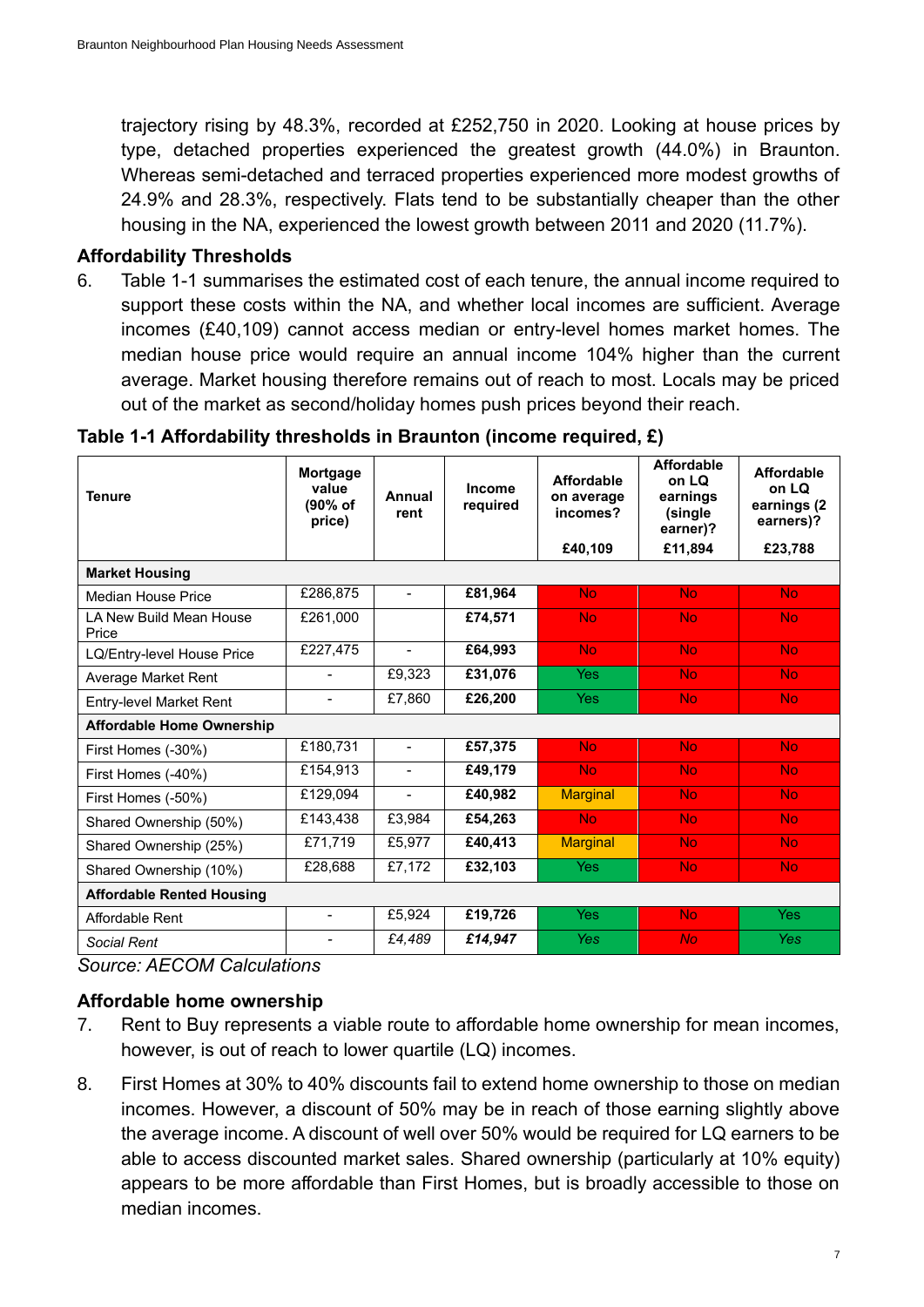### **Affordable rented housing**

- 9. Affordable rented housing is generally affordable to households with two lower earners depending on their household size (average earning households are unlikely to be eligible). However, households with a single lower earner appear unable to afford any of the tenures considered including the smallest socially rented units. Many such individuals will, if unable to secure a social rented dwelling require additional subsidy through Housing Benefit to access housing.
- 10. Affordable rented sector (both affordable private rent and social rent) is the only option for a large segment of those in the greatest need. Social rents are cheaper and give residents much greater protection from eviction compared to those renting privately or through a housing association.

### **Affordable housing- quantity needed**

- 11. HEDNA figures suggest that Braunton requires 200 affordable housing units over the Plan period. The HEDNA suggests a tenure split of 20% intermediate housing to 80% social/affordable rent.
- 12. The HEDNA figure of 200 dwellings exceeds the overall indicative housing need figure of 110 dwellings calculated in the Appendix A of this report. It is therefore unlikely that the Neighbourhood Plan will be able to accommodate the Affordable Housing calculated from HEDNA. However, pro-rating District level estimates of affordable housing need to rural areas can present problems as the District level figures are likely to represent higher needs in the urban areas of the District where there is a large social housing stock and larger numbers of households living in the PRS on housing benefit. Both of these factors tend to generate higher needs. By contrast, in villages like Braunton the lack of social housing means there is minimal need generated from households already living in the sector. Similarly, households who may need social housing often move away to areas where their needs are more likely to be met (either because there is social housing available or more private rented housing). This means it is difficult to more precisely identify need for social/affordable rented housing within Braunton.
- 13. HNA finds there to be robust evidence of need for Affordable Housing in the NA, and every effort should be made to maximise delivery where viable.
- 14. NPPF policy requires 10% of all homes to be delivered for affordable home ownership. For 10% of all housing to be affordable ownership in Braunton, where 30% of all housing should be affordable (based on Joint Local Plan - Policy ST18), 33% of Affordable Housing should be for affordable ownership. This does not comply with the guideline tenure split sought in the Joint Local Plan (i.e. 25% intermediate accommodation).
- 15. There can be exceptions to this requirement if it would prevent the delivery of other forms of Affordable Housing. Based on the findings of this HNA, delivery of 10% or more affordable home ownership would impact on the ability to deliver social/affordable rented homes.
- 16. The affordability thresholds suggest that affordable rented housing (particularly social rent) is essential for accommodating those on the lowest incomes in Braunton, who can afford few other options.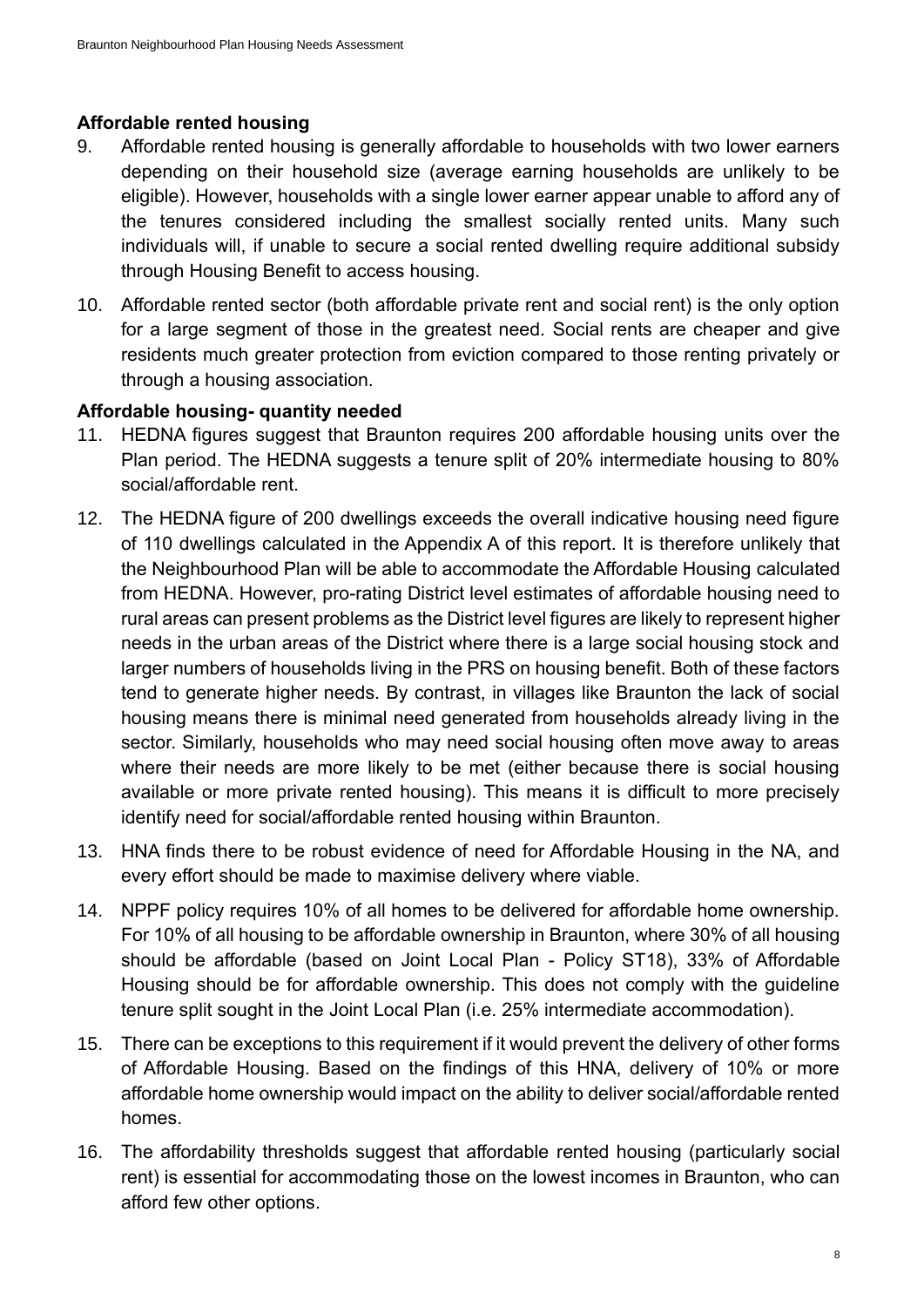### **Affordable Tenure Split**

- 17. It would be advantageous to propose an 80% rented to 20% ownership mix, reflecting the HEDNA recommended split. However, national policy now stipulates that 'First Homes' should make up least 25% of the affordable housing requirement. As such is not possible for the HNA to recommend an 80/20 split, even though the evidence presented here suggest a need to prioritise affordable rented tenures to a high degree.
- 18. We therefore recommend a 75% rent to 25% ownership affordable tenure split. This accords higher priority to those in most need, First Home national policy and also aligns with the Joint Local Plan.
- 19. Whether a departure from First Homes policy requirements can be justified and should be pursued is a policy decision to be taken in the Neighbourhood Plan in collaboration with the Local Authority.

# **Findings of RQ 2: Type and Size**

### **Key Findings**

- 20. A modelling exercise has been undertaken to estimate the dwelling size needs of the parish at the end of the Neighbourhood Plan period. The results of this model are to be taken as a baseline scenario – what would occur if current trends persisted. It may well be the intention of the community to intervene to produce a different outcome more in line with their interpretation of emerging trends and their place- and community-shaping objectives.
- 21. Affordability is a serious and worsening challenge in Braunton. While the provision of Affordable Housing is one way to combat this, another is to ensure that homes come forward which are of an appropriate size, type and density for local residents' budgets. Neighbourhood Plan policies can provide a steer on this, clearly setting out the expectations of the community, even if final decisions will be made through negotiations with the Local Planning Authority. There is a sense locally that this has been challenging to achieve.
- 22. It is recommended that priority is given to smaller and mid-sized homes (one to three bedroom), however, this is done to a degree that aligns with the wider objectives of the community and does not limit choice or viability.

### **Existing Types and Sizes**

23. Braunton has a significantly high proportion of bungalows. The NA and LPA have a comparable proportion of detached homes, significantly exceeding the national level. Braunton has a similar proportion of semi-detached homes than the LPA. The NA has a low proportion of terraces and a particularly limited provision of flats. Between 2011 and 2020 there was a notable decrease in four + bedroom dwellings and notable increase in three-bedroom properties. Braunton currently has a limited provision of one-bedroom homes.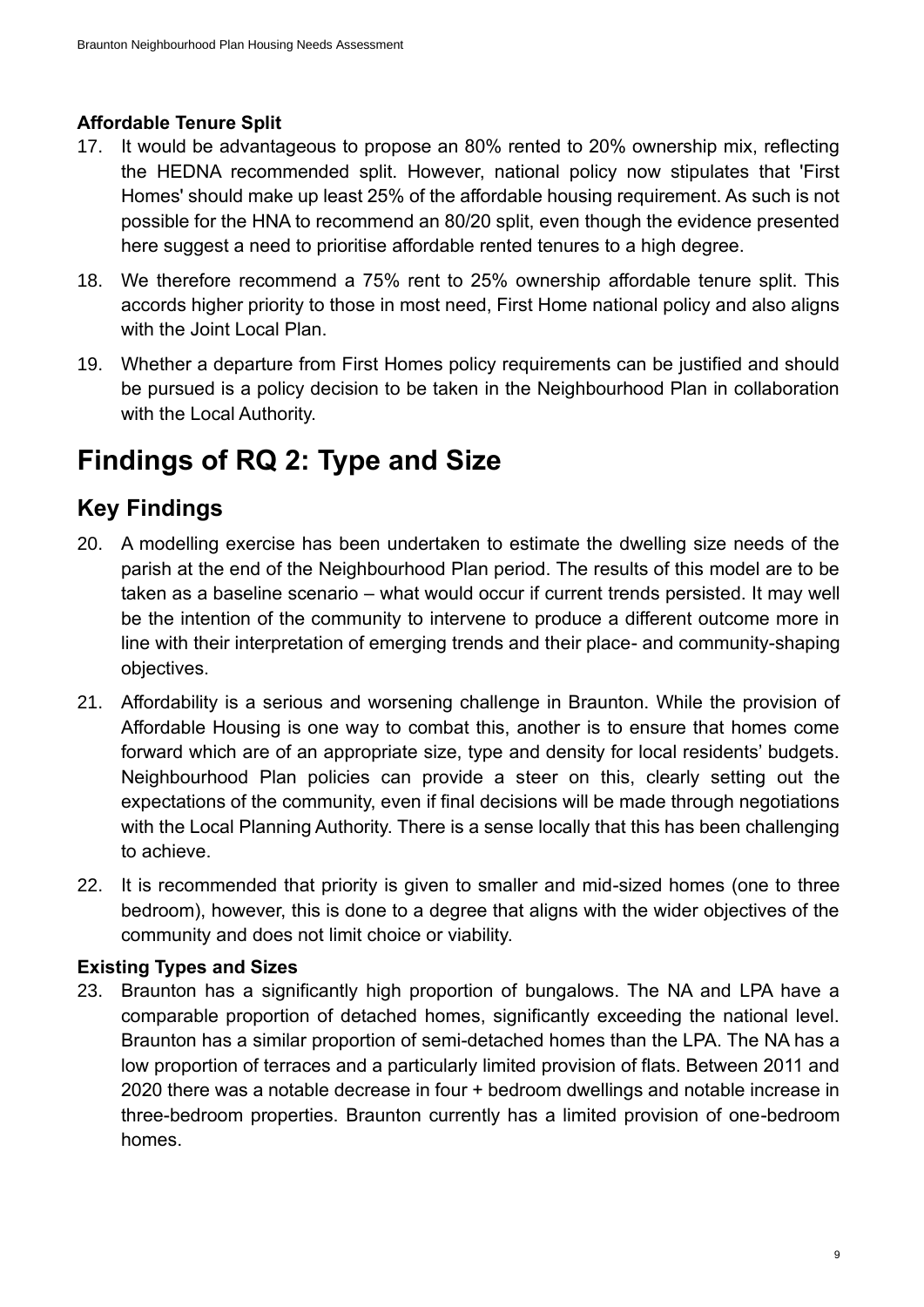### **Age and Household Composition**

- 24. In 2011, the NA had an older population compared local and national averages, and has continued to age. Between 2011 and 2020, the 65-84 age band recorded the largest growth in actual numbers, whereas the largest proportional change is seen in the 16-24 band declining by 21.2%. 45-64 remains the largest age band increasing by 7.1%. The 85 and over age band remained relatively steady, with a minor decline of 0.6%. The 0- 15 age band increased by 13.4%, whereas the 25-44 age group declined by 15.4%.
- 25. ONS mid-2020 population estimates shows that Braunton now has a slighter higher proportion in the 0-15 age group compared to North Devon, although both remain lower than the national average. The proportion of 25-44 in Braunton is now lower than the proportion in North Devon. The 45-64 is now comparable across Braunton and North Devon, exceeding the rate in England.
- 26. In 2011 Braunton had a slightly lower proportion of one person households and a higher proportion of families compared to the LPA. Braunton had a higher proportion of elderly one person and family households compared to the local and national levels. In Braunton more families had dependent children rather than none, similar to the trend seen in North Devon and across England.
- 27. This together with data above suggests a scenario that established families may be moving to Braunton and stay. The decline in 16-24 and 25-44 age groups may be a result of people leaving the parish to seek employment and/or affordable housing.
- 28. The proportion of households with non-dependent children grew by 39.5% between 2001 and 2011 in the parish – a faster rate the district (14.4%) and national (10.6%) average. 'Non-dependent children' refers to households in which adult children are living at home, or which students still call their primary residence despite living for most of the year near to university. While the data is quite old at this point, a marked increase in this category can be taken to indicate the relative unaffordability of entry-level homes, where young people are financially unable to move out and form their own households.
- 29. The NA has a high rate of under-occupancy, 80% lived in a home with at least one extra bedroom in 2011.

### **Suggested Future Dwelling Size Mix**

- 30. Modelling exercise suggests that new development for all housing tenures might involve the following share of dwelling sizes:
	- $\geq 27.0\%$  as one bedroom,
	- $\geq 18.6\%$  as two bedrooms,
	- $\geq$  32.1% as three bedrooms,
	- $\geq 11.8\%$  as four bedrooms, and
	- $\geq 10.5\%$  as five or more bedrooms.
- 31. It is generally not advisable to restrict the supply of specific size categories. The modelling results are a starting point for how best to address the more nuanced needs of the future population.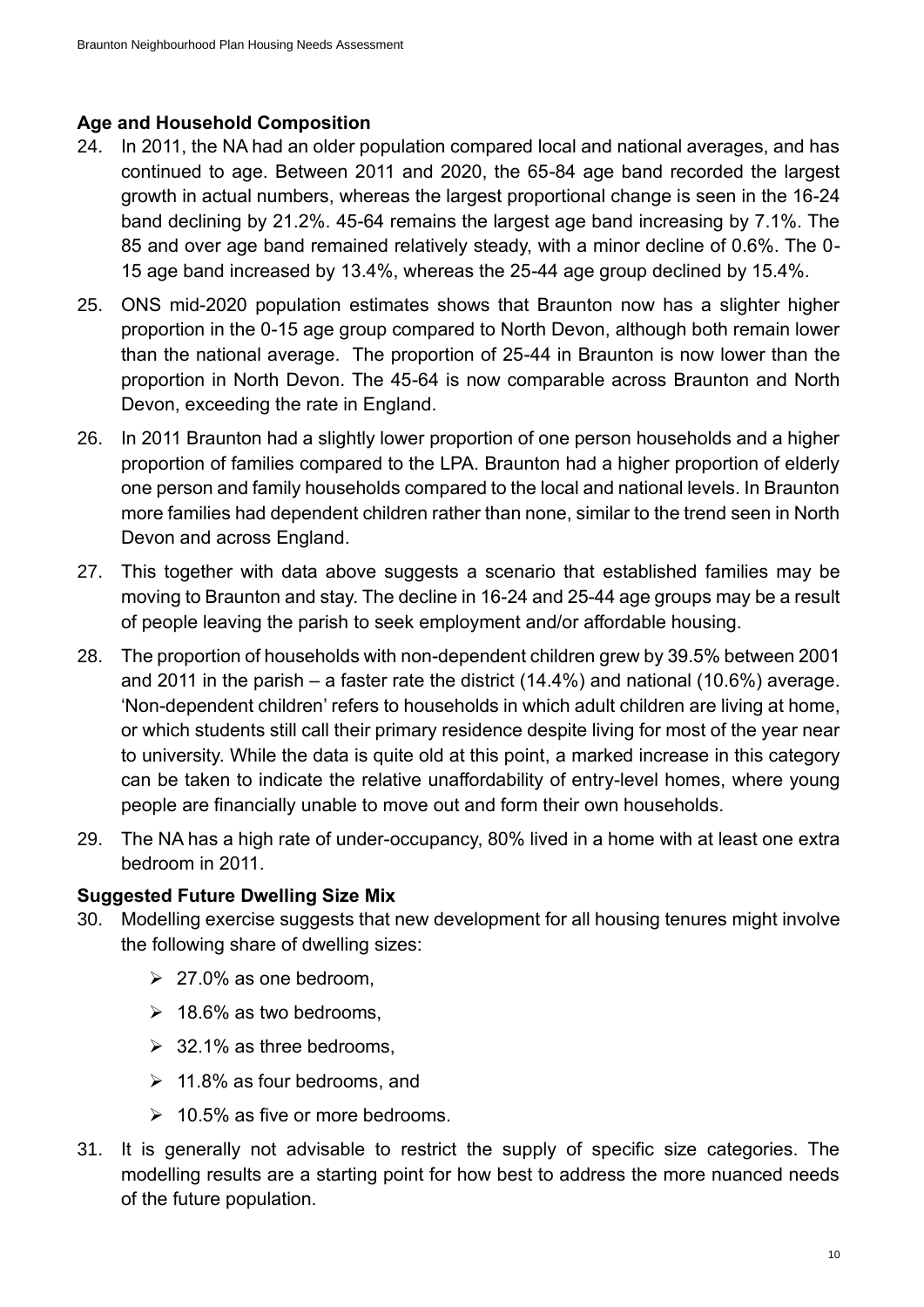- 32. Those wishing to move within or relocate to the NA will have a range of circumstances and preferences, and they should be offered choices.
- 33. The Devon Home Choice register data presented in the Tenure and Affordability chapter suggests a significantly high need for one-bedroom dwellings (58.8%) amongst those in reasonable preference categories. Although, the Home Choice figure may be bias towards the need for smaller homes because of the size of property households are entitled to, rather than what they would occupy if they had the resources.
- 34. Whilst the modelling exercise for all tenures suggests 27.0% of new dwellings should be one bedroom, it's recognised that the increased flexibility of two bedrooms, weighed up against the relatively small extra cost and extra space, may offer a strong argument for providing two-bedroom dwellings instead of one bedroom dwellings.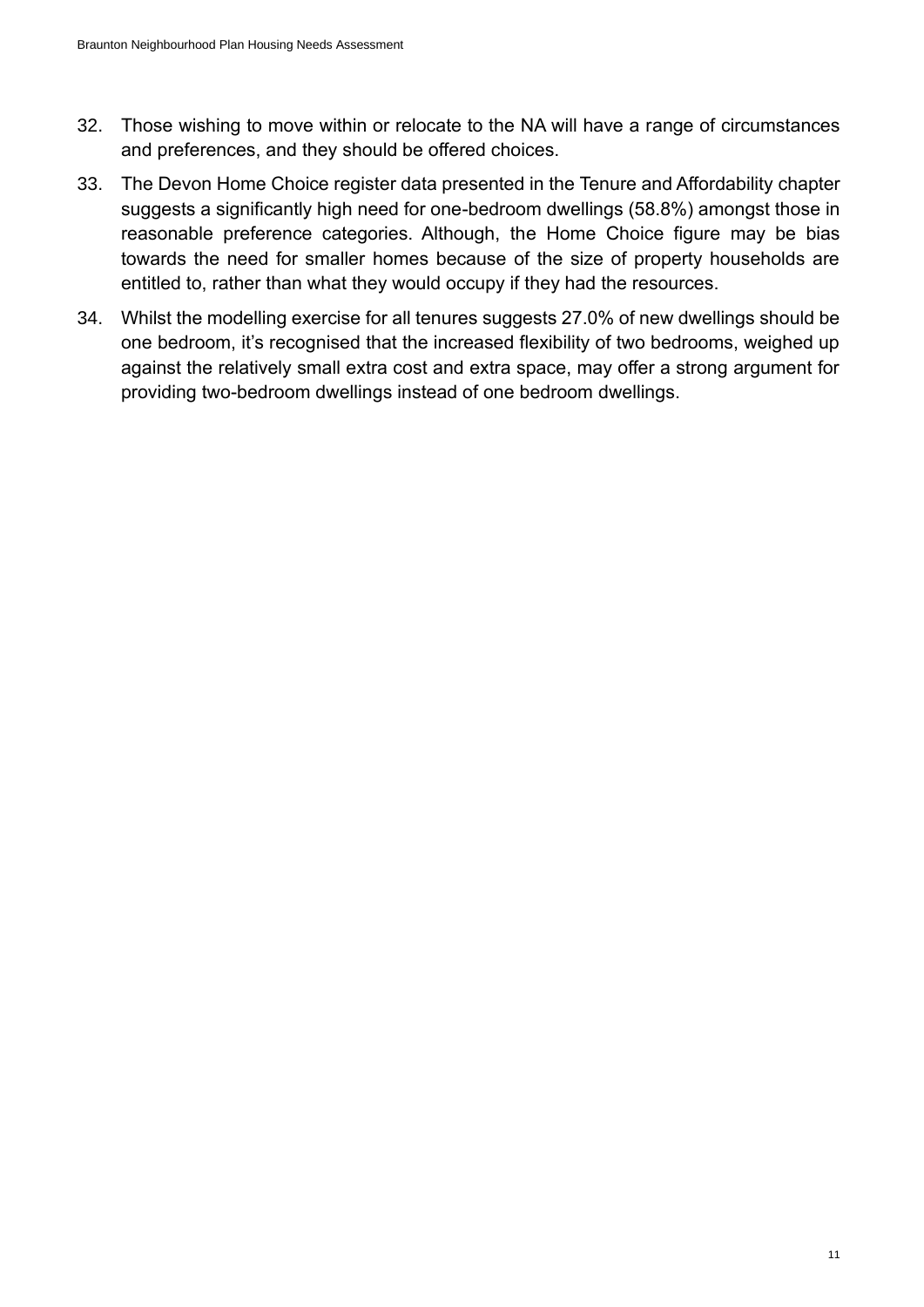# **2. Context**

# **Local context**

- 35. Braunton is a Neighbourhood Plan area located in North Devon, South West England. The Neighbourhood Area (NA) boundary, designated in June 2016, aligns with that of the civil parish of Braunton.
- 36. A map of the Plan area appears below in [Figure 2-1.](#page-24-0)

<span id="page-24-0"></span>**Figure 2-1 Map of the Braunton Neighbourhood Plan area<sup>1</sup>**



*Source: Braunton Parish Council*

- 37. The proposed Neighbourhood Plan period starts in 2021 and extends to 2031, therefore comprising a planning period of 10 years. The evidence supplied in this report will look forward to the Plan end date of 2031, but where possible will also provide annualised figures which can be extrapolated to a different term if the Plan period changes.
- 38. The NA covers approximately 4,216 hectares, encompassing Braunton village and the surrounding rural hinterland. Braunton village is situated on the North Devon coast, approximately 9 kilometres to the west of Barnstaple, the district's commercial and administrative centre.
- 39. Although classed as a village, Braunton is one of the larger settlements in northern Devon and is an important local service centre providing a range of retail, education, health and community facilities and employment opportunities. Braunton village is centred on the main A361 road, which provides links between Barnstaple and Ilfracombe.

<sup>1</sup> Available at http://www.brauntonparishcouncil.gov.uk/Braunton-PC/Default-27170.aspx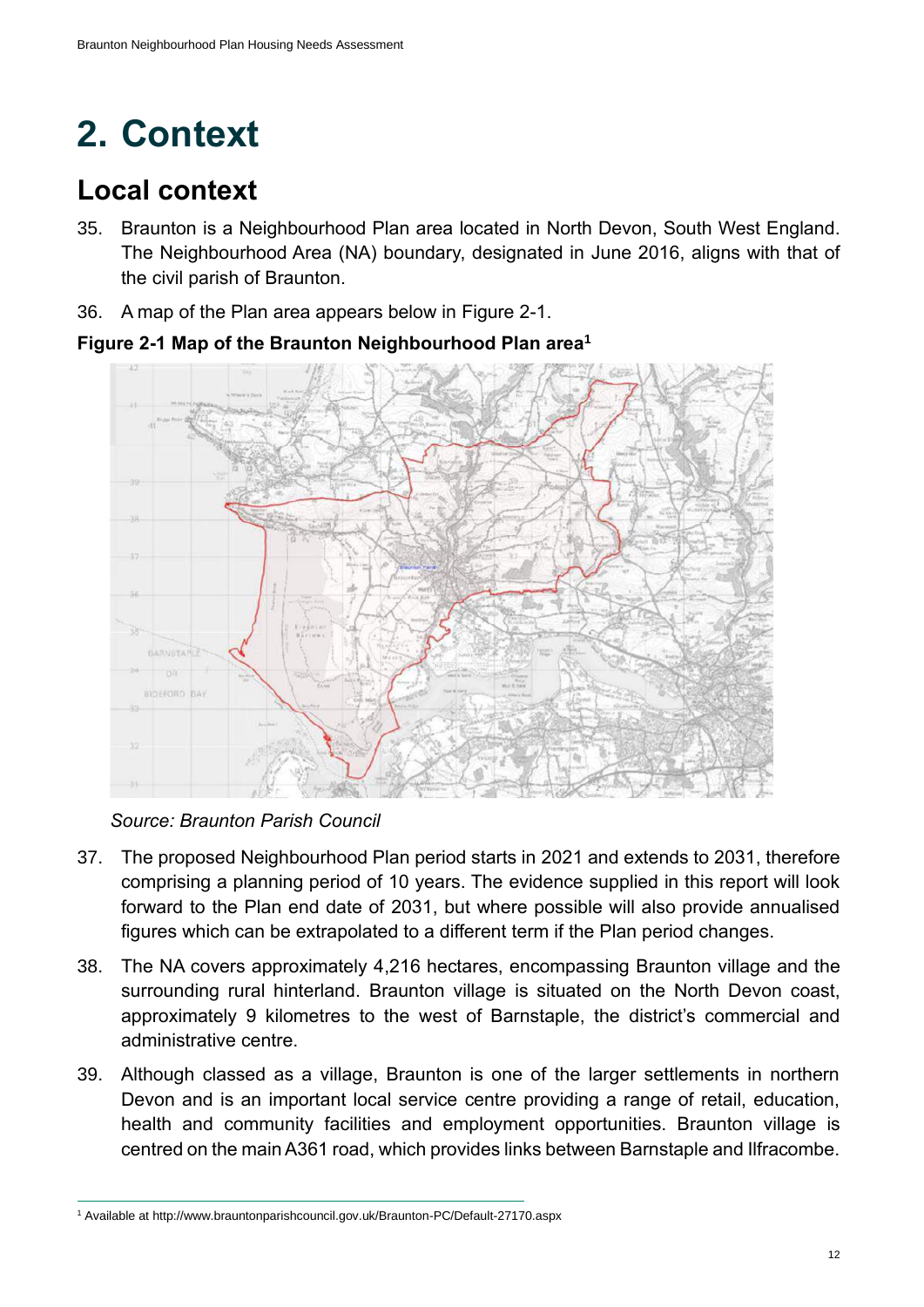The small village of Wrafton is situated immediately to the south of Braunton, outside the Neighbourhood Plan area boundary, separated by an undeveloped gap.

- 40. The Barnstaple railway station is the closest railway station to the neighbourhood area. Barnstaple railway station is the northern terminus of the Tarka Line, providing links to Exeter via a number of local villages.
- 41. The statistics show that in the 2011 Census the NA had a total of 8,128 residents, formed into 3,552 households and occupying 3,863 dwellings. This equates to 311 vacant dwellings <sup>2</sup> across the NA, representing 8.1% of all dwellings. This is nearly double the average recorded across England (4.3%), reflecting Braunton's status as a tourist destination.
- 42. Braunton's population grew by 618 residents between 2001 and 2011, representing a population growth of approximately 8.2%. The Office for National Statistics (ONS) produces mid-year population estimates for parishes and wards throughout the country. The mid-2020 population estimate for Braunton is 8,272 – indicating population growth of around 144 individuals since 2011. This represents a population growth of approximately 1.7%, much lower than the rate of growth between 2001 and 2011. It is worth noting that this figure is an estimate only, based on data which is mostly available at local authority level such as administrative registers of births and deaths, data on moves between local authorities, small-area population estimates and official population projections, and not based on a survey count.
- 43. The Valuation Office Agency (VOA) counts the stock of properties according to council tax banding and other measures in various areas. Data is provided for Lower Layer Super Output Areas (LSOAs) and their higher-scale equivalents (MSOAs – Medium Super Output Areas). Braunton's parish boundary fully aligns with a combination of the following LSOAs:
	- North Devon 005A
	- North Devon 004A
	- North Devon 005B
	- North Devon 005C
	- North Devon 005D
- 44. It is therefore possible to recreate the NA boundary using the VOA dataset to estimate the current number of overall dwellings. VOA data shows that there were 3,930 dwellings in Braunton in 2021, indicating a growth of approximately 67 dwellings since 2011 (3,863 dwellings recorded in 2011 Census). It's important to note that this is an estimate, the VOA data rounds each dwelling category to the nearest 10 and may not reflect actual growth in the NA. Nevertheless, the estimated population growth associated with this suggested new development is 153 people (67 multiplied by the average household size

<sup>&</sup>lt;sup>2</sup> Vacant dwellings are households that do not have any usual residents. This includes households that may still be used by short-term residents, visitors who were present on census night, or a combination of short-term residents and visitors. It also includes vacant household spaces and household spaces that are used as second addresses.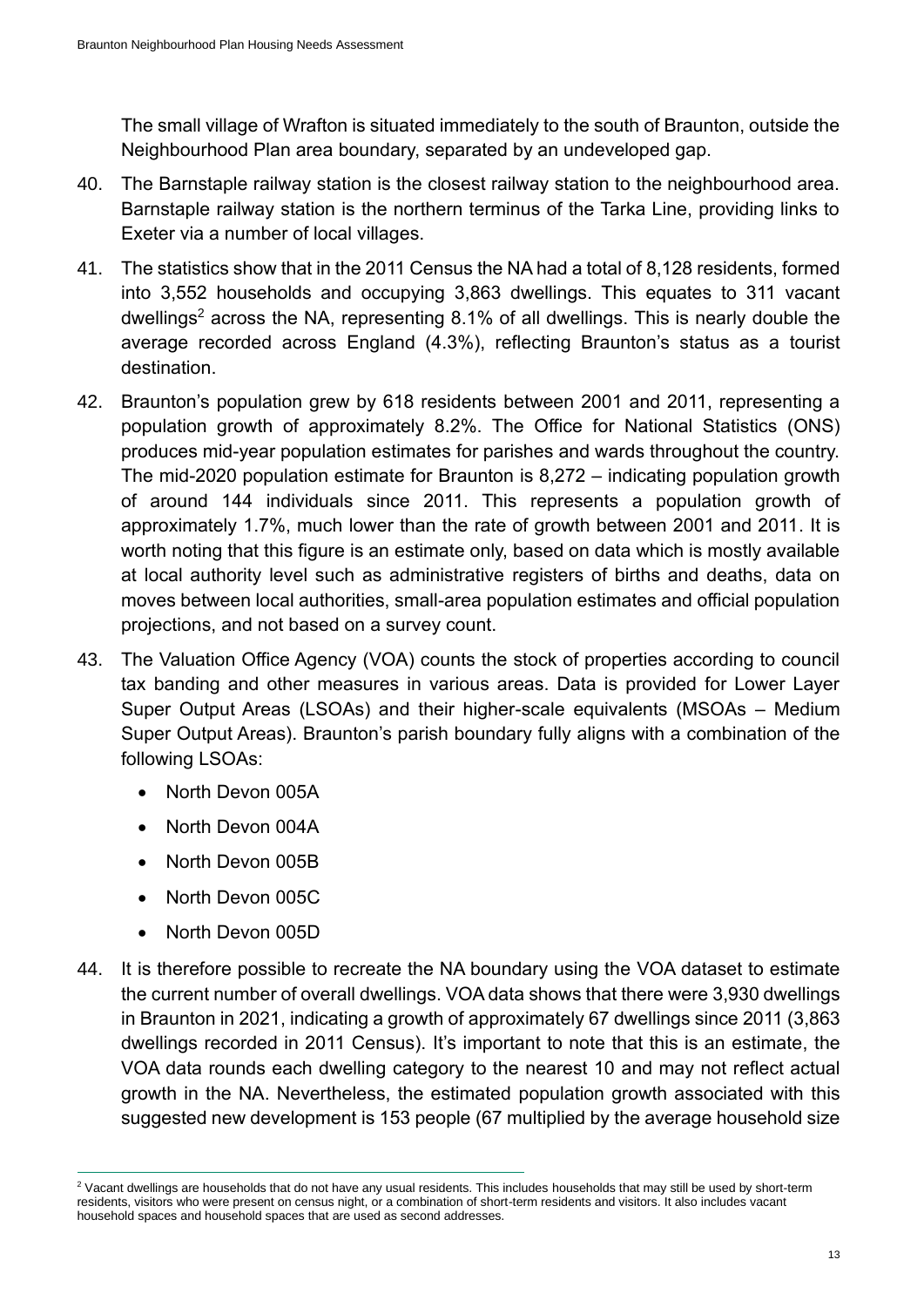in Braunton as of 2011 i.e. 2.29), which broadly algins with the scale of population growth suggested by the mid-2020 population estimates.

# **Planning policy context**

- 45. Neighbourhood Plans are required to be in general conformity with adopted strategic local policies.<sup>3</sup> In the case of Braunton, the relevant adopted Joint Local Plan (JLP) for North Devon consists of North Devon and Torridge Local Plan 2011-2031, Adopted October 2018. This Local Plan sets out the long-term vision for development across northern Devon up to 2031. The 'northern Devon' area is defined as comprising the districts of North Devon and Torridge, but excluding that part of North Devon District within Exmoor National Park.
- 46. The JLP designates the villages of Braunton and Wrafton as a single Main Centre within the settlement hierarchy. The spatial development strategy for Braunton and Wrafton over the JLP period (2011 – 2031) includes a minimum housing requirement of 390 dwellings, and new site allocations of approximately 420 dwellings beyond the neighbourhood plan boundary in Wrafton.
- 47. Under national planning policy, a review of Local Plan is to be completed within 5 years of adoption in order to assess whether it needs updating. In November 2020, North Devon District Council voted to undertake a review of the JLP, working in partnership with Torridge District Council. The review of the JLP has not been published as at the time of writing.

### **Policies in the adopted local plan**

48. Table 2-1 summarises adopted Local Plan policies that are relevant to housing need and delivery in Braunton.

### **Table 2-1: Summary of relevant adopted policies in the Devon and Torridge Local Plan 2011-2031**

| <b>Policy</b>                                                                                                                      | <b>Provisions</b>                                                                                                                                                                                                                                                                                              |
|------------------------------------------------------------------------------------------------------------------------------------|----------------------------------------------------------------------------------------------------------------------------------------------------------------------------------------------------------------------------------------------------------------------------------------------------------------|
| Policy ST06<br>Spatial<br>Development<br>Strategy for<br>Northern Devon's<br>Sub-regional,<br>Strategic and<br><b>Main Centres</b> | Sets out the settlement hierarchy for the Plan Area. Braunton together<br>with Wrafton is designated as a Main Centre. Main Centres are the<br>largest settlements in northern Devon (beyond Barnstaple and<br>Bideford), which function as major service centres where the majority<br>of growth is proposed. |

<sup>&</sup>lt;sup>3</sup> A description of the Basic Conditions of Neighbourhood Planning is available at [https://www.gov.uk/guidance/neighbourhood-planning--](https://www.gov.uk/guidance/neighbourhood-planning--2#basic-conditions-for-neighbourhood-plan-to-referendum) [2#basic-conditions-for-neighbourhood-plan-to-referendum](https://www.gov.uk/guidance/neighbourhood-planning--2#basic-conditions-for-neighbourhood-plan-to-referendum)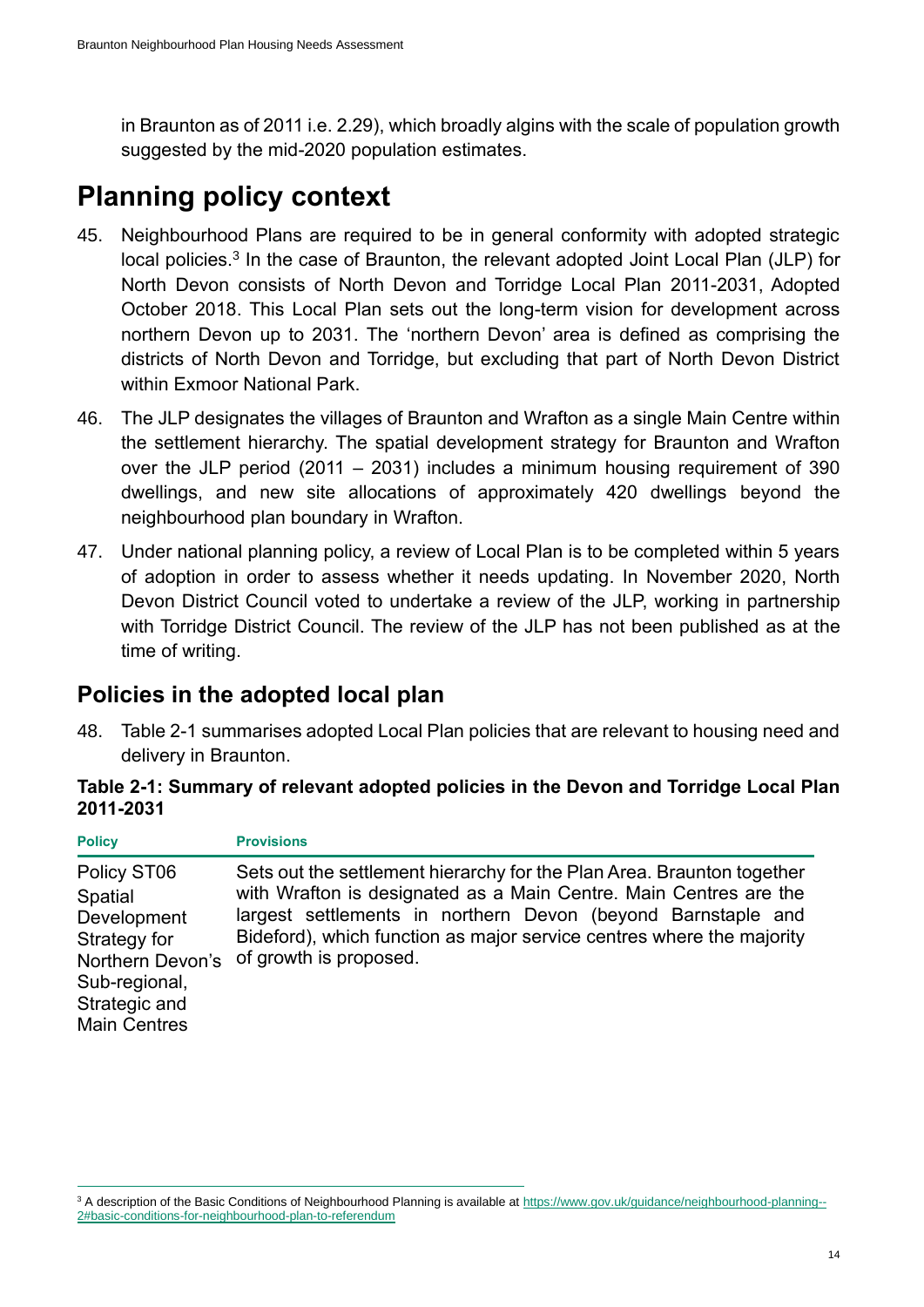| <b>Policy</b>                                                                                           | <b>Provisions</b>                                                                                                                                                                                                                                                                                                                                                                                                                                                                                                                                                                                                                                                                                                                                                                                                                                                                                                                                                                                                                                                                                                                                                                                                                                                                                                       |
|---------------------------------------------------------------------------------------------------------|-------------------------------------------------------------------------------------------------------------------------------------------------------------------------------------------------------------------------------------------------------------------------------------------------------------------------------------------------------------------------------------------------------------------------------------------------------------------------------------------------------------------------------------------------------------------------------------------------------------------------------------------------------------------------------------------------------------------------------------------------------------------------------------------------------------------------------------------------------------------------------------------------------------------------------------------------------------------------------------------------------------------------------------------------------------------------------------------------------------------------------------------------------------------------------------------------------------------------------------------------------------------------------------------------------------------------|
| Policy ST08<br>Scale<br><b>Distribution</b><br><b>New</b><br>Development<br>in<br><b>Northern Devon</b> | Establishes a requirement for the delivery of a minimum of 17,220<br>and dwellings across northern Devon over the plan period. This includes a<br>of planned housing requirement of 390 dwellings for Braunton and<br>Wrafton between 2011 and 2031.                                                                                                                                                                                                                                                                                                                                                                                                                                                                                                                                                                                                                                                                                                                                                                                                                                                                                                                                                                                                                                                                    |
| Policy ST17<br>A Balanced Local<br><b>Housing Market</b>                                                | Seeks to ensure that residential development proposals contribute to<br>the re-balancing of the housing stock to help it better reflect the<br>identified needs and demands for housing of existing and future<br>communities of northern Devon, whilst helping foster sustainable,<br>inclusive and mixed communities that are attractive places to live.                                                                                                                                                                                                                                                                                                                                                                                                                                                                                                                                                                                                                                                                                                                                                                                                                                                                                                                                                              |
| Policy ST18<br>Affordable<br>Housing<br>on<br>Development<br><b>Sites</b>                               | Sets out the following affordable housing provision thresholds:<br>a) proposals for 11 or more dwellings, or greater than 1,000<br>square metres residential floorspace irrespective, will be<br>expected to provide on-site delivery of affordable housing equal<br>to 30% of the number of dwellings (gross) on site;<br>b) in rural areas, including the North Devon Coast Areas of<br>Outstanding Natural Beauty, proposals for 6 to 10 dwellings will<br>be expected to provide a financial contribution of broadly<br>equivalent value to providing on-site affordable housing equal<br>to 30% of the number of dwellings (gross) on site;<br>If the requirement for affordable housing thresholds is removed<br>C)<br>from national planning policy or guidance then clauses $(1)(a)$<br>and (1)(b) above will no longer have effect and all residential<br>development proposals that provide for a net gain in open<br>market housing will be required to provide affordable housing<br>equal to 30% of the number of dwellings (gross) on site.<br>Affordable housing will be sought initially on the basis of a tenure mix<br>of 75% social rented and 25% intermediate accommodation, although<br>variation may be negotiated on the basis of identified local housing<br>need and/or development viability |
| Policy ST <sub>19</sub><br>Affordable<br>Housing<br><b>Exception Sites</b>                              | Establishes requirements for exceptional land release around defined<br>settlements for the provision of affordable housing sites. The policy<br>on supports the delivery of an element of market housing on such<br>proposals where this would enable the provision of significant<br>additional affordable housing.                                                                                                                                                                                                                                                                                                                                                                                                                                                                                                                                                                                                                                                                                                                                                                                                                                                                                                                                                                                                   |
| Policy ST19A<br><b>Starter Homes</b><br><b>Exception Sites</b>                                          | Establishes additional requirements for qualifying Starter Homes<br>Exception Sites in the Sub- Regional Centre, Strategic and Main<br>Centres, Local Centres and Villages.                                                                                                                                                                                                                                                                                                                                                                                                                                                                                                                                                                                                                                                                                                                                                                                                                                                                                                                                                                                                                                                                                                                                             |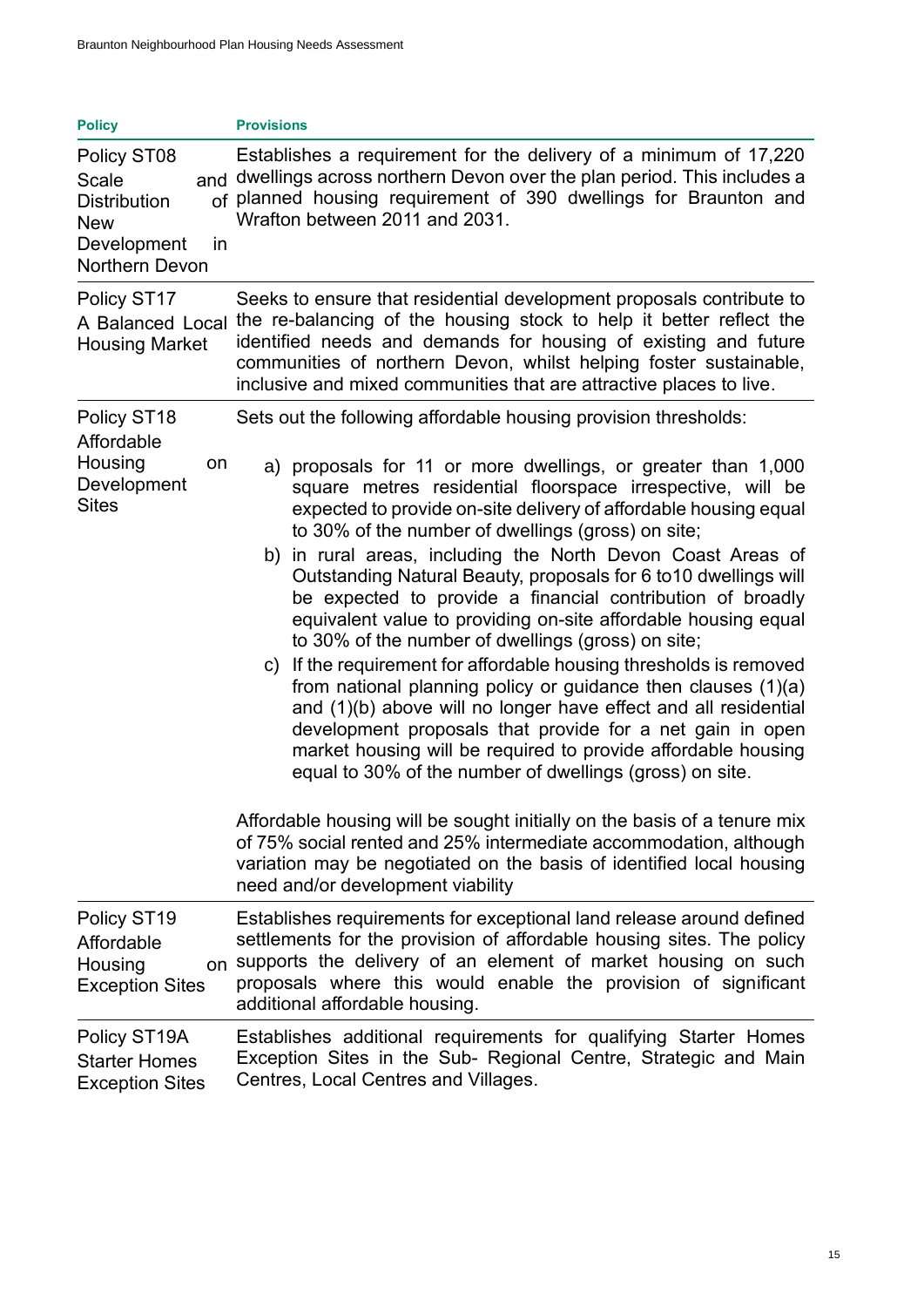| <b>Policy</b>                                    | <b>Provisions</b>                                                                                                                                                                                                                                                                   |
|--------------------------------------------------|-------------------------------------------------------------------------------------------------------------------------------------------------------------------------------------------------------------------------------------------------------------------------------------|
| Policy BRA<br>Spatial<br>Development<br>Strategy | Sets out how the spatial vision for Braunton and Wrafton will be<br>delivered, this includes:<br>a. the provision of a minimum of 390 dwellings, including<br>affordable homes, to meet the range of the community's<br>housing needs during the Plan period between 2011 and 2031; |
|                                                  | b. provision of new site allocations of approximately 420<br>dwellings;                                                                                                                                                                                                             |
|                                                  | c. two strategic extensions to the south-east of Braunton and<br>Wrafton (outside the NP boundary - as part of the provision of<br>new site allocations) to accommodate approximately 370 new<br>family dwellings and serviced employment land.                                     |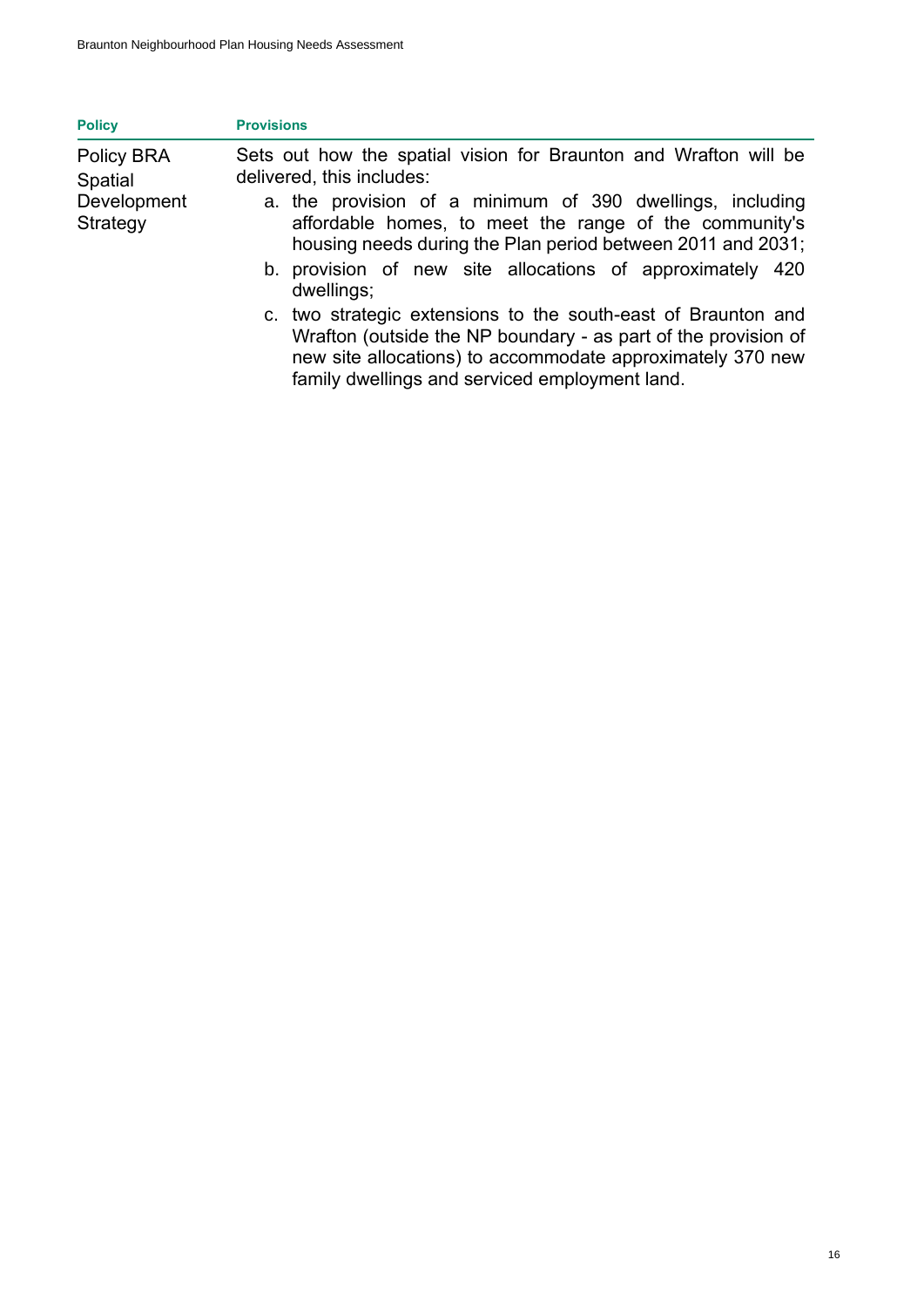# **3. Approach**

# **Research Questions**

49. The following research questions were formulated at the outset of the research through discussion with the Braunton Neighbourhood Plan Steering Group. They serve to direct the research and provide the structure for the HNA.

## **Tenure and Affordability**

- 50. The Steering Group would like to understand the needs of the community for housing of varying tenures, as well as the relative affordability of those tenures that should be provided to meet local need now and into the future.
- 51. This evidence will allow Braunton to establish the right conditions for new development to come forward that is affordable, both in the broader sense of market housing attainable for first-time buyers, and as Affordable Housing for those who may be currently priced out of the market.
- 52. The Steering Group are interested in exploring the need for Affordable Housing for sale (also known as affordable home ownership) and are therefore eligible for support under the Affordable Housing for sale element of the Neighbourhood Planning Technical Support programme. Analysis and commentary on the need for Affordable Housing for sale has been provided where relevant and possible in the HNA.

### *RQ 1: What quantity and tenures of Affordable Housing should be planned for over the Neighbourhood Plan period?*

### **Type and Size**

- 53. The Steering Group is seeking to determine what size and type of housing would be best suited to the local community.
- 54. The aim of this research question is to provide neighbourhood planners with evidence on the types and sizes needed by the local community. This will help to shape future development so that it better reflects what residents need.
- 55. While this study is not able to advise on space standards or home configurations, it may reveal imbalances between the available stock and demographic trends.
- 56. Note, however, that the evidence gathered here takes the current population as its starting point and projects forward trends that exist today. It therefore risks embedding features of the housing stock and occupation patterns that the community may actually wish to change. In that sense, the findings in this report might be viewed as the baseline scenario on top of which the community's objectives and primary evidence should be layered to create a more complete picture and vision for the future.

### *RQ 2: What type (terrace, semi, bungalows, flats and detached) and size (number of bedrooms) of housing is appropriate for the Plan area over the Neighbourhood Plan period?*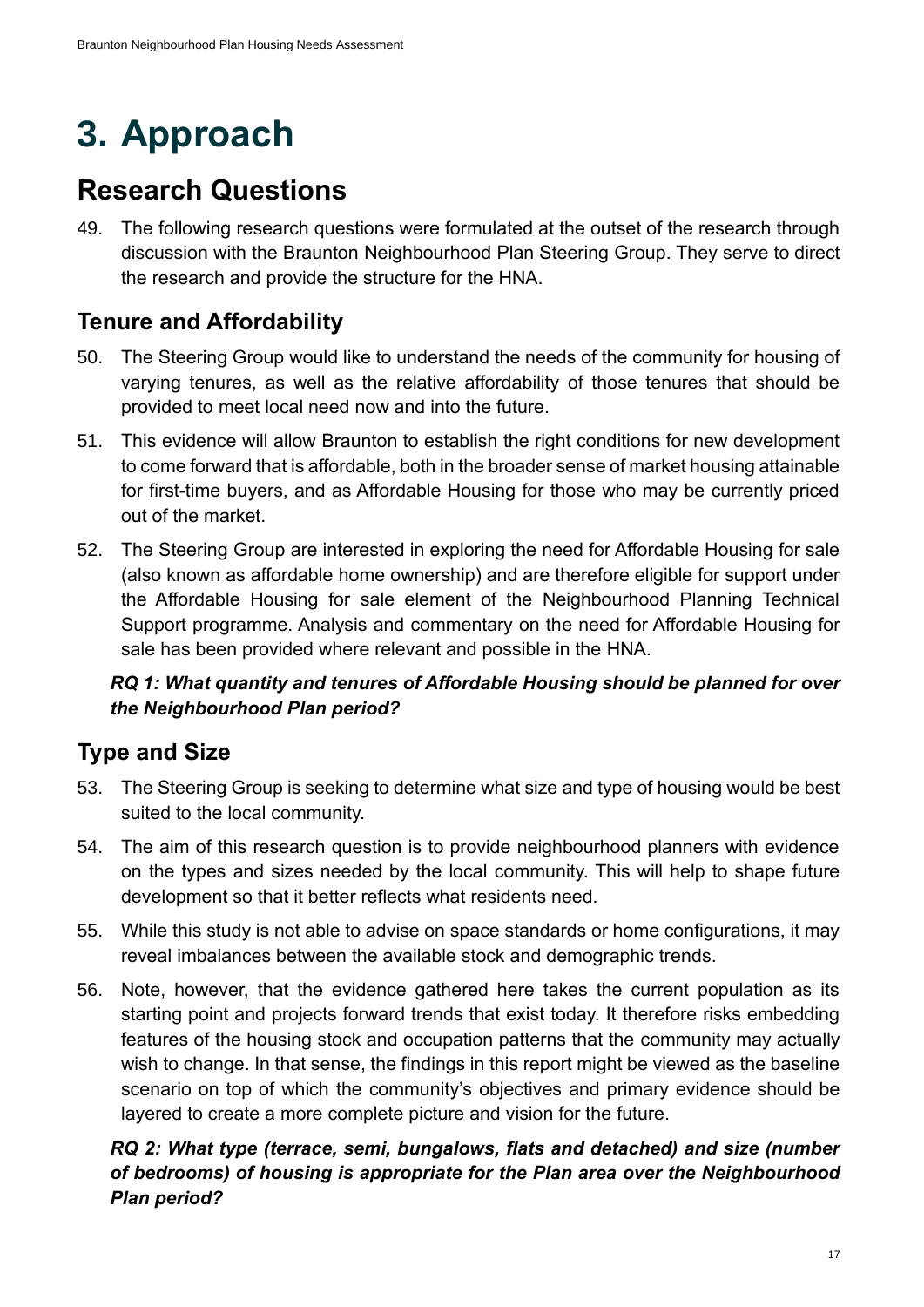# **Quantity**

- 57. The Braunton Neighbourhood Plan Area does not currently benefit from a specific HRF provided by North Devon through the Local Plan process. Instead, the JLP designates Braunton and the adjacent village of Wrafton as a single Main Centre, with a housing requirement figure (HRF) of 390 dwellings between 2011 and 2031.
- 58. As there is no specific HRF for the NA we have calculated a potential HRF in line with national policy and best practice, providing context to the wider results of this HNA. Our calculations suggest that an overall HNF of 110 dwellings, equating to 11 dwellings per annum between 2021 and 2031, may be appropriate. These calculations are detailed and discussed further in Appendix A.
- 59. This quantity figure does need to be caveated. In reality, the majority of the dwellings for the Braunton and Wrafton Main Centre are intended to be delivered outside the NA boundary, via an extension to the south east of Wrafton identified in the JLP. Also, the provisional HNF within the HNA has potential to differ from any HRF provided by North Devon after the completion of this report, and that in line with national policy, the North Devon HRF will supersede that calculated by AECOM (if it comes to a different figure).

# **Relevant Data**

- 60. This HNA assesses a range of evidence to ensure its findings are robust for the purposes of developing policy at the Neighbourhood Plan level and is locally specific. This includes data from the 2011 Census and a range of other data sources, including:
	- Other Office of National Statistics (ONS) datasets providing more up-to-date demographic information;
	- ONS population and household projections for future years;
	- Valuation Office Agency (VOA) data on the current stock of housing;
	- Land Registry data on prices paid for housing within the local market;
	- Rental prices from Rightmove.co.uk;
	- Local Authority housing waiting list data; and
	- Housing and Economic Needs Assessment (HEDNA) Torridge and North Devon Councils (May 2016).
- 61. More recent data sources for the population and existing housing stock will be used wherever possible in this report. However, Census datasets providing, for example, the breakdown of households (as opposed to individuals) by age and the tenure of dwellings, cannot be accurately be brought up to date in this way. Such patterns are instead generally assumed to persist to the present day.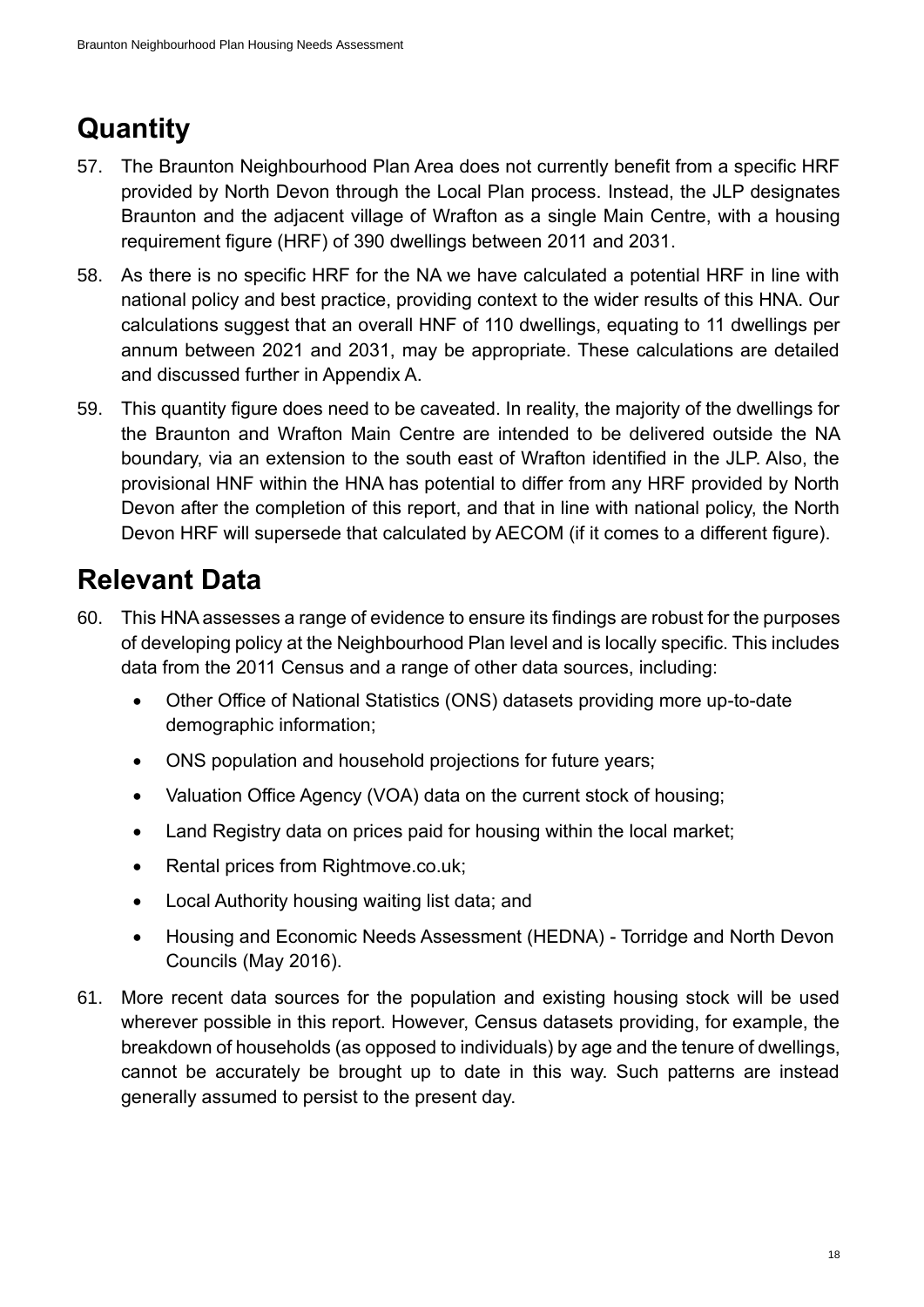# **4. RQ 1: Tenure, Affordability and the Need for Affordable Housing**

*RQ 1: What Affordable Housing (eg social housing, affordable rented, shared ownership, discounted market sale, intermediate rented) and other market tenures should be planned for in the housing mix over the Neighbourhood Plan period?*

# **Introduction**

- 62. This section approaches the question of affordability from two perspectives. First, it examines what tenure options are currently available in the parish and which of them might be most appropriate going forward, based on the relationship between how much they cost and local incomes. Second, it estimates the quantity of Affordable Housing that might be required during the Neighbourhood Plan period. The scale of need for these homes can justify planning policies to guide new development.
- 63. Tenure refers to the way a household occupies their home. Broadly speaking, there are two categories of tenure: market housing (such as homes available to purchase outright or rent from a private landlord) and Affordable Housing (including subsidised products like social rent and shared ownership). We refer to Affordable Housing, with capital letters, to denote the specific tenures that are classified as affordable in the current NPPF. A relatively less expensive home for market sale may be affordable but it is not a form of Affordable Housing.
- 64. The definition of Affordable Housing set out in the NPPF 2021 makes clear the Government's commitment to home ownership by broadening the definition to include a range of low-cost housing opportunities for those aspiring to own a home. As part of this effort, the Government has recently introduced a new product called First Homes.<sup>4</sup>
- 65. Because the First Homes product is new and expected to be an important part of the strategy for improving access to home ownership, it is worth summarising its key features and implications:
	- First Homes should be available to buy with a minimum discount of 30% below their full market value (i.e. the value of an equivalent new home);
	- The discount level can be set higher than  $30\%$  at 40% or  $50\%$  where this can be suitably evidenced. The setting and justifying of discount levels can happen at neighbourhood as well as local authority scale;
	- After the discount is applied the initial sale price must not exceed £250,000 (or £420,000 in Greater London), and lower caps can be set locally;

<sup>4</sup> The shape that the new First Homes product will take is set out in a Ministerial Statement issued in May 2021, available here: [https://questions-statements.parliament.uk/written-statements/detail/2021-05-24/hlws48.](https://questions-statements.parliament.uk/written-statements/detail/2021-05-24/hlws48) The relevant update to PPG is available here: [https://www.gov.uk/guidance/first-homes#contents.](https://www.gov.uk/guidance/first-homes#contents)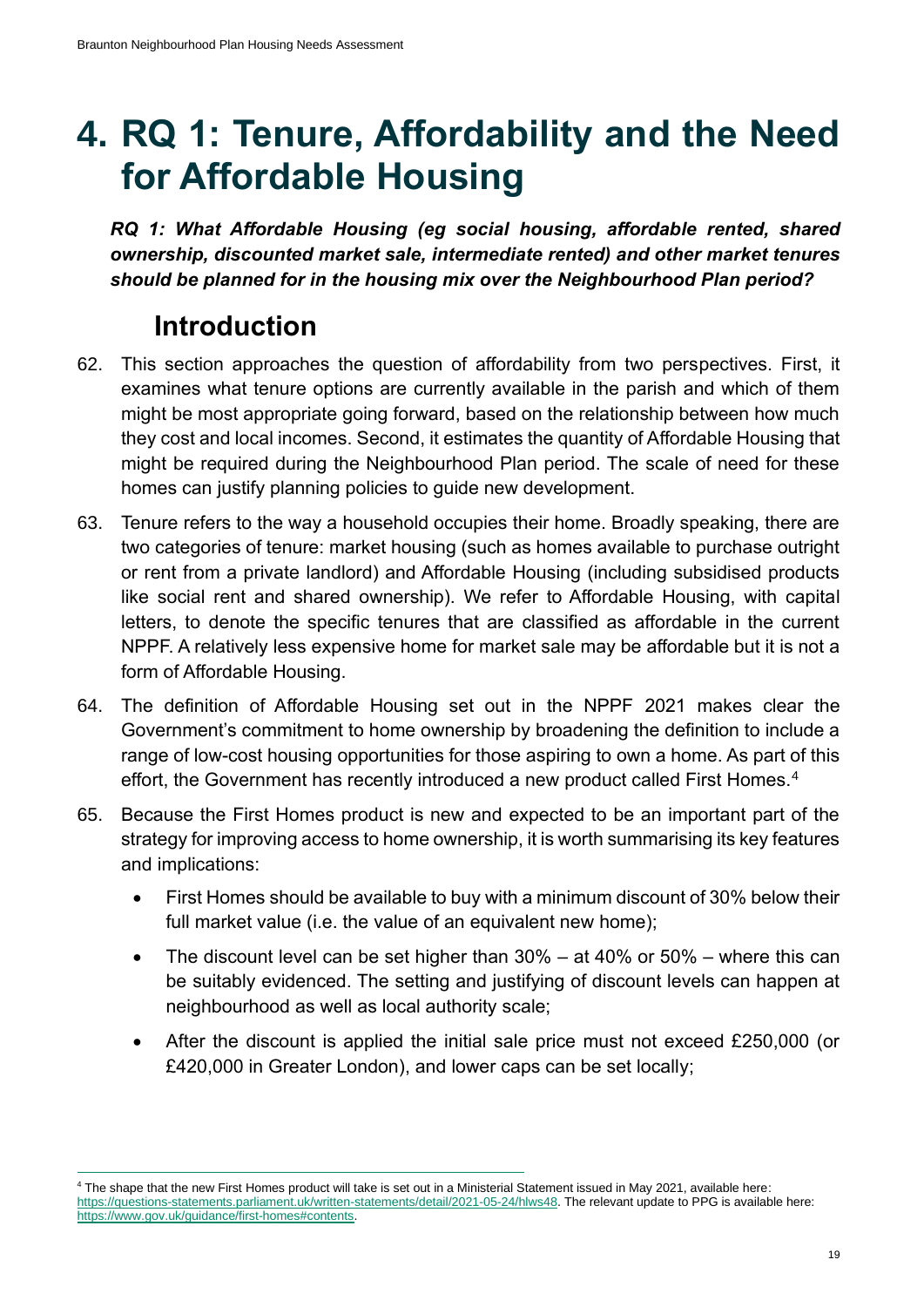- Purchasers must be first-time buyers with an income less than £80,000 (or £90,000 in Greater London), and First Homes can be prioritised for local people and/or key workers;
- They will be subject to legal restrictions ensuring the discount is retained for future occupants, and renting out or sub-letting will not normally be permitted;
- In addition to setting the discount level, local authorities and neighbourhood planning groups can apply additional criteria, such as a lower income cap, local connection test or prioritisation for key workers through adopted plans, emerging policy or Supplementary Planning Documents.
- 25% of all homes delivered through section 106 developer contributions on sites enabled through the planning process should be sold as First Homes. In simpler terms, 25% of all subsidised Affordable Housing on mainstream housing developments should be First Homes. This is likely to mean that First Homes will take the place of shared ownership housing in many circumstances, and in some cases may also displace social or affordable rented homes.

# **Current tenure profile**

- 66. The current tenure profile is a key feature of the Neighbourhood Plan Area (NA). Patterns of home ownership, private renting and affordable/social renting reflect demographic characteristics including age (with older households more likely to own their own homes), and patterns of income and wealth which influence whether households can afford to rent or buy and whether they need subsidy to access housing.
- 67. [Table 4-1](#page-33-0) presents data on tenure in Braunton compared with North Devon and England from the 2011 Census, which is the most recent available source of this information.
- 68. Braunton is characterised by a very high proportion of home ownership compared to the district and national levels. The NA also has a higher level of shared ownership compared to both geographies. Braunton has lower levels of both social and private rented tenures compared to North Devon and England.
- 69. There is no current data on the proportion of housing that is rented because the choice to let out a property does not require planning permission or other changes that would be recorded centrally. The 2021 Census will provide the most robust and up-to-date picture of this when the results are released in the coming months. However, it is interesting to observe the change recorded between the 2001 and 2011 Census: in Braunton the proportion of shared ownership doubled (from 16 to 32 dwellings), a rate of growth that exceeded the local and national averages. Home ownership increased by 0.1% in Braunton, compared to a 1.7% increase at the district level and a 0.6% decline at the national level. The social rental sector in Braunton increased by 18.8%, more than double the 9.2% increase recorded in North Devon, contrasting a 0.9% decline across England. The private rented sector also increased in Braunton by 89.6%, compared to a 79.9% increase in North Devon and an 82.4% increase in England.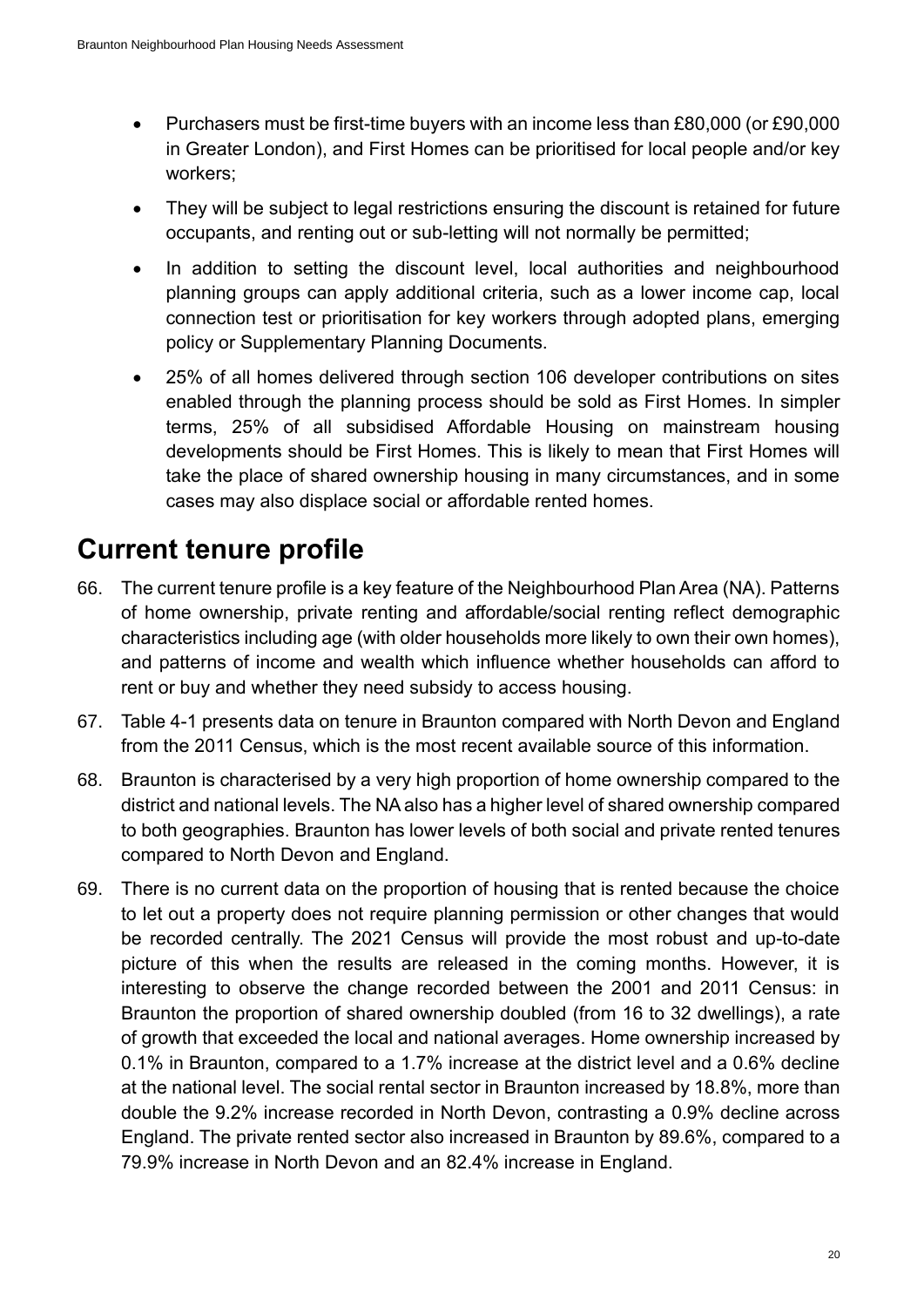| <b>Tenure</b>                             | <b>Braunton</b> | North Devon | <b>England</b> |
|-------------------------------------------|-----------------|-------------|----------------|
| <b>Owned</b> ; total                      | 77.2%           | 68.5%       | 63.3%          |
| <b>Shared ownership</b>                   | 0.9%            | 0.7%        | 0.8%           |
| Private/Other rented <sup>5</sup> ; total | 15.5%           | 20.1%       | 18.2%          |
| Social rented; total                      | 6.4%            | 10.8%       | 17.7%          |
| <b>Local Authority rented</b>             | 1.0%            | 2.4%        | 9.4%           |
| <b>Housing Association rented</b>         | 5.4%            | 8.4%        | 8.3%           |

#### <span id="page-33-0"></span>**Table 4-1: Tenure (households) in Braunton, 2011**

*Sources: Census 2011, AECOM Calculations*

# **Affordability**

### **House prices**

- 70. House prices provide an indication of the level of demand for homes within an area. The relationship between house prices and incomes determines whether housing is affordable to local households and, to a large extent, what tenure, type and size of home they occupy. Changes in affordability over time can indicate pressures in the housing market. As such, it is useful for the evidence base for plans to examine trends in prices and consider what this reveals about the local housing market.
- 71. [Figure 4-1](#page-34-0) looks at selected measures of house prices in Braunton. It shows that home values in Braunton have been on a steady but gentle upward trend between 2011 and 2020. Over this period, the mean house price increased by 51.0% and the median house price increased by 47.2%. The median represents the middle number in a sequence arranged smallest to largest, whereas the mean captures the average of all the house prices, both high and low, the few outlying data points on the high end cause the mean to increase, making it higher than the median. Lower quartile prices loosely tracked the median house price in terms of its trajectory over time, rising by 48.3%. The lower quartile represents the bottom 25% value of all properties sold.
- 72. The highest houses prices over this time period were recorded in 2020, at £351,117 for mean, £318,750 for median and £252,750 for lower quartile.

<sup>5</sup> *'Private rented or letting agency'* includes accommodation that is rented from a private landlord or letting agency. *'Other Rented'* includes employer of a household member and relative or friend of a household member and living rent free.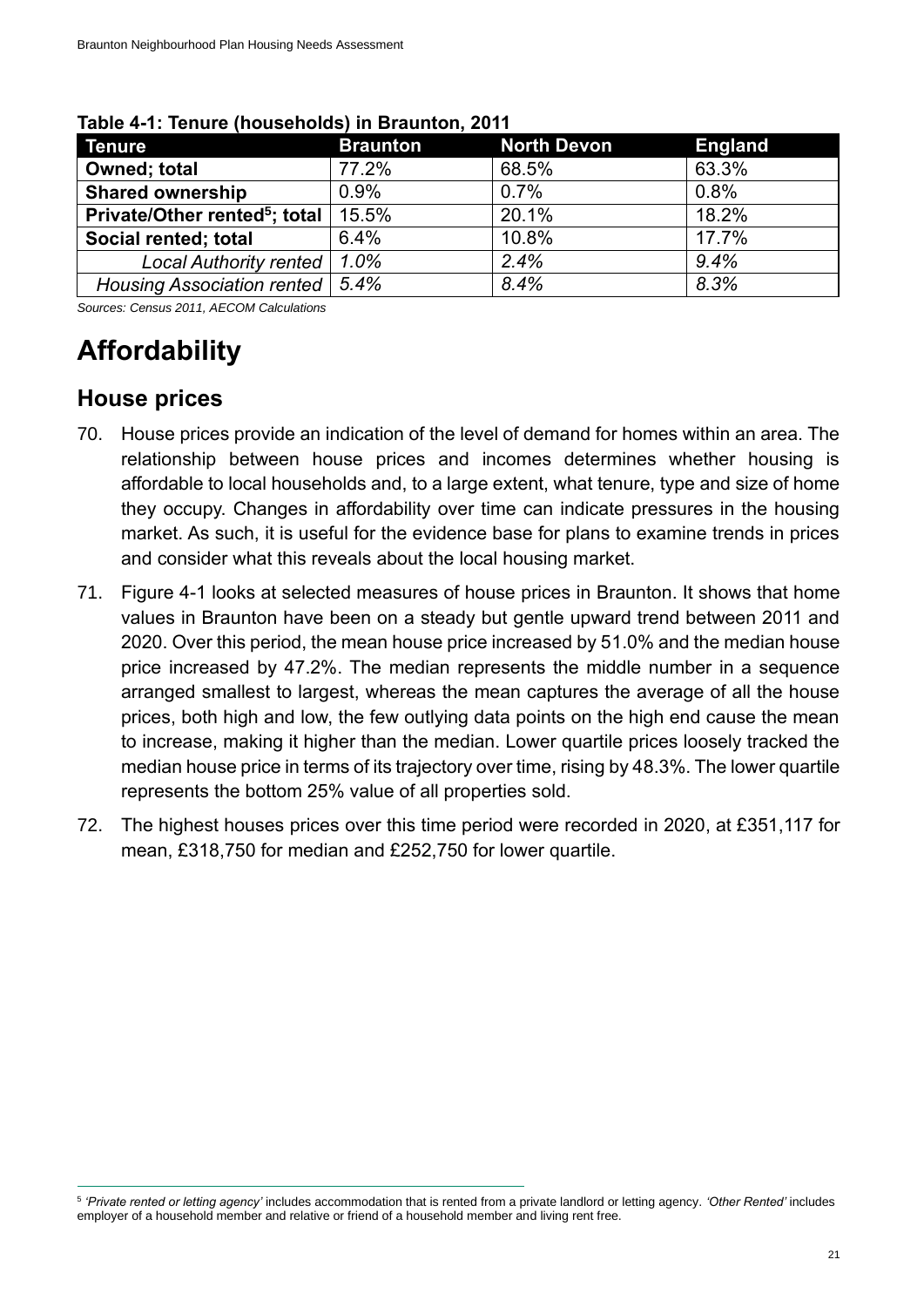

<span id="page-34-0"></span>**Figure 4-1: House prices by quartile in Braunton, 2011-2020**

*Source: Land Registry PPD*

73. [Table 4-2](#page-34-1) below breaks down house prices by type, presenting the median within each type. It shows that detached properties experienced the greatest growth at 44.0%. Semidetached and terraced experienced more modest growths of 24.9% and 28.3%, respectively. Flats experienced the lowest growth between 2011 and 2020 at 11.7%, and tend to be substantially cheaper than the other housing types in the neighbourhood area.

| Type              | 2011     | 2012     | 2013     | 2014     | 2015     | 2016     | 2017     | 2018     | 2019     | 2020     | Growth |
|-------------------|----------|----------|----------|----------|----------|----------|----------|----------|----------|----------|--------|
| Detached          | £250,000 | £250,000 | £279,000 | £278,000 | £290,000 | £297.475 | £300.000 | £305.000 | £320,000 | £360,000 | 44.0%  |
| Semi-<br>detached | £223,000 | £211.000 | £208,000 | £216.875 | £239.950 | £242,000 | £252,000 | £249.950 | £268,000 | £278,500 | 24.9%  |
| Terraced          | £184.000 | £190,000 | £181.000 | £180,000 | £215,000 | £200.000 | £210.000 | £231,000 | £227,500 | £236,000 | 28.3%  |
| Flats             | £145,000 | £145.500 | £142.500 | £130.125 | £144.000 | £134.500 | £155,000 | £133,500 | £156,000 | £162,000 | 11.7%  |
| <b>All Types</b>  | £216,500 | £225,000 | £235,000 | £230.500 | £250,000 | £245,000 | £259.750 | £268.975 | £275,000 | £318,750 | 47.2%  |

<span id="page-34-1"></span>**Table 4-2: Median house prices by type in Braunton, 2011-2020**

*Source: Land Registry PPD*

### **Income**

- 74. Household incomes determine the ability of households to exercise choice in the housing market, and consequently the level of need for affordable housing products. Two sources of data are used to examine household incomes in the NA.
- 75. The first source is ONS's estimates of annual household income. This is locally specific but limited to the overall average income (i.e. it does not provide the average income of lower earners). The average total household income in Braunton before housing costs was £40,109 in for 2017/2018, as indicated in the Local Insight Report.
- 76. The second source is ONS's annual estimates of UK employee earnings. This provides lower quartile average earnings (i.e. the income of the lowest 25% of earners). However,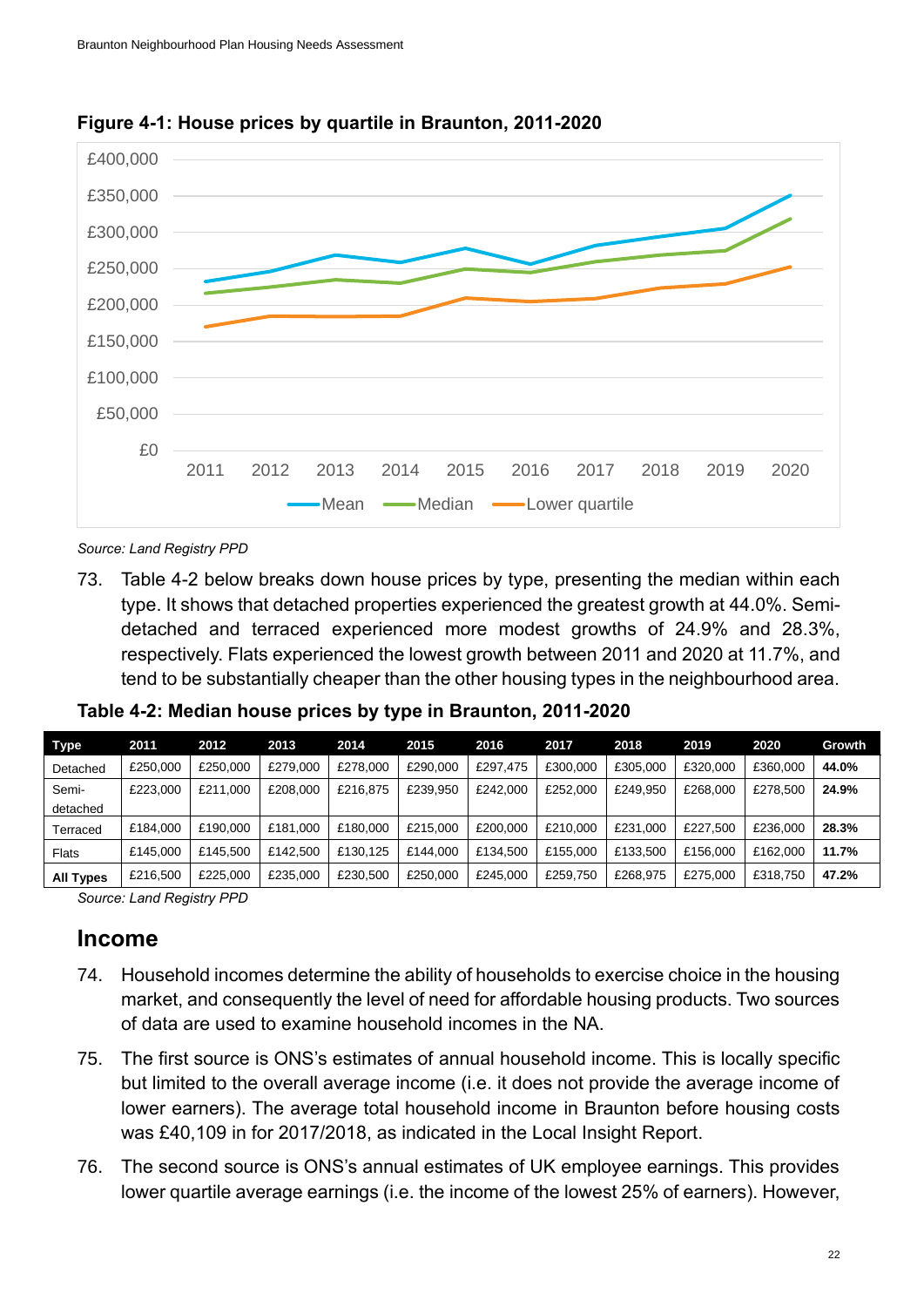it is only available at the Local Authority level. It also relates to individual earnings. While this is an accurate representation of household incomes where there is only one earner, it does not represent household income where there are two or more people earning. North Devon's gross individual lower quartile annual earnings were £11,894 in 2020. To estimate the income of households with two lower quartile earners, this figure is doubled to £23,788.

77. It is immediately clear from this data that there is a large gap between the spending power of average earning households and those earning the lowest 25% of incomes, particularly where the household in question has one earner only.

## **Affordability Thresholds**

- 78. To gain a clearer understanding of local affordability, it is useful to understand what levels of income are required to afford different tenures. This is done using 'affordability thresholds': the estimated amount of annual income required to cover the cost of rent or a mortgage given local housing prices.
- 79. AECOM has determined thresholds for the income required in Braunton to buy a home in the open market (average and entry-level prices), and the income required to afford private rent and the range of Affordable Housing tenures as set out in the NPPF. These calculations are detailed and discussed in more detail in Appendix B.
- 80. The key assumptions made in assessing the affordability of different tenures are explained alongside the calculations, but it is worth noting here that we have assumed that the maximum percentage of household income that should be spent on rent is 30% and that mortgage financing will be offered at a maximum of 3.5 times household income.
- 81. [Table 4-3](#page-36-0) summarises the estimated cost of each tenure, the annual income required to support these costs within the NA, and whether local incomes are sufficient. The income required column assumes the household already has access to a deposit (which we have assumed to be 10% of the value to be purchased) but does not reflect the possibility that households may already hold equity from an existing property. Although these factors may be crucial to whether housing will be affordable, they are highly dependent on individual circumstances that cannot be anticipated here.
- 82. The same information is presented as a graph in [Figure 4-2](#page-40-0) on a subsequent page, with selected measures from the table presented for clarity.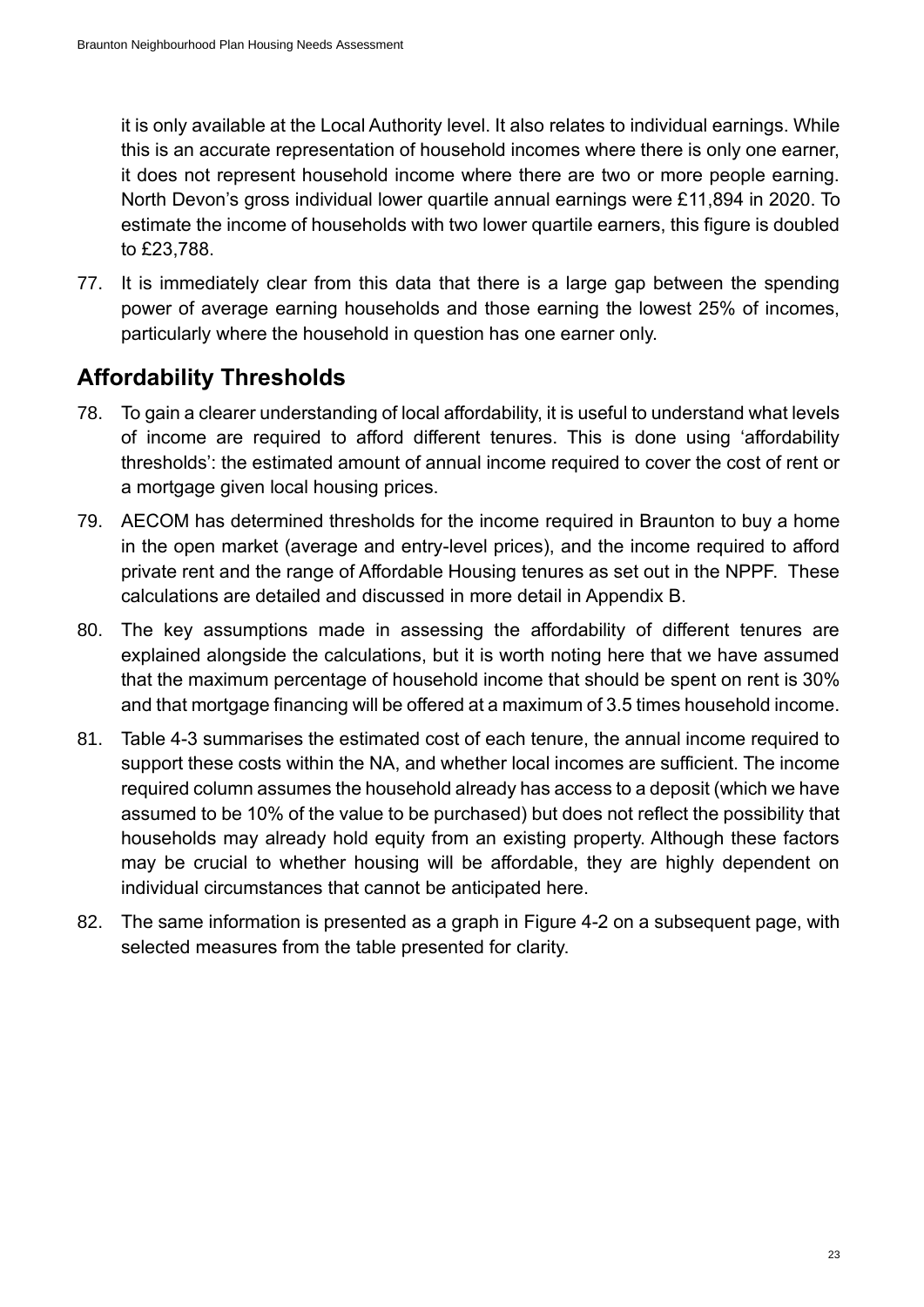| <b>Tenure</b>                    | <b>Mortgage</b><br>value<br>(90% of<br>price) | Annual<br>rent           | Income<br>required | <b>Affordable</b><br>on average<br>incomes? | <b>Affordable</b><br>on LO<br>earnings<br>(single)<br>earner)? | <b>Affordable</b><br>on LQ<br>earnings (2<br>earners)? |
|----------------------------------|-----------------------------------------------|--------------------------|--------------------|---------------------------------------------|----------------------------------------------------------------|--------------------------------------------------------|
|                                  |                                               |                          |                    | £40,109                                     | £11.894                                                        | £23,788                                                |
| <b>Market Housing</b>            |                                               |                          |                    |                                             |                                                                |                                                        |
| <b>Median House Price</b>        | £286,875                                      | $\overline{\phantom{a}}$ | £81,964            | <b>No</b>                                   | <b>No</b>                                                      | <b>No</b>                                              |
| LA New Build Mean House<br>Price | £261.000                                      |                          | £74,571            | <b>No</b>                                   | <b>No</b>                                                      | <b>No</b>                                              |
| LQ/Entry-level House Price       | £227,475                                      |                          | £64,993            | <b>No</b>                                   | <b>No</b>                                                      | <b>No</b>                                              |
| Average Market Rent              | $\overline{\phantom{0}}$                      | £9,323                   | £31,076            | <b>Yes</b>                                  | <b>No</b>                                                      | <b>No</b>                                              |
| <b>Entry-level Market Rent</b>   | $\blacksquare$                                | $\overline{E}$ 7,860     | £26,200            | <b>Yes</b>                                  | <b>No</b>                                                      | <b>No</b>                                              |
| <b>Affordable Home Ownership</b> |                                               |                          |                    |                                             |                                                                |                                                        |
| First Homes (-30%)               | £180,731                                      | $\overline{\phantom{a}}$ | £57,375            | <b>No</b>                                   | <b>No</b>                                                      | <b>No</b>                                              |
| First Homes (-40%)               | £154,913                                      | $\blacksquare$           | £49,179            | <b>No</b>                                   | <b>No</b>                                                      | <b>No</b>                                              |
| First Homes (-50%)               | £129,094                                      | $\blacksquare$           | £40,982            | <b>Marginal</b>                             | <b>No</b>                                                      | N <sub>o</sub>                                         |
| Shared Ownership (50%)           | £143,438                                      | £3,984                   | £54,263            | <b>No</b>                                   | No.                                                            | <b>No</b>                                              |
| Shared Ownership (25%)           | £71,719                                       | £5,977                   | £40,413            | <b>Marginal</b>                             | <b>No</b>                                                      | <b>No</b>                                              |
| Shared Ownership (10%)           | £28,688                                       | £7,172                   | £32,103            | <b>Yes</b>                                  | <b>No</b>                                                      | <b>No</b>                                              |
| <b>Affordable Rented Housing</b> |                                               |                          |                    |                                             |                                                                |                                                        |
| Affordable Rent                  | $\blacksquare$                                | £5,924                   | £19,726            | <b>Yes</b>                                  | <b>No</b>                                                      | <b>Yes</b>                                             |
| Social Rent                      | $\blacksquare$                                | £4,489                   | £14,947            | Yes                                         | <b>No</b>                                                      | <b>Yes</b>                                             |

| Table 4-3: Affordability thresholds in Braunton (income required, £) |  |  |  |  |
|----------------------------------------------------------------------|--|--|--|--|
|----------------------------------------------------------------------|--|--|--|--|

*Source: AECOM Calculations*

83. Before considering each tenure category in turn, it is important to stress that these affordability thresholds have been calculated to give a sufficiently robust indication of the costs of various tenures to inform Neighbourhood Plan policy choices. These figures rely on existing data and assumptions, and it is not possible to estimate every possible permutation. The income figures also disguise a large degree of variation. For simplicity the analysis below speaks in terms of tenure products being 'affordable' or 'not affordable' for different groups, but individual circumstances and the location, condition and other factors of specific properties in each category have a large impact. These conclusions should therefore be interpreted flexibly.

#### **Market housing for purchase and rent**

- 84. Thinking about housing for purchase on the open market, it appears that local households on average incomes are unable to access even entry-level homes unless they have the advantage of a very large deposit. Market housing, even with the benefit of a higher than average income, is likely to remain out of reach to most. The median house price would require an annual income 104% higher than the current average.
- 85. The high house prices in Braunton may be partly attributed to second/holiday homes. According to the 2011 Census, 8.1% of all dwellings across the NA are vacant compared to the national average of 4.3%. Vacant dwellings include households used by shortterm residents and visitors as well as household spaces that are used as second addresses.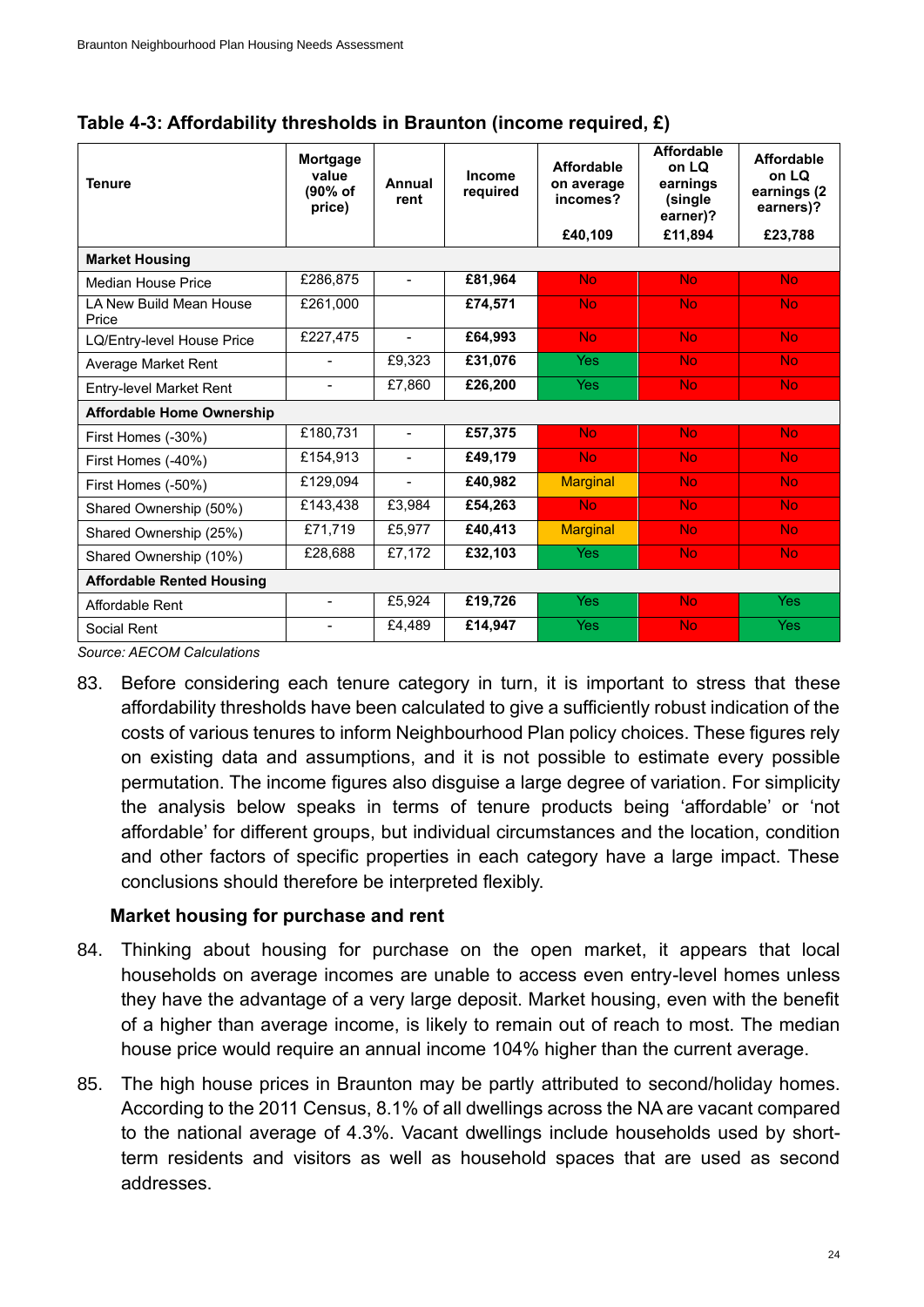86. Private renting is generally only affordable to average earners. Households made up of two lower quartile earners cannot afford the given rental thresholds. Affordability is improved if households are able or willing to dedicate a larger proportion of their incomes to rental costs, although this has repercussions for other quality of life aspects and cannot be assumed to suit all individuals' circumstances.

#### **Affordable home ownership**

- 87. There is a relatively large group of households in Braunton who may be able to afford to rent privately but cannot afford home ownership. They are typically earning between around £26,200 per year (at which point entry-level rents become affordable) and £64,993 (at which point entry-level market sale homes become affordable). This 'can rent, can't buy' cohort may benefit from the range of affordable home ownership products such as First Homes and shared ownership.
- 88. First Homes are to be offered at a discount of at least 30% on equivalent market prices (i.e. new build, entry-level properties). Local authorities and neighbourhood plan qualifying bodies will have discretion to increase the discount on First Homes to 40% or 50% where there is evidence to suggest this is appropriate.
- 89. This report has estimated the income required to afford First Homes and tested the implications of 30%, 40% and 50% discount levels. First Homes appear to be largely unaffordable for those on average incomes, although the affordability threshold for 50% discount (£40,413) may be in reach of those earning slightly above the average income (£40,109). In order for lower quartile earners to be able to access discounted market sales, a discount of well over 50% would be required.
- 90. [Table 4-4](#page-38-0) shows the discount required for First Homes to be affordable to the three income groups. Because it is not possible to estimate the cost of a typical First Home due to a lack of data on new build entry-level house prices in the NA, it is worth considering the discounts required for some additional price benchmarks. The table above uses median house prices in the NA as the best proxy for the cost of a newly built entry-level home in the area, because this reflects the local market and accounts for the price premium usually associated with newly built housing (which would bring the price closer to the price of median existing homes than existing entry-level homes). However, it is worth thinking about First Homes in relation to the cost of new build prices in the wider area, and of entry-level existing prices locally to get a more complete picture. The discount levels required for these alternative benchmarks are given below.
- 91. As [Table 4-4](#page-38-0) shows, in order to access a First Home based on the median house price, households on mean income would require a discount of 51%, single earner households on lower quartile incomes would require a discount of 85%, and dual-earners would need a discount of 71%.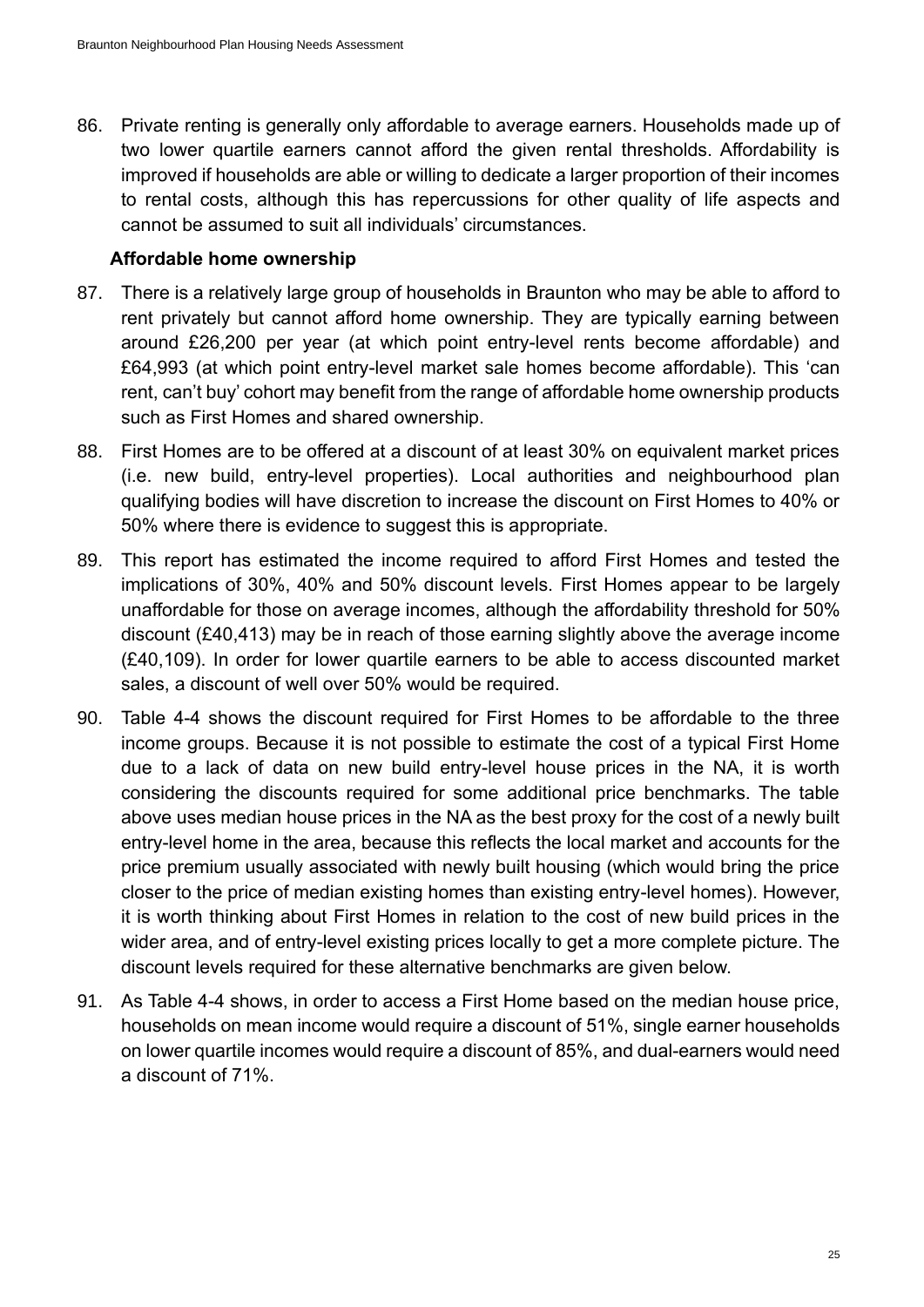| <b>Tenure/product</b>         | <b>Mean Income</b> | $\mathbf{x}$ 1 | LQ Income LQ Income<br>x2 |
|-------------------------------|--------------------|----------------|---------------------------|
| NA Median house price         | 51%                | 85%            | 71%                       |
| LA New build mean house price | 46%                | 84%            | 68%                       |
| NA Entry-level house price    | 38%                | 82%            | 63%                       |

#### <span id="page-38-0"></span>**Table 4-4 Discount on sale price required for households to afford First Homes**

*Source: Land Registry PPD; ONS MSOA total household income*

- 92. Shared ownership (particularly at 10% equity) appears to be more affordable than First Homes, but are both broadly accessible to those on median incomes. Government has recently announced that the minimum equity share for shared ownership will fall to 10% of the property value.<sup>6</sup> If this is delivered in the NA, it will make shared ownership easier to access for more people. However, while the income threshold for a 10% equity shared ownership home is lower, this product may not necessarily be more attractive than the alternatives (such as shared ownership at higher equity shares and First Homes) for those who can afford them.
- 93. The transition from 10% to 100% ownership would be long, and during this period the rent on the 90% unsold value would not be subsidised, meaning that monthly costs for occupants will remain relatively high and the build-up of equity will be relatively slow. This product would therefore only be a realistic route to full ownership for households prepared to take a long-term view.
- 94. The income required to access rent to buy is assumed to be the same as that required to afford market rents. In this case, this income required to access entry level rents is £26,200 and average market rent is £31,076. Given average rents are affordable to those on mean incomes, Rent to Buy is likely to be a suitable option for those on average incomes who wish to access home ownership. However, given average rents (and entry level rents) are not affordable to households on LQ incomes, even with two earners, Rent to Buy is still not enough for LQ income households, who are likely to require affordable rented provision.
- 95. These three products need to be considered in relation to what they offer occupants in the long term beyond simply being affordable to access or not.
	- First Homes allow for a greater ownership stake in the property, enabling occupiers to benefit from price appreciation over time. Monthly outgoings are also limited to mortgage costs alone, which tend to be cheaper than renting.
	- Shared ownership at high equity shares performs a similar function to First Homes, but there are additional costs associated with the rented portion.
	- Shared ownership at low equity shares can usually be accessed by lower earning households (than First Homes) and requires a smaller deposit. However, this is a potentially less attractive route to eventual ownership because monthly outgoings remain high. The occupant has to pay a significant monthly rent as well as service

<sup>&</sup>lt;sup>6</sup> The previous minimum equity share was 25%. This change took effect from 28 June 2021 and transitional arrangements are in place for planning policy documents that are prepared during the implementation timeframe. Changes are also introduced to make the process of staircasing to full ownership more gradual with lower minimum increments of 1%. The ministerial statement confirming and detailing the changes is available here[: https://questions-statements.parliament.uk/written-statements/detail/2021-05-24/hlws48.](https://questions-statements.parliament.uk/written-statements/detail/2021-05-24/hlws48)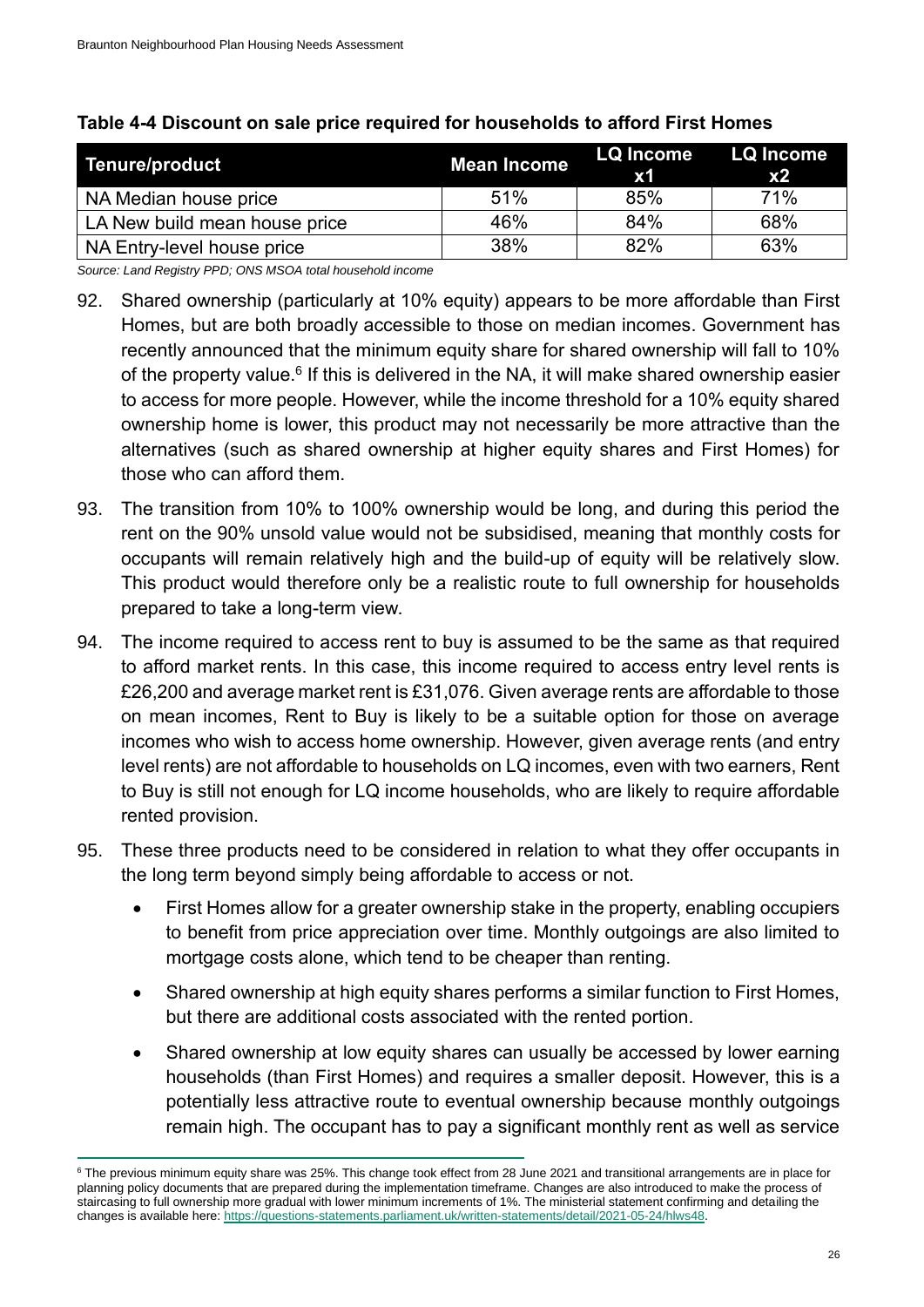charges and other costs, so it can be harder for them to save funds to buy out a greater share in the property over time.

- Rent to buy requires no deposit, thereby benefitting those with sufficient incomes but low savings. It is more attractive than renting but results in a much slower accumulation of the funds that can provide an eventual route to ownership than the other tenures discussed above.
- 96. In conclusion, such products do little to help households on lower earnings, even where there are two earners. Lower income households appear unable to afford any market tenure, including entry level rent. Taking into consideration the affordability thresholds set out above, it is apparent that the income required to buy an average market home, average new build home, or even lower quartile existing home for sale is higher than what would be expected to be available to those on average household incomes. Home ownership is out of reach for many, although shared ownership at a lower than 25% equity share may allow average earning households to get a foot on the housing ladder, while rent to buy is helpful to those on median incomes with little or no savings for a deposit. Likewise, First Homes (especially at 50% discount) may provide a better longterm investment to those who can afford to access it.

#### **Affordable rented housing**

- 97. Affordable rented housing is generally affordable to households with two lower earners depending on their household size (average earning households are unlikely to be eligible). However, households with a single lower earner appear unable to afford any of the tenures considered including the smallest socially rented units. Many such individuals will, if unable to secure a social rented dwelling require additional subsidy through Housing Benefit to access housing.
- 98. The evidence in this chapter suggests that the affordable rented sector (both affordable private rent and social rent) performs a vital function in Braunton as the only option for a large segment of those in the greatest need. Social rents are cheaper and would therefore leave households on lower earnings better off and better able to afford their other living costs, such as food and fuel etc. Where households are supported by housing benefit the difference in the cost of affordable and social rents may be irrelevant as the level of housing benefit flexes according to the rent. This mean that households supported by housing benefit may be no better off in social rented accommodation because they receive a lower rate of housing benefit to cover their rent. Although it is recognised that social housing usually has secure tenancies, giving residents much greater protection from eviction and enhanced rights compared to those renting privately or through a housing association.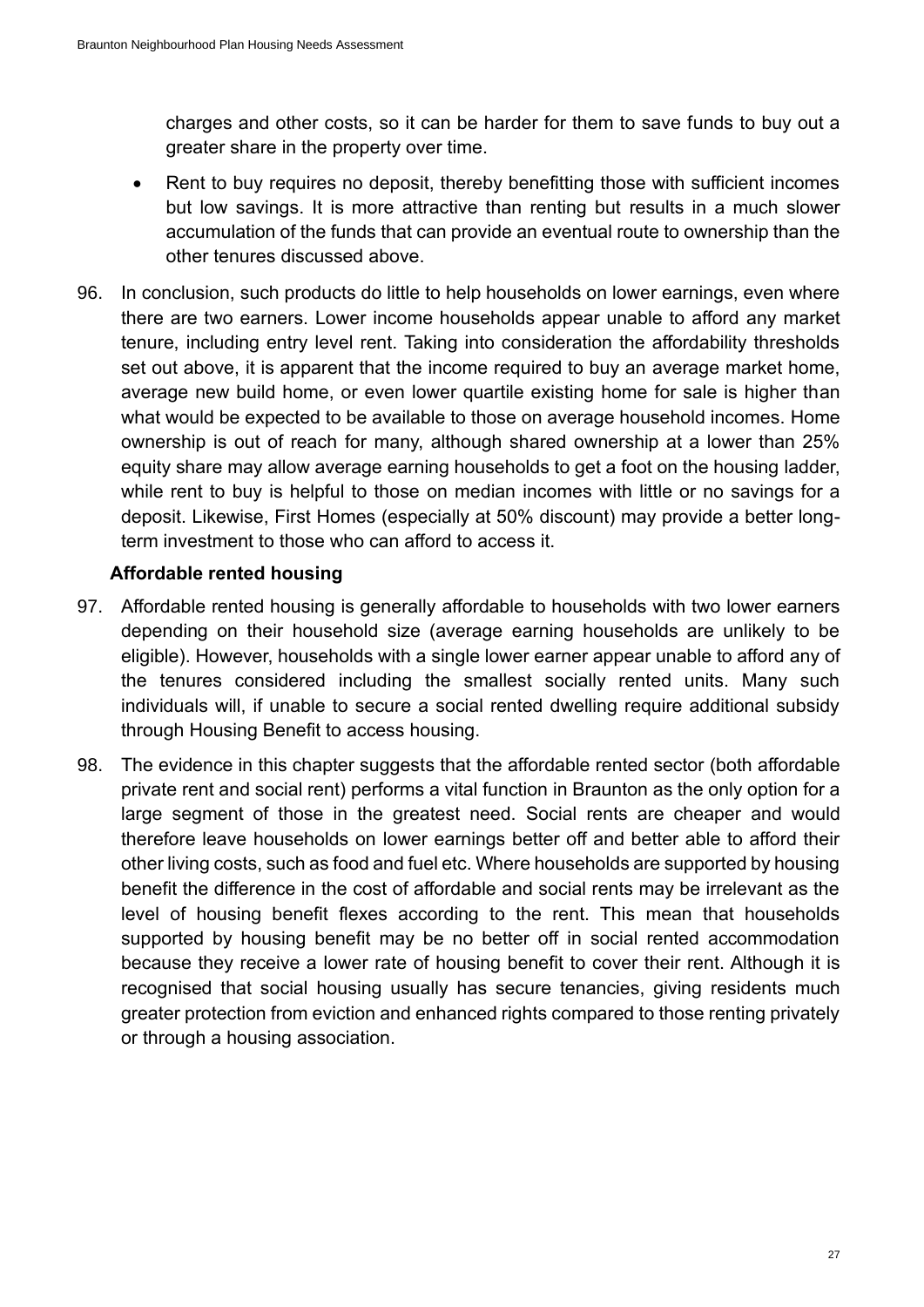



*Source: AECOM Calculations*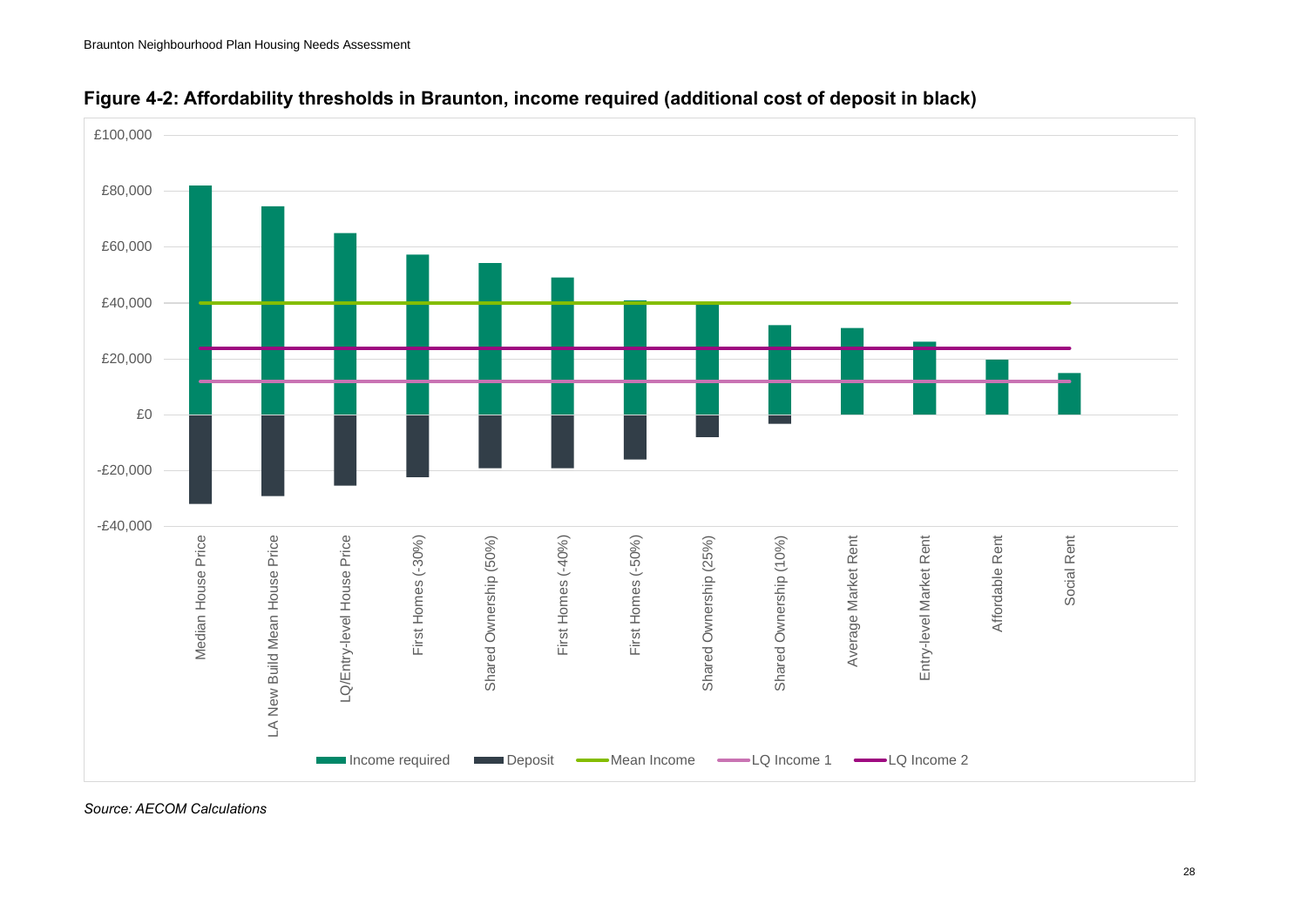## **Affordable housing- quantity needed**

- 99. The approach detailed in the following section has been used to get an understanding of the broad scale of need that might be attributable to Braunton based on the most targeted available study.
- 100. The starting point for understanding the need for affordable housing in Braunton is the relevant Strategic Housing Market Assessment SHMA. The Northern Peninsula SHMA was prepared in 2008 in partnership with the other local authorities who reside within the same housing market area with an update relating to North Devon and Torridge completed in 2012. A Housing and Economic Needs Assessment (HEDNA) and associated update were subsequently completed in 2016.
- 101. The HEDNA study estimates the need for affordable housing in accordance with Planning Practice Guidance at the time, using 2012-based Sub-national Population and Household Projections as its demographic starting point; before completing an assessment of their assumptions and legitimacy. In doing so the HEDNA tested alternative demographic scenarios, with the analysis considering potential sensitivities.
- 102. The HEDNA identifies that there is a total net need for 345 units of affordable housing each year across the entire Housing Market Area (HMA), split between 174 (North Devon) and 171 (Torridge). The HEDNA suggests that 20% of the affordable need is for intermediate housing and 80% is for social/affordable rent. When the HEDNA figure for North Devon is pro-rated to Braunton based on its fair share of the population (8.7% of the North Devon's population), this equates to 20 homes per annum (predominately for social/affordable rent) or 200 homes over the Neighbourhood Plan period 2021-2031.
- 103. Applying the HEDNA tenure split to the overall need implies the following affordable housing mix:
	- 40 affordable home ownership units
	- 160 affordable rented units
- 104. These HEDNA figures suggest that Braunton potentially has a large volume of need in proportion to the indicative housing need figure of 110 dwellings calculated in Appendix A of this report. It is therefore unlikely that the Neighbourhood Plan will be able to accommodate its potential share of the HEDNA identified Affordable Housing need estimated here.
- 105. This figure may overestimate the actual need in the NA as it also exceeds the 85 households in reasonable preference categories (priority bands A to D) on the Devon Home Choice register who had an address in Braunton, as of May 2021<sup>7</sup>. The approach to banding applications can be summarised as 'emergency housing need' (Band A), 'high housing need' priority (Band B), 'medium housing

<sup>7</sup>Source: Braunton Neighbourhood Plan Steering Group – Requested from North Devon District Council in its capacity as manager of the local housing waiting list.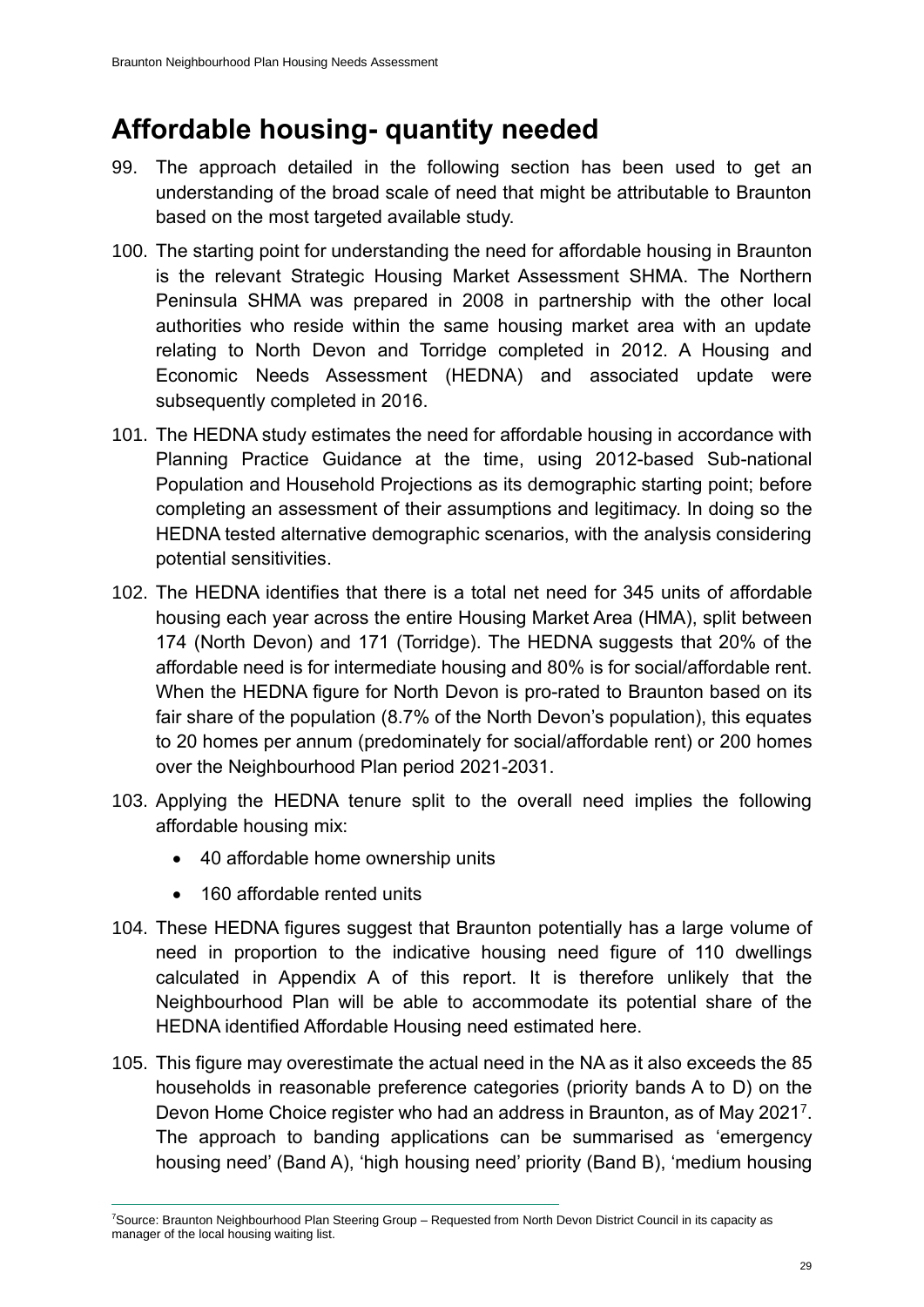need' priority (Band C), 'low housing need' priority (Band D) and no housing need (Band E). A full description of the banding system can be found on Devon Home Choice website<sup>8</sup>. In relation to Braunton there are 0 households in Band A, 30 households in Band B, 13 households in Band C, 42 households in Band D, and 48 households in Band E. Of the 85 dwellings in reasonable preference categories, the Devon Home Choice register suggests there is a need for 50 onebedroom dwellings (58.8%), 20 two-bedrooms dwellings (23.5%), 14 threebedrooms dwellings (16.5%), and 1 four- bedroom dwelling (1.2%). It's important to express caution with these figures as there is usually a bias towards the need for smaller homes in the affordable sector because of the size of property households are entitled to (rather than what they would occupy if they had the resources).

- 106. Pro-rating District level estimates of affordable housing need to rural areas can present problems as the District level figures are likely to represent higher needs in the urban areas of the District where there is a large social housing stock and larger numbers of households living in the PRS on housing benefit. Both of these factors tend to generate higher needs. By contrast, in villages like Braunton the lack of social housing means there is minimal need generated from households already living in the sector. Similarly, households who may need social housing often move away to areas where their needs are more likely to be met (either because there is social housing available or more private rented housing). This means it is difficult to more precisely identify need for social/affordable rented housing within Braunton.
- 107. It is important to keep in mind that the households identified in the affordable home ownership unit HEDNA estimate above are, by and large, adequately housed in the private rented sector. They do not lack their own housing but would prefer to buy rather than rent. There is no policy or legal obligation on the part either of the Local Authority or Neighbourhood Plan to meet affordable housing needs in full, though there are tools available to the Steering Group that can help ensure that it is met to a greater extent if resources permit (e.g. the ability to allocate sites for affordable housing).
- 108. It is also important to remember that even after the Neighbourhood Plan is adopted, the assessment of need for Affordable Housing, the allocation of affordable rented housing to those in need, and the management of the housing waiting list all remain the responsibility of the Local Authority rather than the neighbourhood planning group.

### **Affordable Housing policy guidance**

109. North Devon's adopted policy on this subject (Policy ST18) requires 30% of all new housing on sites of 11 dwellings or more to be affordable. The overall proportion of housing that must be affordable is not an area of policy that a Neighbourhood Plan can usually influence, but it is worth emphasizing that the

<sup>8</sup> [https://www.devonhomechoice.com/sites/default/files/DHC/devon\\_home\\_choice\\_policy\\_v10.0\\_august\\_2021.pdf](https://www.devonhomechoice.com/sites/default/files/DHC/devon_home_choice_policy_v10.0_august_2021.pdf)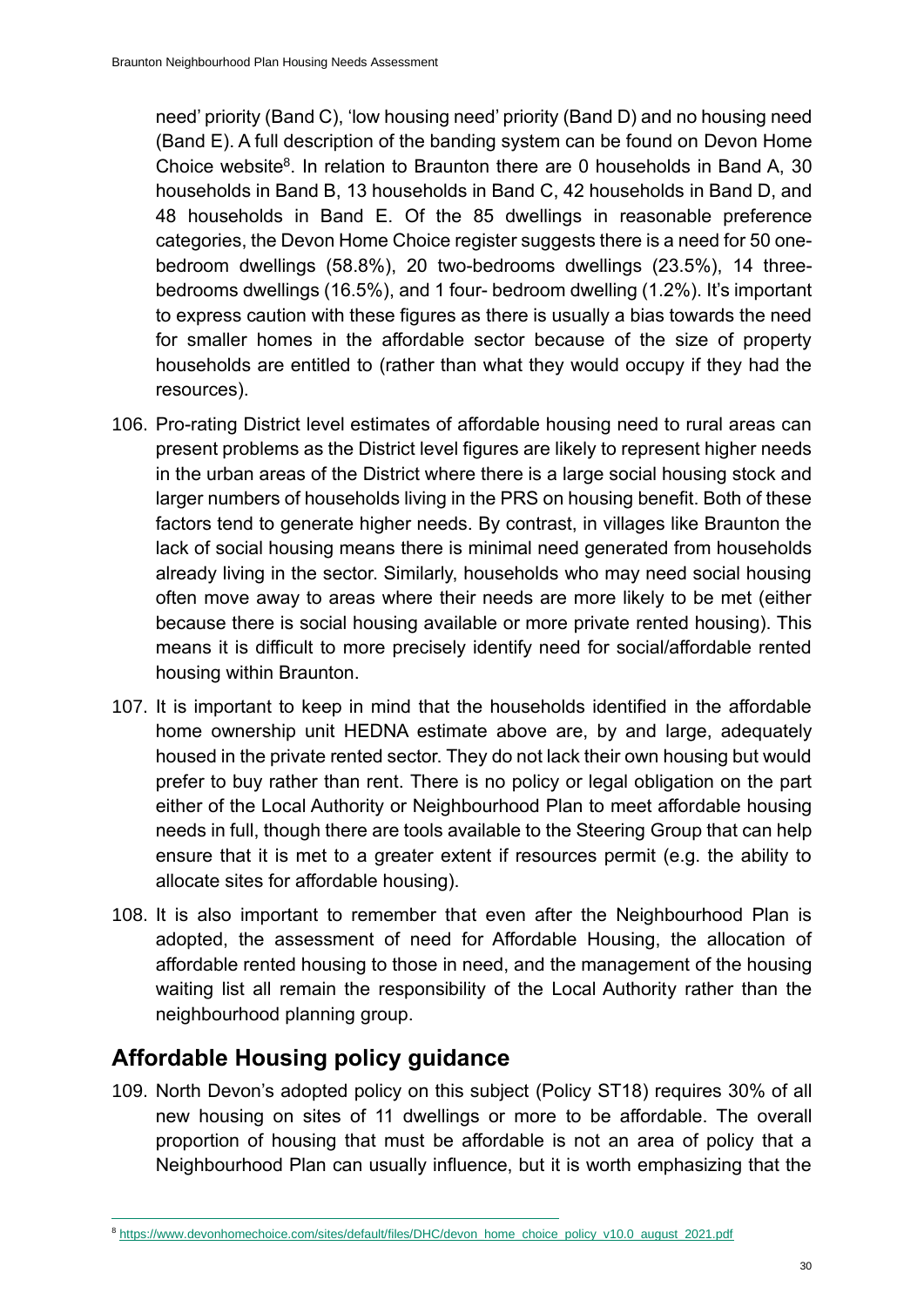HNA finds there to be robust evidence of need for Affordable Housing in the NA, and every effort should be made to maximise delivery where viable.

- 110. How the Affordable Housing that comes forward through mainstream development sites is broken down into specific tenures – such as the balance between rented tenures and routes to home ownership – is specified as75% social rented and 25% intermediate accommodation in the Local Plan. The HNA can supply more localized evidence, and this section summarises the factors that might be taken into account before proposing a suggested Affordable Housing tenure mix that might be suitable for Braunton specifically.
- 111. The following evidence and considerations may be used as a starting point in the development of policy concerning the Affordable Housing mix:
	- A. **Evidence of need for Affordable Housing**: Based on the HEDNA figures, this study estimates that Braunton requires roughly 160 units of affordable rented housing and 40 units of affordable home ownership over the Plan period. The relationship between these figures suggests that 80% of Affordable Housing should be rented and 20% should offer a route to ownership. Both forms of Affordable Housing appear to be valuable in meeting the needs of people on various incomes, however, as noted above, these figures are not directly equivalent: the former expresses the identified need of a group with acute needs and no alternative options; the latter expresses potential demand from a group who are generally adequately housed in rented accommodation and may not be able to afford the deposit to transition to ownership. The HEDNA tenure split prioritises tenures to assist those in acute need.
	- B. **Can Affordable Housing needs be met in full?** How far the more urgently needed affordable rented housing should be prioritised in the tenure mix depends on the quantity of overall housing delivery expected.

Based on the indicative HRF provided in Appendix A, if the Local Plan target of 30% were achieved on every site, up to around 33 affordable homes might be expected in the NA. As previously noted, there are no site allocations within the NA boundary. Any residential development which comes forward in the form of small infill developments is unlikely to be large enough to meet the threshold of 11 dwellings, above which the Affordable Housing policy applies. If that is the case, the potential delivery of Affordable Housing is likely to be lower still. This is not sufficient to satisfy the total potential demand for Affordable Housing identified from the HEDNA.

It's recognised that affordable housing may be come forward in the NA on exception sites, where the starting point for delivery is an expectation of providing 100% affordable housing. Where this is not viable, the level of open market housing will be the minimum required to provide the necessary financial cross-subsidy to deliver the proposed affordable housing.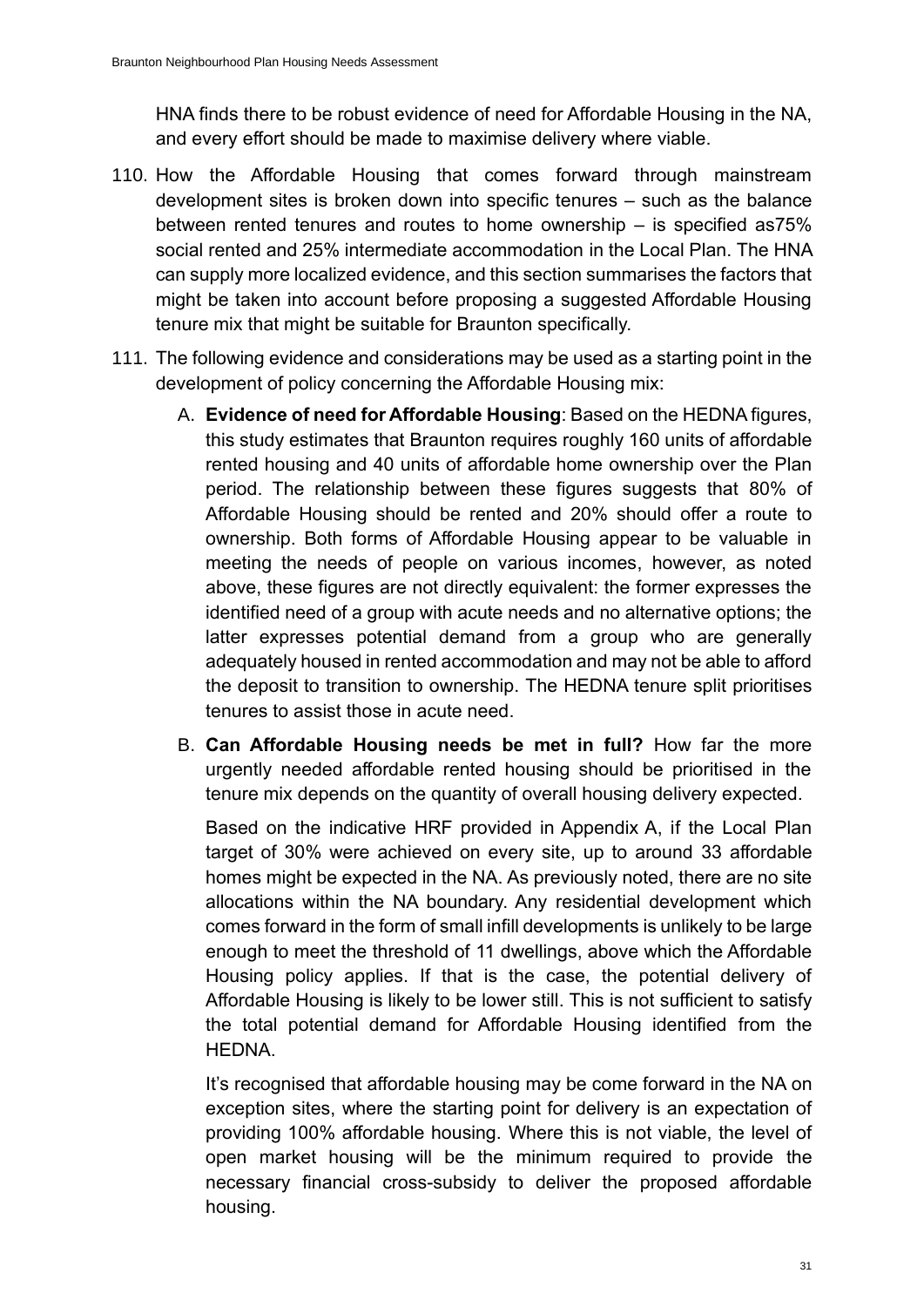As there are no site allocations within the NA and because the level of affordable housing provision on any future exception sites is unknown, it is reasonable to assume that supply will be limited. We therefore recommend that affordable rented housing should have a higher weighting in the tenure mix to ensure that the most acute needs are met as a priority. The 75% rented 25% ownership guideline mix in the Local Plan may offer an appropriate benchmark given the national policy limitations noted below.

C. **Government policy (eg NPPF) requirements**: current NPPF policy requires 10% of all homes to be delivered for affordable home ownership. For 10% of all housing to be affordable ownership in Braunton, where 30% of all housing should be affordable (based on JLP Policy), 33% of Affordable Housing should be for affordable ownership. This does not comply with the guideline tenure split sought in the JLP (i.e. 25% intermediate accommodation).

There can be exceptions to this requirement if it would prevent the delivery of other forms of Affordable Housing. Based on the findings of this HNA, delivery of 10% or more affordable home ownership would impact on the ability to deliver social/affordable rented homes.

- D. **Local Plan policy**: As noted above, the adopted Local Plan seeks a tenure split of 75% affordable rented and 25% intermediate accommodation.
- E. **First Homes policy:** the Government recently concluded a consultation on the introduction of First Homes (to provide at least 30% discount on new build home prices). The proposals have now been enacted through a ministerial statement. A minimum of 25% of all Affordable Housing secured through developer contributions are now required to be First Homes.

This new minimum requirement may have the effect of displacing other products in any established tenure mix, and will reduce the amount of social or affordable rent if this was proposed to be more than 75% of Affordable Housing. This would not be the case across North Devon as the JLP seeks 75% affordable rented.

After the 25% First Homes requirement has been met, the remaining 75% of Affordable Housing units should as a first priority protect the provision for social rent set out in the Local Plan. The remaining units should then be allocated to other tenure products in the relative proportions set out in the Local Plan. This guidance generally applies to district-level policy, and there may still be potential for a neighbourhood plan tenure mix to deviate from how the other tenures are rebalanced if appropriate.

F. **Viability**: HNAs cannot take into consideration the factors which affect viability in the neighbourhood area or at the site-specific level. Viability issues are recognised in the Local Plan and it is acknowledged that this may affect the provision of affordable housing, the mix of tenures provided and the discounts that can be sought on First Homes properties.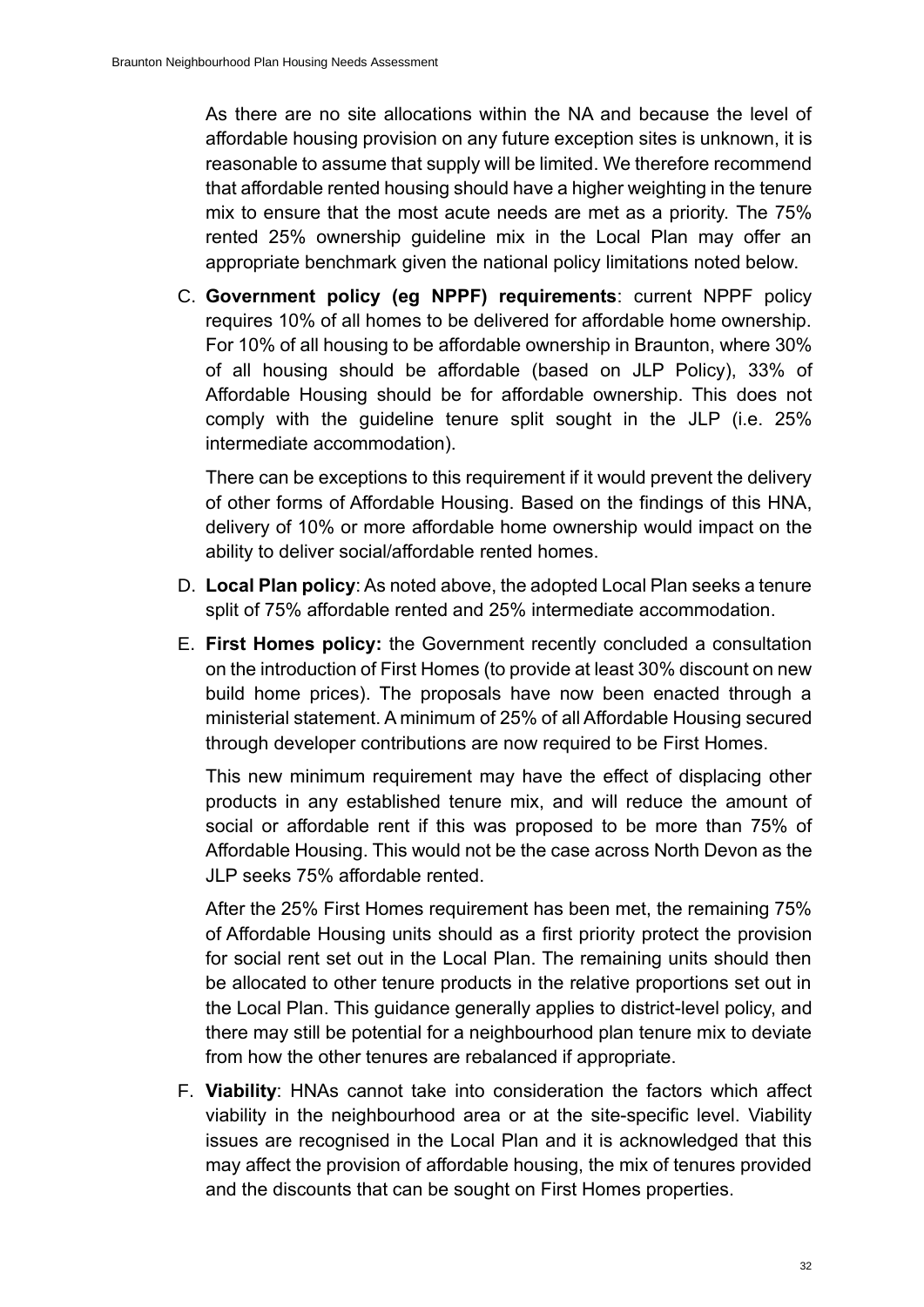- G. **Funding**: the availability of funding to support the delivery of different forms of Affordable Housing may also influence what it is appropriate to provide at a particular point in time or on any one site. The neighbourhood planning group may wish to keep this in mind so that it can take up any opportunities to secure funding if they become available.
- H. **Existing tenure mix in Braunton**: as per the evidence presented in this chapter, Braunton has comparatively high levels of shared ownership but low rates of social rental properties. This suggests that some provision of Affordable Housing (particularly social and affordable rent) would offer a wider choice of homes for local residents and, importantly, may allow those on lower incomes including newly forming households and younger families to remain in or move to the area.
- I. **Views of registered providers**: it is not within the scope of this HNA to investigate whether it would be viable for housing associations (registered providers) to deliver and manage affordable rented homes in the parish. The funding arrangements available to housing associations will determine rent levels.
- J. **Wider policy objectives**: the neighbourhood planning group may wish to take account of broader policy objectives for Braunton and/or the wider district. These could include, but are not restricted to, policies to attract younger households, families or working age people to the NA. These wider considerations may influence the mix of Affordable Housing provided.
- 112. On the basis of the considerations above, [Table 4-4](#page-38-0) proposes an indicative Affordable Housing tenure mix that might be sought through Neighbourhood Plan policy. Given the affordability thresholds presented earlier, we recognise it would be advantageous to propose an 80% rented to 20% ownership mix, reflecting the HEDNA recommended split. However, national policy now stipulates that 'First Homes' should make up least 25% of the affordable housing requirement. In light of this policy context it is not possible for this report to recommend an 80/20 split, even though the evidence presented here suggest a need to prioritise affordable rented tenures to a high degree. Whether a departure from First Homes policy requirements can be justified and should be pursued is a policy decision to be taken in the Neighbourhood Plan in collaboration with the Local Authority.
- 113. Instead, we turn to the Joint Local Plan guideline mix of 75% rented to 25% ownership, which maximises the delivery of affordable rented options while also complying with the nationally mandated First Homes requirements for affordable home ownership.
- 114. If the First Homes product can be secured at greater discount levels (i.e. 50% of sale prices) then this product would be comparable, in terms of affordability, with shared ownership at a 25% share. While this discount might be unattainable, any lower discounts would still facilitate access to home ownership to groups of people, such as those earning slightly over the median income or young buyers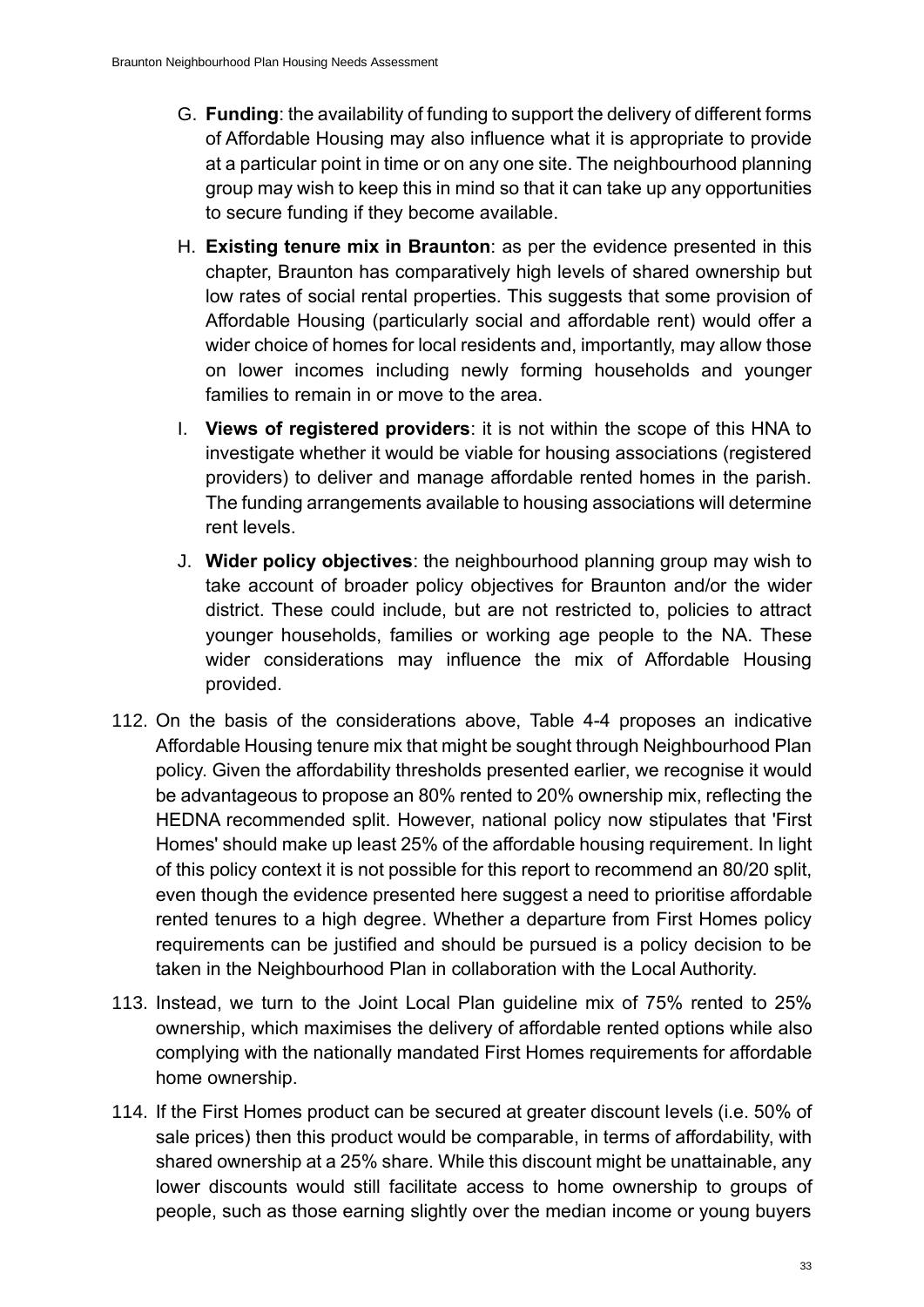that may have additional financial support from their families, for instance. With First Homes taking up the full 25% share for the affordable home ownership provision there is little scope to include the rent to buy and shared ownership tenures within the suggested mix.

- 115. This mix should be viewed as a starting point, based primarily on secondary evidence, which should be reconsidered in light of considerations F to J above, and in particular the views and objectives of the community.
- 116. Where the neighbourhood planning group wish to develop policy that deviates from that outlined in the Local Plan – either by differing from the headline split between renting and ownership or by specifying a greater level of detail around sub-tenures, it is important that they liaise with North Devon to gather more detailed income and viability information, and to ensure that departures from the local policy context have their support.
- 117. Another option when developing Neighbourhood Plan policies on tenure splits is to add caveats to the policy in question, to the effect that the precise mix of affordable housing will be considered on the basis of site-by-site circumstances in addition to this evidence.
- 118. AECOM cannot provide guidance on the appropriate share of social/affordable rented homes as this will depend on the level of funding available to housing associations which will determine at what level rents can be set. Registered providers (eg housing associations) may be reluctant to deliver small numbers of homes where there are ongoing management costs involved. For this reason, the proportion of rented homes which can be secured may depend on the willingness of local housing association to maintain and manage small numbers of homes.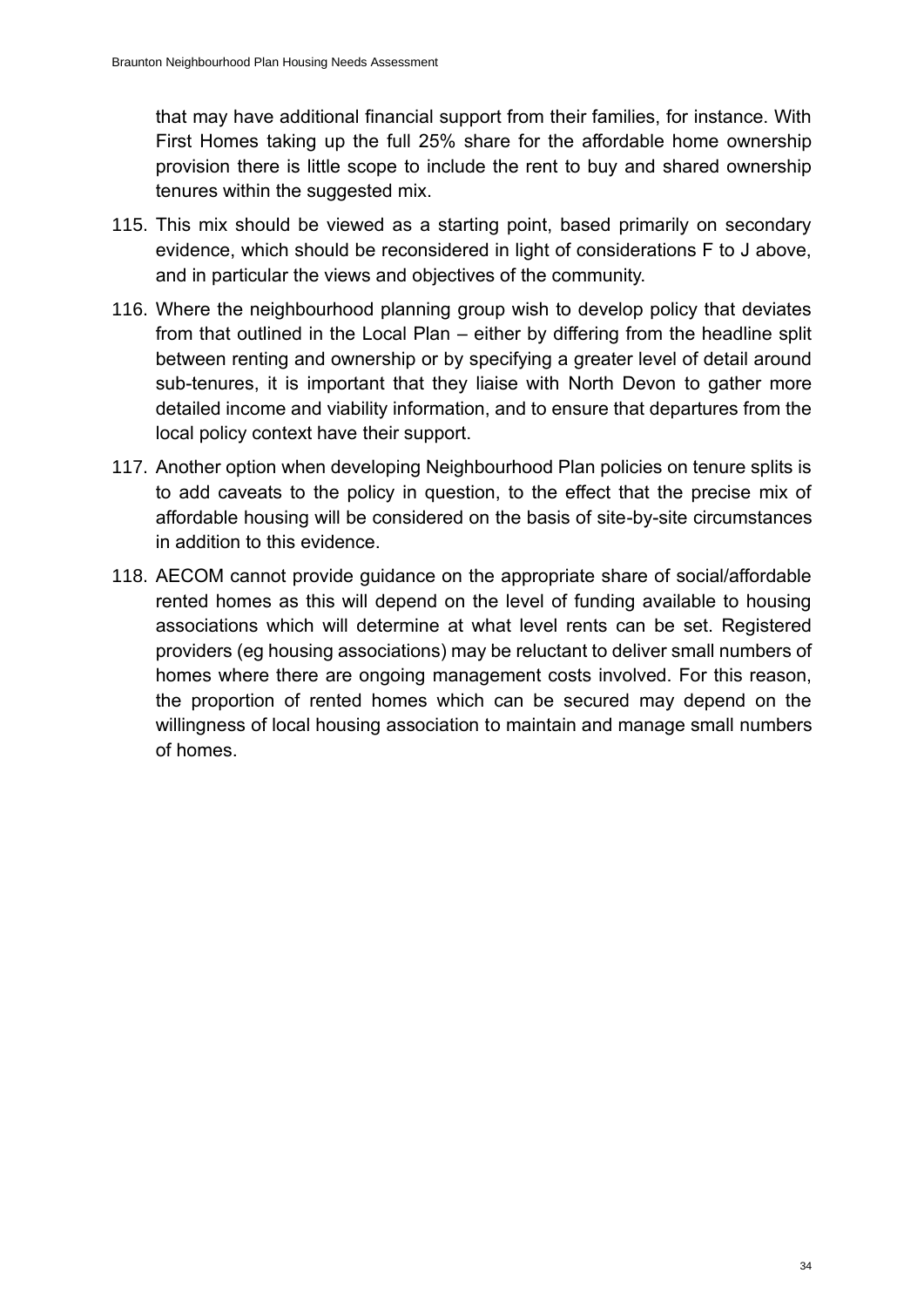| <b>Tenure</b>                                   | <b>Indicative mix</b>                       | <b>Considerations and uncertainties</b>                                                                                                                                                                                              |
|-------------------------------------------------|---------------------------------------------|--------------------------------------------------------------------------------------------------------------------------------------------------------------------------------------------------------------------------------------|
| <b>Routes to home</b><br>ownership, of which    | 25%                                         |                                                                                                                                                                                                                                      |
| <b>First Homes</b>                              | 25%                                         | Product untested so uncertainties<br>around viability, developer, lenders and<br>buyer appetite etc.                                                                                                                                 |
| Shared ownership                                | $0\%$                                       | Recently confirmed changes to the<br>model to allow purchases of 10% share<br>- impact on viability unknown.<br>RPs business plans currently reliant on<br>shared ownership model. Impact of<br>displacement by First Homes unknown. |
| Rent to buy                                     | $0\%$                                       | Emerging product with popularity and<br>effectiveness as yet unknown.<br>Impact of displacement by First Homes<br>unknown.                                                                                                           |
| <b>Affordable Housing</b><br>for rent, of which | 75%                                         |                                                                                                                                                                                                                                      |
| Social rent                                     | To be set by<br><b>Registered Providers</b> | Uncertain how much funding available<br>to support this tenure in local area.<br>Uncertain whether RPs willing to<br>own/manage stock in this area.                                                                                  |
| Affordable rent                                 | To be set by<br><b>Registered Providers</b> | Uncertain whether RPs willing to<br>own/manage stock in this area.                                                                                                                                                                   |

**Table 4-4: Indicative tenure split (Affordable Housing)** 

*Source: AECOM calculations*

### **Conclusions- Tenure and Affordability**

- 119. At the time of the 2011 Census, Braunton was characterised by a very high proportion of home ownership and a higher share of shared ownership compared to district and national levels. Braunton had lower proportions of both social and private rented tenures compared to North Devon and England.
- 120. The 2021 Census will provide the most robust and up-to-date picture. However, it is interesting to observe the change recorded between the 2001 and 2011 Census. The proportion of shared ownership doubled (from 16 to 32 dwellings), exceeding the rate of growth at local and national averages. Whilst home ownership only increased by 0.1%, compared to a 1.7% increase at the district level and a 0.6% decline at the national level. The social rental sector in Braunton increased by 18.8%, compared to a 9.2% increase in North Devon and a 0.9% decline across England. The private rented sector also increased in Braunton by 89.6%, compared to a 79.9% increase in North Devon and an 82.4% increase in England.
- 121. In terms of house prices, there has been steady but gentle upward trend between 2011 and 2020. The mean house price increased by 51.0% and the median house price increased by 47.2%, to £351,117 and £318,750 respectively in 2020. Lower quartile prices loosely tracked the median house price in terms of its trajectory between 2011 and 2020, rising by 48.3%, to £252,750 in 2020.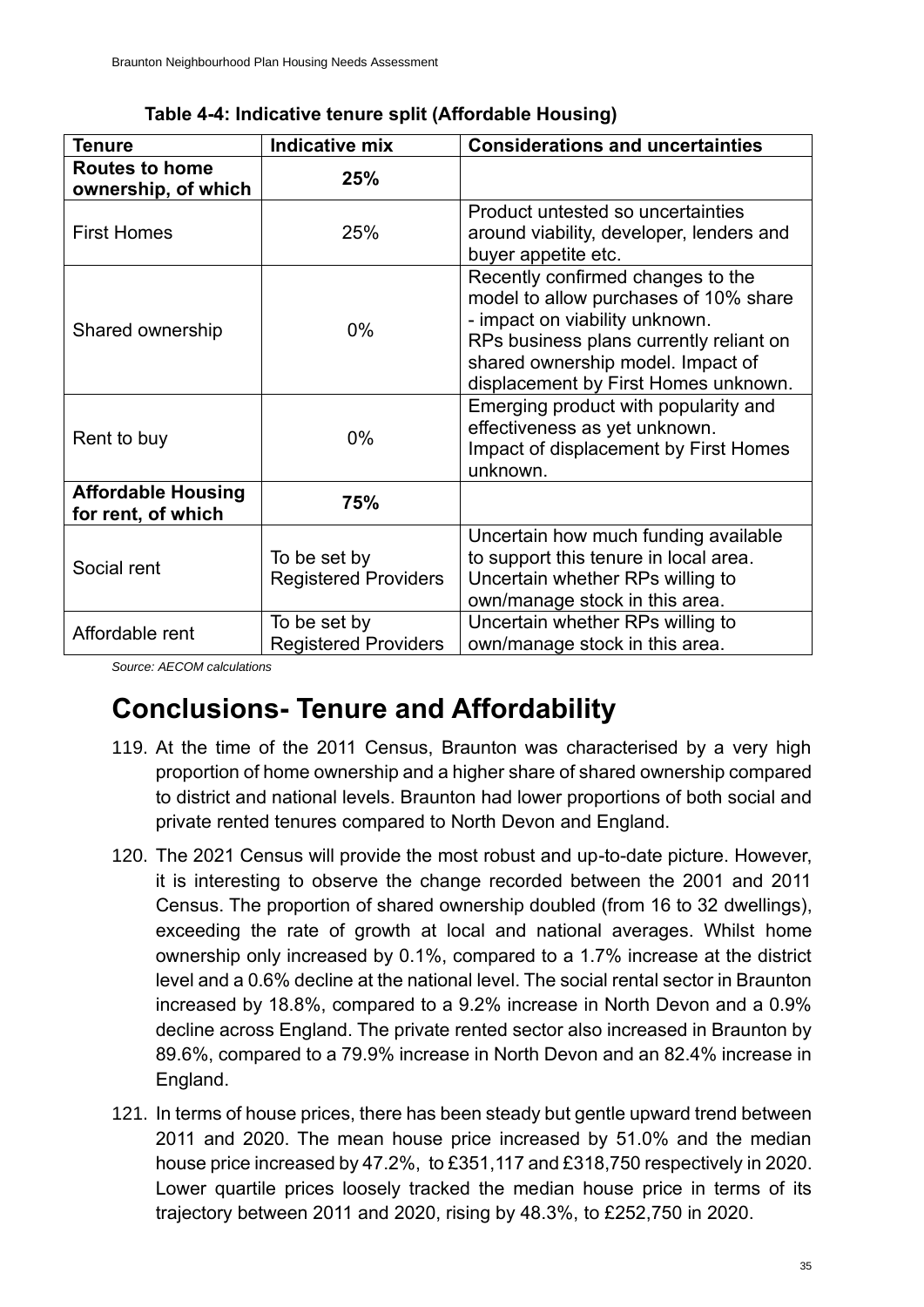- 122. Looking at house prices by type, detached properties experienced the greatest growth at 44.0%. Whereas semi-detached and terraced properties experienced more modest growth rates of 24.9% and 28.3%, respectively. Flats experienced the lowest growth between 2011 and 2020 at 11.7%, and tend to be substantially cheaper than the other housing types in the neighbourhood area.
- 123. By benchmarking the incomes required to afford the different tenures in the neighbourhood area, we determined the following:
- 124. Those on average incomes (£40,109) cannot access median or entry-level homes market homes. The median house price would require an annual income 104% higher than the current average. Therefore, market housing is likely to remain out of reach to most. Existing residents may be priced out of the market as second/holiday homes push house prices beyond the reach of locals.
- 125. Private renting is generally only accessible to those on average incomes, while average lower quartile earners cannot afford the rental thresholds. Therefore, Rent to Buy represents a viable route to affordable home ownership to those on mean incomes, however, is likely to be out of reach to those on lower quartile incomes.
- 126. There is a 'can rent, can't buy' cohort who are able to afford to rent privately but cannot afford home ownership, who may benefit from the range of affordable home ownership products such as First Homes and shared ownership.
- 127. The income required to afford First Homes has been tested against the implications of 30%, 40% and 50% discount levels. Discounts of 30% and 40% appear to be largely unaffordable for those on average incomes, although the affordability threshold for 50% discount (£40,413) may be in reach of those earning slightly above the average income (£40,109).
- 128. In order for lower quartile earners to be able to access discounted market sales, a discount of well over 50% would be required. The discount on average market sale price required to enable households on mean incomes to afford median priced homes is 51%. For single earner households on lower quartile incomes, a discount of 85% would be required, while dual-earners would need a discount of 71%.
- 129. Shared ownership (particularly at 10% equity) appears to be more affordable than First Homes, however, these tenures are both broadly accessible to those on median incomes. While the income threshold for a 10% or 25% equity shared ownership home may be within the reach of median earners, this product may not necessarily be more attractive than the alternatives (such as shared ownership at higher equity shares and First Homes) for those who can afford them.
- 130. Affordable rented housing (particularly social rent) is essential for accommodating those on the lowest incomes in Braunton, who can afford few other options.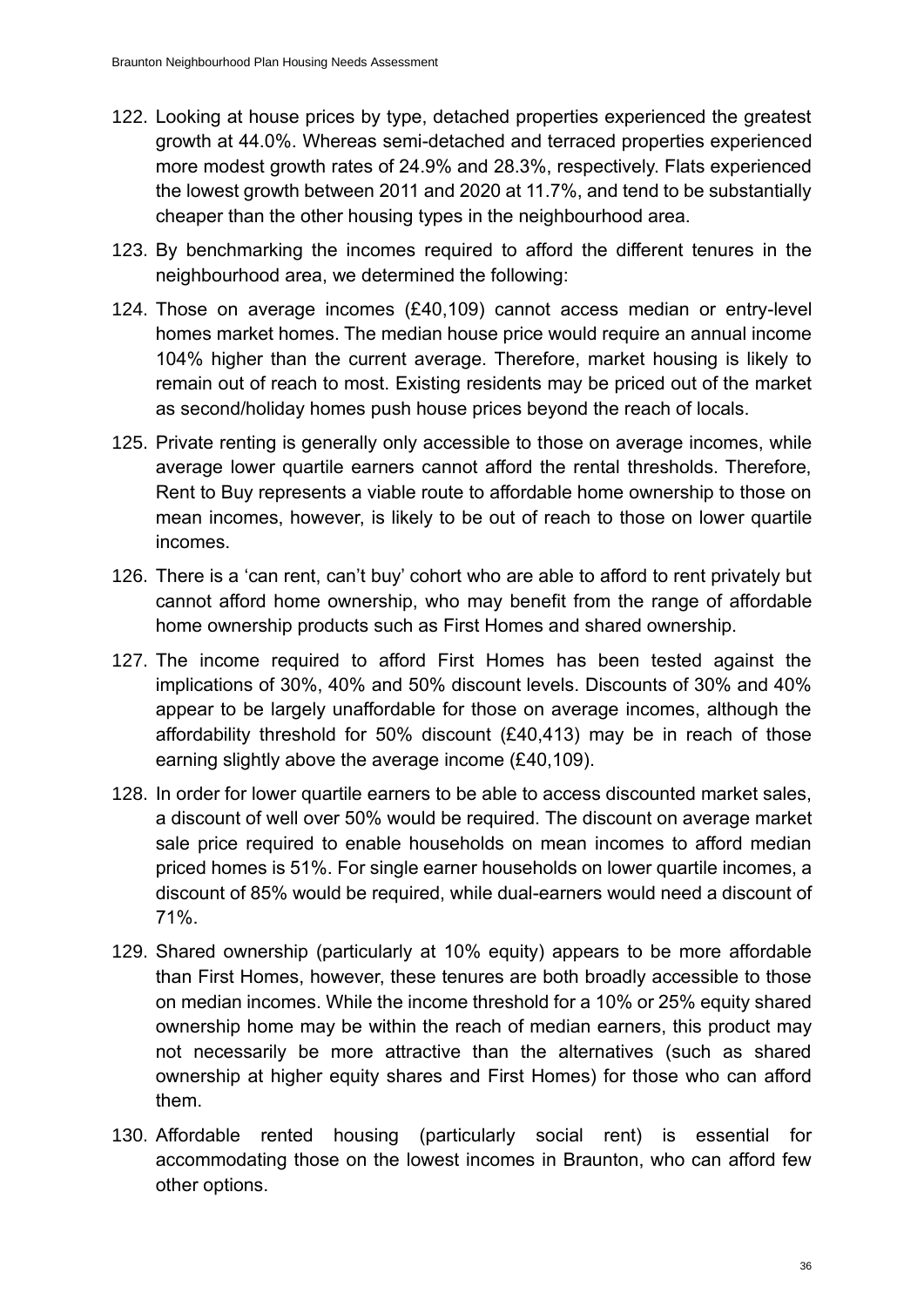- 131. When calculations presented in the HEDNA are pro-rated to Braunton based on its fair share of the population (8.7% of the LPA's population), Braunton can be assumed to have a need for 20 affordable homes per annum or approximately 200 homes over the Neighbourhood Plan period (2021-2031). Note, this figure is based on the district's need and doesn't necessarily reflect the lower need and suitability for affordable housing in more rural areas.
- 132. The HEDNA suggests that 20% of the affordable need is for intermediate housing and 80% is for social/affordable rent. Applying the HEDNA tenure split to the overall need implies there is a need for 40 affordable home ownership units and 160 affordable rented units. These HEDNA figures suggest that Braunton potentially has a large volume of need in proportion to the indicative housing need figure of 110 dwellings calculated in the Appendix A of this report. It is therefore unlikely that the Neighbourhood Plan will be able to accommodate the Affordable Housing identified from the HEDNA.
- 133. Based on a list of considerations presented in the 'policy guidance' section of this chapter, we recommend that an appropriate balance between affordable rented tenures and affordable home ownership within the Affordable Housing that comes forward on mainstream development sites would be 75% rent to 25% ownership. This reflects the Local Plan guideline mix of 75% rented to 25% ownership which also complies with the nationally mandated First Homes requirements for affordable home ownership.
- 134. We recognise it would be advantageous to propose an 80% rented to 20% ownership mix, reflecting the HEDNA recommended split. However, national policy now stipulates that 'First Homes' should make up least 25% of the affordable housing requirement. As such is not possible for the HNA to recommend an 80/20 split, even though the evidence presented here suggest a need to prioritise affordable rented tenures to a high degree. Whether a departure from First Homes policy requirements can be justified and should be pursued is a policy decision to be taken in the Neighbourhood Plan in collaboration with the Local Authority.
- 135. [Table 4-5](#page-50-0) summarises Braunton's position with regards to the expected delivery of Affordable Housing, and how this might ideally be apportioned among subcategories of tenure to meet local needs over the Plan period. This exercise simply applies the housing requirement figure for the area to the Local Plan policy expectation, and shows the quantities of affordable housing for rent and sale that would be delivered if the tenure mix proposed in this HNA were to be rigidly enforced. In this sense it is hypothetical, and the outcomes in practice may differ, either as a result of measures taken in the neighbourhood plan (e.g. if the group plan for more housing (and therefore more affordable housing) than the local plan, or if the group decide to influence the tenure mix in other ways), or as a result of site-specific constraints.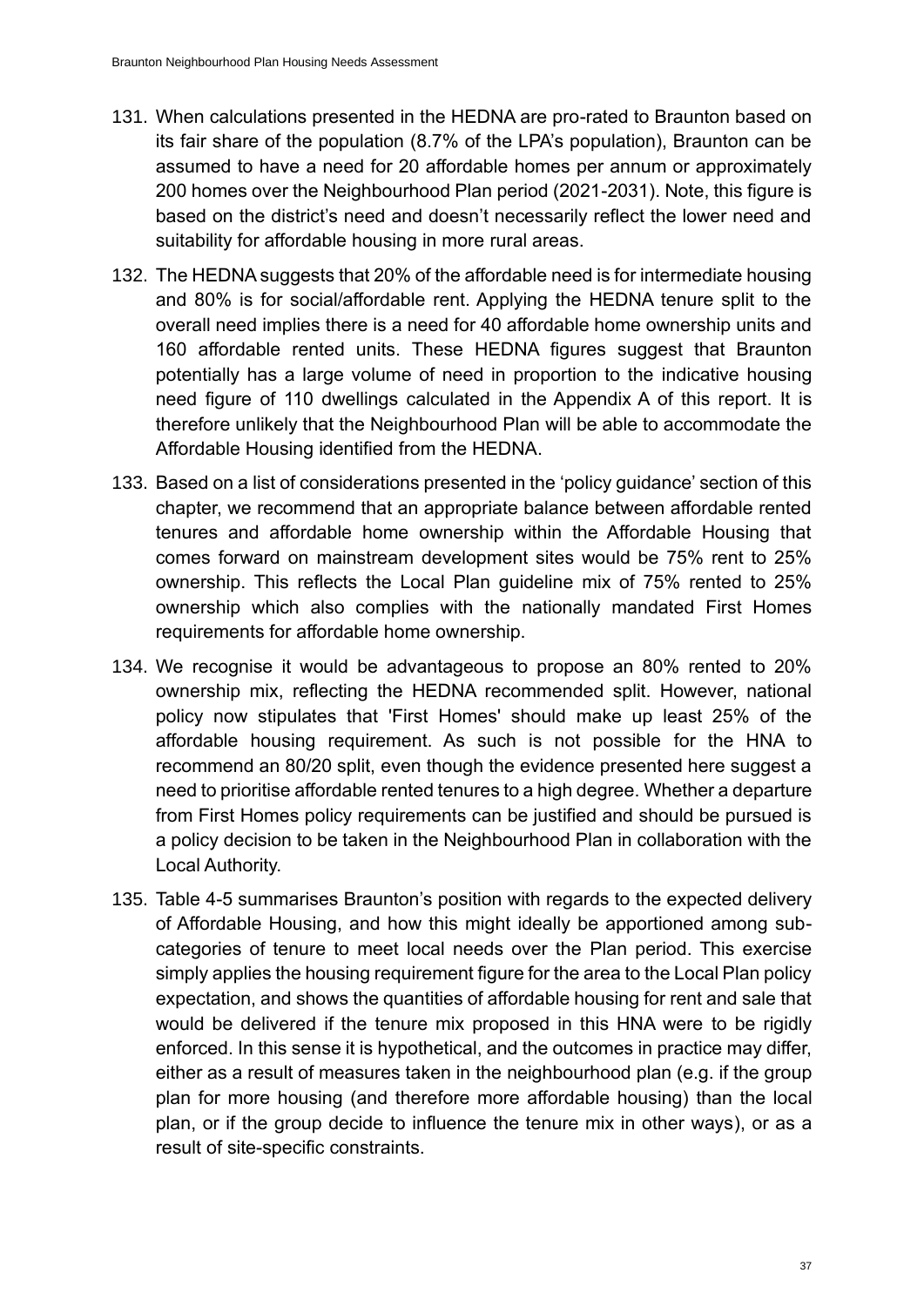|   | <b>Step in Estimation</b>                                          | <b>Expected delivery</b> |
|---|--------------------------------------------------------------------|--------------------------|
| A | Indicative need figure (HNA) <sup>9</sup>                          | 110                      |
| B | Affordable housing quota (%) in LPA's Local 30%<br>Plan            |                          |
| C | Potential total Affordable Housing in NA (A x B)                   | 33                       |
| D | Rented % (e.g. social/ affordable rented)                          | 75%                      |
| Е | Rented number (C x D)                                              | 25(24.6)                 |
| F | Affordable home ownership % (e.g. First 25%<br>Homes, Rent to Buy) |                          |
| G | Affordable home ownership number (C x F)                           | 8(8.3)                   |

<span id="page-50-0"></span>**Table 4-5 Estimated delivery of Affordable Housing in Braunton between 2021 and 2031**

*Source: AECOM estimate based on LPA's affordable housing policies, AECOM's indicative tenure mix*

- 136. The expected level of delivery based on LPA's affordable housing policies doesn't meet the quantity of demand identified in HEDNA estimates of the need for affordable housing. Therefore, it is recommended that the policy requirement be met wherever possible, and for further avenues for delivering greater quantities of Affordable Housing (such as exception sites) to be explored. If the group considers exceeding the Local Plan policy requirement in the neighbourhood plan then it must be noted that an extremely high standard of justification is required which goes beyond the scope of this HNA, in particular around the issue of what level of Affordable Housing delivery can be financially viable in the NA. Raising the percentage of Affordable Housing required could, furthermore, have the effect of discouraging new building from coming forward altogether. Should the group wish to consider such an option, it is advisable to discuss this with the LPA in the first instance.
- 137. Affordable housing is typically provided and made financially viable by its inclusion as a proportion of larger market developments, as guided by Local Plan policy. It has been suggested by the Steering Group that there has been a poor track record of this happening, resulting in under delivery. However, if the community wishes to boost the supply of affordable housing, there are other, more proactive routes available for its provision. For example, using community development orders, identifying exception sites or developing community land trusts are all ways of boosting the supply of affordable housing.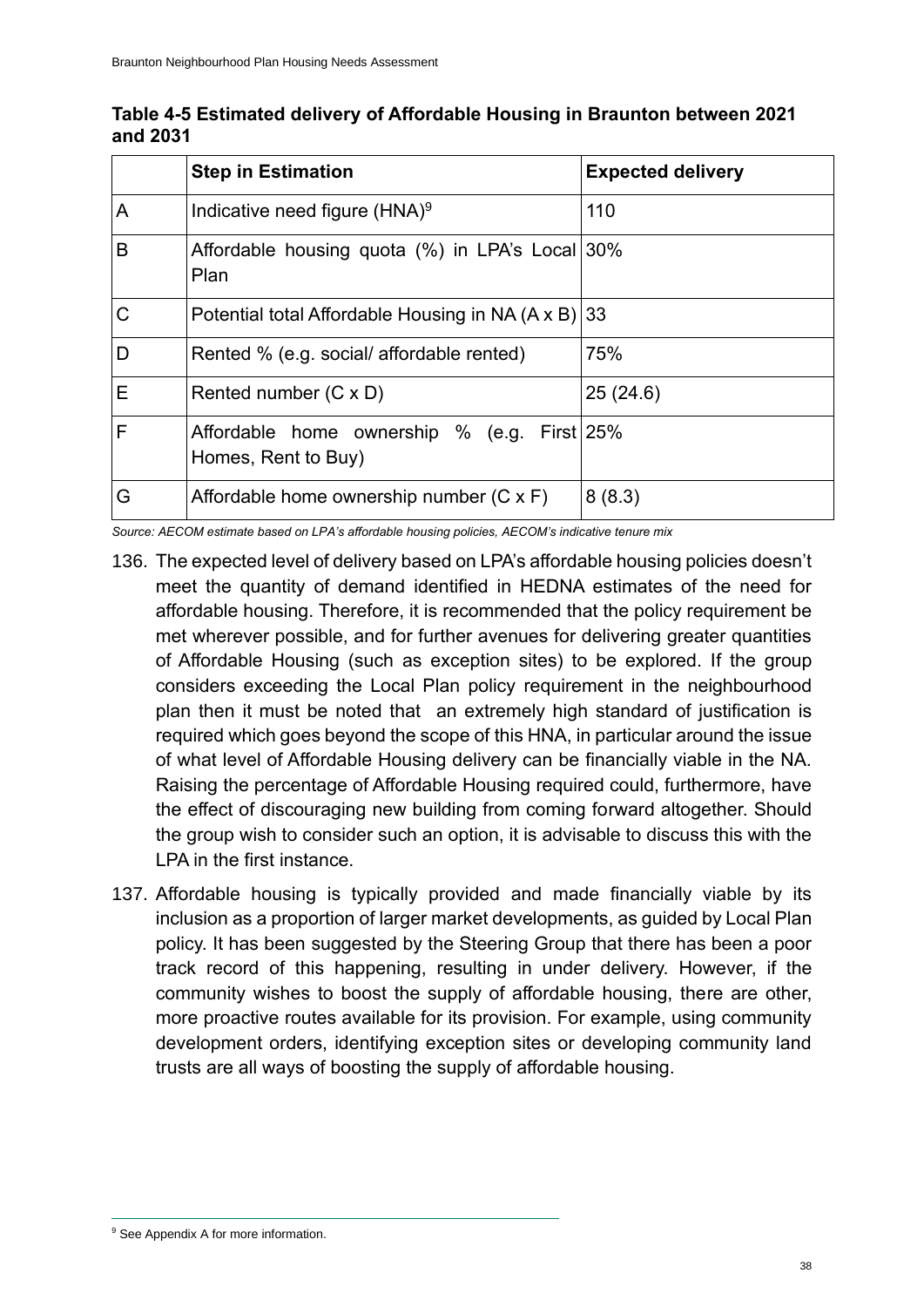# **5. RQ 2: Type and Size**

*RQ 2: What type (terrace, semi, bungalows, flats and detached) and size (number of bedrooms) of housing is appropriate for the Plan area over the Neighbourhood Plan period?*

# **Introduction**

- 138. The evidence in this chapter is intended to give a snapshot of the existing dwelling stock in Braunton in terms of type and size, as well as some of the population characteristics that tend to influence housing needs. From this, it is possible to develop an understanding of what sort of housing would be appropriate going forward.
- 139. It is worth emphasising that this evidence assumes that existing demographic and occupation patterns will persist into the future. It can therefore be thought of as the baseline or default scenario, into which the community may wish to intervene – for example to attract a different or more balanced demographic (understood to be a key objective of the Steering Group). The recommendations in this chapter, particularly the final suggested size mix, are a starting point that may be adjusted in light of other community objectives and primary evidence.

# **Existing types and sizes**

### **Background and definitions**

- 140. Before beginning to explore issues of dwelling type and size, it is important to note that the demand for housing by size and type tends to be determined primarily by wealth – with those having more buying power choosing to occupy larger homes, and often preferring detached properties to denser types, such as flats.
- 141. This study is concerned primarily with need rather than demand. Need for homes of different sizes is chiefly determined by the number of people occupying the home. In the strict sense, there is no 'need' for dwellings of any particular type, other than the specific needs of those with certain disabilities for level access properties, for example.
- 142. The best proxy for the number of people in a household is age or 'life stage', with younger and then older households tending to have one or two people, and those in between these poles more likely to have larger families including children. Life stage is therefore a main indicator considered here for the size of housing needed. But it is worth pointing out that wealth is also correlated with age, so it is not possible to attain a pure view of what is needed from the secondary data alone.
- 143. It is also useful to clarify the terminology around dwellings and households. Dwellings are counted in the Census by combining address information with Census returns on whether people's accommodation is self-contained. As such,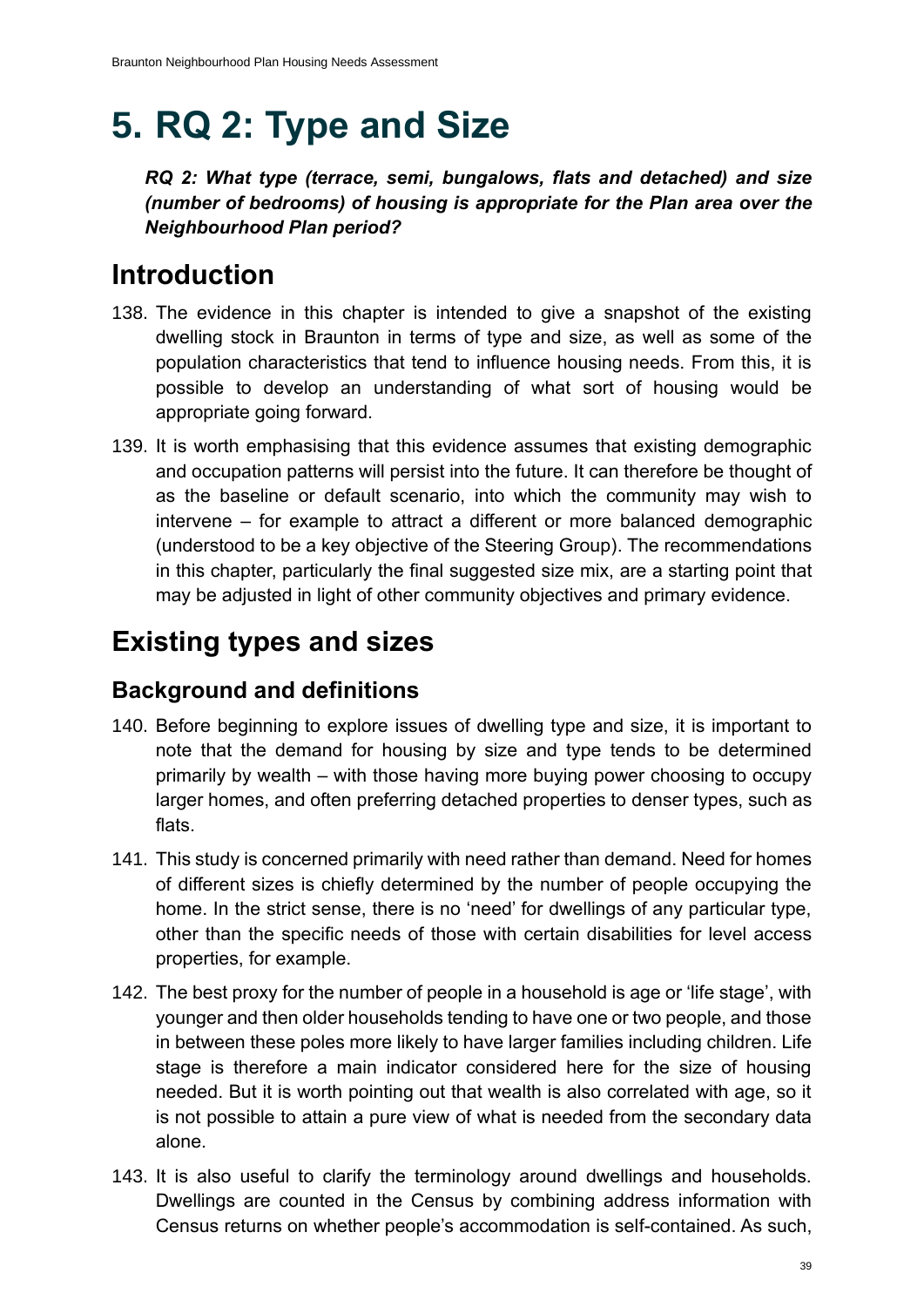all dwellings are classified as either shared or unshared dwellings. Households are groups of people who live together as a coherent unit (such as a family), and a dwelling is shared where there is more than one household occupying it (e.g. two families or a group of individual students). Hence, there is usually a different number of households and dwellings in any given area. The number of dwellings can also exceed that of households in areas with large numbers of holiday or second homes.

144. As noted in the Context section of this report, there is no perfect data source for the current mix of dwellings in the NA. In Braunton's case, Valuation Office Agency (VOA) boundaries can be made to align exactly with the NA area and as such this data can be used to understand the makeup of the housing stock

### **Dwelling type**

- 145. The data in [Table 5-1](#page-53-0) overleaf shows that Braunton has a significantly high proportion of Bungalows, which comprise nearly one third of all homes within the neighbourhood area. Although it is not necessarily a given that bungalows are completely accessible (e.g. for an occupant using a wheelchair),bungalows may represent an appealing offering for older people and those with mobility challenges. The availability of these bungalows for those with specific need is unknown given the relatively high proportion of second/holiday homes in the NA, which may be depleting the stock and increasing price pressure for the remaining bungalows.
- 146. The proportion of detached properties is comparable between Braunton and North Devon, both significantly exceeding the national level for this house type. The Parish is highly rural and the detached properties have/had the luxury of space to build in – in the form of extensions or even in-filling land for additional properties and holiday lets.
- 147. Braunton and North Devon also have a similar proportion of semi-detached homes, both lower than the national level.
- 148. Braunton has a lower proportion of terraces and a particularly low provision of flats. Flats and Terraces are generally the most affordable home types. The underrepresentation of these types might be expected to limit the options for local people on lower incomes, particularly growing families or downsizers or simply those who cannot afford the majority of the options currently available. Flatted development may, however, be deemed inappropriate for other reasons such as that of density and character.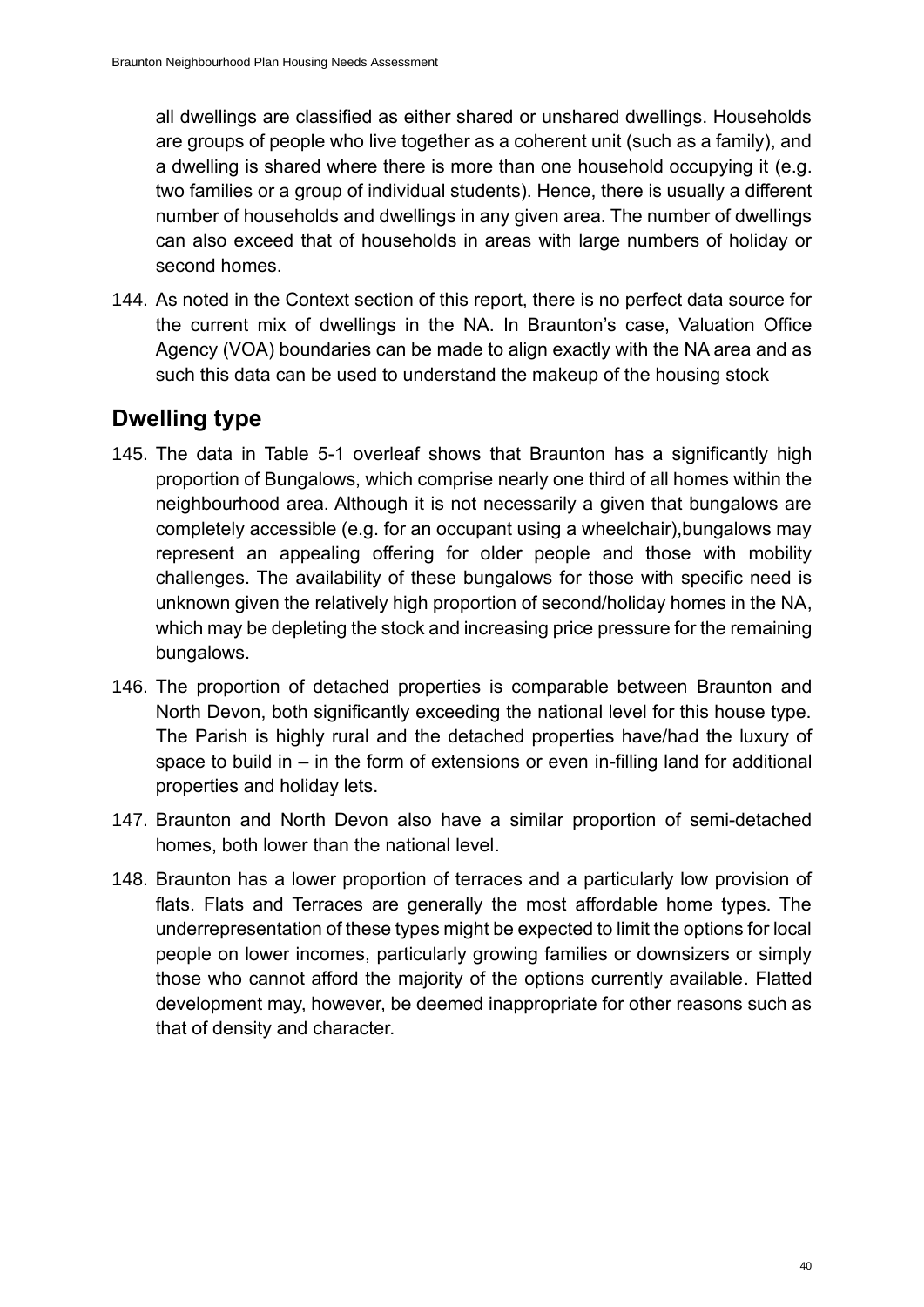| <b>Dwelling type</b> | <b>Braunton</b> | <b>North Devon</b> | <b>England</b> |
|----------------------|-----------------|--------------------|----------------|
| <b>Bungalow</b>      | 30.3%           | 17.8%              | 9.4%           |
| Flat                 | 8.9%            | 15.6%              | 23.0%          |
| <b>Terrace</b>       | 16.8%           | 24.5%              | 26.4%          |
| Semi-detached        | 15.8%           | 15.3%              | 23.8%          |
| Detached             | 23.4%           | 24.0%              | 15.9%          |
| Unknown/other        | 4.8%            | 2.8%               | 1.4%           |

<span id="page-53-0"></span>

*Source: VOA 2021, AECOM Calculations*

149. Census 2011 data is also presented in [Table 5-2](#page-53-1) alongside the raw VOA figures (which counts the stock of properties according to council tax banding), however this unfortunately cannot be used to fully understand the changes between 2011 and 2020 because Census data counts bungalows within each of the other categories rather than independently (hence the apparent decline in the number of other dwelling types). Note also that VOA data is rounded to the nearest 10 in each dwelling category.

| <b>Property type</b> | <b>2011 (Census)</b> | 2021 (VOA) |
|----------------------|----------------------|------------|
| <b>Bungalow</b>      | ٠                    | 1,180      |
| Flat                 | 384                  | 350        |
| <b>Terrace</b>       | 640                  | 660        |
| Semi-detached        | 999                  | 620        |
| Detached             | 1,765                | 920        |
| Unknown/other        | -                    | 190        |
| Total                | 3,863                | 3,930      |

<span id="page-53-1"></span>**Table 5-2: Accommodation type, Braunton, 2011 and 2021**

*Source: ONS 2011, VOA 2021, AECOM Calculations*

### **Dwelling size**

- 150. [Table 5-3](#page-54-0) sets out current statistics and the change in the mix of housing by number of bedrooms in Braunton, comparing the 2011 Census mix to 2021 VOA data. While the VOA data helpfully shows changes that have been made to existing homes, the table appears to show a notable decrease in the amount of four + bedroom properties and a notable increase in three-bedroom dwellings. This could indicate that those in larger dwellings have chosen to convert spare bedrooms to other habitable rooms, but may be a function of changes in how dwellings have been classified. The amount of one and two properties in Braunton remains relatively unchanged.
- 151. Note the 2011 Census data in [Table 5-3](#page-54-0) only includes active dwellings, whereas the 2011 Census Data in [Table 5-2](#page-53-1) includes all properties. Also, the discrepancy between the VOA totals in [Table 5-2](#page-53-1) and [Table 5-3](#page-54-0) is likely a result of small-scale rounding within each category, full clarity is not available.

 $10$  Note tha[t Table 5-1](#page-53-0) presents bungalows as a distinct dwelling type whereas Census data counts bungalows within each of the other categories.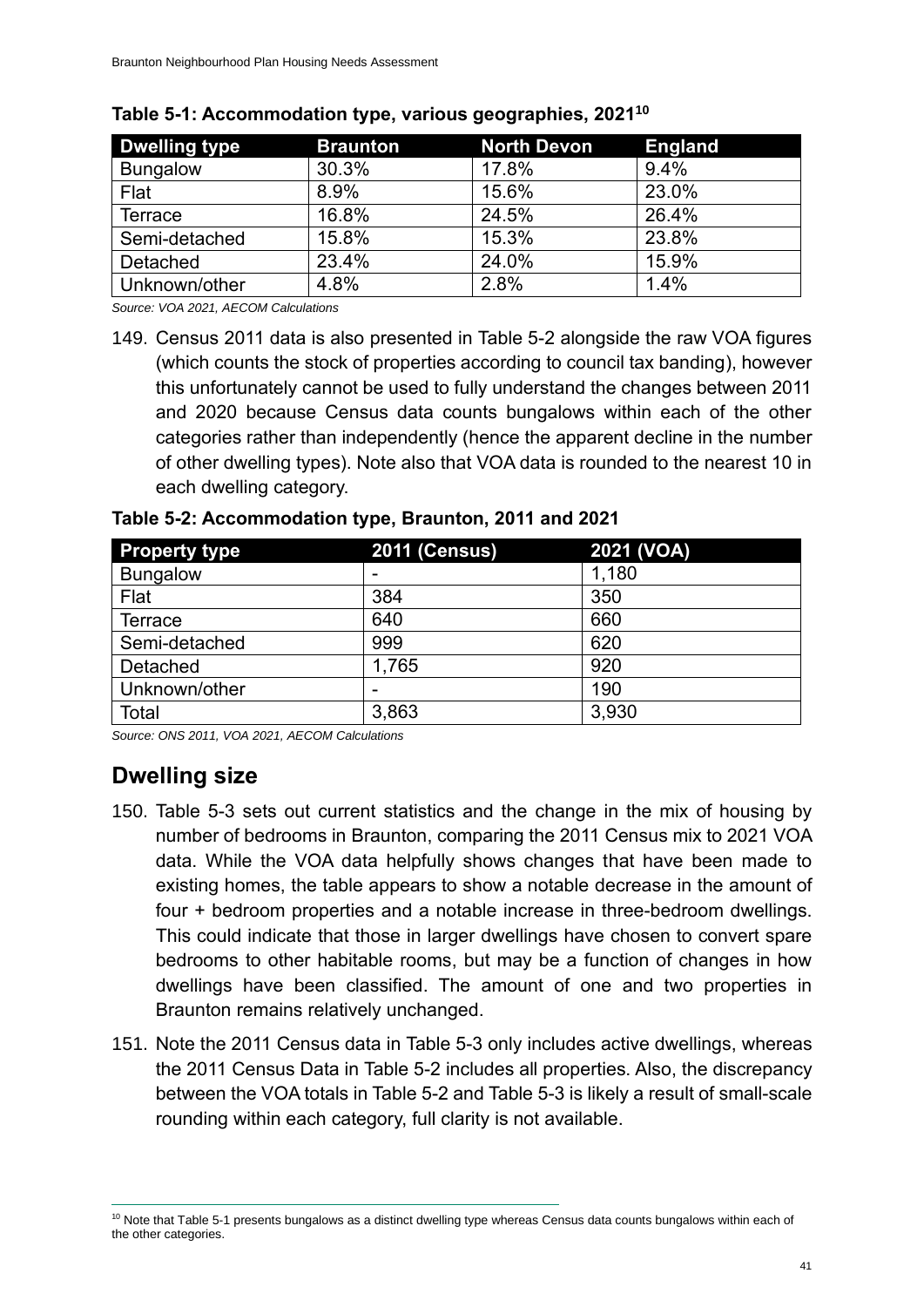| Number of bedrooms  | <b>2011 (Census)</b> | 2021 (VOA)    |
|---------------------|----------------------|---------------|
|                     | 240 (6.8%)           | 230 (6.3%)    |
|                     | 1,008 (28.4%)        | 1,110 (29.9%) |
| 3                   | 1,508 (42.5%)        | 1,700 (46.2%) |
| $4+$                | 790 (22.2%)          | 640 (17.4%)   |
| Unknown/No Bedrooms | $6(0.2\%)$           | $10(0.3\%)$   |
| Total               | 3,552 (100%)         | 3,680 (100%)  |

#### <span id="page-54-0"></span>**Table 5-3: Dwelling size (bedrooms), Braunton, 2011 and 2021**

*Source: ONS 2011, VOA 2021, AECOM Calculations*

152. Again, it is useful to look at the percentage breakdown of dwelling sizes in comparison with the wider district and country. Braunton has a limited provision of one-bedroom homes, significantly lower than the national average. The NA has a slightly higher proportion of two-bedroom homes compared to local and national levels, and a significantly higher lower proportion of homes with three bedrooms. Finally, Braunton has a relatively low proportion of four+ bedroom properties compared to North Devon, although both exceed the rate found in England as a whole.

| Table 5-4: Dwelling size (bedrooms), various geographies, 2021 |                 |                    |                |  |
|----------------------------------------------------------------|-----------------|--------------------|----------------|--|
| Number of<br>bedrooms                                          | <b>Braunton</b> | <b>North Devon</b> | <b>England</b> |  |

| Number of<br>bedrooms | <b>Braunton</b> | North Devon | England |
|-----------------------|-----------------|-------------|---------|
|                       | 6.3%            | 9.6%        | 12.3%   |
| റ                     | 29.9%           | 28.6%       | 28.1%   |
| 3                     | 46.2%           | 40.7%       | 43.4%   |
| $4+$                  | 17.4%           | 20.5%       | 15.5%   |

*Source: VOA 2021, AECOM Calculations*

# **Age and household composition**

153. Having established the current stock profile of Braunton and identified recent changes to it, the evidence gathered below examines the composition and age structure of households living in the NA. Many of these indicators have a bearing on what housing might be needed in future years.

### **Age structure**

154. [Table 5-5](#page-55-0) overleaf shows the most recent estimated age structure of the NA population, alongside 2011 Census figures. The direction of travel in population change is towards ageing: the largest growth in actual numbers is in the 65-84 age band, whereas the largest proportional change is seen in the 16-24 age band which declined by 21.2%. The 45-64 remains the largest single age band in Braunton, increasing by 7.1% between 2011 and 2020. The 85 and over age group remained relatively steady, with a minor decline of 0.6%. In terms of younger demographics, the 0-15 age band increased by 13.4%, this is slightly greater than the increase recorded for 65-84 (13.0%). Finally, the 25-44 age group declined by 15.4%.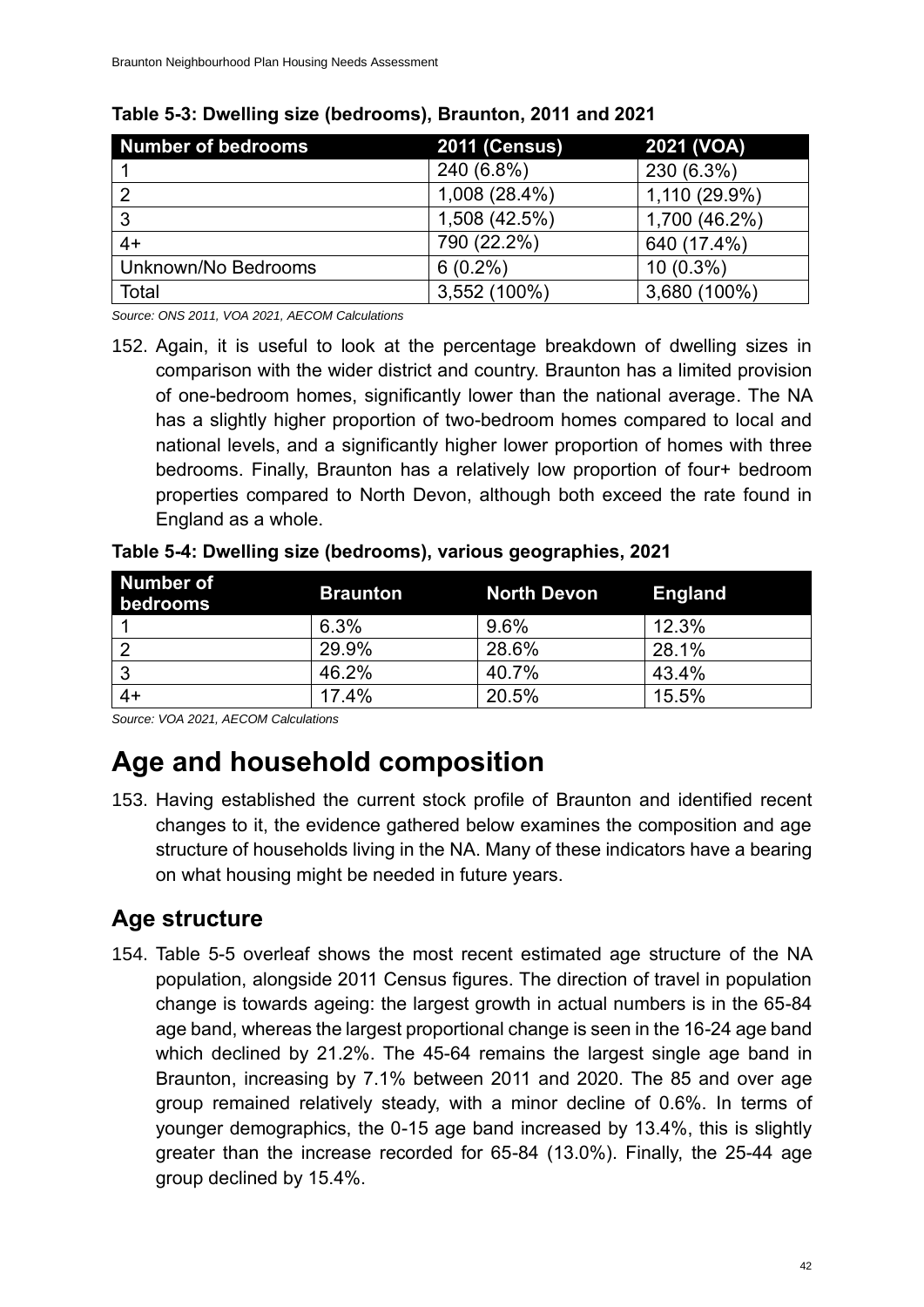- 155. Note that ONS advises exercising caution with population estimates by single year of age (from which this 2020 data has been derived), as patterns of variance and bias make it relatively less accurate compared to Census data.
- 156. It is also worth noting that only the age structure of the population (individuals) can be brought up to date in this way. The life stage of households, which forms the basis of the subsequent analysis of future dwelling size needs, is not estimated each year. The 2011 Census therefore remains the most accurate basis to use in those areas, and the brief comparison here demonstrates that the change from 2011-2020 has not been so significant as to invalidate the 2011 household data used in modelling later in this chapter.

| Age group   | <b>2011 (Census)</b> |       | 2020 (ONS, estimated) |       | <b>Rate of</b><br><b>Change</b> |
|-------------|----------------------|-------|-----------------------|-------|---------------------------------|
|             | Pop.                 | %     | Pop.                  | $\%$  | $\%$                            |
| $0 - 15$    | 1,280                | 15.7% | 1,451                 | 17.5% | 13.4%                           |
| $16 - 24$   | 666                  | 8.2%  | 525                   | 6.3%  | $-21.2%$                        |
| 25-44       | 1,796                | 22.1% | 1,519                 | 18.4% | $-15.4%$                        |
| 45-64       | 2,201                | 27.1% | 2,357                 | 28.5% | 7.1%                            |
| 65-84       | 1,826                | 22.5% | 2,063                 | 24.9% | 13.0%                           |
| 85 and over | 359                  | 4.4%  | 357                   | 4.3%  | $-0.6%$                         |
| Total       | 8,128                | 100%  | 8,272                 | 100%  | 13.4%                           |

#### <span id="page-55-0"></span>**Table 5-5: Age structure of Braunton population, 2011 and 2020**

*Source: ONS 2011, ONS mid-2020 population estimates, AECOM Calculations*

157. For context, it is useful to look at the parish population structure alongside that of the district and country. [Figure 5-1](#page-56-0) (using 2011 Census data) shows that the NA population was generally older than the local and national averages. Compared to North Devon, Braunton has a greater share of the population in the 65-84 and 85 and over age groups and smaller shares in the 0-15 and 16 – 24 age groups. Of the remaining age groups, the proportion of 25–44 year-olds is comparable across Braunton and North Devon, whereas North Devon has a higher proportion of 45-64 year olds.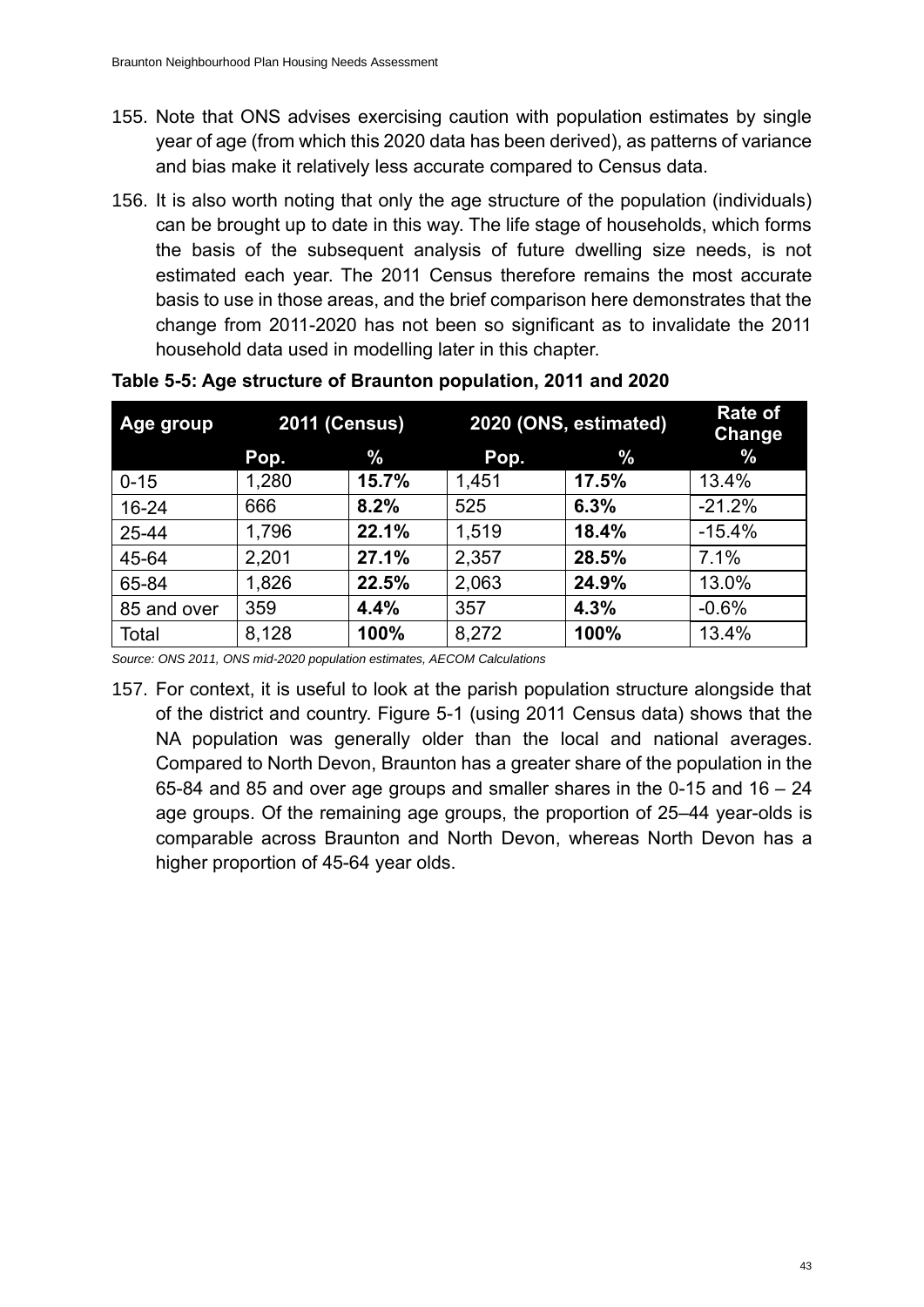

<span id="page-56-0"></span>**Figure 5-1: Comparative Age structure in 2011**

*Source: ONS 2011, AECOM Calculations*

158. [Figure 5-2](#page-56-1) below (using ONS mid-2020 population estimates) shows that Braunton now has a slighter higher proportion in the 0-15 age group compared to North Devon, although both remain lower than the national average. Also of interest, the proportion of 25-44 in Braunton is now lower than the proportion in North Devon. The 45-64 is now comparable across Braunton and North Devon, exceeding the rate in England.



<span id="page-56-1"></span>**Figure 5-2: Comparative Age structure in 2020**

*Source: ONS mid-2020 population estimates, AECOM Calculations*

### **Household composition**

159. Household composition (i.e. the combination and relationships of adults and children in a dwelling) is an important factor in the size (and to an extent, the type) of housing needed over the Neighbourhood Plan period. [Table 5-6](#page-57-0) shows that Braunton has a slightly lower proportion of one person households and a higher proportion of families compared North Devon. Braunton has a higher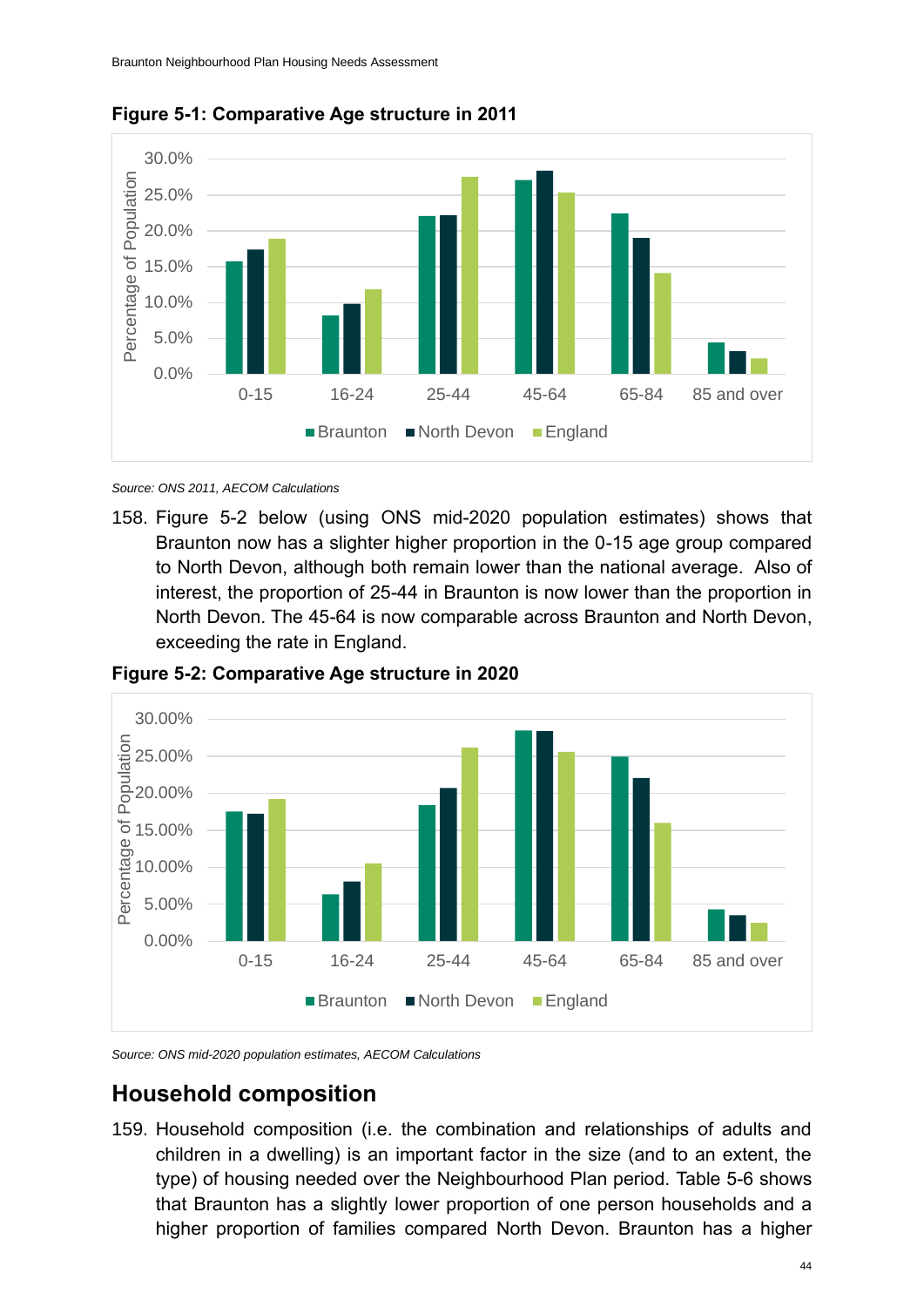proportion of elderly one person and family households compared to the local and national levels. In Braunton more families have dependent children rather than none, similar to the trend seen in North Devon and across England as a whole.

160. Note that non-dependent children refer to households in which adult children are living at home, or which students still call their primary residence despite living for most of the year near to university. A marked increase in this category can be taken to indicate the relative unaffordability of entry-level homes, where young people are financially unable to move out and form their own households. While the data is quite old at this point, it is interesting to observe that this category grew by 39.5% between 2001 and 2011 in the parish – a faster rate the district (14.4%) and national (10.6%) average.

| <b>Household</b><br>composition |                          | <b>Braunton</b> | <b>North</b><br><b>Devon</b> | <b>England</b> |
|---------------------------------|--------------------------|-----------------|------------------------------|----------------|
| One person household            | Total                    | 29.0%           | 29.6%                        | 30.2%          |
|                                 | Aged 65 and over         | 17.5%           | 14.8%                        | 12.4%          |
|                                 | Other                    | 11.5%           | 14.8%                        | 17.9%          |
| One family only                 | Total                    | 65.9%           | 64.4%                        | 61.8%          |
|                                 | 65<br>All<br>aged<br>and | 14.8%           | 11.6%                        | 8.1%           |
|                                 | over                     |                 |                              |                |
|                                 | With no children         | 18.7%           | 19.9%                        | 17.6%          |
|                                 | <b>With</b><br>dependent | 23.0%           | 24.0%                        | 26.5%          |
|                                 | children                 |                 |                              |                |
|                                 | Non-<br>children<br>All  | 9.3%            | 8.9%                         | 9.6%           |
|                                 | Dependent <sup>11</sup>  |                 |                              |                |
| Other household types           | Total                    | 5.1%            | 5.9%                         | 8.0%           |

<span id="page-57-0"></span>**Table 5-6: Household composition, Braunton, 2011**

*Source: ONS 2011, AECOM Calculations*

#### **Occupancy ratings**

- 161. The tendency of households to over- or under-occupy their homes is another relevant consideration to the future size needs of the NA. A person is considered to under-occupy their home when there are more bedrooms in their home than a family of their size and composition would normally be expected to need. This is expressed as an occupancy rating of +1 or +2, indicating that there is one surplus bedroom or at least two surplus bedrooms (respectively). Over-occupancy works in the same way, with a rating of -1 indicating at least one bedroom too few.
- 162. In Braunton, a combined 80% of people lived in a home with at least one extra bedroom in 2011, with 42% living in a home with two or more extra bedrooms. The percentage of people living in homes with fewer bedrooms than they might be expected to need is low at 1.4%, indicating that around 114 people (1.4% multiplied by 8,128) may have been (or still be) living in inadequate housing conditions in the parish.

<sup>&</sup>lt;sup>11</sup> Refers to households containing children who are older than 18 e.g students or young working people living at home.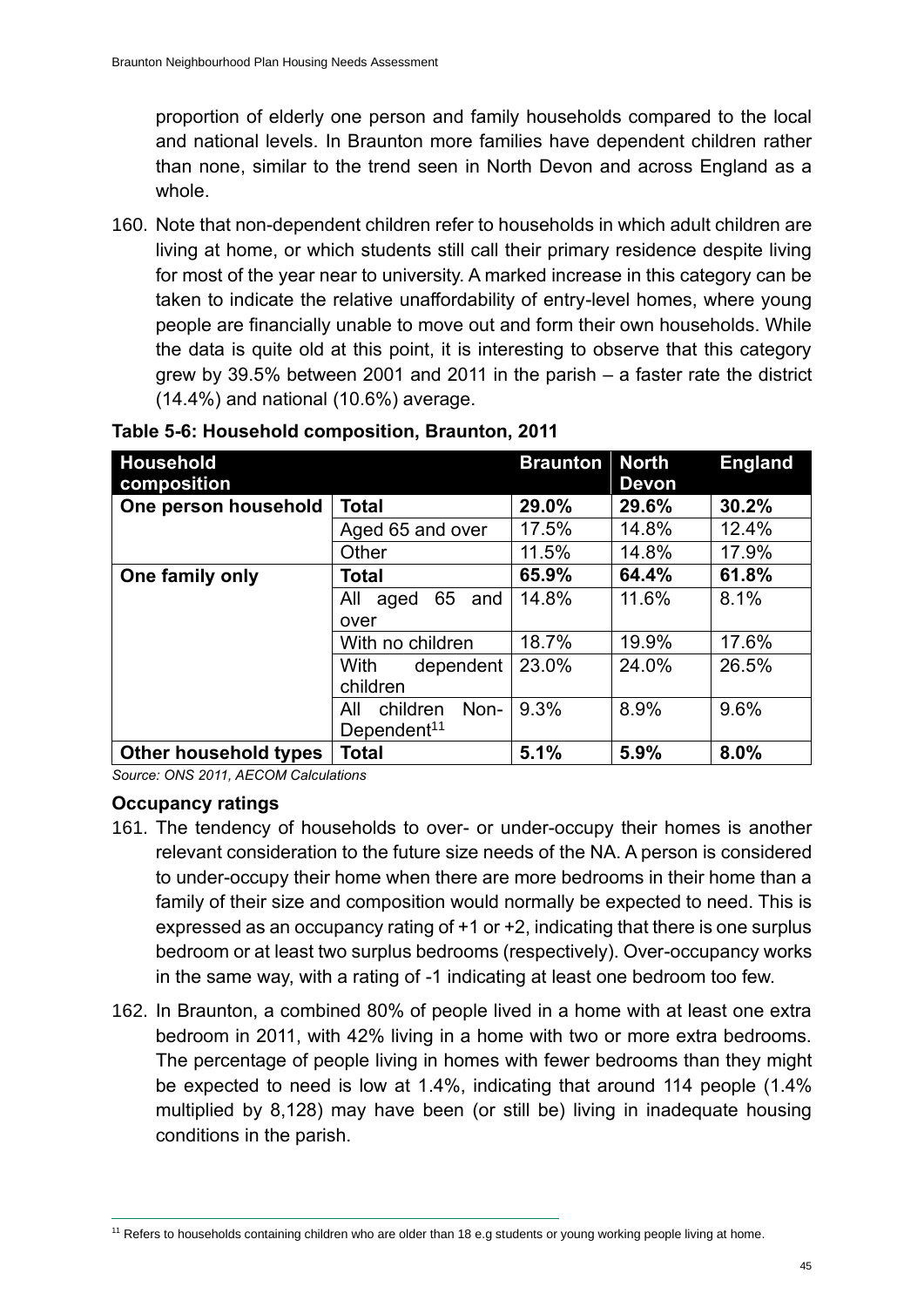163. It is useful to cross-reference this data by age bracket, presented in [Table 5-7](#page-58-0) below. Extreme under-occupancy (+2 rating) is strongly correlated with age, with older age groups much more likely to under-occupy their homes. This is likely because such households tend to be small (i.e. after children have moved out) but remain in homes large enough for families either by preference or for a lack of more suitable options nearby.

| <b>Household type</b>                | +2 rating | $+1$<br>rating | 0 rating -1 rating |      |
|--------------------------------------|-----------|----------------|--------------------|------|
| Family 65+                           | 63.2%     | 34.2%          | 2.7%               | 0.0% |
| Single person 65+                    | 41.9%     | 42.9%          | 15.2%              | 0.0% |
| Family under 65 - no children        | 68.1%     | 26.7%          | 5.3%               | 0.0% |
| Family under 65 - dependent children | 20.1%     | 46.3%          | 30.5%              | 3.2% |
| Family under 65 - adult children     | 26.5%     | 43.1%          | 28.6%              | 1.8% |
| Single person under 65               | 39.5%     | 37.3%          | 23.2%              | 0.0% |
| All households                       | 42%       | 38%            | 18%                | 1%   |

<span id="page-58-0"></span>**Table 5-7: Occupancy rating by age in Braunton, 2011**

*Source: ONS 2011, AECOM Calculations*

## **Dwelling mix determined by life-stage modelling**

#### **Suggested future dwelling size mix**

- 164. As noted above, there is a strong link between the life stage of a household and the size of dwelling that household can be expected to need. The final part of this chapter presents the results of a model that aims to estimate the dwelling size needs of the parish at the end of the Neighbourhood Plan period. The steps involved in this model are not presented in full, but can be summarised – along with the underpinning assumptions and some limitations – as follows:
	- The starting point is the age distribution of Braunton households in 2011.
		- The life stage of a household is determined by the age of the household reference person (HRP), a more modern term for the head of household.
		- As noted above, household life stages are not estimated annually, so the older Census data must be used.
	- This life stage data is then projected forward to the end of the Plan period by applying the growth rates for each household age group as suggested by the latest household projections. This allows for an estimate of how the parish population might evolve in future.
		- ONS household projections are produced every two years but are only available at Local Authority level. The growth rates are therefore applied to the 2011 starting household age profile of the NA.
	- Next, we turn to a Census dataset that shows the occupation patterns or preferences of each household life stage (e.g. what proportion of households aged under 24 tend to live in 1 bedroom homes as opposed to 2, 3 or 4 bedroom homes). This data is mapped to the distribution of the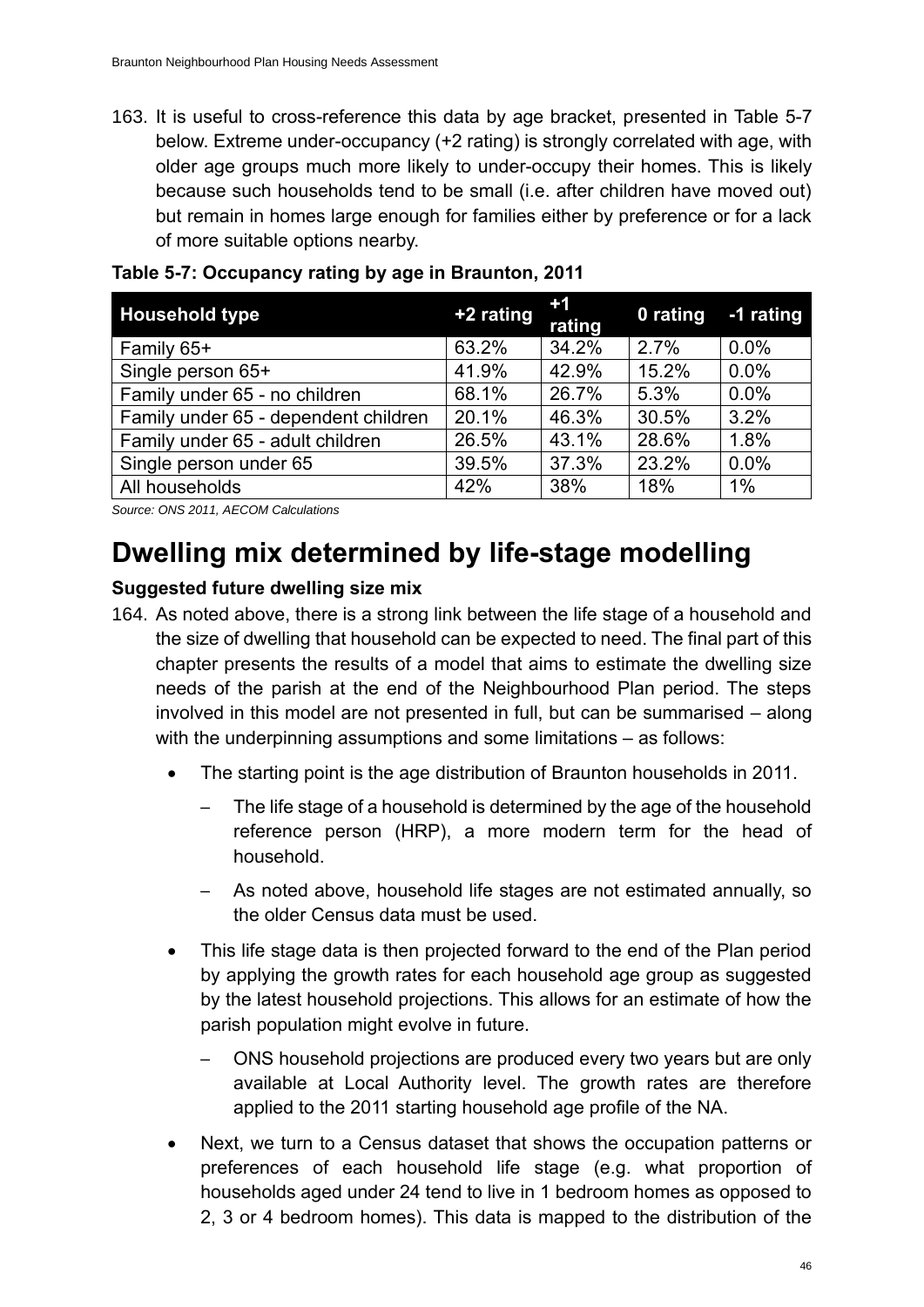projected NA population for each life stage and each dwelling size category to form a picture of what mix of homes might be appropriate in future.

- This occupation data is again only available at Local Authority scale, so it does risk embedding any unusual characteristics present in the area.
- The model also assumes that today's occupation patterns persist into the future, which is not a given, particularly with the change in preferences for home working space and other features arising from the Covid-19 pandemic. However, there is no better indication of what those patterns might look like. It is considered more appropriate to adjust the end mix that results from this model to reflect such trends than to build further speculative assumptions into the model.
- Finally, this 'ideal' future mix of dwelling sizes can be compared to the current stock of housing in the NA. From this we can identify how future development might best fill the gaps.
	- The 2011 dwelling size mix is used for consistency, so any imbalances in new development since then may justify adjustments to the final results.
- 165. It is important to keep in mind that housing need is not an exact science and this exercise provides an estimate based on demographic trends and occupancy patterns alone. It does not take into account income and wealth, other than in an indirect way through the tendency of households to occupy more or less space than they 'need'. It also does not anticipate changes in how people may wish to occupy their homes in response to social and technological change.
- 166. The approach therefore embeds existing patterns of occupancy which may or may not be desirable. As such, it is appropriate for the result of this model to be taken as a baseline scenario – what would occur if current trends persisted. It may well be the intention of the community to intervene to produce a different outcome more in line with their interpretation of emerging trends and their placeand community-shaping objectives. Layering these factors on top of the indicative picture provided by this model is considered entirely appropriate for the purpose of drafting neighbourhood plan policy.
- 167. Before presenting the results of this exercise, it may be interesting to review two of the inputs described above.
- 168. The first, given as [Figure 5-3,](#page-60-0) sets out the relationship between household life stage and dwelling size for North Devon in 2011. This shows how the youngest households occupy the smallest dwellings, before rapidly taking up larger homes as their families expand, and then more gradually downsizing to smaller homes again as they age.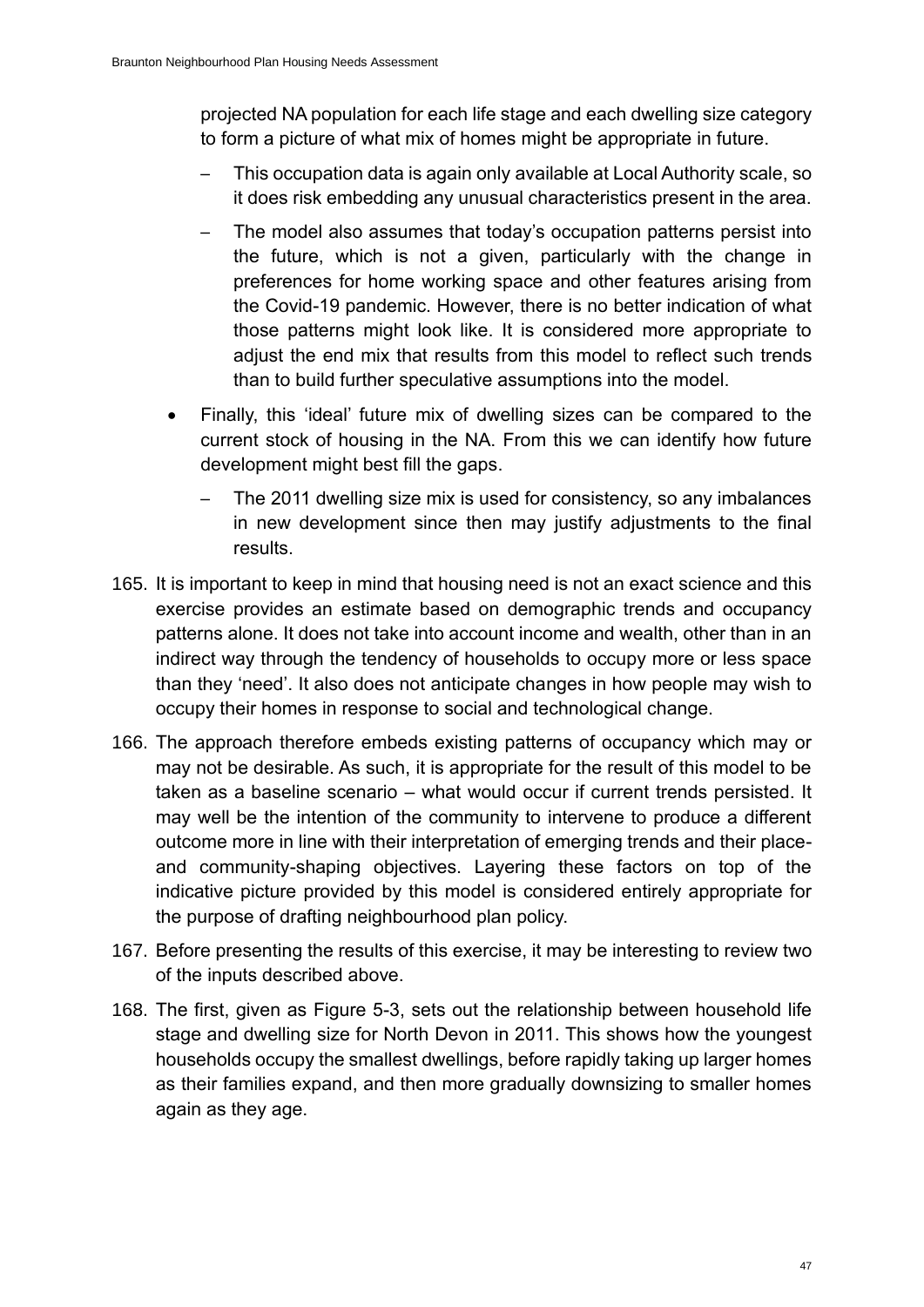

<span id="page-60-0"></span>

*Source: ONS 2011, AECOM Calculations*

169. The second dataset of note is the result of applying Local Authority level household projections to the age profile of Braunton households in 2011 and the updated estimates of household numbers described in the bullets above. [Table](#page-60-1)  [5-8](#page-60-1) below makes clear that population growth can be expected to be driven by the oldest households, with the largest growth seen in the 65 and over age category, which increases by 48% from 2011 levels to remain the dominant group and at a greater proportion (49%) of the projected total. There are more modest increases of 2% in the 25-34 age group and 8% in the 55 and 64 age group. The 24 and under category experiences a significant decrease of 21% and the 35-54 decreases by 3%.

| Year                       | and under 34 |     | Age of Age of Age of Age of Age<br>HRP 24 HRP 25 to HRP 35 to HRP 55 to HRP<br>54 | 64  | .of<br>- 65<br>and over |
|----------------------------|--------------|-----|-----------------------------------------------------------------------------------|-----|-------------------------|
| 2011                       | 46           | 302 | 1,175                                                                             | 628 | 1,401                   |
| 2031                       | 36           | 307 | 1,145                                                                             | 676 | 2,075                   |
| % change 2011- 21%<br>2031 |              | 2%  | $-3%$                                                                             | 8%  | 48%                     |

#### <span id="page-60-1"></span>**Table 5-8: Projected distribution of households by age of HRP, Braunton**

*Source: AECOM Calculations*

<sup>170.</sup> The final result of this exercise is presented in [Table 5-9](#page-61-0) overleaf. The model suggests that in terms of demographic change, new development might involve the following share of dwelling sizes: 27.0% as one bedroom, 18.6% as two bedrooms, 32.1% as three bedrooms, 11.8% as four bedrooms and 10.5% as five or more bedrooms.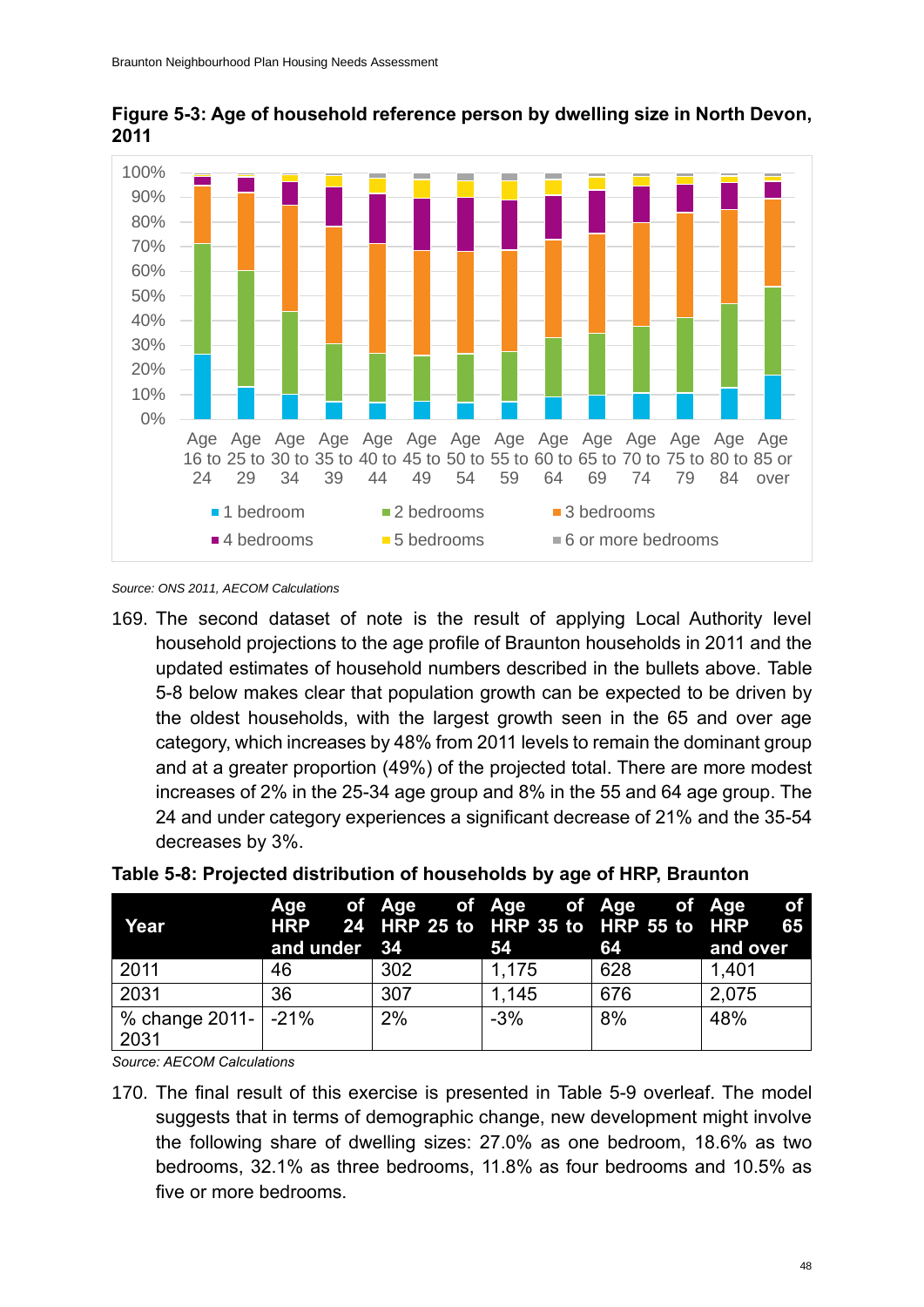| <b>Number of</b><br>bedrooms | <b>Current mix</b><br>(2011) | Target mix (2031) | <b>Balance of new</b><br>housing to reach<br>target mix |
|------------------------------|------------------------------|-------------------|---------------------------------------------------------|
| 1 bedroom                    | 6.8%                         | 10.1%             | 27.0%                                                   |
| 2 bedrooms                   | 28.4%                        | 26.8%             | 18.6%                                                   |
| 3 bedrooms                   | 42.5%                        | 40.8%             | 32.1%                                                   |
| 4 bedrooms                   | 16.3%                        | 15.6%             | 11.8%                                                   |
| 5 or more                    | 6.0%                         | 6.7%              | 10.5%                                                   |
| bedrooms                     |                              |                   |                                                         |

<span id="page-61-0"></span>

| Table 5-9: Suggested dwelling size mix to 2031, Braunton <sup>12</sup> |  |  |
|------------------------------------------------------------------------|--|--|
|------------------------------------------------------------------------|--|--|

*Source: AECOM Calculations*

- 171. The result of this model is a relatively blunt measure of what could be beneficial given population change and existing imbalances in housing options. It is a starting point for thinking about how best to address the more nuanced needs of the future population.
- 172. The preceding chapter found that affordability is a serious and worsening challenge in the NA. While the provision of Affordable Housing (subsidised tenure products) is one way to combat this, another is to ensure that homes come forward which are of an appropriate size, type and density for local residents' budgets. Continuing to provide smaller homes with fewer bedrooms would help to address this situation.
- 173. [Table 5-9](#page-61-0) suggests that 27.0% of new housing should consist of one-bedroom dwellings. This appears to be a significant increase, however, it should be viewed within the context of the relatively low existing one bedroom dwelling stock in the NA (6.8% according to the 2011 Census). Furthermore, the Devon Home Choice register referenced in the previous chapter suggested a significantly high need for one-bedroom dwellings (58.8%) amongst those in reasonable preference categories. Although, the Home Choice figures may be bias towards the need for smaller homes because of the size of property households are entitled to, rather than what they would occupy if they had the resources. One-bedroom dwellings typically can only accommodate a single person or couples. Likewise, a large proportion of traditional specialist housing for elderly people only has one bedroom. However, older people usually have a strong preference for twobedroom or even larger dwellings, even when their needs suggest a requirement for one bedroom. Two-bedroom dwelling provide for the option of separate bedrooms for couples, or for family/friends or overnight carers coming to stay.
- 174. Normally, two-bedroom dwellings can also accommodate small families. This increased flexibility (compared to one-bedroom dwellings), weighed up against the relatively small extra cost and extra space associated with building a twobedroom dwelling, may offer a strong argument for providing or providing two bedroom dwellings instead of one bedroom dwellings. One-bedroom homes also typically come forward as flats, which may not be seen as appropriate in a rural area like Braunton.

<sup>&</sup>lt;sup>12</sup> Modelling relates to dwellings as a whole and doesn't separate out different tenures.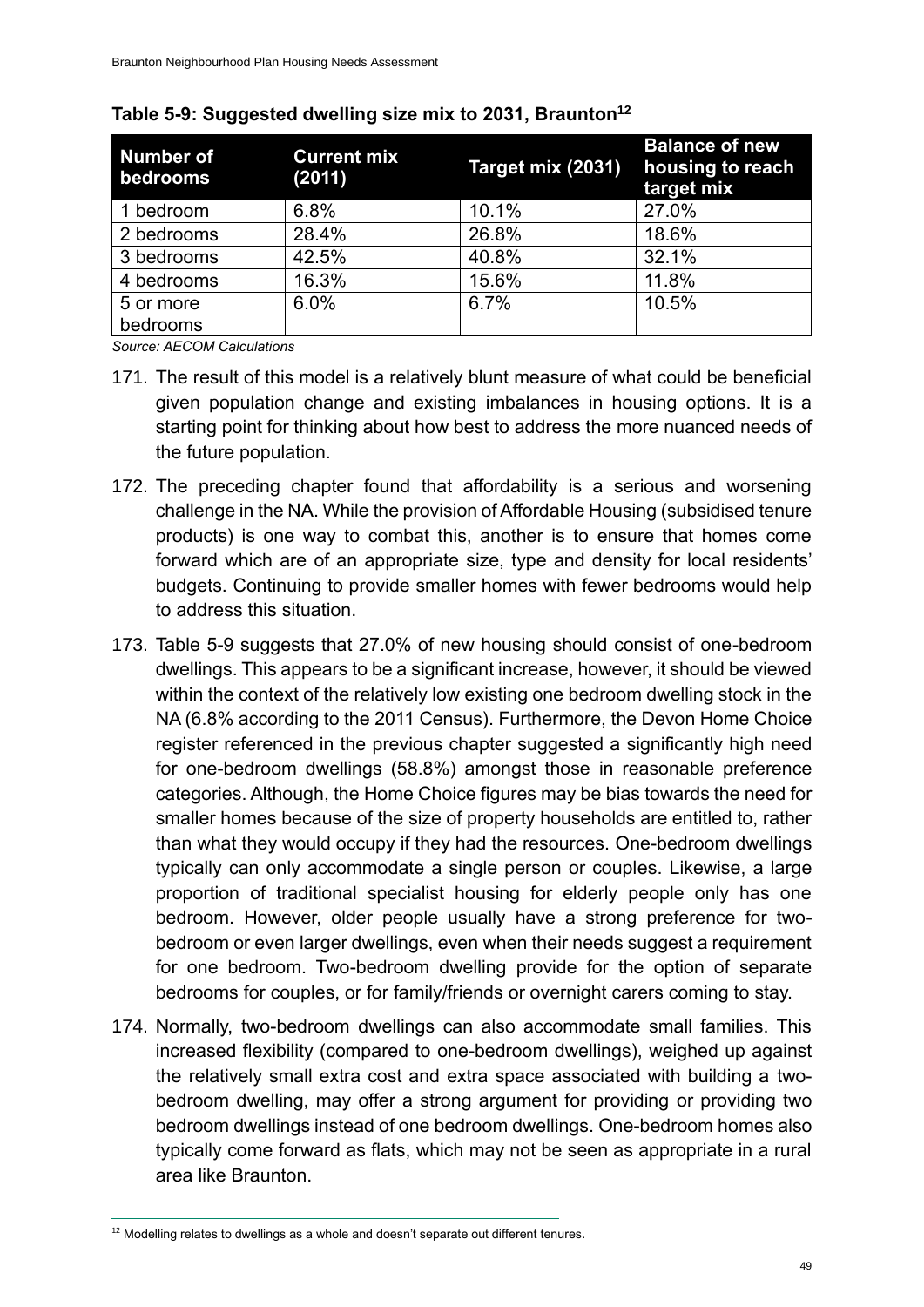- 175. To best meet the needs of the large cohort of older households expected to be present by the end of the Plan period, it should be considered whether the existing options are well tailored to older people's requirements in terms of space, flexibility, quality, location and accessibility. Variety should be sought within the mid-sized homes that come forward in future to attract both newly forming households on lower budgets and older households with substantial equity from their existing larger homes. Facilitating downsizing among older households may release those larger homes for use by families who need more bedrooms.
- 176. More generally, it would be unwise for any new housing that does come forward to be delivered in an unbalanced way. Those wishing to move within or relocate to the area will have a range of circumstances and preferences, and they should be offered a range of choices. As such, it is recommended that priority is given to smaller and mid-sized homes (one to three bedroom) but that this is done to a degree that aligns with the wider objectives of the community and does not limit choice or threaten viability. The evidence in this section represents a starting point for further thought and consultation.

# **Conclusions- Type and Size**

- 177. This study provides an indication of the likely need for different types and sizes of homes based on demographic change. It is important to remember that other factors should be considered in determining the dwelling mix that is desirable in the parish or on any particular site. These include the specific characteristics of the nearby stock of housing (such as its condition and design), the role of the NA or site within the wider housing market area (linked to any Local Authority strategies or plans) and site-specific factors which may justify a particular dwelling mix.
- 178. According to 2021 data from the Valuation Office Agency (VOA), Braunton has a significantly high proportion of bungalows (comprising nearly one third of all homes within the NA). Bungalows may be an appealing offering for older people and those with mobility challenges, however, given the relatively high proportion of second/holiday homes in the NA it's not clear if these bungalows are obtainable to those will specific needs.
- 179. The proportion of detached properties is comparable between Braunton and North Devon, both significantly exceeding the national level for this house type. Braunton and North Devon have a similar proportion of semi-detached homes, both lower than the national level. Braunton has a lower proportion of terraces and a particularly low provision of flats. Flats and terraces are generally the most affordable home types, underrepresentation of these types might be expected to limit the options for those on lower incomes.
- 180. Between 2011 and 2020 there appears to be a notable decrease in the amount of four + bedroom properties and a notable increase in three-bedroom dwellings. This could indicate that those in larger dwellings have chosen to convert spare bedrooms to other habitable rooms, but may be a function of changes in how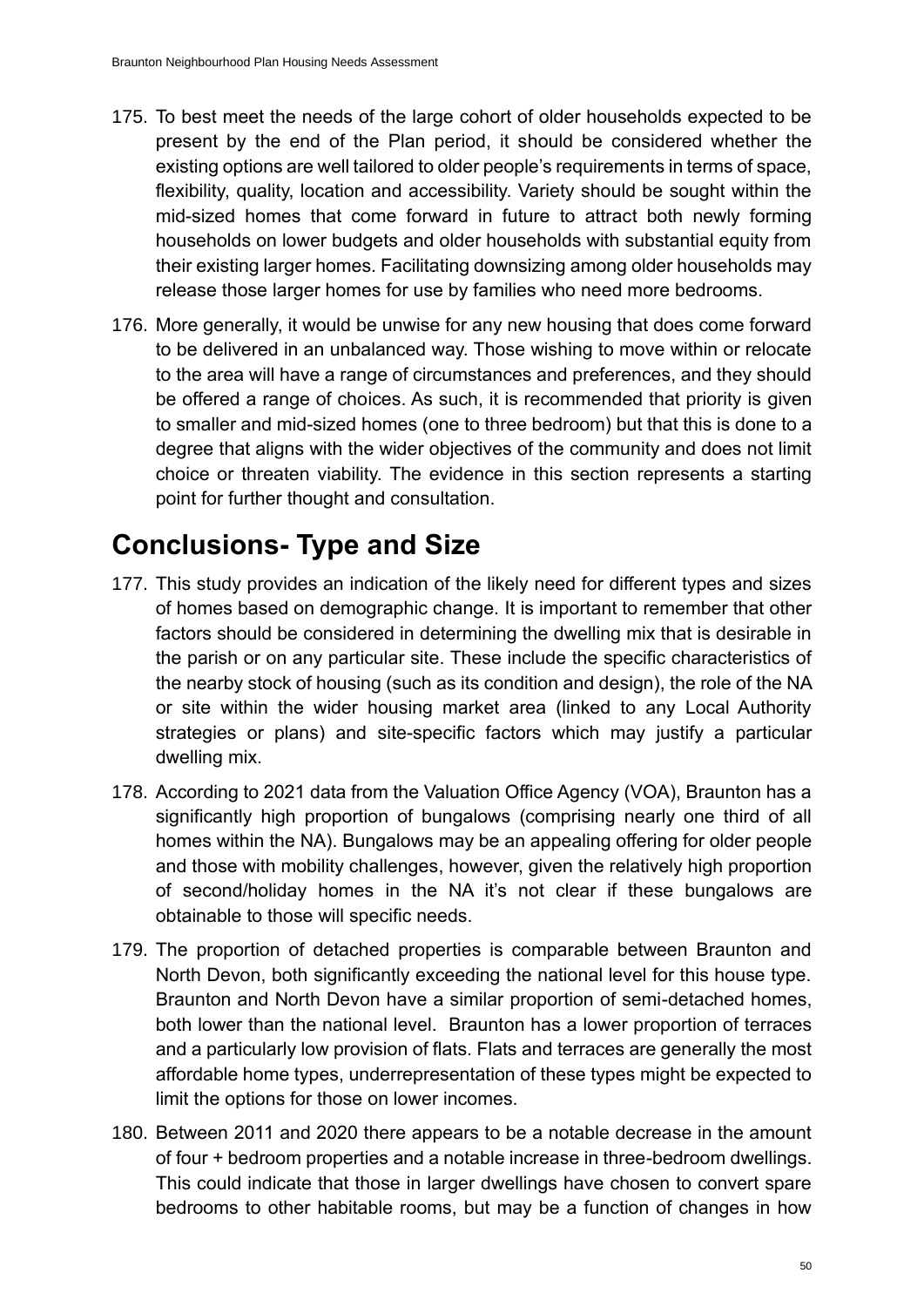dwellings have been classified. The amount of one and two properties in Braunton remains relatively unchanged.

- 181. Braunton currently has a limited provision of one-bedroom homes, significantly lower than the national average. The NA has a slightly higher proportion of twobedroom homes and a significantly higher lower proportion of homes with three bedrooms compared to local and national levels. Braunton also has a relatively low proportion of four+ bedroom properties compared to North Devon, although both exceed the rate found in England as a whole.
- 182. The age structure of the population is a key indicator of the future need for housing. At the time of the 2011 Census, the NA population was generally older than the local and national averages. The population has continued to age since 2011. Between 2011 and 2020, the 65-84 age band recorded the largest growth in actual numbers, whereas the largest proportional change is seen in the 16-24 age band which declined by 21.2%. 45-64 remains the largest single age band in Braunton, increasing by 7.1%. The 85 and over age group remained relatively steady, with a minor decline of 0.6%. In terms of younger demographics, the 0- 15 age band increased by 13.4%, whereas the 25-44 age group declined by 15.4%.
- 183. ONS mid-2020 population estimates shows that Braunton now has a slighter higher proportion in the 0-15 age group compared to North Devon, although both remain lower than the national average. Also of interest, the proportion of 25-44 in Braunton is now lower than the proportion in North Devon. The 45-64 is now comparable across Braunton and North Devon, exceeding the rate in England.
- 184. In 2011 Braunton had a slightly lower proportion of one person households and a higher proportion of families compared North Devon. Braunton had a higher proportion of elderly one person and family households compared to the local and national levels. In Braunton more families had dependent children rather than none, similar to the trend seen in North Devon and across England as a whole. This together with data above suggests a scenario that established families may be moving to Braunton and stay. The decline in 16-24 and 25-44 age groups may be a result of people leaving the parish to seek employment and/or affordable housing.
- 185. The proportion of households with 'non-dependent children' grew by 39.5% between 2001 and 2011 in the parish – a faster rate the district (14.4%) and national (10.6%) average. 'Non-dependent children' refers to households in which adult children are living at home, or which students still call their primary residence despite living for most of the year near to university. While the data is quite old at this point, a marked increase in this category can be taken to indicate the relative unaffordability of entry-level homes, where young people are financially unable to move out and form their own households.
- 186. Braunton has a high rate of under-occupancy: 80.0% of people lived in a home with at least one extra bedroom in 2011. Indeed, extreme under-occupancy (+2 rating) is strongly correlated with age, with older age groups much more likely to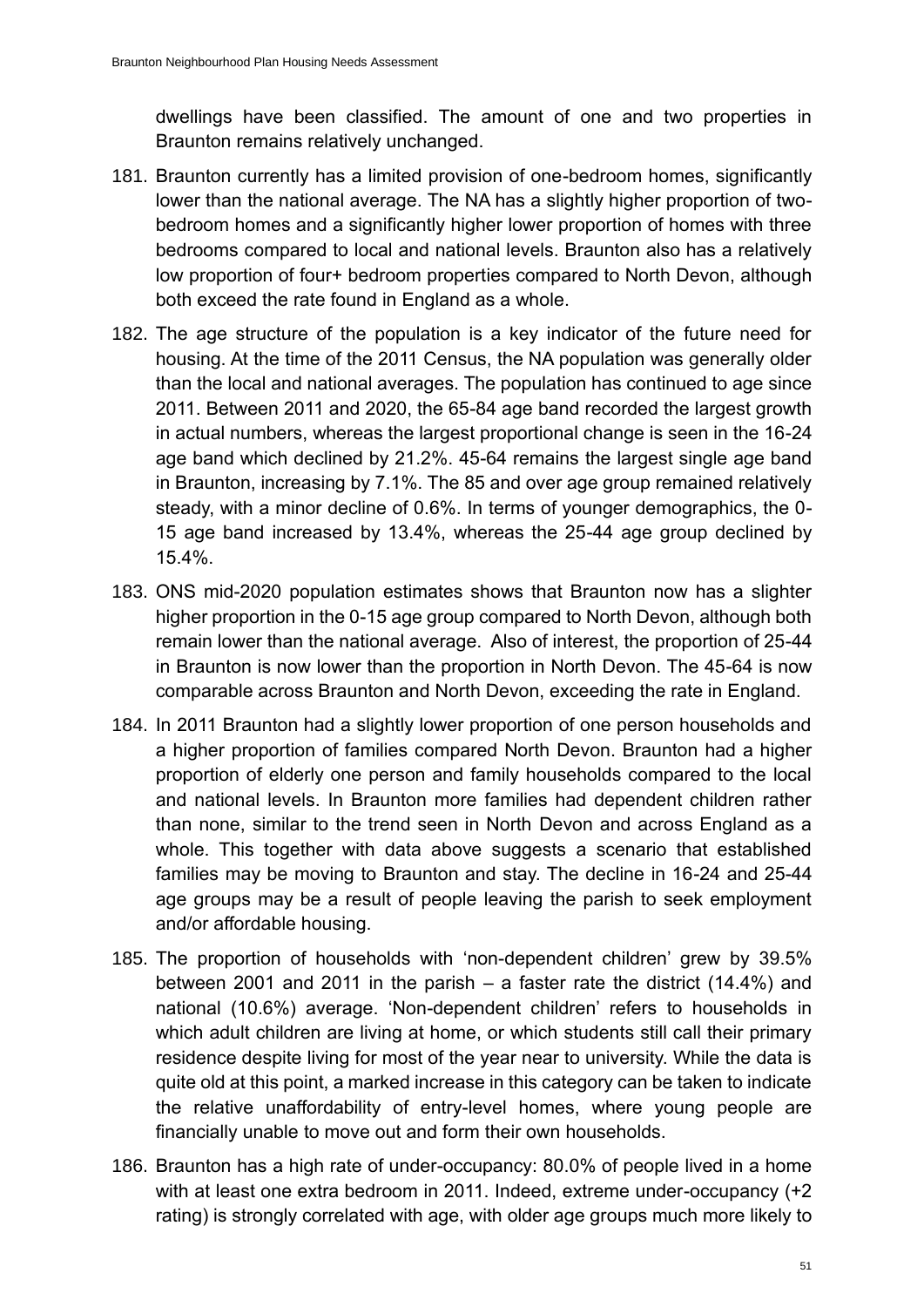under-occupy their homes. The percentage of people living in homes with fewer bedrooms than they might be expected to need is relatively low. Around 114 people (1%) may have been (or still be) living in inadequate housing conditions in the parish.

- 187. The results of a modelling exercise, which looks at the sizes of dwelling occupied by households at different life stages and projects the growth and decline of those household age groups over the Plan period, suggests that new development of all tenures might involve the following share of dwelling sizes:
	- 27.0% as one bedroom,
	- 18.6% as two bedrooms.
	- 32.1% as three bedrooms,
	- 11.8% as four bedrooms, and
	- 10.5% as five or more bedrooms.
- 188. The Devon Home Choice register data presented in the Tenure and Affordability chapter suggests a significantly high need for one-bedroom dwellings (58.8%) amongst those in reasonable preference categories. Although, the Home Choice figure may be bias towards the need for smaller homes because of the size of property households are entitled to, rather than what they would occupy if they had the resources.
- 189. Whilst the modelling exercise for all tenures suggests 27.0% of new dwellings should be one bedroom, it's recognised that the increased flexibility of two bedrooms, weighed up against the relatively small extra cost and extra space, may offer a strong argument for providing two bedroom dwellings instead of one bedroom dwellings. It is generally not advisable to restrict the supply of specific size categories too strictly. These results are a starting point for thinking about how best to address the more nuanced needs of the future population.
- 190. Affordability is a serious and worsening challenge in Braunton. While the provision of Affordable Housing (subsidised tenure products) is one way to combat this, another is to ensure that homes come forward which are of an appropriate size, type and density for local residents' budgets. Neighbourhood Plan policies can provide a steer on this, clearly setting out the expectations of the community, even if final decisions will be made through negotiations with the Local Planning Authority. There is a sense locally that this has been challenging to achieve.
- 191. It would be unwise for any new housing to be delivered in an unbalanced way. Those wishing to move within or relocate to the area will have a range of circumstances and preferences, and they should be offered a range of choices. As such, it is recommended that priority is given to smaller and mid-sized homes (one to three bedroom) but that this is done to a degree that aligns with the wider objectives of the community and does not limit choice or threaten viability. The evidence in this section represents a starting point for further thought and consultation.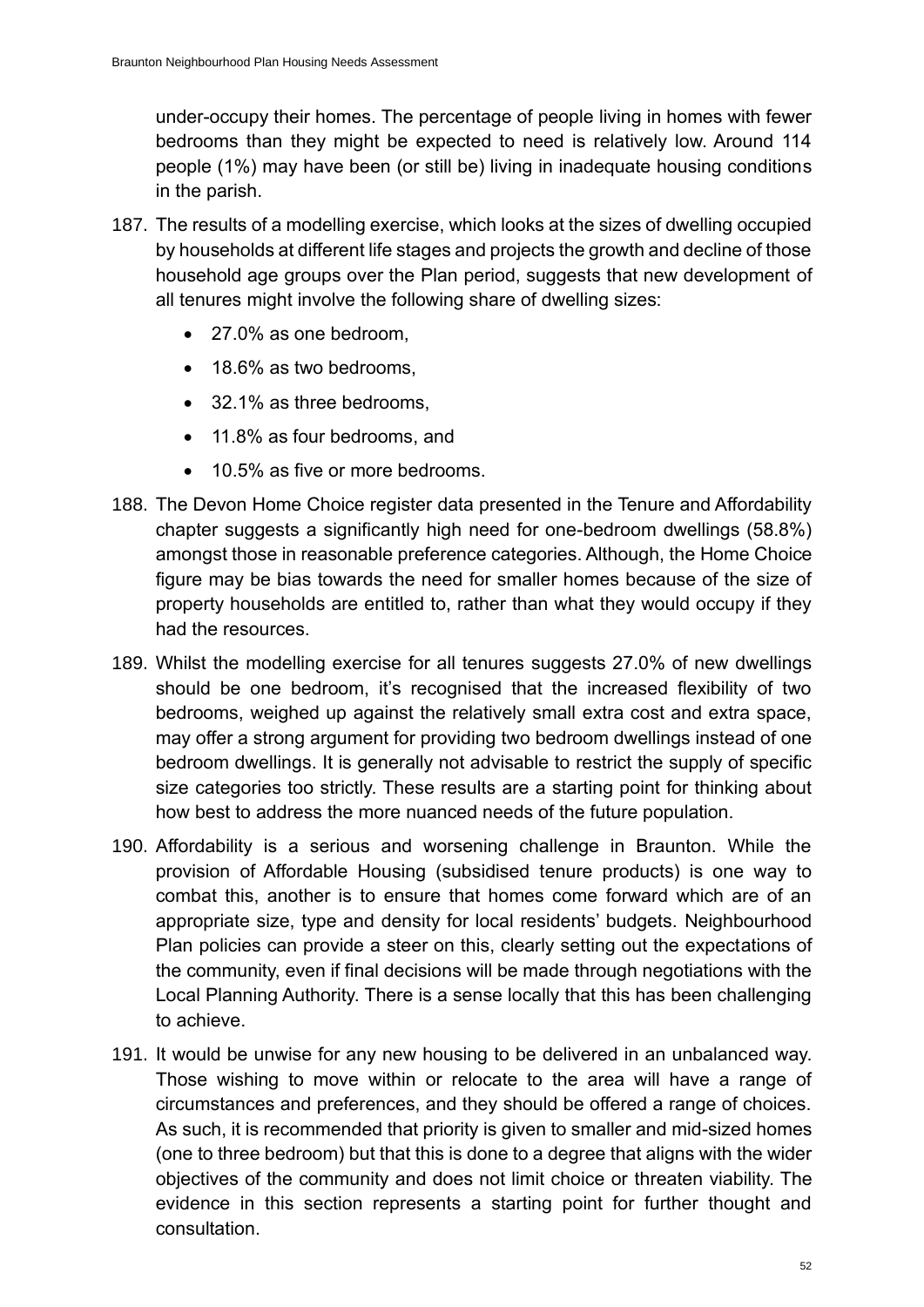# **6. Conclusions**

### **Overview**

192. [Table 6-1](#page-65-0) below sets out in full the conclusions and recommendations of this Neighbourhood Plan housing needs assessment, based on the evidence reviewed and analysed.

#### <span id="page-65-0"></span>**Table 6-1: Summary of study findings specific to Braunton with a potential impact on Neighbourhood Plan housing policies**

| <b>Issue</b>                     | Summary of evidence and data<br>assessed                                                                                                                                                                                                                                                                                                                                                                                                                                                                                                                                                                                                                                                                                                                                                                                                                                                                                                                                                                                                                                                                                                                                                                                                                                                                                                                                                                                                                                         | <b>Conclusions and recommendations</b>                                                                                                                                                                                                                                                                                                                                                                                                                                                                                                                                                                                                                                                                                                                                                                                                                                                                                                                                                                                                                                                                                                                                                                                                                                                                                                                                                                                                                                                                                                                                                                                                                                                                                                                                                                                                                                                                                                                                                                                                 |
|----------------------------------|----------------------------------------------------------------------------------------------------------------------------------------------------------------------------------------------------------------------------------------------------------------------------------------------------------------------------------------------------------------------------------------------------------------------------------------------------------------------------------------------------------------------------------------------------------------------------------------------------------------------------------------------------------------------------------------------------------------------------------------------------------------------------------------------------------------------------------------------------------------------------------------------------------------------------------------------------------------------------------------------------------------------------------------------------------------------------------------------------------------------------------------------------------------------------------------------------------------------------------------------------------------------------------------------------------------------------------------------------------------------------------------------------------------------------------------------------------------------------------|----------------------------------------------------------------------------------------------------------------------------------------------------------------------------------------------------------------------------------------------------------------------------------------------------------------------------------------------------------------------------------------------------------------------------------------------------------------------------------------------------------------------------------------------------------------------------------------------------------------------------------------------------------------------------------------------------------------------------------------------------------------------------------------------------------------------------------------------------------------------------------------------------------------------------------------------------------------------------------------------------------------------------------------------------------------------------------------------------------------------------------------------------------------------------------------------------------------------------------------------------------------------------------------------------------------------------------------------------------------------------------------------------------------------------------------------------------------------------------------------------------------------------------------------------------------------------------------------------------------------------------------------------------------------------------------------------------------------------------------------------------------------------------------------------------------------------------------------------------------------------------------------------------------------------------------------------------------------------------------------------------------------------------------|
| Housing tenure and affordability | In 2011 Braunton was characterised<br>by a very high proportion of home<br>ownership and a higher share of<br>shared ownership compared to district<br>and national levels. Braunton had<br>lower proportions of both social and<br>private rented tenures compared to<br>North Devon and England.<br>There has been a steady increase in<br>house prices between 2011 and 2020.<br>Mean house price increased by<br>51.0% and the median house price<br>by 47.2%,<br>reaching<br>increased<br>£351,117 and £318,750 in 2020<br>respectively. Lower quartile prices<br>loosely tracked the median house<br>price in terms of its trajectory rising by<br>48.3%, reaching £252,750 in 2020.<br>Detached properties experienced the<br>greatest growth in price (44.0%).<br>Whereas semi-detached and terraced<br>experienced more modest growths of<br>24.9% and 28.3%, respectively. Flats<br>tend to be substantially cheaper than<br>the other housing and experienced<br>the lowest growth between 2011 and<br>2020 (11.7%).<br>Between 2001 and 2011 shared<br>ownership doubled (from 16 to 32<br>dwellings), exceeding local<br>and<br>national growth. Home ownership<br>increased by 0.1% in the NA,<br>compared to a 1.7% district increase<br>and a 0.6% national decline. Social<br>rental increased by 18.8%, compared<br>to a 9.2% increase in North Devon<br>and a 0.9% decline across England.<br>The private rented sector also<br>increased in the NA by 89.6%, | There is need for Affordable Housing in the NA, and<br>every effort should be made to maximise delivery where<br>viable. Average incomes cannot access median market<br>homes. Market housing is therefore out of reach to most.<br>Locals may be priced out as holiday homes push prices.<br>Regarding affordable tenures:<br>Rent to Buy is viable on median income, however, is out<br>of reach to lower quartile (LQ) incomes.<br>First Homes at 30% to 40% discounts fail to extend home<br>$\bullet$<br>ownership to those on median incomes. However, a<br>discount of 50% may be in reach of those earning slightly<br>above the average income. A discount of well over 50%<br>would be required for LQ earners.<br>Shared ownership (particularly at 10% equity) appears to<br>be more affordable than First Homes, but is broadly<br>accessible to those on median incomes.<br>$\bullet$<br>Affordable rent (both private rent and social) is essential,<br>accommodating those on the lowest incomes in<br>Braunton. Social rents are cheaper and give residents<br>much greater protection from eviction compared to those<br>renting privately or through a housing association.<br>The HEDNA suggests a need for 40 affordable home<br>ownership units and 160 affordable rented units in Braunton<br>over the Plan period. Braunton has a large volume of need<br>in proportion to the indicative housing need figure<br>(Appendix A). It's therefore unlikely the NP can<br>accommodate the affordable need identified in the HEDNA.<br>The HEDNA suggests a tenure split of 20% intermediate<br>housing to 80% social/affordable rent. <b>Braunton's</b><br>affordability thresholds also suggest a need to prioritise<br>affordable rented tenures to a high degree.<br>In light of the First Home policy, it is not possible to<br>recommend an 80/20 split. We therefore recommend a<br>75% rent to 25% ownership affordable tenure split. This<br>accords higher priority to those in most need, whilst aligning |
|                                  | compared to a 79.9% increase in<br>North Devon and an 82.4% increase<br>in England.                                                                                                                                                                                                                                                                                                                                                                                                                                                                                                                                                                                                                                                                                                                                                                                                                                                                                                                                                                                                                                                                                                                                                                                                                                                                                                                                                                                              | with First Home national policy and the Joint Local Plan.<br>Departures from policy requirements should be pursued in<br>collaboration with the Local Authority.                                                                                                                                                                                                                                                                                                                                                                                                                                                                                                                                                                                                                                                                                                                                                                                                                                                                                                                                                                                                                                                                                                                                                                                                                                                                                                                                                                                                                                                                                                                                                                                                                                                                                                                                                                                                                                                                       |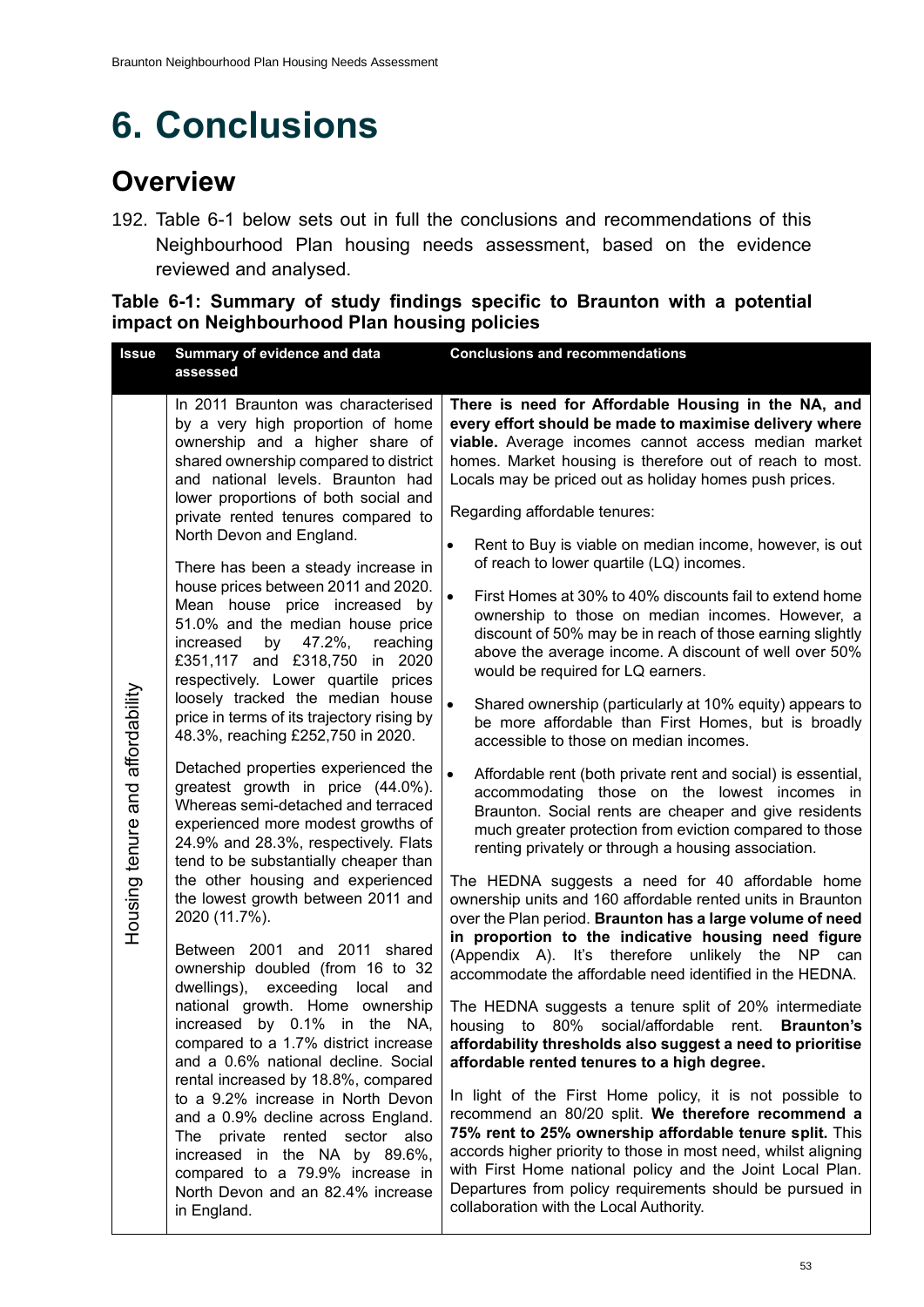Braunton has a significantly high proportion of bungalows. The NA and LPA have a comparable proportion of detached homes, significantly exceeding the national level. Braunton has a similar proportion of semi-detached homes than the LPA. The NA has a low proportion of terraces and a particularly limited provision of flats. Between 2011 and 2020 there was a notable decrease in four + bedroom dwellings and notable increase in three-bedroom properties. Braunton currently has a limited provision of one-bedroom homes.

In 2011, the NA had an older population compared local and national averages. Between 2011 and 2020, the 65-84 age band recorded the largest growth in actual numbers, whereas the largest proportional change is seen in the 16-24 band declining by 21.2%. 45-64 remains the largest age band increasing by 7.1%. The 85 and over band remained relatively steady, with a minor decline of 0.6%. The 0-15 age band increased by 13.4%, whereas the 25-44 age group declined by 15.4%.

ONS mid-2020 population estimates shows that Braunton now has a slighter higher proportion in the 0-15 age group compared to North Devon, although both remain lower than the national average. The proportion of 25-44 in Braunton is now lower than North Devon. The 45-64 is now comparable across Braunton and North Devon, exceeding the rate in England. The decline in 16-24 and 25- 44 groups may be a result of people leaving to seek employment and/or affordable housing.

In 2011 Braunton had a slightly lower proportion of one person households and a higher proportion of families compared to the LPA. Braunton had a higher proportion of elderly households compared to the local and national levels. In Braunton more families had dependent children rather than none, similar to the trend seen in North Devon and across England. The NA has a high rate of under-occupancy, 80% lived in a home with at least one extra bedroom in 2011.

Modelling exercise suggests that new development of all tenures might involve the following share of dwelling sizes:

- ➢ **27.0% as one bedroom,**
- ➢ **18.6% as two bedrooms,**
- ➢ **32.1% as three bedrooms,**
- ➢ **11.8% as four bedrooms, and**
- ➢ **10.5% as five or more bedrooms**.

It is generally not advisable to restrict the supply of specific size categories. The modelling results are a starting point for how best to address the more nuanced needs of the future population.

Those wishing to move within or relocate to the NA will have a range of circumstances and preferences, and they should be offered choices.

The Devon Home Choice register data presented in the Tenure and Affordability chapter suggests a significantly high need for one-bedroom dwellings (58.8%) amongst those in reasonable preference categories. Although, the Home Choice figure may be bias towards the need for smaller homes because of the size of property households are entitled to, rather than what they would occupy if they had the resources.

Whilst the modelling exercise for all tenures suggests 27.0% of new dwellings should be one bedroom, **it's recognised that the increased flexibility of two bedrooms, weighed up against the relatively small extra cost and extra space, may offer a strong argument for providing twobedroom dwellings instead of one bedroom dwellings.**

Affordability is a serious and worsening challenge in Braunton. While the provision of Affordable Housing is one way to combat this, another is to ensure that homes come forward which are of an appropriate size, type and density for local residents' budgets. Neighbourhood Plan policies can provide a steer on this, clearly setting out the expectations of the community, even if final decisions will be made through negotiations with the Local Planning Authority.

**It is recommended that priority is given to smaller and mid-sized homes (one to three bedroom)**, however, this is done to a degree that aligns with the wider objectives of the community and does not limit choice or viability.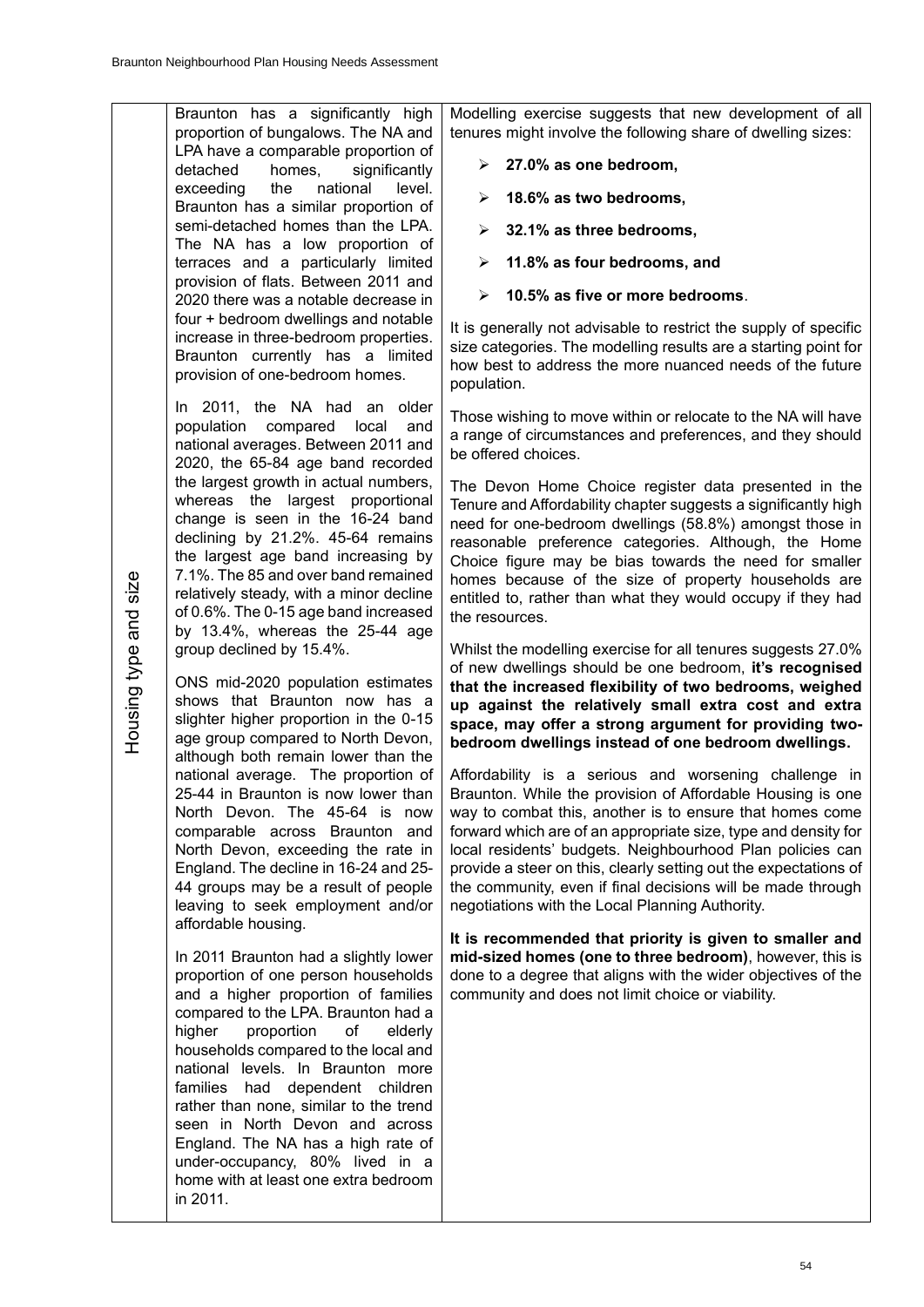### **Recommendations for next steps**

- 193. This Neighbourhood Plan housing needs assessment aims to provide Braunton with evidence on a range of housing trends and issues from a range of relevant sources. We recommend that the neighbourhood planners should, as a next step, discuss the contents and conclusions with North Devon with a view to agreeing and formulating draft housing policies, bearing the following in mind:
	- All Neighbourhood Planning Basic Conditions, but in particular Condition E, which is the need for the Neighbourhood Plan to be in general conformity with the strategic policies of the adopted development plan;
	- The views of North Devon:
	- The views of local residents:
	- The views of other relevant local stakeholders, including housing developers and estate agents; and
	- The numerous supply-side considerations, including local environmental constraints, the location and characteristics of suitable land, and any capacity work carried out by North Devon.
- 194. This assessment has been provided in good faith by AECOM consultants on the basis of housing data, national guidance and other relevant and available information current at the time of writing.
- 195. Bearing this in mind, it is recommended that the Neighbourhood Plan steering group should monitor carefully strategies and documents with an impact on housing policy produced by the Government, North Devon or any other relevant party and review the Neighbourhood Plan accordingly to ensure that general conformity is maintained.
- 196. At the same time, monitoring on-going demographic or other trends over the Neighbourhood Plan period will help ensure the continued relevance and credibility of its policies.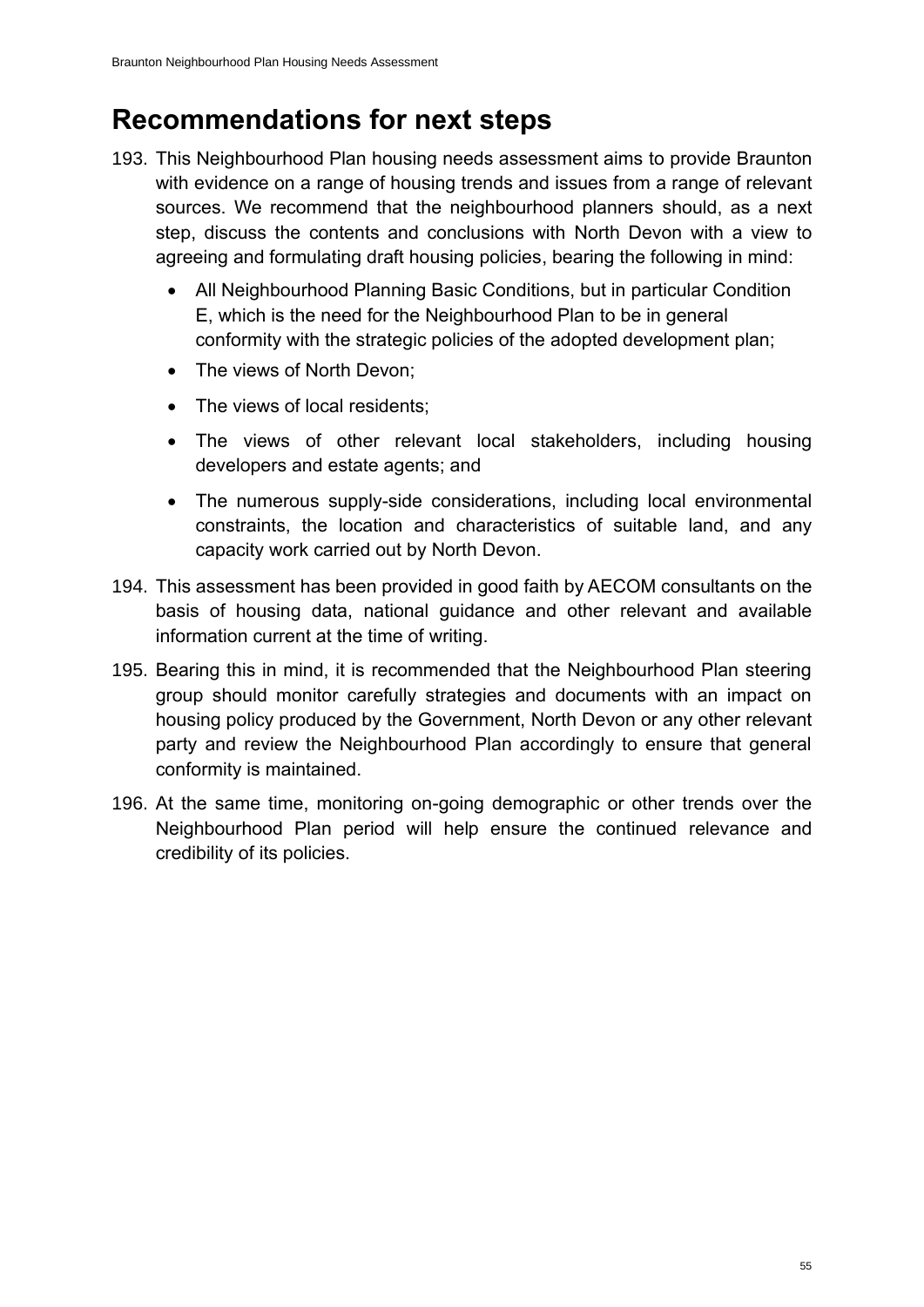# **Appendix A : Quantity**

## **Introduction**

- 197. The NPPF (paragraph 66) states that strategic policy-making authorities "should establish a housing requirement figure for their whole area which shows the extent to which their identified housing need (and any needs that cannot be met within neighbouring areas) can be met over the Plan period. Within this overall requirement, strategic policies should also set out a housing requirement for designated neighbourhood areas which reflects the overall strategy for the pattern and scale of development and any relevant allocations".
- 198. NPPF paragraph 67 states that "Where it is not possible to provide a requirement figure for a neighbourhood area<sup>13</sup> the local planning authority should provide an indicative figure, if requested to do so by the neighbourhood planning body". This 'indicative' figure should (amongst other things) "take into account factors such as the latest evidence of local housing need, the population of the neighbourhood area and the most recently available planning strategy of the planning authority."<sup>14</sup>
- 199. Given that no indicative housing requirement figure has been provided to the specific NA of Braunton at the time of writing there is the potential to calculate an objectively assessed Housing Need Figure (HNF) for the Neighbourhood Plan area.
- 200. In calculating this HNF, it should be noted that paragraphs 66 and 67 place specific obligations on strategic or local planning authorities and no other parties (i.e. AECOM is not obliged to follow directly paragraphs 66 and 67). That said, AECOM's calculation will be of most use as a starting point if it can seek to mirror the NPPF suggested approach as closely as possible, and so this is the reasonable approach that has been taken
- 201. The Planning Practice Guidance<sup>15</sup> states "Housing need is an unconstrained assessment of the number of homes needed in an area. Assessing housing need is the first step in the process of deciding how many homes need to be planned for. It should be undertaken separately from assessing land availability, establishing a housing requirement figure and preparing policies to address this such as site allocations".
- 202. A housing need figure is a 'policy-off' figure. This means that, while it takes account of the factors set out paragraph 67 of the NPPF and dwelling completions over the course of the Plan period, it is an expression of total housing demand unconstrained by the limits of the land available to build on. It is also unconstrained by the impact of policies that either facilitate or obstruct development. A policy-off figure can then be reviewed in light of further evidence

<sup>&</sup>lt;sup>13</sup> For example, this could be where a neighbourhood area has been designated at a late stage in the strategic policy-making process, or after strategic policies have been adopted; or in instances where strategic policies for housing are out of date. <sup>14</sup> NPPF, paragraph 67, available a[t https://www.gov.uk/government/publications/national-planning-policy-framework--2](https://www.gov.uk/government/publications/national-planning-policy-framework--2) <sup>15</sup> Paragraph: 001 Reference ID: 2a-001-20190220 at [https://www.gov.uk/guidance/housing-and-economic-development](https://www.gov.uk/guidance/housing-and-economic-development-needs-assessments)[needs-assessments](https://www.gov.uk/guidance/housing-and-economic-development-needs-assessments)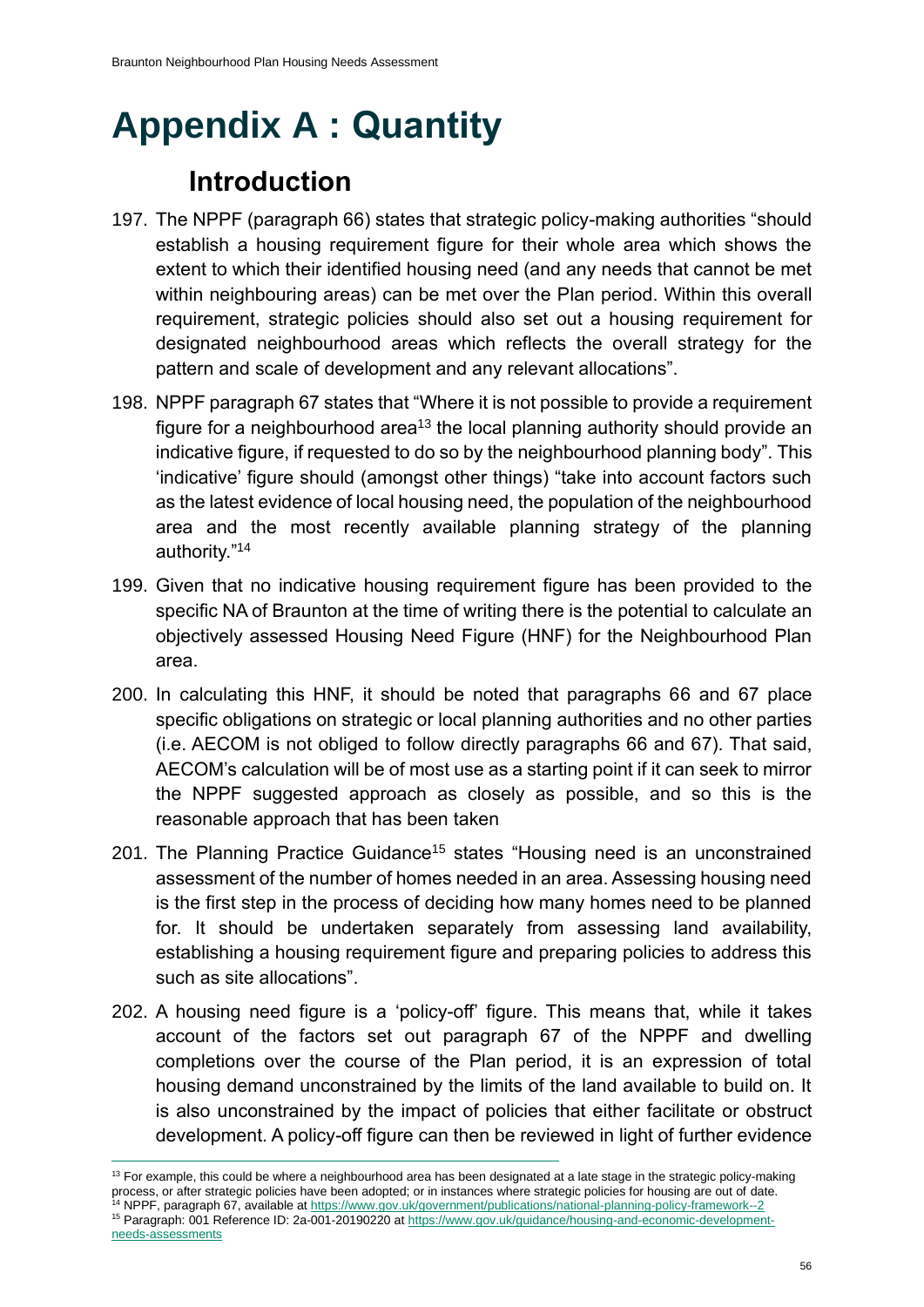including environmental constraints, land availability, relevant Local and Neighbourhood Plan objectives and policies, to formulate a 'policy-on' Neighbourhood Plan housing requirement figure.

- 203. This is the difference between the Housing Need Figure (HNF) calculated here and the Housing Requirement Figure (HRF) that the Neighbourhood Plan may take forward based upon it, or which may be provided by the LPA. The HNA figure represents need rather than a requirement.
- 204. The number of new dwellings that should be planned for in the Neighbourhood Plan area over the Plan period (the Housing Need Figure or HNF) is estimated using a four-step approach seeking to reflect to the maximum extent the National Planning Policy Framework (NPPF) 2021, Planning Practice Guidance (PPG) advice, and the April 2021 Government response to its consultation on 'Changes to the current planning system'. <sup>16</sup> This is set out in the box overleaf.

<sup>16</sup> Available at[: https://www.gov.uk/government/consultations/changes-to-the-current-planning-system/outcome/government](https://www.gov.uk/government/consultations/changes-to-the-current-planning-system/outcome/government-response-to-the-local-housing-need-proposals-in-changes-to-the-current-planning-system)[response-to-the-local-housing-need-proposals-in-changes-to-the-current-planning-system.](https://www.gov.uk/government/consultations/changes-to-the-current-planning-system/outcome/government-response-to-the-local-housing-need-proposals-in-changes-to-the-current-planning-system)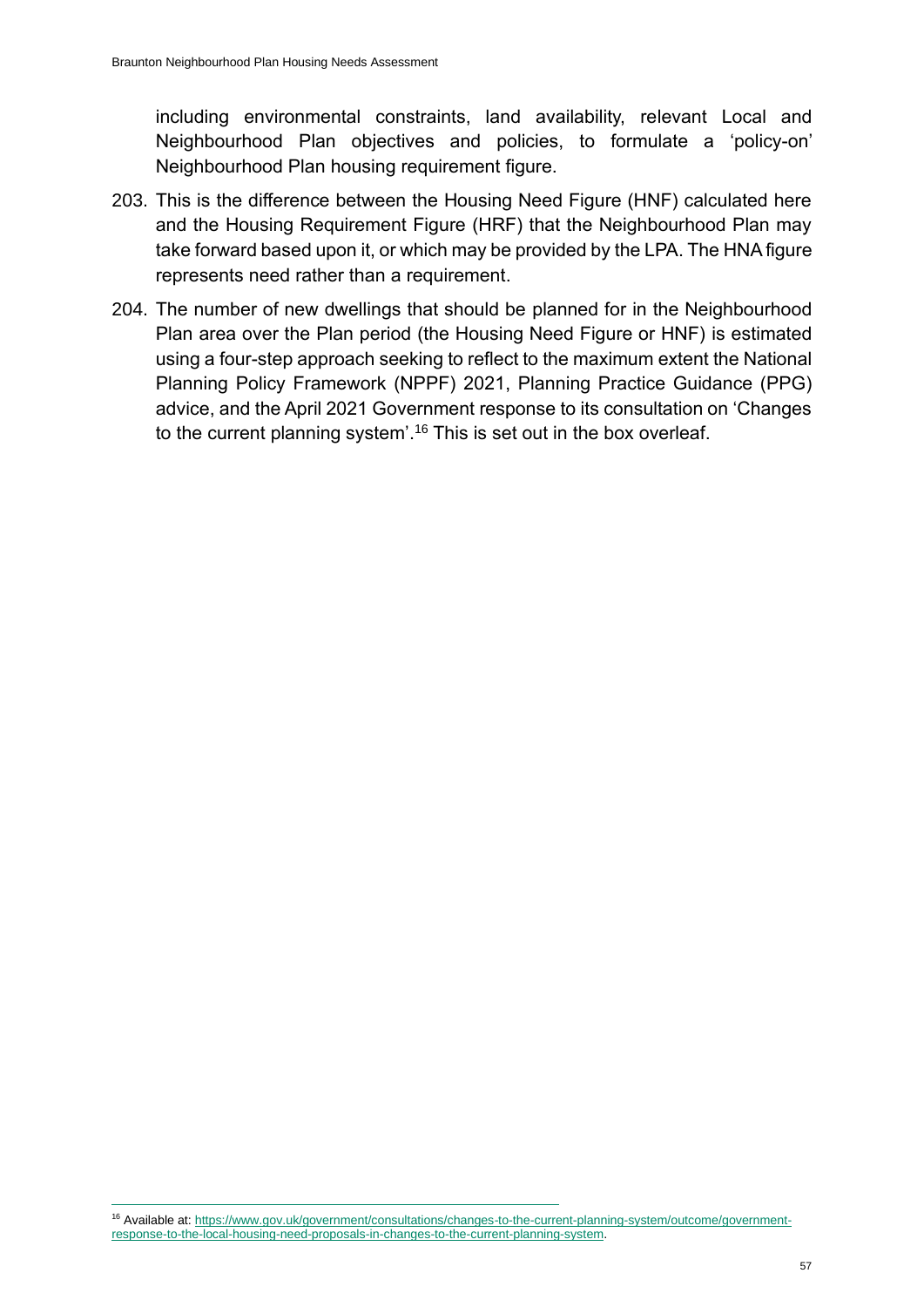#### **Step 1: "the population of the neighbourhood area"**

The HNF for the Neighbourhood Plan area should take as its starting point the housing target for the Local Planning Authority (LPA) in which it sits. The baseline for our calculation for NA is therefore a share of the current LPA Local Housing Need (LHN) figure that reflects the share of the district population living in the Plan area.

NPPF requires Local Authorities, and anyone calculating LHN in their place, to use the 'standard method' for calculating the minimum number of homes that a local authority should plan for in an area. The standard method is a simple and transparent way of calculating a baseline of need that can be applied consistently across the country using publicly available datasets. It produces a starting point for planning and not the final housing requirement.

The standard method was set out in PPG in February 2019.<sup>17</sup> In August 2020, the Government released a consultation document detailing proposed changes to the standard method that aim to make use of more recent data, achieve a better distribution of homes across the country, and smooth out potential areas of volatility.<sup>18</sup> However, the majority of these changes were abandoned following the consultation. The only change made was an 'urban centres uplift' which increases the need figures for the most densely populated urban districts in the country, which is not relevant in this case.

#### **Step 2: "most recently available planning strategy of the planning authority"**

The NPPF guidance then states that the initial needs figure for neighbourhood plans should reflect "the overall strategy for the pattern and scale of development and any relevant allocations,"<sup>19</sup> and "the most recently available planning strategy of the local planning authority."<sup>20</sup>

This means introducing Local Authority spatial policy, housing targets, and assessments of housing need at different scales to estimate a more locally appropriate proportion of the LHN that should be provided in NA. This will often result in a slightly different figure to that produced in Step 1.

#### **Step 3: Dwelling completions**

Next, any dwellings that have already been completed over the Plan period to the present date should be deducted from the total in order to provide a HNF for the remainder of the Plan period and an annual HNF that reflects past under- or over-delivery. While it is appropriate to consider existing commitments (i.e. dwellings with planning permission, but not yet

- <sup>18</sup> [https://www.gov.uk/government/consultations/changes-to-the-current-planning-system,](https://www.gov.uk/government/consultations/changes-to-the-current-planning-system) pages 8-18.
- <sup>19</sup> NPPF, paragraph 65, page 18.

<sup>&</sup>lt;sup>17</sup> https://www.gov.uk/guidance/housing-and-economic-development-needs-assessments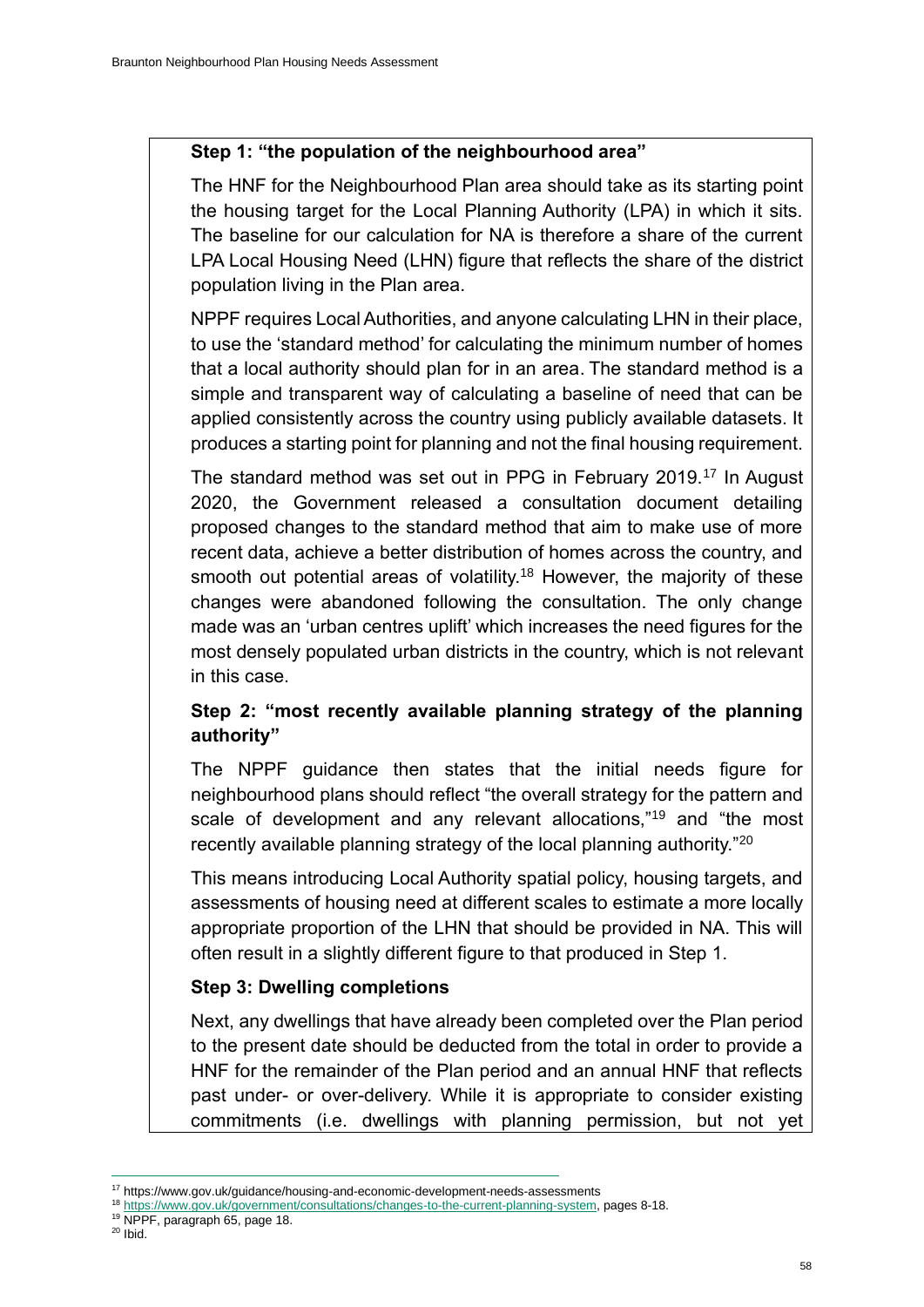completed) at this point, they should not be deducted from the total until they are completed.

#### **Step 4: the Local Authority**

The NPPF makes it clear that the Local Authority should provide housing numbers to designated neighbourhood planning areas within their area where requested to do so. To this extent, AECOM is performing a similar role to that required of the Local Authority in providing a HNF to the Neighbourhood Plan area. With this in mind, it is important the group share the HNF and underlying methodology once they have received the final version of this document with the LPA to seek confirmation it is aligned with their current planning strategy, in particular those circumstances which may justify an uplift to the HNF set out in PPG.<sup>21</sup>

205. Employing this methodology, the Housing Needs Figure for the Neighbourhood Area may be calculated as follows:

## **Standard method (Step 1)**

- 206. Firstly, the Local Housing Need (LHN) for the district is calculated using the standard method outlined in Planning Policy Guidance, before taking the population of the Neighbourhood Plan area, and calculating the proportion of the total population of the LPA area that it represents. This percentage will then be used to determine the share of the LPA target that should be apportioned to the Neighbourhood Plan area.
- 207. The North Devon LHN figure, using the standard method, is calculated as follows $22$ :
- 208. **Stage one** is to set the baseline, by calculating the projected average annual household growth in North Devon over a 10-year period, beginning with the current year, using the most recent ONS household projections:
	- According to North Devon's 2018-based household projection, total household growth will be 3,980 households between 2022 and 2032. This equates to an annual average of 398 households.
- 209. **Stage two** is to adjust this annual average using the most recent ONS median workplace-based affordability ratios,<sup>23</sup> which provide the ratio of house prices to earnings in various geographies. For each 1% increase in the ratio above 4, projected household growth should be increased by a quarter of a percent:
	- North Devon's 2020 median affordability ratio is 10.03. Using the formula

<sup>&</sup>lt;sup>21</sup> Paragraph: 010 Reference ID: 2a-010-20190220, a[t https://www.gov.uk/guidance/housing-and-economic-development](https://www.gov.uk/guidance/housing-and-economic-development-needs-assessments)[needs-assessments](https://www.gov.uk/guidance/housing-and-economic-development-needs-assessments)

<sup>&</sup>lt;sup>22</sup> Paragraph: 004 Reference ID: 2a-004-20190220, a[t https://www.gov.uk/guidance/housing-and-economic-development](https://www.gov.uk/guidance/housing-and-economic-development-needs-assessments)[needs-assessments](https://www.gov.uk/guidance/housing-and-economic-development-needs-assessments) <sup>23</sup> Available at

[https://www.ons.gov.uk/peoplepopulationandcommunity/housing/datasets/ratioofhousepricetoworkplacebasedearningslowerqu](https://www.ons.gov.uk/peoplepopulationandcommunity/housing/datasets/ratioofhousepricetoworkplacebasedearningslowerquartileandmedian) [artileandmedian](https://www.ons.gov.uk/peoplepopulationandcommunity/housing/datasets/ratioofhousepricetoworkplacebasedearningslowerquartileandmedian)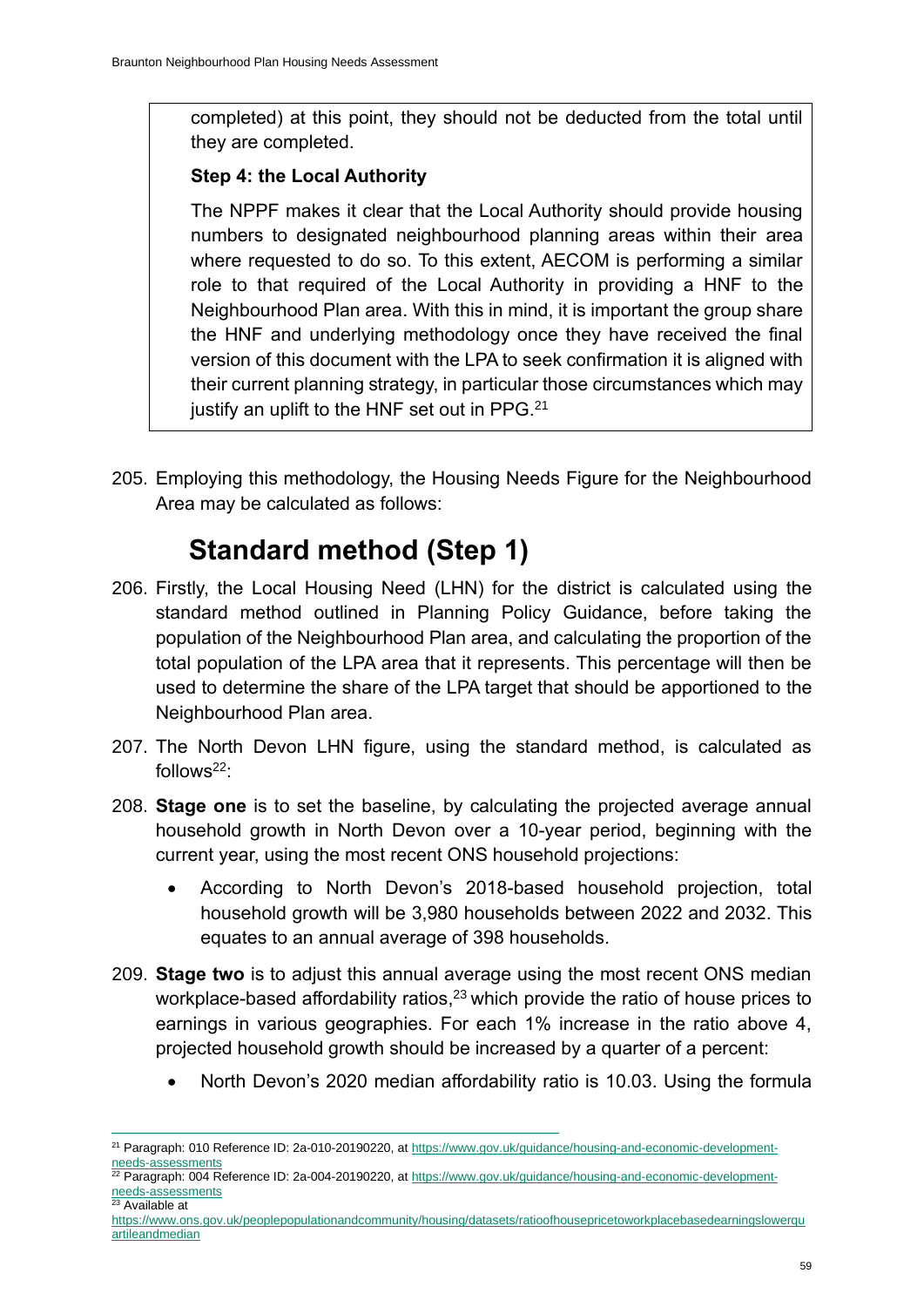outlined in PPG to calculate the adjustment factor<sup>24</sup> of 1.376875 results in a minimum annual figure of 548 dwellings (rounded).

- 210. **Stage three** is to apply a cap which limits the magnitude of increase (Stage two adjustment) an LPA can face. How this is calculated depends on the current status of relevant strategic policies for housing. There are two options depending on whether those policies were adopted within the last five years or are older:
	- Option 1: where the relevant strategic policies were adopted within the last five years (at the point of making the calculation), the LHN is capped at 40% above the average annual housing requirement figure set out in the existing policies. This also applies where the relevant strategic policies have been reviewed by the authority within the 5-year period and have been found not to require updating.
	- Option 2: where the relevant strategic policies for housing were adopted more than 5 years ago (at the point of making the calculation), the LHN is capped at 40% above whichever is the higher of:

a) the annual average projected household growth for the area over the 10-year period identified in Stage One above; or

b) The average annual housing requirement figure set out in the most recently adopted strategic policies (if a figure exists).

- The relevant strategic policy in this case is Policy ST08 in the North Devon and Torridge Local Plan 2011-2031 (adopted October 2018). As this document was adopted within the last five years, the first option above is applied. The housing requirement figure in Policy ST08 is for 17,220 dwellings in across northern Devon<sup>25</sup> over 2011-2031, which equates to an annual average of 861. A cap of 40% above 861 gives an result of 1,205.
- The cap of 1,205 dwellings is higher than the Stage two figure of 548 dwellings, and therefore does not limit the adjustment for affordability. The minimum LHN for North Devon therefore remains 548 net additional dwellings per year
- 211. Having derived northern Devon's LHN, it is possible to calculate a baseline measure of Braunton's share of that target, by determining what proportion of northern Devon's population currently reside in Braunton and applying that percentage to northern Devon's LHN.
- 212. According to the latest ONS mid-year population estimates for 2020, there were 8,272 people living in Braunton, or 4.96% of the 166,889 people across northern Devon (98,170 in North Devon and 68,719 in Torridge). Therefore, applying this percentage to northern Devon's LHN of 548 gives an indicative HNF for Braunton of 27 dwellings (rounded) per annum, or 270 dwellings over the Neighbourhood Plan period 2021-2031.

<sup>&</sup>lt;sup>24</sup> Paragraph: 004 Reference ID: 2a-004-20190220, a[t https://www.gov.uk/guidance/housing-and-economic-development](https://www.gov.uk/guidance/housing-and-economic-development-needs-assessments)[needs-assessments](https://www.gov.uk/guidance/housing-and-economic-development-needs-assessments)

 $^{25}$  This HRF IS SET across the joint plan area and is not disaggregated to the individual constituent local planning authorities.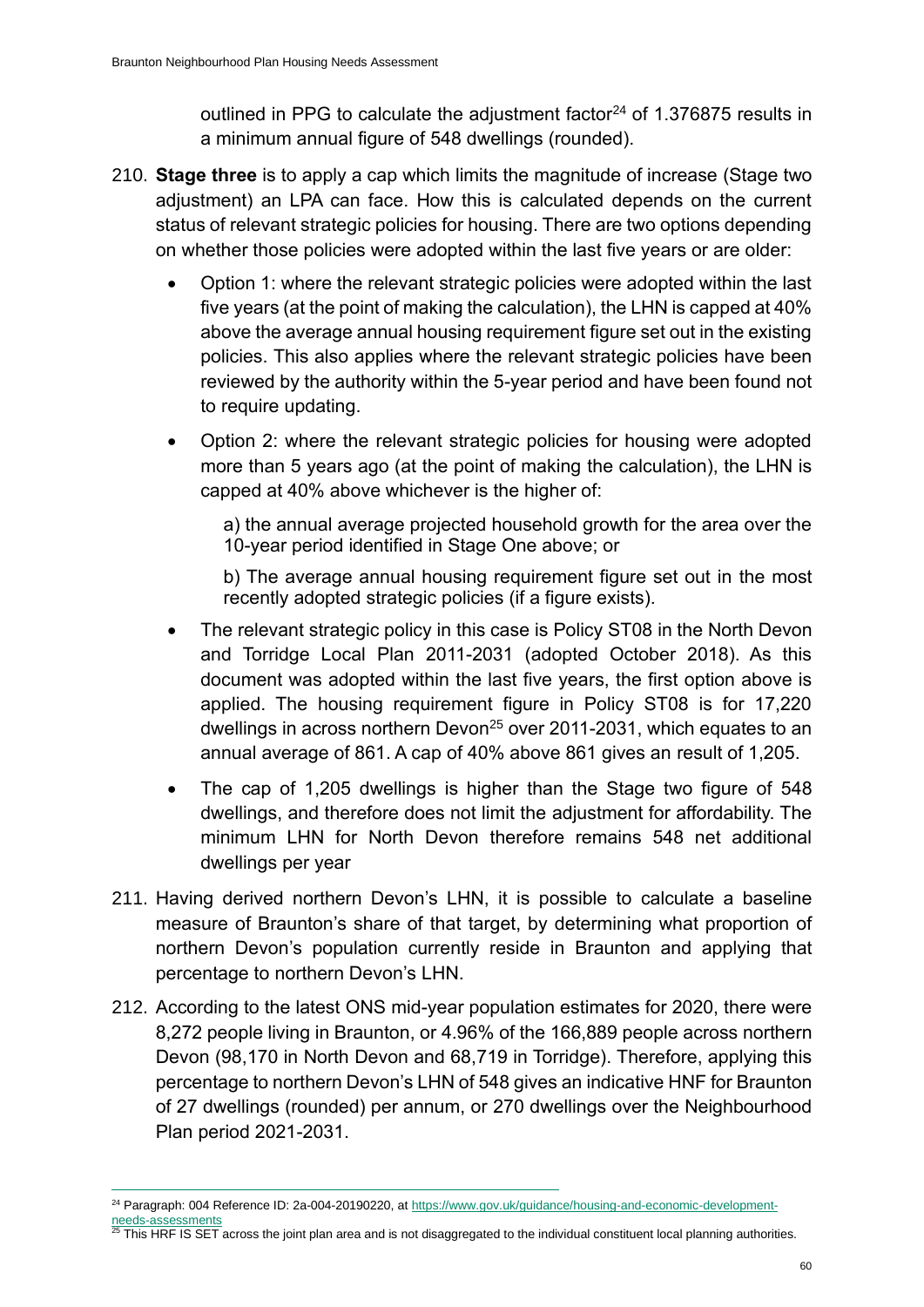### **Latest available LPA planning strategy (Step 2)**

- 213. However, as stated in NPPF guidance, it is important to acknowledge the relevant policies in the most recently available<sup>26</sup> development plan document for the LPA. The policies reflect the overall strategy for the pattern and scale of development and any relevant allocations. This requires producing a HNF for the Neighbourhood Plan area that takes into account the Local Authority's spatial strategy, and therefore may differ from the initial HNF calculated above.
- 214. In North Devon, this document is the North Devon and Torridge Local Plan 2011- 2031. The overall strategy for the pattern and scale of development is outlined in Policy ST06.
- 215. Braunton together with Wrafton is designated as a Main Centre. Main Centres are the largest settlements in northern Devon (beyond Barnstaple and Bideford), which function as major service centres where the majority of growth is proposed. Policy ST08 allocates 390 dwellings over the JLP period to Braunton/Wrafton. The Local Plan goes no further in indicating what proportion of this housing need is attributable to each of the villages. It is therefore necessary to calculate Braunton's fair share of this figure. To do this we compare the populations of each village, as the parish boundaries extend beyond settlement limits.
- 216. The villages of Braunton and Wrafton had a total combined population of approximately 8,009 people at the time of the 2011 Census (Braunton – 7,353 people and Wrafton - 656 people). Braunton represents approximately 91.8% of the total population between the two villages. Therefore, Braunton's indicative share of the allocations would be (390\*0.91) = 358 dwellings over the JLP period between 2011 and 2031, or 18 dwellings (rounded) per year.
- 217. We determined that Braunton's share of all dwellings that come under the Braunton and Wrafton Main Centre category is 358 dwellings and we can now calculate Braunton's share of the total housing need figure for northern Devon of 17,220 dwellings, which is 2.08%. Applying 2.08% to the northern Devon's LHN of 548 equates to 11 dwellings (rounded) for Braunton per annum.
- 218. This is 16 dwellings per year lower than the result of Step 1 above, and it is appropriate to take forward this figure because it complies with the PPG requirement that the local authority's strategy for the scale and pattern of development is taken into consideration. The difference between these figures highlights that the LPA view Braunton as a location that is less suitable for development than its population alone (Step 1) would suggest.

<sup>&</sup>lt;sup>26</sup> This is the exact word used in the NPPF, i.e. not necessarily 'adopted'. In the case of North Devon, the most recently 'available' planning strategy is North Devon and Torridge Local Plan 2011-2031, which also happens to be the most recently 'adopted' planning strategy.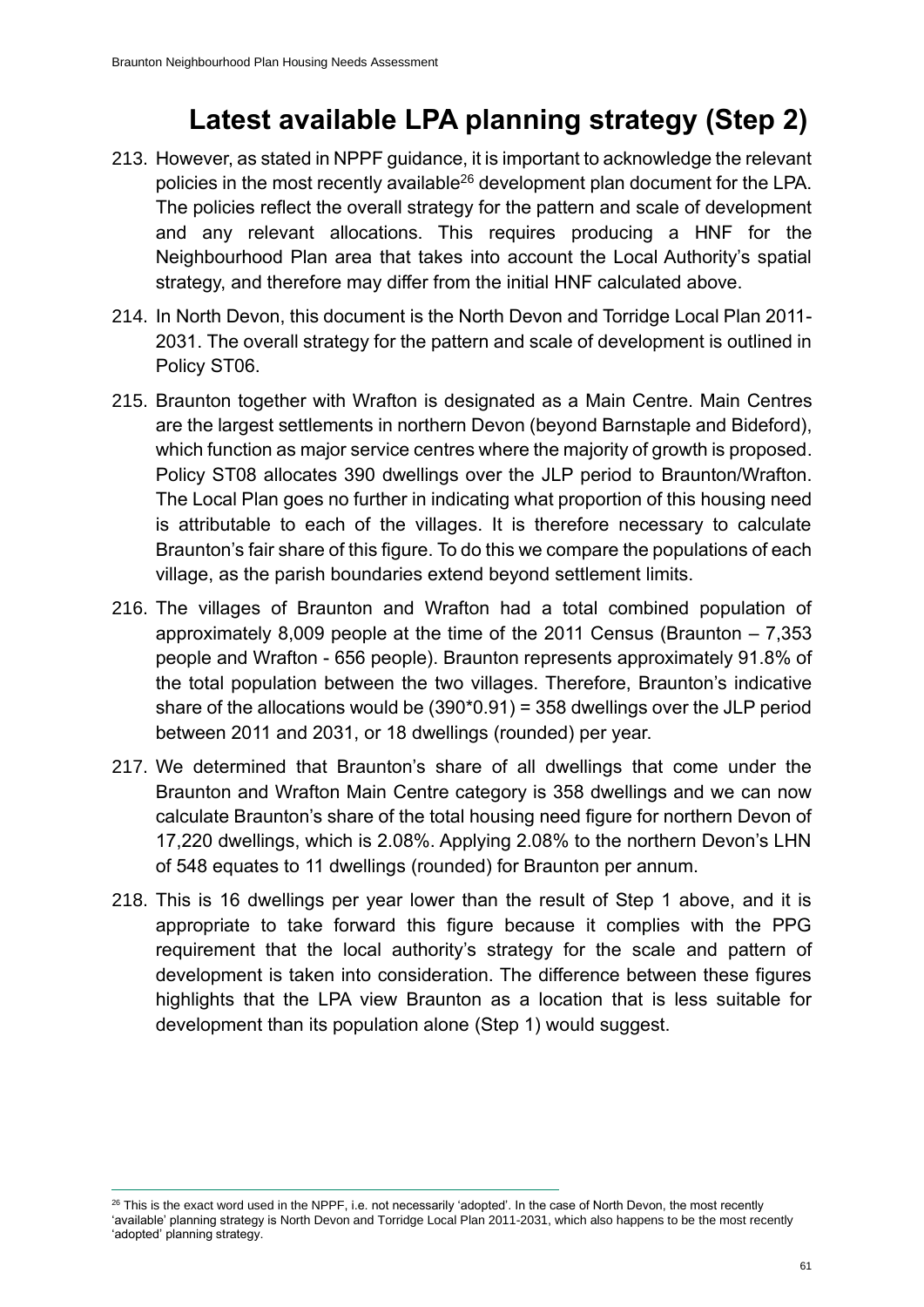## **Past dwelling completions (Step 3)**

- 219. The next step is to subtract any net completions of new dwellings that have occurred since the beginning of the Neighbourhood Plan period, i.e. the period between 2021 and present, as well as considering commitments.
- 220. The North Devon Housing Completions data for 2021 was not available at the time of writing. Any completions during Braunton in 2021 can be deducted from the overall quantity figure prior to adoption of the Neighbourhood Plan. Likewise, AECOM recommends that dwelling commitments (i.e. planning permissions that are yet to be implemented) can be discounted from the overall quantity figure; but only once they are completed.
- 221. Therefore, Braunton's indicative requirement is **110** dwellings between 2021 and 2031, or **11** dwellings (rounded) per year.

# **Final Housing Need Figure**

- 222. Based on the evidence above, this HNA recommends an **overall HNF of 110 dwellings, which equates to 11 dwellings per year over the Neighbourhood plan period (2021 and 2031)**.
- 223. The housing figure for North Devon is derived from the Government's Standard Methodology and is likely to change annually as the Government publish new affordability data each year and new household projections approximately every two years. This could impact on the number of homes required in North Devon and any indicative housing requirement figure provided by North Devon for neighbourhood areas.
- 224. That figure has been broken down with the aim of allocating an appropriate share to Braunton with reference to the strategy for the pattern and scale of new development across the district as expressed in the latest local development plan, which takes into account the sustainability and suitability of the district's various settlements for growth. This process relies on interpretations and assumptions made by AECOM.
- 225. At the time the final Neighbourhood Plan housing requirement figure is provided by North Devon, it can be considered to supersede the provisional calculation within this study. Consequently, there is a need for the neighbourhood group to continue to engage with the LPA to confirm the final housing figure for the Neighbourhood Plan.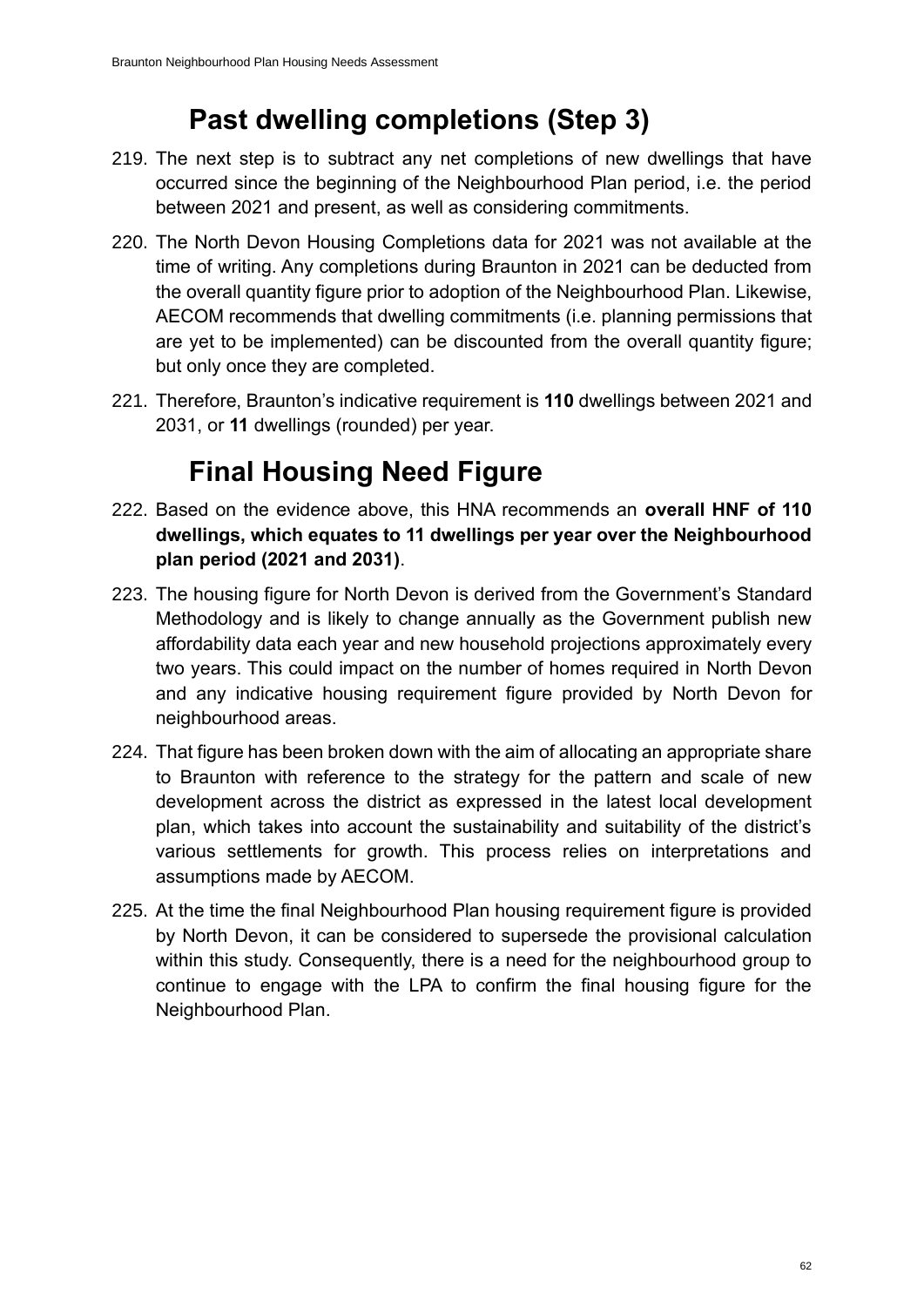# **Appendix B : Calculation of Affordability Thresholds**

### **B.1 Market housing**

- 226. Market housing is not subsidised, and tends to be primarily accessible to people on higher incomes.
- 227. To determine affordability in market housing, this assessment considers two primary indicators: income thresholds, which denote the maximum share of a family's income that should be spent on accommodation costs, and purchase thresholds, which denote the standard household income required to access mortgage products.

# **i) Market sales**

- 228. The starting point for calculating the affordability of a dwelling for sale (i.e. the purchase threshold) from the perspective of a specific household is the loan to income ratio which most mortgage companies are prepared to agree. This ratio is conservatively estimated to be 3.5.
- 229. To produce a more accurate assessment of affordability, the savings required for a deposit should be taken into account in addition to the costs of servicing a mortgage. However, unlike for incomes, data is not available for the savings available to households in Braunton, and the precise deposit a mortgage provider will require of any buyer will be determined by their individual circumstances and the state of the mortgage market. An assumption is therefore made that a 10% purchase deposit is required and is available to the prospective buyer. In reality it is possible that the cost of the deposit is a greater barrier to home ownership than the mortgage costs.
- 230. The calculation for the purchase threshold for market housing is as follows:
	- Value of a median NA house price (2020) = £318,750;
	- Purchase deposit at 10% of value =  $£31,875;$
	- Value of dwelling for mortgage purposes  $=$  £289,875;
	- Divided by loan to income ratio of 3.5 = purchase threshold of £81,994.
- 231. The purchase threshold for an entry-level dwelling is a better representation of affordability to those with lower incomes or savings, such as first-time buyers. To determine this threshold, the same calculation is repeated but with reference to the lower quartile rather than the median house price. The lower quartile average in 2020 was £252,750, and the purchase threshold is therefore £64,993.
- 232. Finally, it is worth assessing the purchase threshold for new build homes, since this most closely represents the cost of the new housing that will come forward in future. Land Registry records 8 sales of new build properties in the NA in 2020,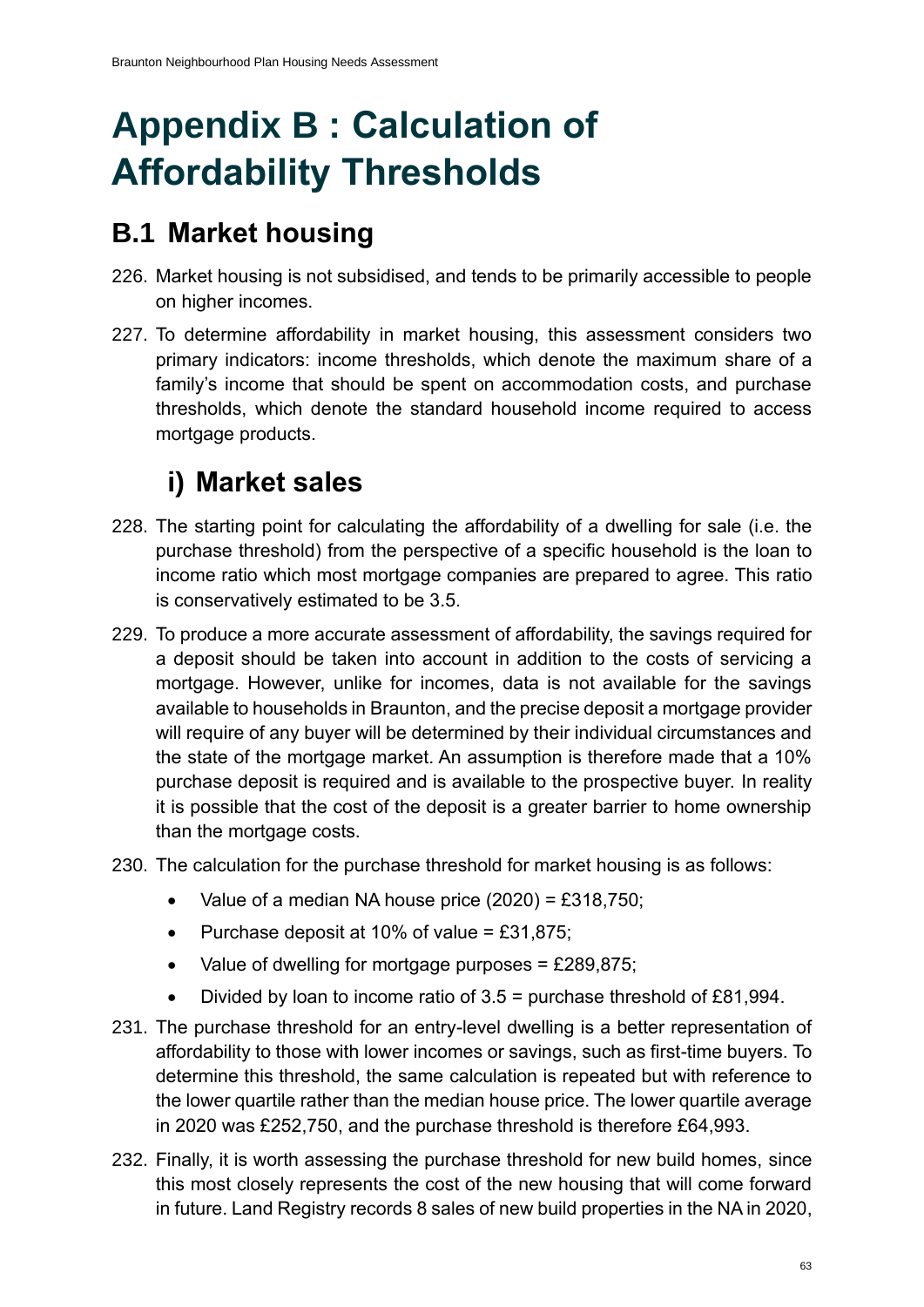all of which were detached. This sample size is fairly small, therefore data from North Devon has been used as a proxy. There were 194 sales of newly built homes across North Devon in 2020. The median price was £290,000 (compared to £249,950 the median price for a new build in Braunton between 2011 and 2020), ranging from £214,950 for an average flat to £350,000 for an average detached house. These figures give a reasonable indication of how much newly built housing might cost in the NA in future.

### **ii)Private Rented Sector (PRS)**

- 233. Income thresholds are used to calculate the affordability of rented and affordable housing tenures. It is assumed here that rented housing is affordable if the annual rent does not exceed 30% of the household's gross annual income.
- 234. This is an important assumption because it is possible that a household will be able to afford tenures that are deemed not affordable in this report if they are willing or able to dedicate a higher proportion of their income to housing costs. It is becoming increasingly necessary for households to do so. However, for the purpose of planning it is considered more appropriate to use this conservative lower benchmark for affordability on the understanding that additional households may be willing or able to access housing this way than to use a higher benchmark which assumes that all households can afford to do so when their individual circumstances may well prevent it.
- 235. The property website Rightmove shows rental values for property in the Neighbourhood Plan area. However, there were no properties listed for rent in the NA at the time of search in December 2021. A wider radius of 5 miles from Braunton village was therefore used, which stretches towards Barnstaple and Appledore. This produced a sample of 21 rental listings, primarily in Barnstaple, although it should be noted that these locations may not be perfectly comparable particularly because they contain a number of maisonettes/flats which are less common in the NA.
- 236. According to Rightmove, there were 21 properties for rent at the time of search, with an average monthly rent of £777. Of these there were seven two-bed properties listed, with an average price of £655 per calendar month.
- 237. The calculation for the private rent income threshold for entry-level (twobedroom) dwellings is as follows:
	- Annual rent = £655 x 12 = £7,860;
	- Multiplied by 3.33 (so that no more than 30% of income is spent on rent) = income threshold of £26,200.
- 238. The calculation is repeated for the overall average to give an income threshold of £31,076.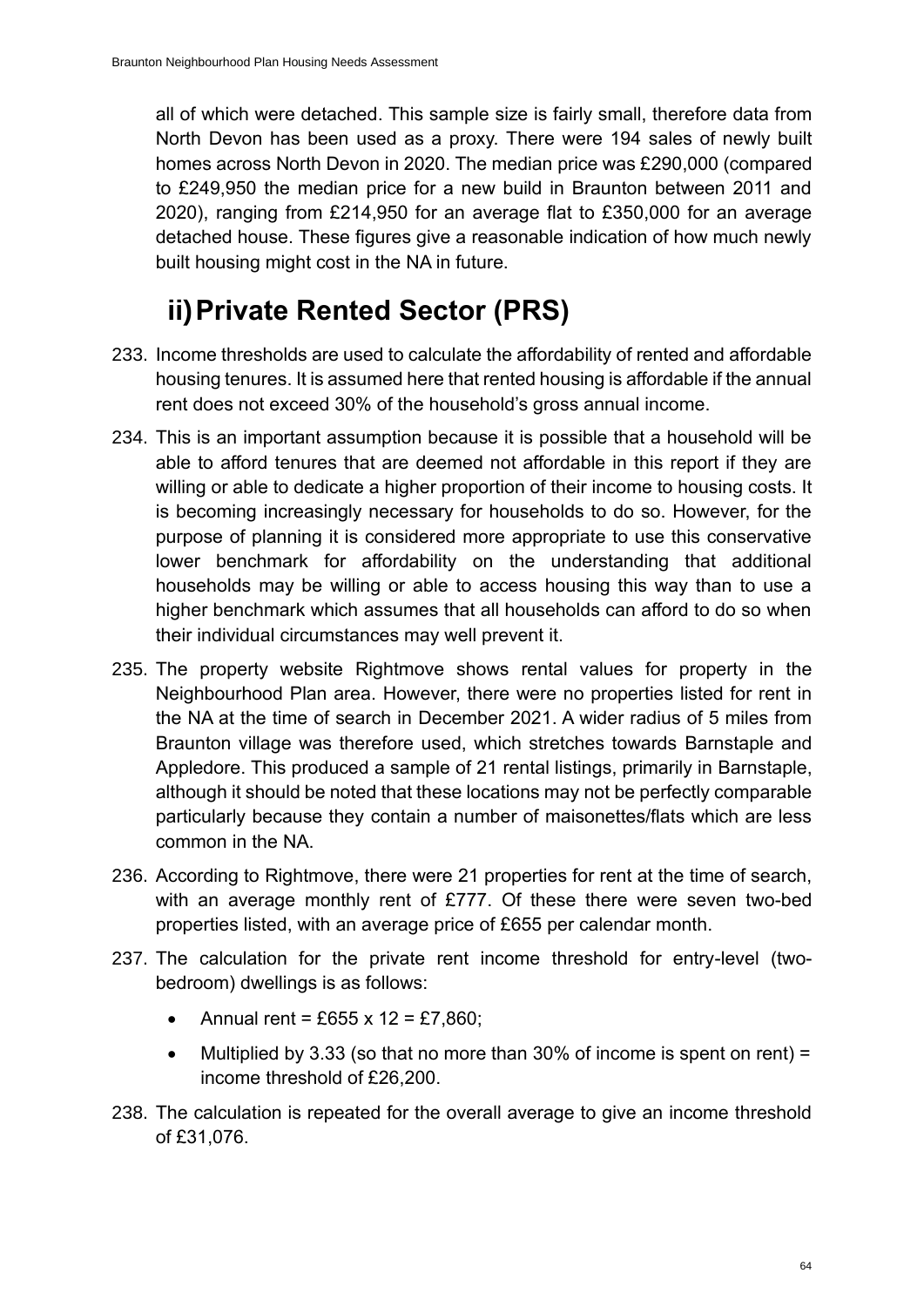# **B.2 Affordable Housing**

239. There are a range of tenures that constitute the definition of Affordable Housing within the NPPF 2021: social rent and affordable rent, discounted market sales housing, and other affordable routes to home ownership. More recently, a new product called First Homes has been introduced in 2021. Each of the affordable housing tenures are considered below.

# **i) Social rent**

- 240. Rents in socially rented properties reflect a formula based on property values and average earnings in each area, resulting in substantial discounts to market rents. As such, this tenure is suitable for the needs of those on the lowest incomes and is subject to strict eligibility criteria.
- 241. To determine social rent levels, data and statistical return from Homes England is used. This data is only available at the LPA level so must act as a proxy for Braunton. This data provides information about rents and the size and type of stock owned and managed by private registered providers and is presented for North Devon in the table below.
- 242. To determine the income needed, it is assumed that no more than 30% of income should be spent on rent. This is an assumption only for what might generally might make housing affordable or unaffordable – it is unrelated to the eligibility criteria of Affordable Housing policy at Local Authority level. The overall average across all property sizes is taken forward as the income threshold for social rent.

| <b>Size</b>                  | 1 bed   | 2 beds  | 3 beds  | 4 beds  | All     |
|------------------------------|---------|---------|---------|---------|---------|
| Average social rent   £75.68 |         | £85.34  | £93.97  | £108.53 | £86.32  |
| per week                     |         |         |         |         |         |
| Annual average               | £3,935  | £4,438  | £4,886  | £5,644  | £4,489  |
| Income needed                | £13,105 | £14,777 | £16,272 | £18,793 | E14,947 |

|  |  | Table A-1: Social rent levels (£) |  |
|--|--|-----------------------------------|--|
|--|--|-----------------------------------|--|

*Source: Homes England, AECOM Calculations*

### **ii)Affordable rent**

- 243. Affordable rent is controlled at no more than 80% of the local market rent. However, registered providers who own and manage affordable rented housing may also apply a cap to the rent to ensure that it is affordable to those on housing benefit (where under Universal Credit the total received in all benefits to working age households is £20,000).
- 244. Even an 80% discount on the market rent may not be sufficient to ensure that households can afford this tenure, particularly when they are dependent on benefits. Registered Providers in some areas have applied caps to larger properties where the higher rents would make them unaffordable to families under Universal Credit. This may mean that the rents are actually 50-60% of market levels rather than 80%.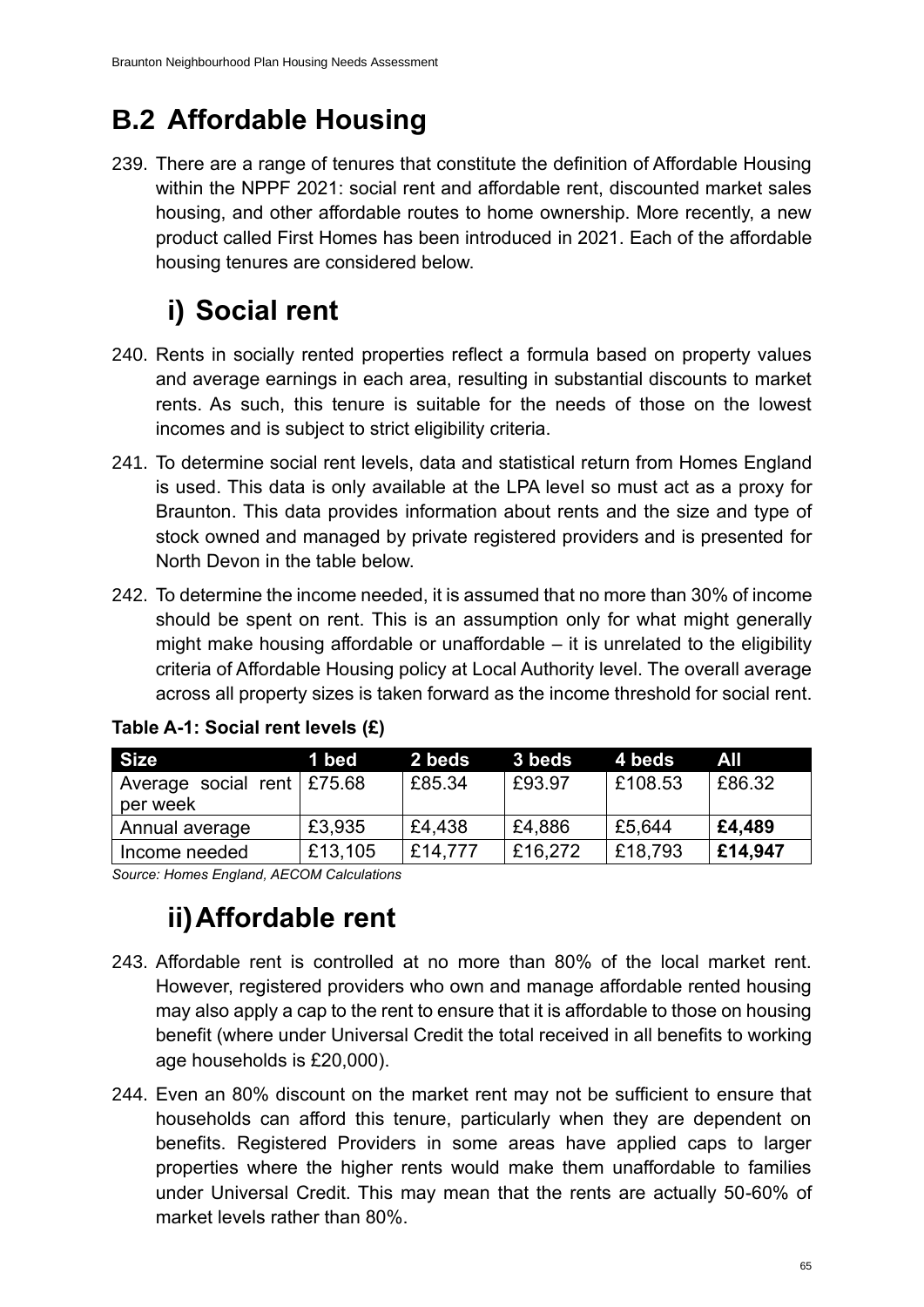- 245. Data on the most realistic local affordable rent costs is obtained from the same source as social rent levels for North Devon. Again, it is assumed that no more than 30% of income should be spent on rent, and the overall average is taken forward.
- 246. Comparing this result with the average two bedroom annual private rent above indicates that affordable rents in Braunton are actually closer to 73% of market rates than the maximum of 80%, a feature that is necessary to make them achievable to those in need.

| <b>Size</b>                              | 1 bed   | 2 beds  | 3 beds  | 4 beds  | All     |
|------------------------------------------|---------|---------|---------|---------|---------|
| affordable  <br>Average<br>rent per week | £83.81  | £107.32 | £119.16 | E134.00 | £113.92 |
| Annual average                           | £4,358  | £5,581  | £6,196  | £6,968  | £5,924  |
| Income needed                            | £14,513 | £18,584 | £20,634 | £23,203 | £19,726 |

#### **Table A-2: Affordable rent levels (£)**

*Source: Homes England, AECOM Calculations*

### **iii) Affordable home ownership**

- 247. Affordable home ownership tenures include products for sale and rent provided at a cost above social rent, but below market levels. The three most widely available are discounted market housing (a subset of which is the new First Homes product), shared ownership, and rent to buy. These are considered in turn below.
- 248. In paragraph 65 of the NPPF 2021, the Government introduces a recommendation that "where major housing development is proposed, planning policies and decisions should expect at least 10% of the homes to be available for affordable home ownership." The recently issued Ministerial Statement and updates to PPG state that 25% of all Affordable Housing should be First Homes – the Government's new flagship discounted market sale product. When the NPPF is next updated, it is expected that the 10% affordable home ownership requirement referenced above may be replaced by the First Homes requirement.

#### **First Homes**

- 249. Whether to treat discounted market housing as affordable or not depends on whether discounting the asking price of new build homes of a size and type suitable to first time buyers would bring them within reach of people currently unable to buy market housing.
- 250. As noted above, there is a lack of data on new build prices in the NA. Therefore, the median house price in the NA is used as a proxy for the price of new build entry-level housing in the NA (i.e. assuming that new build entry-level homes will cost around the same as a median existing home, because of the premium usually associated with new housing).
- 251. The starting point for these calculations is therefore £318,750, the median house price in the Braunton in 2020.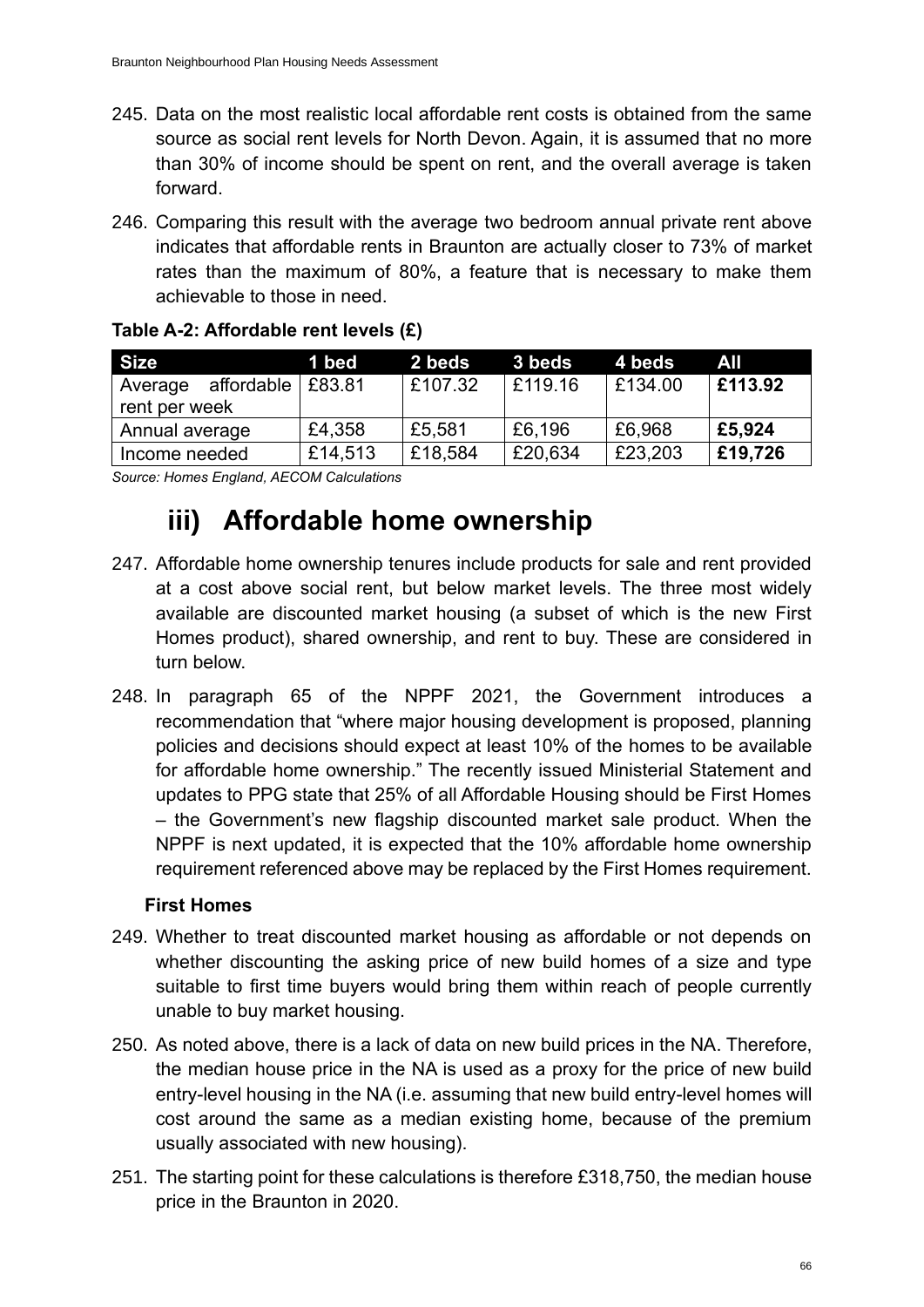- 252. For the minimum discount of 30% the purchase threshold can be calculated as follows:
	- Value of a new home (NA Average) = £318,750;
	- Discounted by  $30\% = \text{\pounds}223,125$ ;
	- Purchase deposit at 10% of value =  $£22,313$ ;
	- Value of dwelling for mortgage purposes = £200,813;
	- Divided by loan to income ratio of  $3.5$  = purchase threshold of £57,375.
- 253. The income thresholds analysis in the Tenure and Affordability chapter also compares local incomes with the costs of a 40% and 50% discounted First Home. This would require an income threshold of £49,176 and £40,982 respectively.
- 254. All of the income thresholds calculated here for First Homes are below the cap of £80,000 above which households are not eligible.
- 255. Note that discounted market sale homes may be unviable to develop if the discounted price is close to (or below) build costs. Build costs vary across the country but as an illustration, the build cost for a two bedroom home (assuming 70 sq m and a build cost of £1,500 per sq m) would be around £105,000. This cost excludes any land value or developer profit. This would not appear to be an issue in Braunton.

#### **Shared ownership**

- 256. Shared ownership involves the purchaser buying an initial share in a property, typically of between 25% and 75% (but now set at a minimum of 10%), and paying rent on the share retained by the provider. Shared ownership is flexible in two respects, in the share which can be purchased and in the rental payable on the share retained by the provider. Both of these are variable. The share owned by the occupant can be increased over time through a process known as 'staircasing'.
- 257. In exceptional circumstances (for example, as a result of financial difficulties, and where the alternative is repossession), and at the discretion of the provider, shared owners may staircase down, thereby reducing the share they own. Shared equity is available to first-time buyers, people who have owned a home previously and council and housing association tenants with a good credit rating whose annual household income does not exceed £80,000.
- 258. To determine the affordability of shared ownership, calculations are again based on the proxy used to estimate the costs of new build housing as discussed above. The deposit available to the prospective purchaser is assumed to be 10% of the value of the dwelling, and the standard loan to income ratio of 3.5 is used to calculate the income required to obtain a mortgage. The rental component is estimated at 2.5% of the value of the remaining (unsold) portion of the price. The income required to cover the rental component of the dwelling is based on the assumption that a household spends no more than 30% of the income on rent (as for the income threshold for the private rental sector).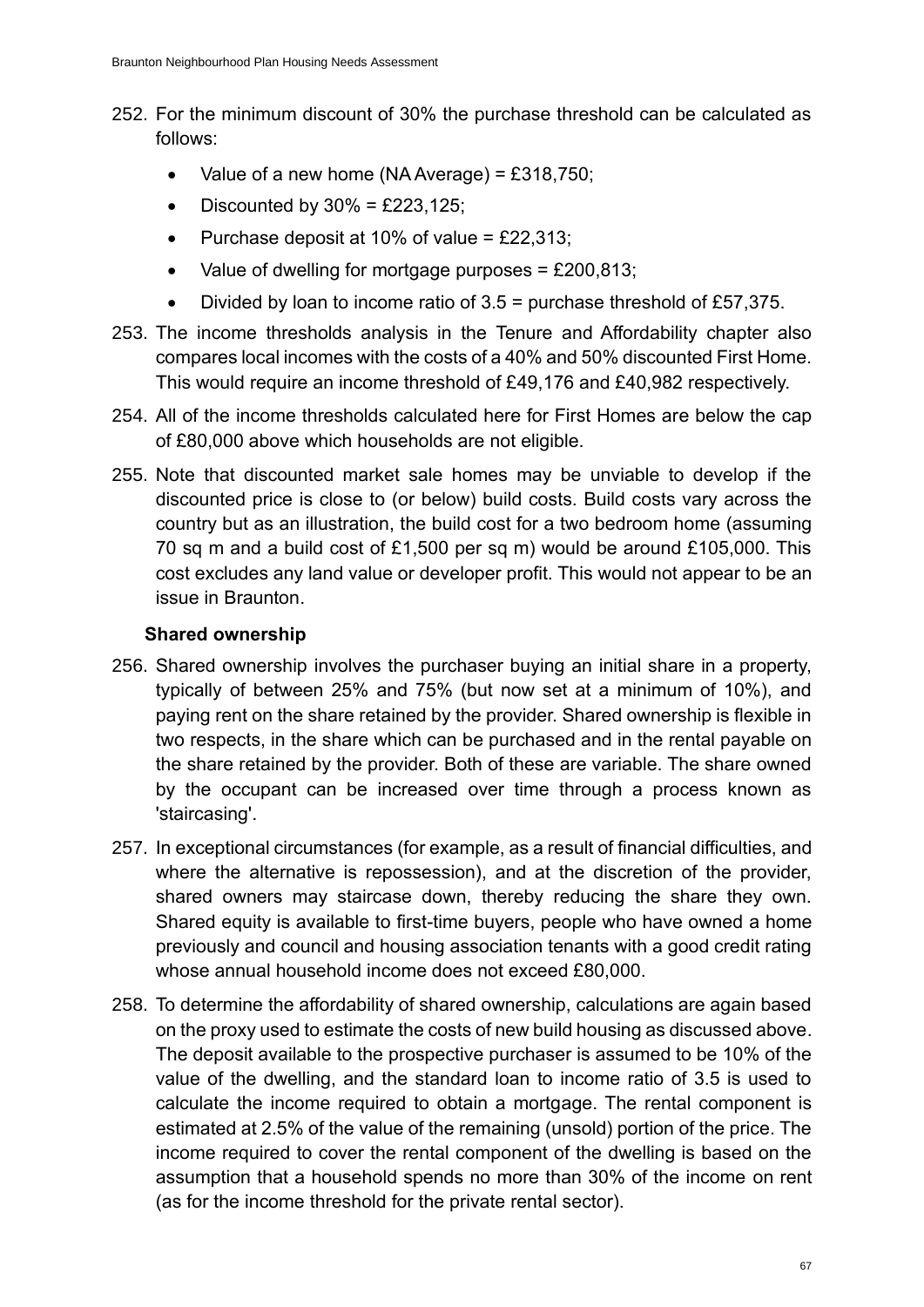259. The affordability threshold for a 25% equity share is calculated as follows:

- A 25% equity share of £318,750 is £79,688;
- A 10% deposit of £7,969 is deducted, leaving a mortgage value of £71,179;
- This is divided by the loan to value ratio of 3.5 to give a purchase threshold of £20,491;
- Rent is charged on the remaining 75% shared ownership equity, i.e. the unsold value of £239,063;
- The estimated annual rent at 2.5% of the unsold value is £5,977;
- This requires an income of £19,922 (annual rent multiplied by 3.33 so that no more than 30% of income is spent on rent).
- The total income required is £40,413 (£20,491 plus £19,922).
- 260. The same calculation is repeated for equity shares of 10% and 50% producing affordability thresholds of £32,103 and £40,413 respectively.
- 261. All income thresholds here are below the £80,000 cap, above which households are not eligible.

#### **Rent to buy**

262. Rent to buy is a relatively new and less common tenure, which through subsidy allows the occupant to save a portion of their rent, which is intended to be used to build up a deposit to eventually purchase the home. It is therefore estimated to cost the same as private rents – the difference being that the occupant builds up savings with a portion of the rent.

#### **Help to Buy (Equity Loan)**

- 263. The Help to Buy Equity Loan is not an affordable housing tenure but allows households to afford market housing through a loan provided by the government. With a Help to Buy Equity Loan the government lends up to 20% (40% in London) of the cost of a newly built home. The household must pay a deposit of 5% or more and arrange a mortgage of 25% or more to make up the rest. Buyers are not charged interest on the 20% loan for the first five years of owning the home.
- 264. It is important to note that this product widens access to market housing but does not provide an affordable home in perpetuity.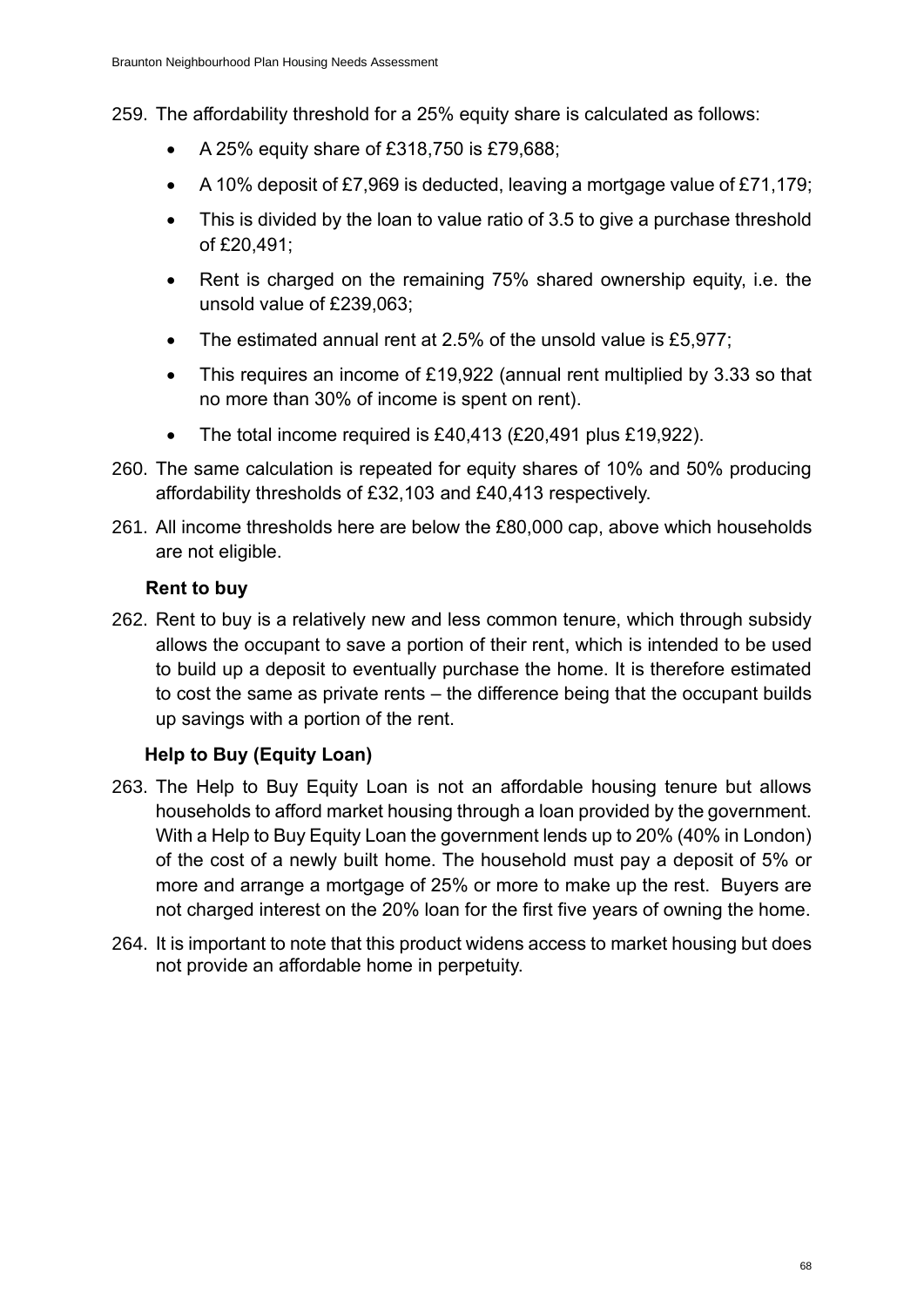# **Appendix C : Housing Needs Assessment Glossary**

#### **Adoption**

This refers to the final confirmation of a local plan by a local planning authority.

#### **Affordability**

The terms 'affordability' and 'affordable housing' have different meanings. 'Affordability' is a measure of whether housing may be afforded by certain groups of households. 'Affordable housing' refers to particular products outside the main housing market.

#### **Affordability Ratio**

Assessing affordability involves comparing housing costs against the ability to pay. The ratio between lower quartile house prices and the lower quartile income or earnings can be used to assess the relative affordability of housing. The Ministry for Housing, Community and Local Governments publishes quarterly the ratio of lower quartile house price to lower quartile earnings by local authority (LQAR) as well as median house price to median earnings by local authority (MAR) e.g. income = £25,000, house price = £200,000. House price: income ratio = £200,000/£25,000 = 8, (the house price is 8 times income).

#### **Affordable Housing (NPPF Definition)**

Housing for sale or rent, for those whose needs are not met by the market (including housing that provides a subsidised route to home ownership and/or is for essential local workers); and which complies with one or more of the following definitions:

a) Affordable housing for rent: meets all of the following conditions: (a) the rent is set in accordance with the Government's rent policy for Social Rent or Affordable Rent, or is at least 20% below local market rents (including service charges where applicable); (b) the landlord is a registered provider, except where it is included as part of a Build to Rent scheme (in which case the landlord need not be a registered provider); and (c) it includes provisions to remain at an affordable price for future eligible households, or for the subsidy to be recycled for alternative affordable housing provision. For Build to Rent schemes affordable housing for rent is expected to be the normal form of affordable housing provision (and, in this context, is known as Affordable Private Rent).

b) Discounted market sales housing: is that sold at a discount of at least 20% below local market value. Eligibility is determined with regard to local incomes and local house prices. Provisions should be in place to ensure housing remains at a discount for future eligible households.

c) Other affordable routes to home ownership: is housing provided for sale that provides a route to ownership for those who could not achieve home ownership through the market. It includes shared ownership, relevant equity loans, other low-cost homes for sale (at a price equivalent to at least 20% below local market value) and rent to buy (which includes a period of intermediate rent). Where public grant funding is provided, there should be provisions for the homes to remain at an affordable price for future eligible households, or for any receipts to be recycled for alternative affordable housing provision, or refunded to Government or the relevant authority specified in the funding agreement.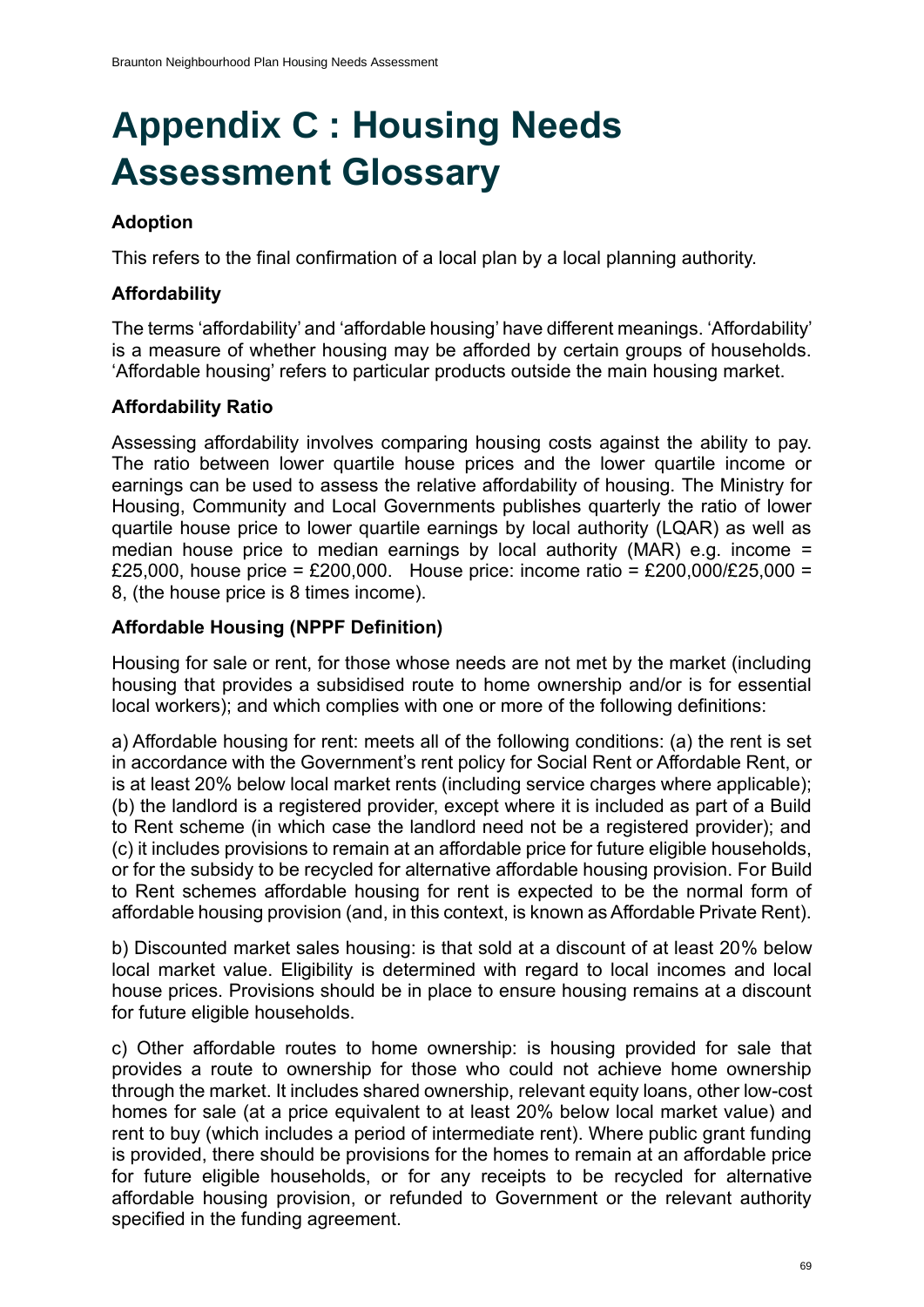#### **Affordable rented housing**

Rented housing let by registered providers of social housing to households who are eligible for social rented housing. Affordable Rent is not subject to the national rent regime but is subject to other rent controls that require a rent of no more than 80% of the local market rent (including service charges, where applicable). The national rent regime is the regime under which the social rents of tenants of social housing are set, with particular reference to the Guide to Social Rent Reforms (March 2001) and the Rent Influencing Regime Guidance (October 2001). Local market rents are calculated using the Royal Institution for Chartered Surveyors (RICS) approved valuation methods<sup>27</sup>.

#### **Age-Restricted General Market Housing**

Atype of housing which is generally for people aged 55 and over and the active elderly. It may include some shared amenities such as communal gardens but does not include support or care services.

#### **Annual Monitoring Report**

A report submitted to the Government by local planning authorities assessing progress with and the effectiveness of a Local Development Framework.

#### **Basic Conditions**

The Basic Conditions are the legal tests that are considered at the examination stage of neighbourhood development plans. They need to be met before a plan can progress to referendum.

#### **Backlog need**

The backlog need constitutes those households who are eligible for Affordable Housing, on account of homelessness, over-crowding, concealment or affordability, but who are yet to be offered a home suited to their needs.

#### **Bedroom Standard<sup>28</sup>**

The bedroom standard is a measure of occupancy (whether a property is overcrowded or under‐occupied, based on the number of bedrooms in a property and the type of household in residence). The Census overcrowding data is based on occupancy rating (overcrowding by number of rooms not including bathrooms and hallways). This tends to produce higher levels of overcrowding/ under occupation. A detailed definition of the standard is given in the Glossary of the EHS Household Report.

#### **Co-living**

Co-living denotes people who do not have family ties sharing either a self-contained dwelling (i.e., a 'house share') or new development akin to student housing in which people have a bedroom and bathroom to themselves, but share living and kitchen space with others. In co-living schemes each individual represents a separate 'household'.

#### **Community Led Housing/Community Land Trusts**

Housing development, provision and management that is led by the community is very often driven by a need to secure affordable housing for local people in the belief that

<sup>&</sup>lt;sup>27</sup> The Tenant Services Authority has issued an explanatory note on these methods at

<http://www.communities.gov.uk/documents/planningandbuilding/pdf/1918430.pdf>

<sup>&</sup>lt;sup>28</sup> Se[e https://www.gov.uk/government/statistics/english-housing-survey-2011-to-2012-household-report](https://www.gov.uk/government/statistics/english-housing-survey-2011-to-2012-household-report)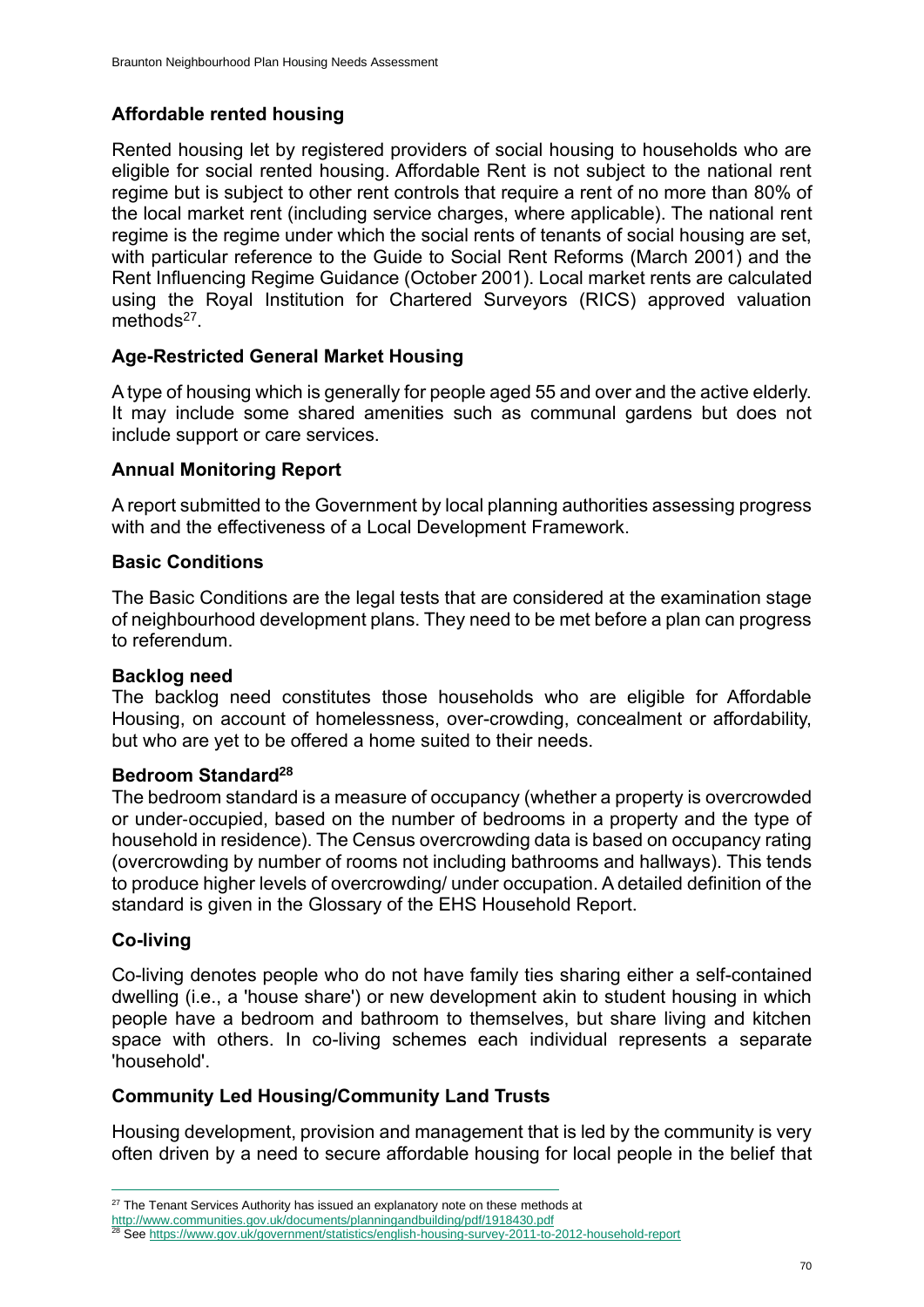housing that comes through the planning system may be neither the right tenure or price-point to be attractive or affordable to local people. The principle forms of community-led models include cooperatives, co-housing communities, self-help housing, community self-build housing, collective custom-build housing, and community land trusts. By bringing forward development which is owned by the community, the community is able to set rents and/or mortgage payments at a rate that it feels is appropriate. The Government has a range of support programmes for people interested in bringing forward community led housing.

#### **Community Right to Build Order<sup>29</sup>**

A community right to build order is a special kind of neighbourhood development order, granting planning permission for small community development schemes, such as housing or new community facilities. Local community organisations that meet certain requirements or parish/town councils are able to prepare community right to build orders.

#### **Concealed Families (Census definition)<sup>30</sup>**

The 2011 Census defined a concealed family as one with young adults living with a partner and/or child/children in the same household as their parents, older couples living with an adult child and their family or unrelated families sharing a household. A single person cannot be a concealed family; therefore one elderly parent living with their adult child and family or an adult child returning to the parental home is not a concealed family; the latter are reported in an ONS analysis on increasing numbers of young adults living with parents.

#### **Equity Loans/Shared Equity**

An equity loan which acts as a second charge on a property. For example, a household buys a £200,000 property with a 10% equity loan (£20,000). They pay a small amount for the loan and when the property is sold e.g. for £250,000 the lender receives 10% of the sale cost (£25,000). Some equity loans were available for the purchase of existing stock. The current scheme is to assist people to buy new build.

#### **Extra Care Housing or Housing-With-Care**

Housing which usually consists of purpose-built or adapted flats or bungalows with a medium to high level of care available if required, through an onsite care agency registered through the Care Quality Commission (CQC). Residents are able to live independently with 24 hour access to support services and staff, and meals are also available. There are often extensive communal areas, such as space to socialise or a wellbeing centre. In some cases, these developments are included in retirement communities or villages - the intention is for residents to benefit from varying levels of care as time progresses.

#### **Fair Share**

'Fair share' is an approach to determining housing need within a given geographical area based on a proportional split according to the size of the area, the number of homes in it, or its population.

<sup>&</sup>lt;sup>29</sup> Se[e https://www.gov.uk/guidance/national-planning-policy-framework/annex-2-glossary](https://www.gov.uk/guidance/national-planning-policy-framework/annex-2-glossary)

<sup>30</sup> Se[e http://webarchive.nationalarchives.gov.uk/20160107160832/http://www.ons.gov.uk/ons/dcp171776\\_350282.pdf](http://webarchive.nationalarchives.gov.uk/20160107160832/http:/www.ons.gov.uk/ons/dcp171776_350282.pdf)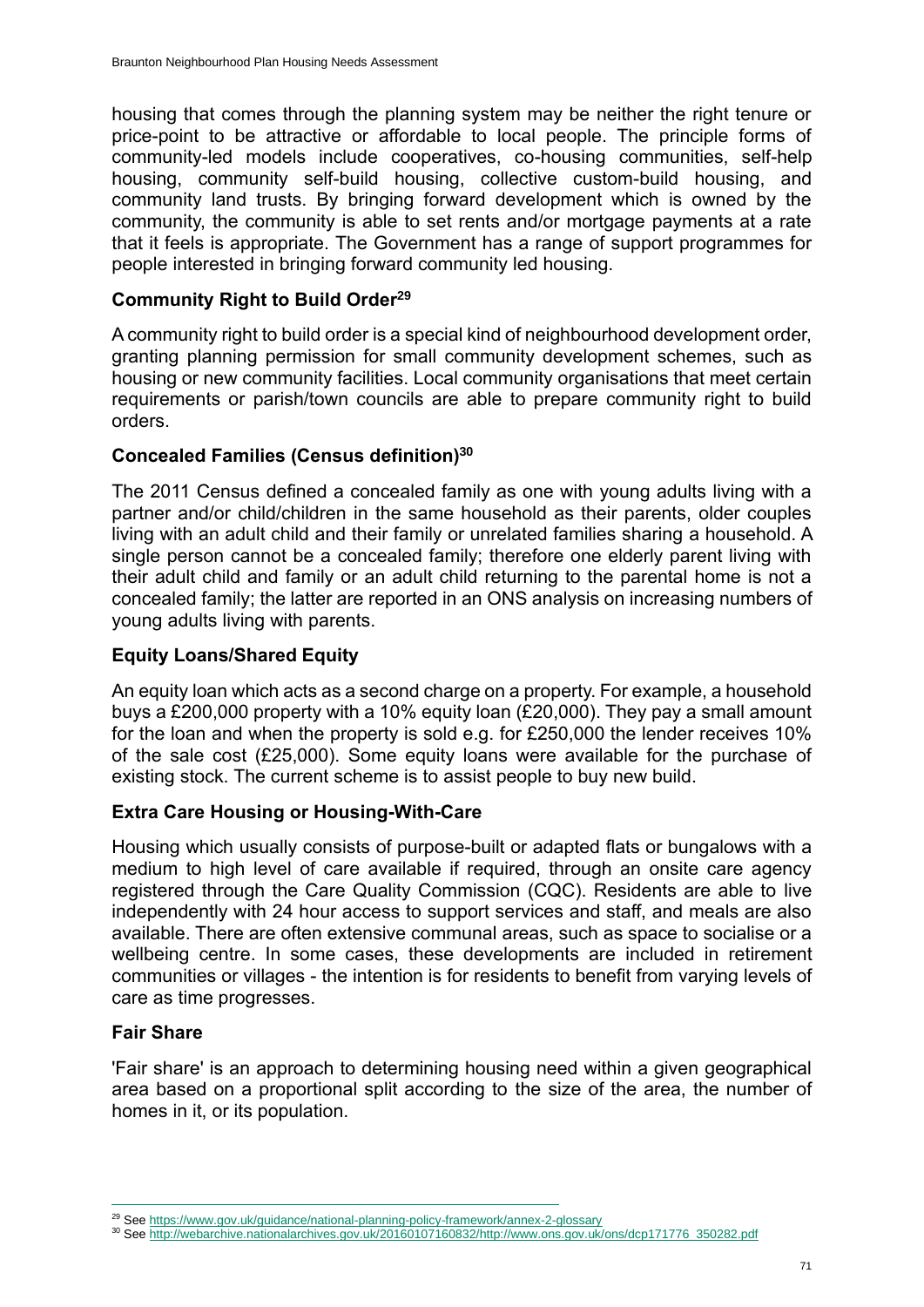#### **First Homes**

The Government has recently confirmed the introduction of First Homes as a new form of discounted market housing which will provided a discount of at least 30% on the price of new homes. These homes are available to first time buyers as a priority but other households will be eligible depending on agreed criteria. New developments will be required to provide 25% of Affordable Housing as First Homes. A more detailed explanation of First Homes and its implications is provided in the main body of the HNA.

#### **Habitable Rooms**

The number of habitable rooms in a home is the total number of rooms, excluding bathrooms, toilets and halls.

#### **Household Reference Person (HRP)**

The concept of a Household Reference Person (HRP) was introduced in the 2001 Census (in common with other government surveys in 2001/2) to replace the traditional concept of the head of the household. HRPs provide an individual person within a household to act as a reference point for producing further derived statistics and for characterising a whole household according to characteristics of the chosen reference person.

#### **Housing Market Area**

A housing market area is a geographical area defined by household demand and preferences for all types of housing, reflecting the key functional linkages between places where people live and work. It might be the case that housing market areas overlap.

The extent of the housing market areas identified will vary, and many will in practice cut across various local planning authority administrative boundaries. Local planning authorities should work with all the other constituent authorities under the duty to cooperate.

#### **Housing Needs**

There is no official definition of housing need in either the National Planning Policy Framework or the National Planning Practice Guidance. Clearly, individuals have their own housing needs. The process of understanding housing needs at a population scale is undertaken via the preparation of a Strategic Housing Market Assessment (see below).

#### **Housing Needs Assessment**

A Housing Needs Assessment (HNA) is an assessment of housing needs at the Neighbourhood Area level.

#### **Housing Products**

Housing products simply refers to different types of housing as they are produced by developers of various kinds (including councils and housing associations). Housing products usually refers to specific tenures and types of new build housing.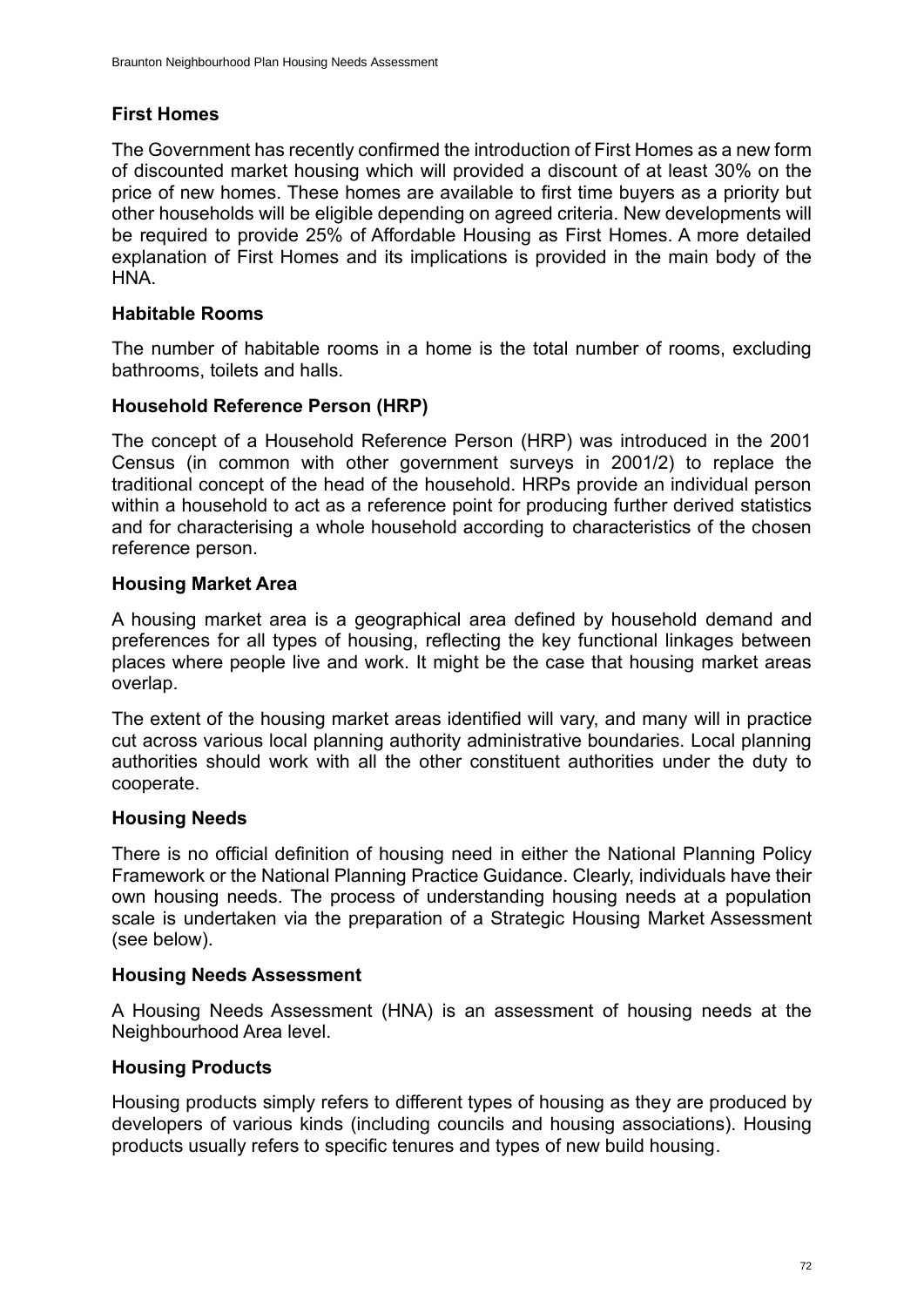#### **Housing Size (Census Definition)**

Housing size can be referred to either in terms of the number of bedrooms in a home (a bedroom is defined as any room that was intended to be used as a bedroom when the property was built, any rooms permanently converted for use as bedrooms); or in terms of the number of rooms, excluding bathrooms, toilets halls or landings, or rooms that can only be used for storage. All other rooms, for example, kitchens, living rooms, bedrooms, utility rooms, studies and conservatories are counted. If two rooms have been converted into one they are counted as one room. Rooms shared between more than one household, for example a shared kitchen, are not counted.

#### **Housing Type (Census Definition)**

This refers to the type of accommodation used or available for use by an individual household (i.e. detached, semi-detached, terraced including end of terraced, and flats). Flats are broken down into those in a purpose-built block of flats, in parts of a converted or shared house, or in a commercial building.

#### **Housing Tenure (Census Definition)**

Tenure provides information about whether a household rents or owns the accommodation that it occupies and, if rented, combines this with information about the type of landlord who owns or manages the accommodation.

#### **Income Threshold**

Income thresholds are derived as a result of the annualisation of the monthly rental cost and then asserting this cost should not exceed 35% of annual household income.

#### **Intercensal Period**

This means the period between the last two Censuses, i.e. between years 2001 and 2011.

#### **Intermediate Housing**

Intermediate housing is homes for sale and rent provided at a cost above social rent, but below market levels subject to the criteria in the Affordable Housing definition above. These can include shared equity (shared ownership and equity loans), other low-cost homes for sale and intermediate rent, but not affordable rented housing. Homes that do not meet the above definition of affordable housing, such as 'low-cost market' housing, may not be considered as affordable housing for planning purposes.

#### **Life Stage modelling**

Life Stage modelling is forecasting need for dwellings of different sizes by the end of the Plan period on the basis of changes in the distribution of household types and key age brackets (life stages) within the NA. Given the shared behavioural patterns associated with these metrics, they provide a helpful way of understanding and predicting future community need. This data is not available at neighbourhood level so LPA level data is employed on the basis of the NA falling within its defined Housing Market Area.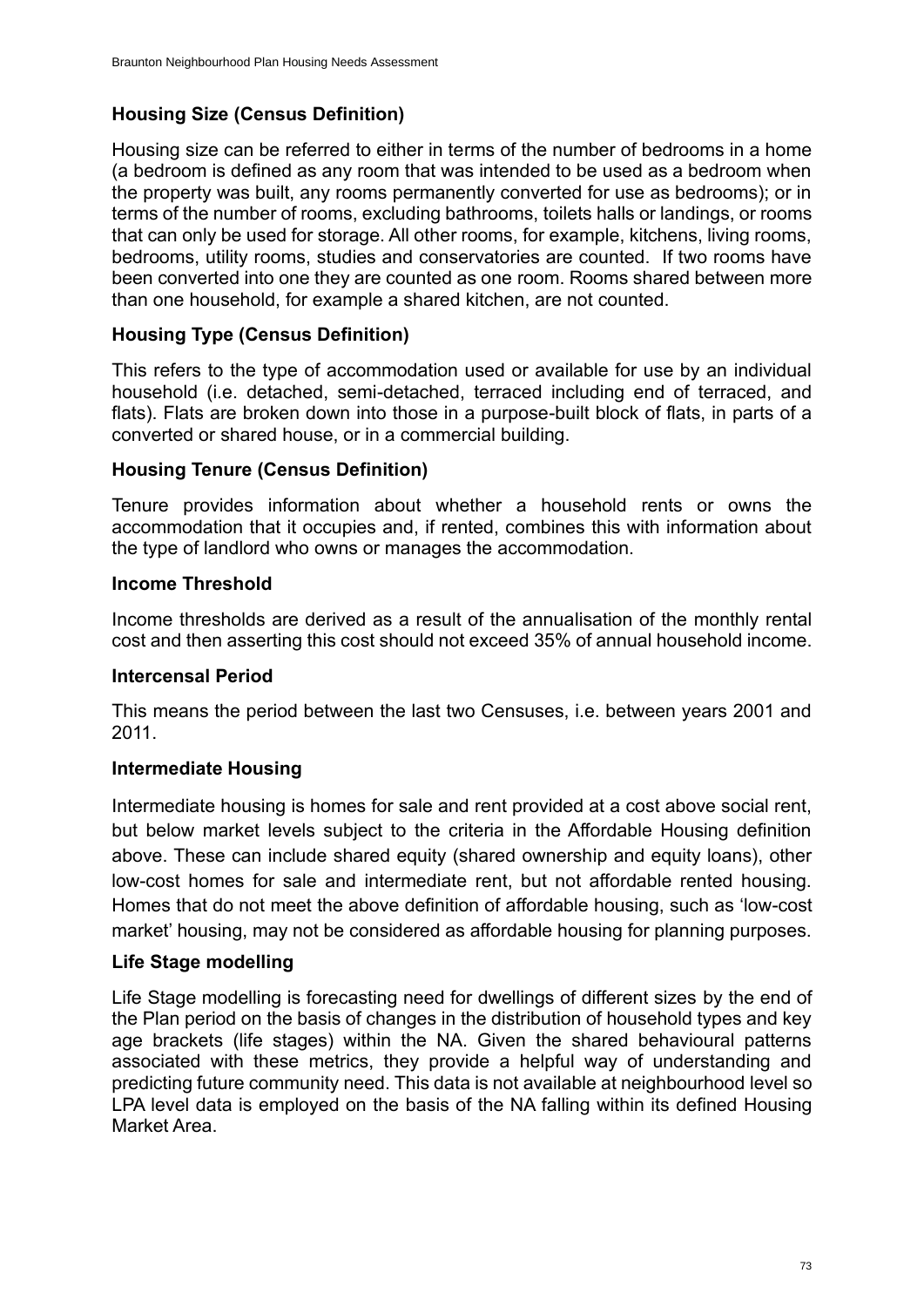#### **Life-time Homes**

Dwellings constructed to make them more flexible, convenient adaptable and accessible than most 'normal' houses, usually according to the Lifetime Homes Standard, 16 design criteria that can be applied to new homes at minimal cost: [http://www.lifetimehomes.org.uk/.](http://www.lifetimehomes.org.uk/)

#### **Life-time Neighbourhoods**

Lifetime neighbourhoods extend the principles of Lifetime Homes into the wider neighbourhood to ensure the public realm is designed in such a way to be as inclusive as possible and designed to address the needs of older people, for example providing more greenery and more walkable, better connected places.

#### **Local Development Order**

An Order made by a local planning authority (under the Town and Country Planning Act 1990) that grants planning permission for a specific development proposal or classes of development.

#### **Local Enterprise Partnership**

A body, designated by the Secretary of State for Communities and Local Government, established for the purpose of creating or improving the conditions for economic growth in an area.

#### **Local housing need (NPPF definition)**

The number of homes identified as being needed through the application of the standard method set out in national planning guidance (or, in the context of preparing strategic policies only, this may be calculated using a justified alternative approach as provided for in paragraph 60 of this Framework).

#### **Local Planning Authority**

The public authority whose duty it is to carry out specific planning functions for a particular area. All references to local planning authority apply to the District Council, London Borough Council, County Council, Broads Authority, National Park Authority or the Greater London Authority, to the extent appropriate to their responsibilities.

#### **Local Plan**

This is the plan for the future development of the local area, drawn up by the local planning authority in consultation with the community. In law this is described as the development plan documents adopted under the Planning and Compulsory Purchase Act 2004. Current core strategies or other planning policies form part of the Local Plan and are known as 'Development Plan Documents' (DPDs).

#### **Lower Quartile**

The bottom 25% value, i.e. of all the properties sold, 25% were cheaper than this value and 75% were more expensive. The lower quartile price is used as an entry level price and is the recommended level used to evaluate affordability; for example for first time buyers.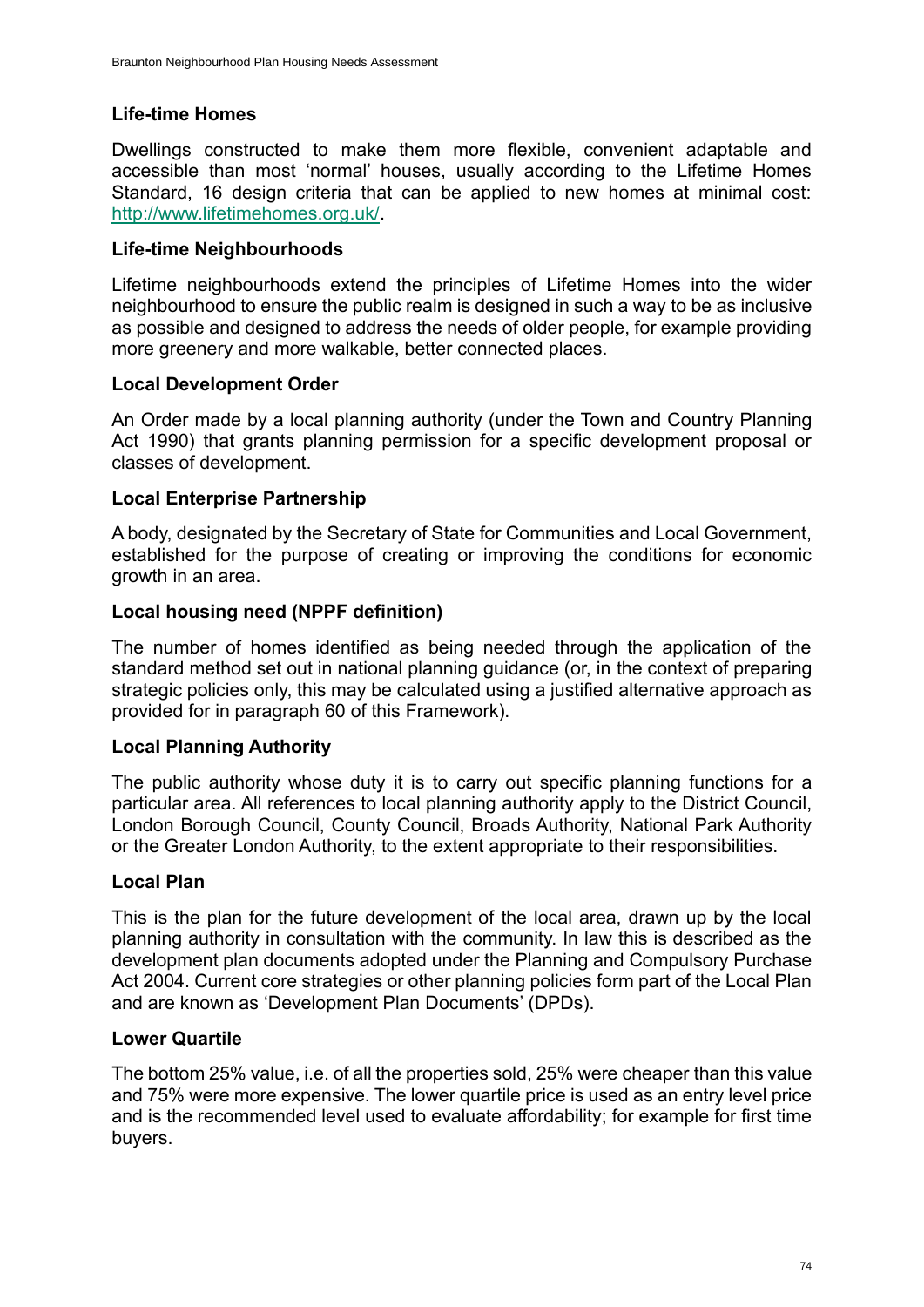#### **Lower Quartile Affordability Ratio**

The Lower Quartile Affordability Ratio reflects the relationship between Lower Quartile Household Incomes and Lower Quartile House Prices, and is a key indicator of affordability of market housing for people on relatively low incomes.

#### **Market Housing**

Market housing is housing which is built by developers (which may be private companies or housing associations, or Private Registered Providers), for the purposes of sale (or rent) on the open market.

#### **Mean (Average)**

The mean or the average is, mathematically, the sum of all values divided by the total number of values. This is the more commonly used "average" measure as it includes all values, unlike the median.

#### **Median**

The middle value, i.e. of all the properties sold, half were cheaper and half were more expensive. This is sometimes used instead of the mean average as it is not subject to skew by very large or very small statistical outliers.

#### **Median Affordability Ratio**

The Lower Quartile Affordability Ratio reflects the relationship between Median Household Incomes and Median House Prices, and is a key indicator of affordability of market housing for people on middle-range incomes.

#### **Mortgage Ratio**

The mortgage ratio is the ratio of mortgage value to income which is typically deemed acceptable by banks. Approximately 75% of all mortgage lending ratios fell below 4 in recent years<sup>31</sup>, i.e. the total value of the mortgage was less than 4 times the annual income of the person who was granted the mortgage.

#### **Neighbourhood Development Order (NDO)**

An NDO will grant planning permission for a particular type of development in a particular area. This could be either a particular development, or a particular class of development (for example retail or housing). A number of types of development will be excluded from NDOs, however. These are minerals and waste development, types of development that, regardless of scale, always need Environmental Impact Assessment, and Nationally Significant Infrastructure Projects.

#### **Neighbourhood plan**

A plan prepared by a Parish or Town Council or Neighbourhood Forum for a particular neighbourhood area (made under the Planning and Compulsory Purchase Act 2004).

#### **Older People**

People over retirement age, including the active, newly-retired through to the very frail elderly, whose housing needs can encompass accessible, adaptable general needs

<sup>31</sup> Se[e https://www.which.co.uk/news/2017/08/how-your-income-affects-your-mortgage-chances/](https://www.which.co.uk/news/2017/08/how-your-income-affects-your-mortgage-chances/)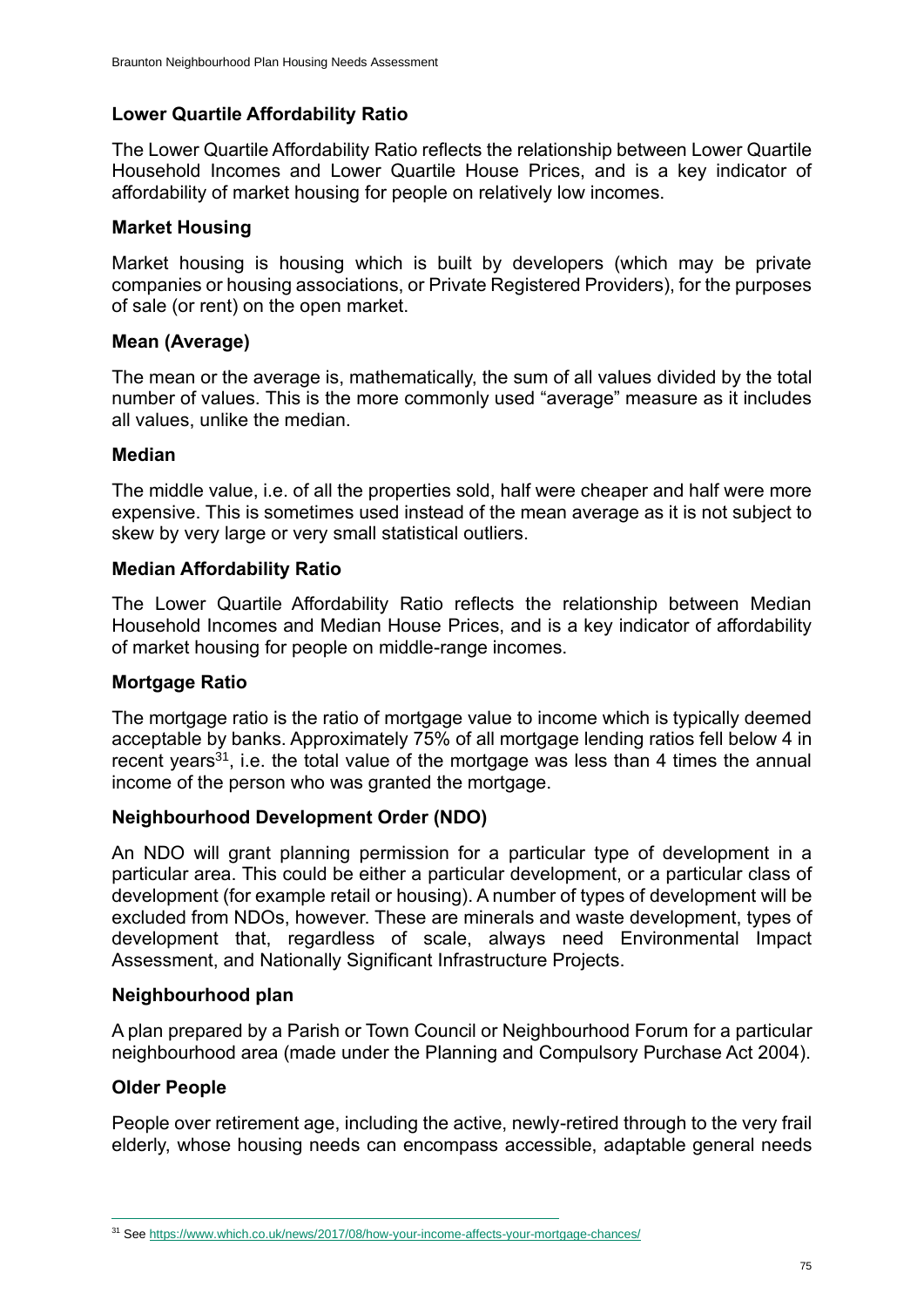housing for those looking to downsize from family housing and the full range of retirement and specialised housing for those with support or care needs.

#### **Output Area/Lower Super Output Area/Middle Super Output Area**

An output area is the lowest level of geography for publishing statistics, and is the core geography from which statistics for other geographies are built. Output areas were created for England and Wales from the 2001 Census data, by grouping a number of households and populations together so that each output area's population is roughly the same. 175,434 output areas were created from the 2001 Census data, each containing a minimum of 100 persons with an average of 300 persons. Lower Super Output Areas consist of higher geographies of between 1,000-1,500 persons (made up of a number of individual Output Areas) and Middle Super Output Areas are higher than this, containing between 5,000 and 7,200 people, and made up of individual Lower Layer Super Output Areas. Some statistics are only available down to Middle Layer Super Output Area level, meaning that they are not available for individual Output Areas or parishes.

#### **Overcrowding**

There is no single agreed definition of overcrowding, however, utilising the Government's bedroom standard, overcrowding is deemed to be in households where there is more than one person in the household per room (excluding kitchens, bathrooms, halls and storage areas). As such, a home with one bedroom and one living room and one kitchen would be deemed overcrowded if three adults were living there.

#### **Planning Condition**

A condition imposed on a grant of planning permission (in accordance with the Town and Country Planning Act 1990) or a condition included in a Local Development Order or Neighbourhood Development Order.

#### **Planning Obligation**

A legally enforceable obligation entered into under section 106 of the Town and Country Planning Act 1990 to mitigate the impacts of a development proposal.

#### **Purchase Threshold**

Purchase thresholds are calculated by netting 10% off the entry house price to reflect purchase deposit. The resulting cost is divided by 4 to reflect the standard household income requirement to access mortgage products.

#### **Proportionate and Robust Evidence**

Proportionate and robust evidence is evidence which is deemed appropriate in scale, scope and depth for the purposes of neighbourhood planning, sufficient so as to meet the Basic Conditions, as well as robust enough to withstand legal challenge. It is referred to a number of times in the PPG and its definition and interpretation relies on the judgement of professionals such as Neighbourhood Plan Examiners.

#### **Private Rented**

The Census tenure private rented includes a range of different living situations in practice, such as private rented/ other including households living "rent free". Around 20% of the private rented sector are in this category, which will have included some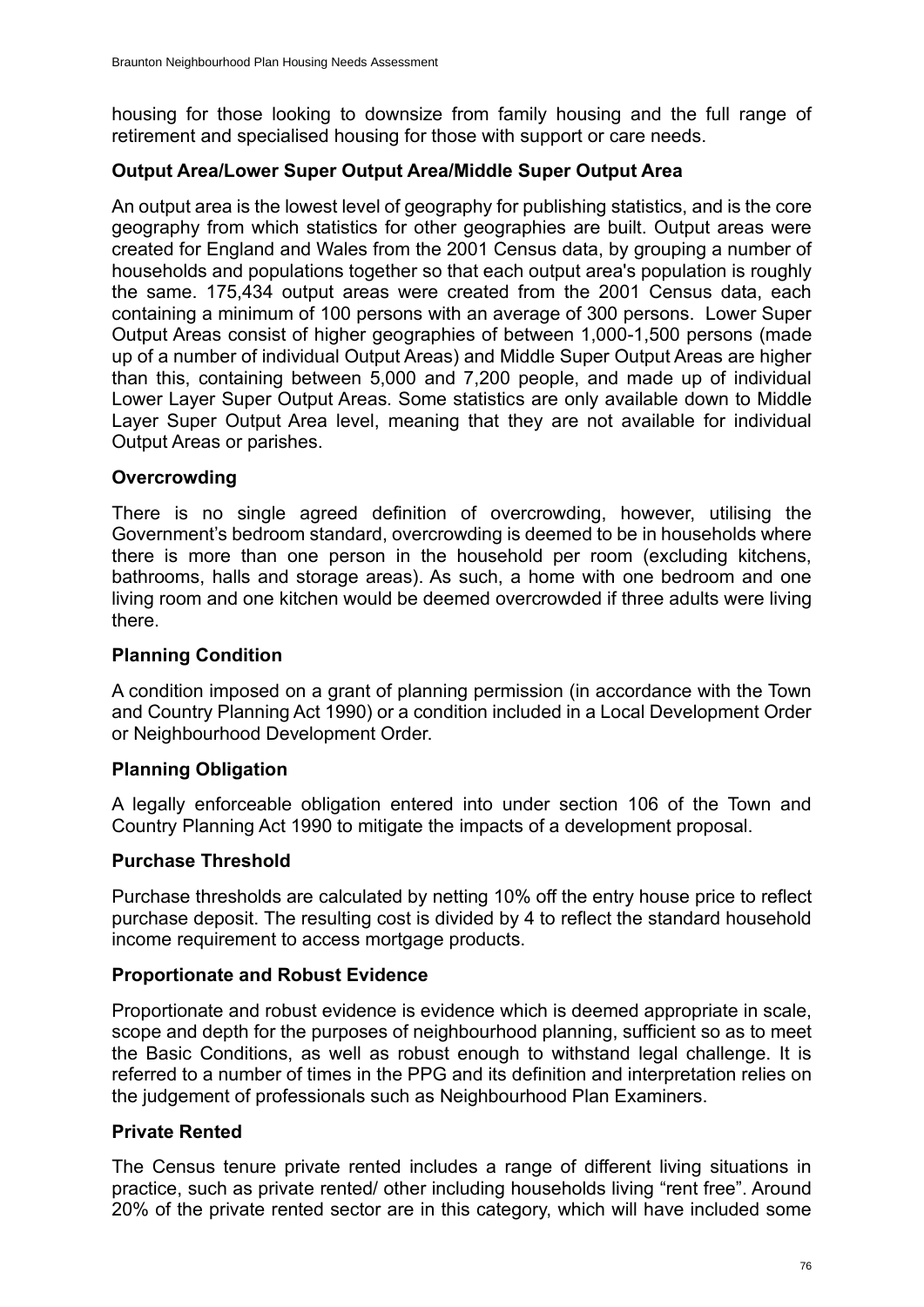benefit claimants whose housing benefit at the time was paid directly to their landlord. This could mean people whose rent is paid by their employer, including some people in the armed forces. Some housing association tenants may also have been counted as living in the private rented sector because of confusion about what a housing association is.

#### **Retirement Living or Sheltered Housing**

Housing for older people which usually consists of purpose-built flats or bungalows with limited communal facilities such as a lounge, laundry room and guest room. It does not generally provide care services, but provides some support to enable residents to live independently. This can include 24 hour on-site assistance (alarm) and a warden or house manager.

#### **Residential Care Homes and Nursing Homes**

Housing for older people comprising of individual rooms within a residential building and provide a high level of care meeting all activities of daily living. They do not usually include support services for independent living. This type of housing can also include dementia care homes.

#### **Rightsizing**

Households who wish to move into a property that is a more appropriate size for their needs can be said to be rightsizing. This is often used to refer to older households who may be living in large family homes but whose children have left, and who intend to rightsize to a smaller dwelling. The popularity of this trend is debatable as ties to existing communities and the home itself may outweigh issues of space. Other factors, including wealth, health, status and family circumstance also need to be taken into consideration, and it should not be assumed that all older households in large dwellings wish to rightsize.

#### **Rural Exception Sites**

Small sites used for affordable housing in perpetuity where sites would not normally be used for housing. Rural exception sites seek to address the needs of the local community by accommodating households who are either current residents or have an existing family or employment connection. Small numbers of market homes may be allowed at the local authority's discretion, for example where essential to enable the delivery of affordable dwellings without grant funding.

#### **Shared Ownership**

Housing where a purchaser part buys and part rents from a housing association or local authority. Typical purchase share is between 25% and 75% (though this was lowered in 2021 to a minimum of 10%), and buyers are encouraged to buy the largest share they can afford. Generally applies to new build properties, but re-sales occasionally become available. There may be an opportunity to rent at intermediate rent level before purchasing a share in order to save/increase the deposit level

#### **Sheltered Housing<sup>32</sup>**

Sheltered housing (also known as retirement housing) means having your own flat or bungalow in a block, or on a small estate, where all the other residents are older people (usually over 55). With a few exceptions, all developments (or 'schemes') provide

<sup>32</sup> Se[e http://www.housingcare.org/jargon-sheltered-housing.aspx](http://www.housingcare.org/jargon-sheltered-housing.aspx)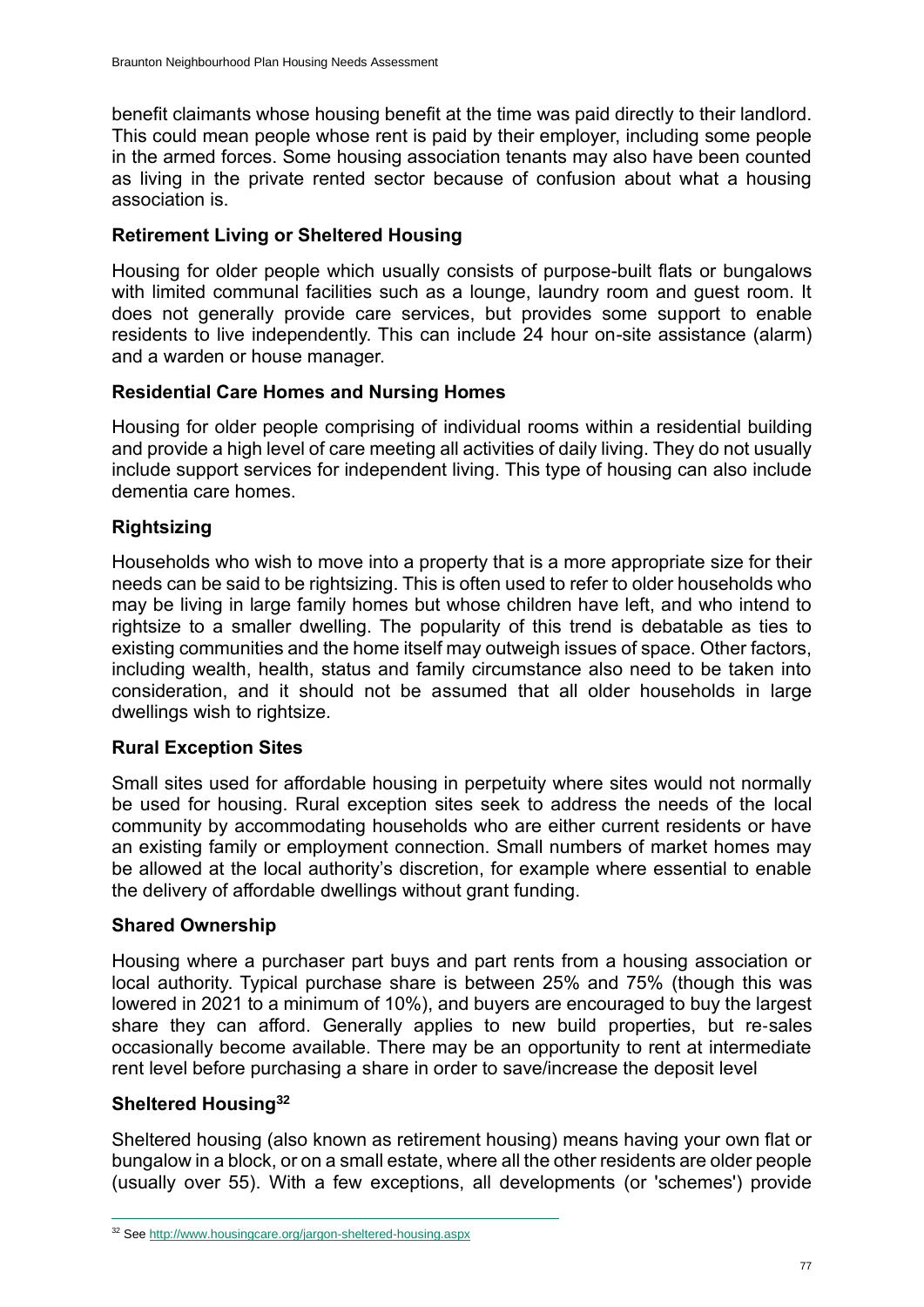independent, self-contained homes with their own front doors. There are many different types of scheme, both to rent and to buy. They usually contain between 15 and 40 properties, and range in size from studio flats (or 'bedsits') through to 2 and 3 bedroomed. Properties in most schemes are designed to make life a little easier for older people - with features like raised electric sockets, lowered worktops, walk-in showers, and so on. Some will usually be designed to accommodate wheelchair users. And they are usually linked to an emergency alarm service (sometimes called 'community alarm service') to call help if needed. Many schemes also have their own 'manager' or 'warden', either living on-site or nearby, whose job is to manage the scheme and help arrange any services residents need. Managed schemes will also usually have some shared or communal facilities such as a lounge for residents to meet, a laundry, a guest flat and a garden.

#### **Strategic Housing Land Availability Assessment**

A Strategic Housing Land Availability Assessment (SHLAA) is a document prepared by one or more local planning authorities to establish realistic assumptions about the availability, suitability and the likely economic viability of land to meet the identified need for housing over the Plan period. SHLAAs are sometimes also called LAAs (Land Availability Assessments) or HELAAs (Housing and Economic Land Availability Assessments) so as to integrate the need to balance assessed housing and economic needs as described below.

#### **Strategic Housing Market Assessment (NPPF Definition)**

A Strategic Housing Market Assessment (SHMA) is a document prepared by one or more local planning authorities to assess their housing needs under the 2012 version of the NPPF, usually across administrative boundaries to encompass the whole housing market area. The NPPF makes clear that SHMAs should identify the scale and mix of housing and the range of tenures the local population is likely to need over the Plan period. Sometimes SHMAs are combined with Economic Development Needs Assessments to create documents known as HEDNAs (Housing and Economic Development Needs Assessments).

#### **Specialist Housing for the Elderly**

Specialist housing for the elderly, sometimes known as specialist accommodation for the elderly, encompasses a wide range of housing types specifically aimed at older people, which may often be restricted to those in certain older age groups (usually 55+ or 65+). This could include residential institutions, sometimes known as care homes, sheltered housing, extra care housing, retirement housing and a range of other potential types of housing which has been designed and built to serve the needs of older people, including often providing care or other additional services. This housing can be provided in a range of tenures (often on a rented or leasehold basis).

#### **Social Rented Housing**

Social rented housing is owned by local authorities and private registered providers (as defined in Section 80 of the Housing and Regeneration Act 2008.). Guideline target rents for this tenure are determined through the national rent regime. It may also be owned by other persons and provided under equivalent rental arrangements to the above, as agreed with the local authority or with Homes England.<sup>33</sup>

<sup>33</sup> Se[e http://www.communities.gov.uk/documents/planningandbuilding/doc/1980960.doc#Housing](http://www.communities.gov.uk/documents/planningandbuilding/doc/1980960.doc#Housing)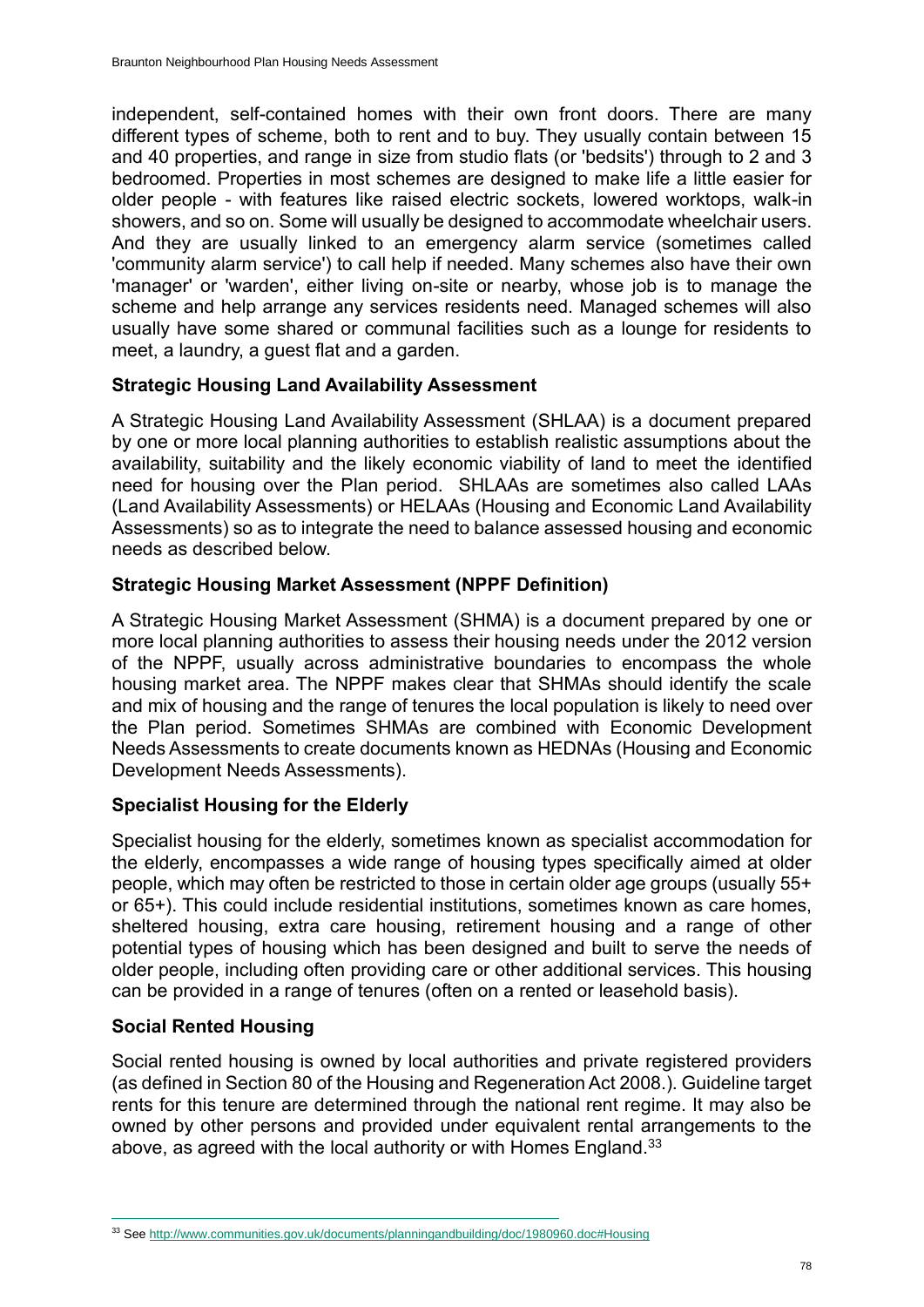aecom.com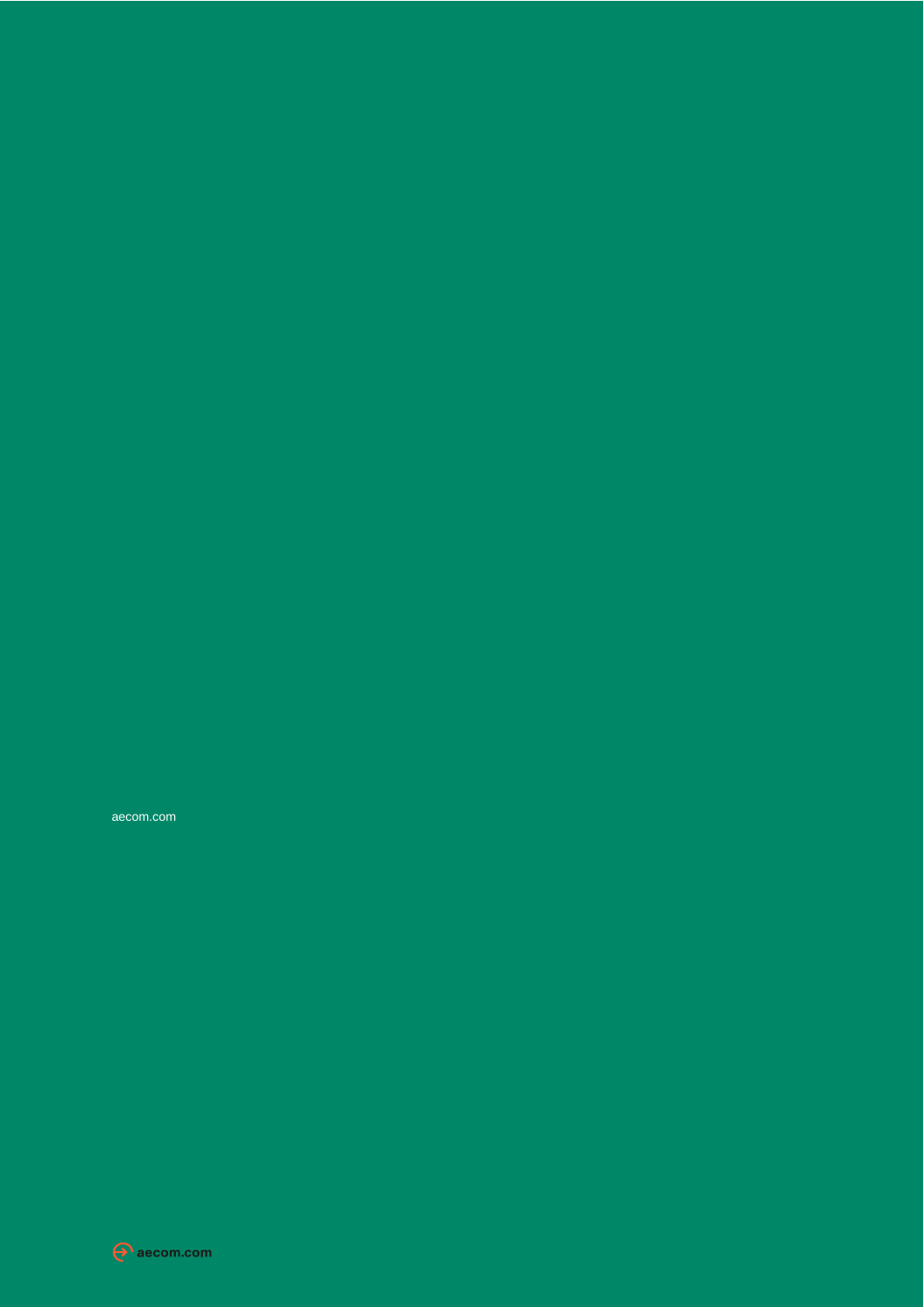

10th May 2022

Planning Policy North Devon Council Lynton House Commercial Road **Barnstaple** EX31 1DG

Dear Sirs,

Re: Affordable Housing Supplementary Planning Document (SPD) Draft Consultation

Please find below the joint response from Braunton Parish Council, the Braunton Neighbourhood Plan Steering Group, Love Braunton and the Braunton Community Land Trust concerning the above consultation.

| <b>Section</b>  | Paragraph | <b>Comment</b>                                   | <b>Comment</b> |
|-----------------|-----------|--------------------------------------------------|----------------|
|                 |           |                                                  | Type           |
| 1. Introduction | 1.7       | Social housing levels have been decimated.       | General        |
|                 |           | There appears to be no commitment from           | comment        |
|                 |           | local councils to tackle the problems that       |                |
|                 |           | have led to the huge shortage in social          |                |
|                 |           | housing. Development of affordable housing       |                |
|                 |           | to buy will not address the local housing        |                |
|                 |           | crisis, social housing stock needs to be         |                |
|                 |           | replenished. For many people their               |                |
|                 |           | circumstances will mean they will never be in    |                |
|                 |           | a position to buy.                               |                |
|                 | 1.11      | An objective should be to increase the level     | General        |
|                 |           | of social housing – social housing does not      | comment        |
|                 |           | appear anywhere in the objectives.               |                |
|                 | 1.11(b)   | Clarity required: what will this mean for the    | General        |
|                 |           | consultation process?                            | comment        |
|                 | 1.11(d)   | How will this ensure that the 30% affordable     | General        |
|                 |           | target can be met. It is evident from previous   | comment        |
|                 |           | planning applications that the 30% affordable    |                |
|                 |           | target is met at pre-application but the         |                |
|                 |           | developer later makes a case that it cannot      |                |
|                 |           | be met due to viability and the affordable       |                |
|                 |           | element is usual removed.                        |                |
|                 | 1.11(e)   | It is evident from previous planning             | Support        |
|                 |           | applications that social housing is identifiable |                |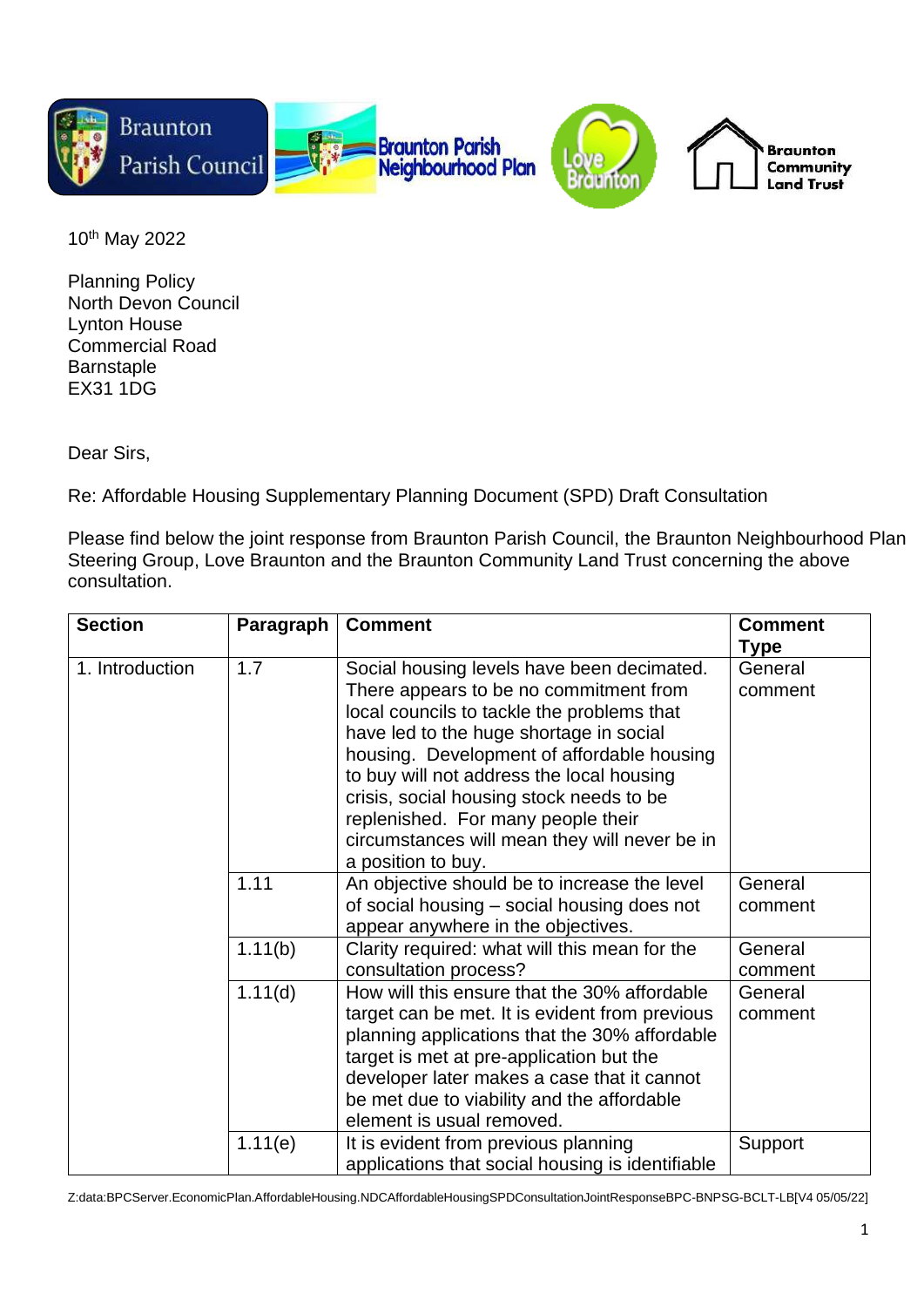|                                                       |                  | due to higher density, size and location. We<br>support this objective to ensure that<br>affordable housing is integrated effectively<br>within development sites.<br>We suggest that affordable housing is<br>delivered during the construction of the site<br>as a whole. Delivery of affordable housing<br>should not be delayed until the end of the<br>construction phase. It is evident with the<br>current housing crisis that there is a greater<br>need for affordable/social housing rather than<br>open market. |                                                                            |
|-------------------------------------------------------|------------------|----------------------------------------------------------------------------------------------------------------------------------------------------------------------------------------------------------------------------------------------------------------------------------------------------------------------------------------------------------------------------------------------------------------------------------------------------------------------------------------------------------------------------|----------------------------------------------------------------------------|
| 2. Policy Context                                     | 2.14             | Written Ministerial Statement on First Homes<br>- As evidenced in the Braunton Parish HNA<br>(Table 1-1 Affordability thresholds in<br>Braunton (income required, £) First Homes<br>will not meet affordable needs. Even<br>discounted at maximum 50% affordability<br>would be marginal.                                                                                                                                                                                                                                  | General<br>comment                                                         |
|                                                       | 2.16             | The ND&T Local Plan is known to be failing<br>in its strategic aim to deliver a balanced local<br>housing market as shaped by the HENA<br>dated 2016. More recent evidence in the<br>Braunton HNA details actual current local<br>need which is not addressed by Local Plan or<br>government interventions in the housing<br>market.                                                                                                                                                                                       | General<br>comment                                                         |
|                                                       | 2.18             | The ND&T Local Plan has not kept up to date<br>with planning law changes, nor have<br>developers built out to the required number of<br>units resulting in the LP being silent on<br>policies relating to housing. This has resulted<br>in developers arguing for and being granted<br>10% affordable contribution as per the NPPF.                                                                                                                                                                                        | General<br>comment                                                         |
|                                                       | 2.22             | Braunton Parish HNA indicates that for the<br>Parish the appropriate tenure split is 80%<br>social rented and 20% intermediate<br>accommodation                                                                                                                                                                                                                                                                                                                                                                            | General<br>comment                                                         |
|                                                       | 2.24<br>and 2.25 | These paragraphs make reference to<br>research by Altair Consultancy and Advisory<br>Services September 2021. This research is<br>not in the public domain and should be<br>particularly as the draft SPD and its<br>proposals are based upon its findings.                                                                                                                                                                                                                                                                | <b>ACTION</b><br><b>REQUIRED</b><br>Publication of<br><b>Altair Report</b> |
| 3. The<br>Development<br>Management<br><b>Process</b> | 3.2              | What happens in those cases where the<br>viability of a proposal at pre application stage<br>changes significantly by application stage<br>and in some cases post permission stage?                                                                                                                                                                                                                                                                                                                                        | General<br>comment                                                         |
|                                                       | 3.8              | Viability Assessments should be a matter of<br>public record (as per Government Guidance)                                                                                                                                                                                                                                                                                                                                                                                                                                  | General<br>comment                                                         |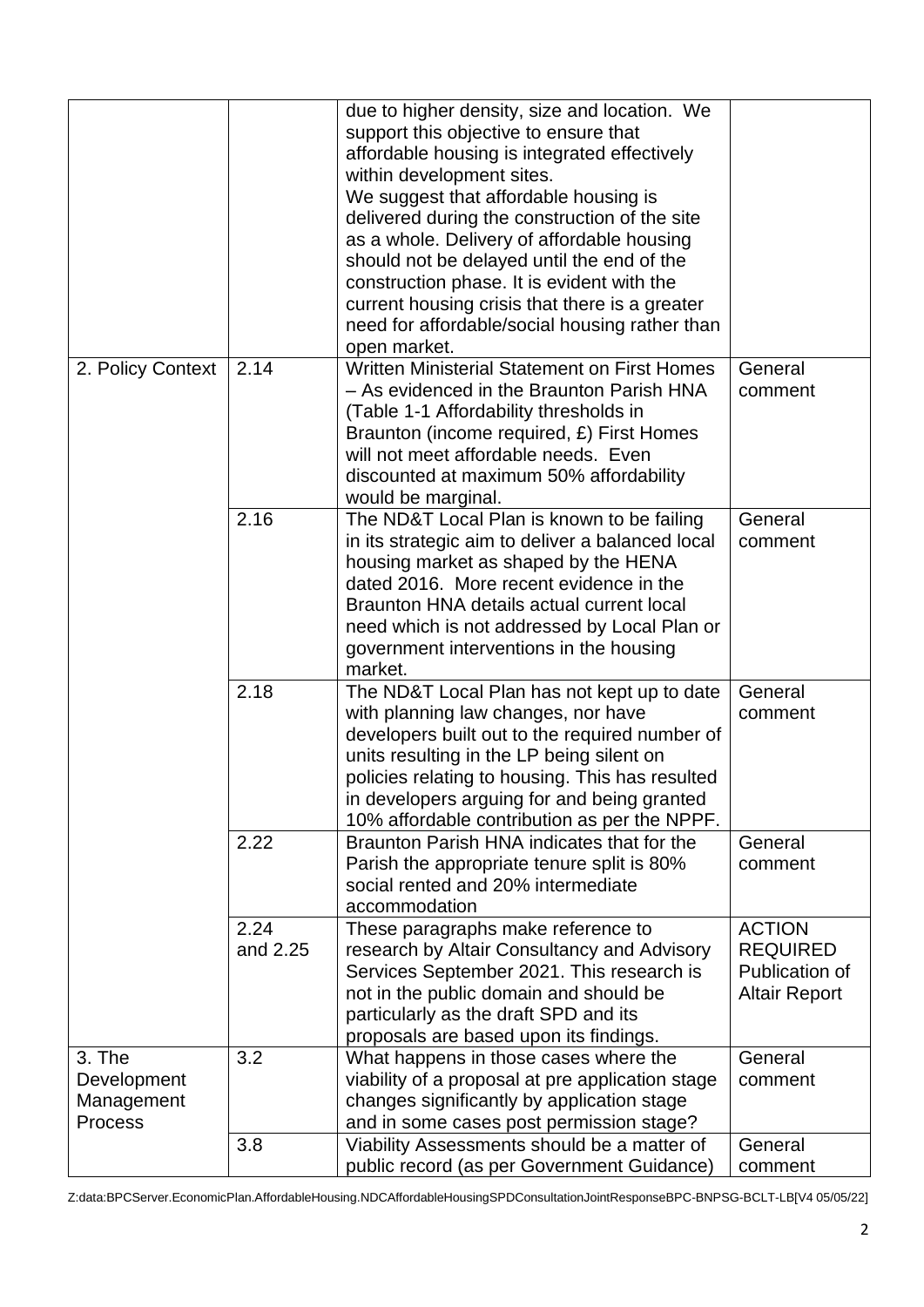|                                      |              | and the NDC LPA guidance of suggesting<br>applicants sign confidentiality agreements is<br>at odds with this.                                                                                                                                                                                                                                                                                                                                                                                                                                                    |                    |
|--------------------------------------|--------------|------------------------------------------------------------------------------------------------------------------------------------------------------------------------------------------------------------------------------------------------------------------------------------------------------------------------------------------------------------------------------------------------------------------------------------------------------------------------------------------------------------------------------------------------------------------|--------------------|
| 4. What is<br>Affordable<br>Housing? | 4.4(a)       | Rental properties rates are much higher in<br>Braunton compared with other areas. The<br>disparity between low income and high rents<br>is a growing problem. 20% below local<br>market rental is not sufficient to meet local<br>affordability.                                                                                                                                                                                                                                                                                                                 | Object             |
|                                      | $4.9 - 4.29$ | This entire section for Discounted Market<br>Sales is based on research conducted by<br>Altair but not published. It is unclear how<br>NDC can propose such an approach without<br>providing the research evidence.                                                                                                                                                                                                                                                                                                                                              | Object             |
|                                      | $4.9 - 4.29$ | Discounted Market Sales (DMS) Housing - It<br>is recognised that the NPPF (Annex 2)<br>stipulation of 20% market value discount is<br>unrealistic to meet local affordability. Areas<br>have been split into Zones which will<br>determine the level of discount allocated in<br>each area. It is noted that Braunton has<br>been split over two Zonal areas. Braunton<br>East is in Zone 3 and Braunton West and<br>Georgeham is in Zone 4.                                                                                                                     | General<br>comment |
|                                      |              | Why has Braunton been split over two<br>Zones?<br>What impact will this have on the discounted<br>market values?                                                                                                                                                                                                                                                                                                                                                                                                                                                 |                    |
|                                      |              | The Altair research suggests that the Zones<br>have been identified based on the average<br>cost of housing. This implies that depending<br>on which Zonal area you are in you will be<br>entitled to a different level of discount, where<br>is the evidence to support this?                                                                                                                                                                                                                                                                                   |                    |
|                                      | 4.18         | States that there is insufficient data for one-<br>bedroom properties. Zoopla search indicates<br>a price range of £120k to £300k depending<br>on location of one -bedroom properties.<br>Braunton Parish HNA clearly identifies that<br>one-bedroom properties are the greatest<br>need at 27%. However, it is recognised that<br>the increased flexibility of two bedrooms,<br>weighed up against the relatively small extra<br>cost and extra space, may offer a strong<br>argument for providing two-bedroom<br>dwellings instead of one- bedroom dwellings. | Object             |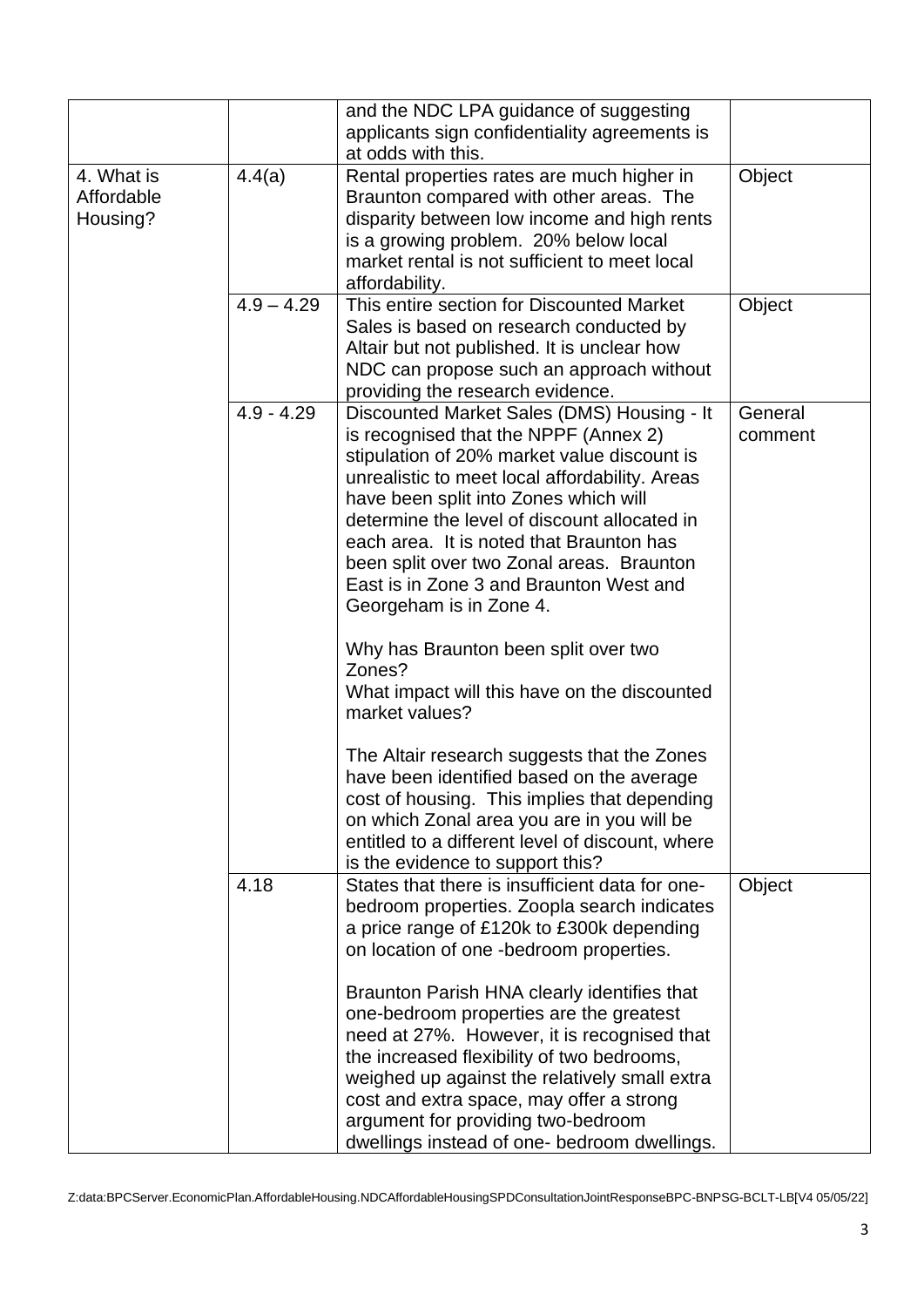|                             | $4.24 - 4.29$ | This needs more clarity. The wording is<br>complex and may be difficult to understand.      | Object        |
|-----------------------------|---------------|---------------------------------------------------------------------------------------------|---------------|
|                             | 4.36          | These discount percentages do not enable<br>affordability as identified by the Braunton     | Object        |
|                             |               | Parish HNA - please see 2.14 above.                                                         |               |
| 5. Delivery of              | $5.4 - 5.5$   | The wording suggests that the threshold of                                                  | Clarification |
| Affordable                  |               | 11+ and of contributions for 6 -10 dwellings                                                | sought        |
| Housing on                  |               | as currently defined Policy ST18 are being<br>set aside. The threshold will be 10+ and on-  |               |
| Development<br><b>Sites</b> |               |                                                                                             |               |
|                             |               | site contributions for $6 - 10$ dwellings.<br>Is this correct? If so, the paragraphs should |               |
|                             |               | be revised to clearly state the policy changes.                                             |               |
|                             | 5.13          | Paragraph states that Braunton is covered by                                                | Object        |
|                             |               | Designated Protected Area status and goes                                                   |               |
|                             |               | on to state growth in housing stock since its                                               |               |
|                             |               | designation has resulted in the LPA being                                                   |               |
|                             |               | able to treat it as urban. This statement is                                                |               |
|                             |               | incorrect.                                                                                  |               |
|                             |               |                                                                                             |               |
|                             |               | Braunton Parish is highly rural area.                                                       |               |
|                             |               | We do not support the proposal to staircase                                                 |               |
|                             |               | up to 100% shared ownership. We would                                                       |               |
|                             |               | request that shared ownership should not go                                                 |               |
|                             |               | above 80%. This will protect affordable                                                     |               |
|                             |               | housing and provide the opportunity for                                                     |               |
|                             |               | shared ownership to be offered to other                                                     |               |
|                             |               | residents.                                                                                  |               |
|                             |               |                                                                                             |               |
|                             |               | Where is the growth of housing stock in                                                     |               |
|                             |               | Braunton? Braunton Parish HNA - based on                                                    |               |
|                             |               | the VOA data shows that there were 3,930                                                    |               |
|                             |               | dwellings in Braunton in 2021, indicating a                                                 |               |
|                             |               | growth of approximately 67 dwellings since                                                  |               |
|                             |               | 2011 (3,863 dwellings recorded in 2011                                                      |               |
|                             |               | Census).                                                                                    |               |
|                             |               | We request clarity regarding how NDC is                                                     |               |
|                             |               | defining Braunton. Braunton should be                                                       |               |
|                             |               | treated as a village within the Parish of                                                   |               |
|                             |               | Braunton.                                                                                   |               |
|                             | 5.27          | Braunton Parish will expect its Housing                                                     | General       |
|                             |               | Needs Assessment to be reflected in                                                         | comment       |
|                             |               | planning applications made for developments                                                 |               |
|                             |               | in the Parish                                                                               |               |
|                             | 5.36          | We would challenge this as recent statistics                                                | Object        |
|                             |               | show that there is a cohort of younger people                                               |               |
|                             |               | with families choosing to live in the Parish.                                               |               |
|                             |               | We should be responding to the younger                                                      |               |
|                             |               | people who want to stay. The provision of                                                   |               |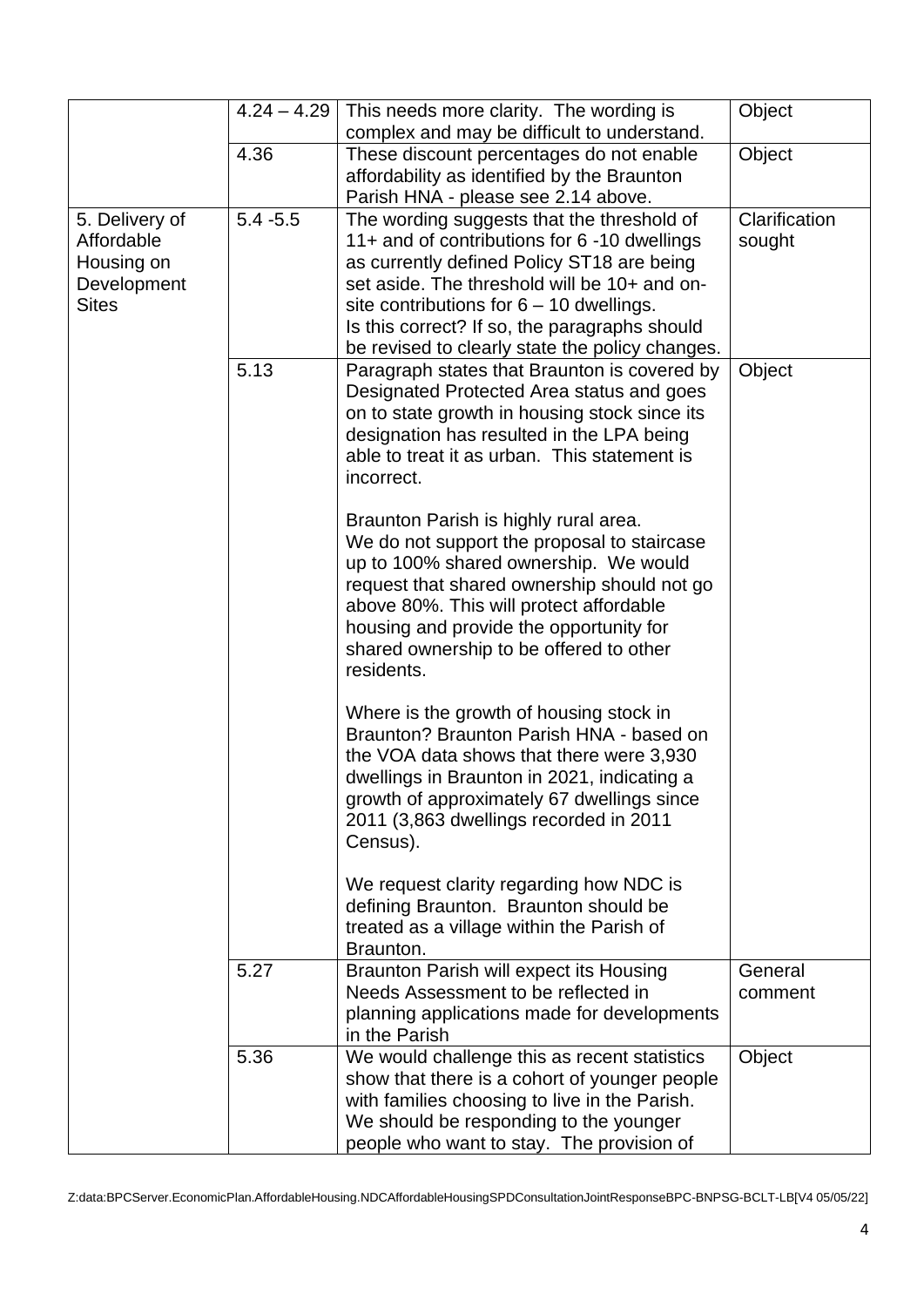|                        |      | one/two bedroom affordable homes would                                              |                                 |
|------------------------|------|-------------------------------------------------------------------------------------|---------------------------------|
|                        |      | accommodate this.                                                                   |                                 |
|                        | 5.39 | We object to the promotion of these<br>standards as illustrated in Table 5.1. We    | Object                          |
|                        |      | should be striving towards the highest                                              |                                 |
|                        |      | standards possible that are inclusive of                                            |                                 |
|                        |      | wheelchair users. This would prevent future                                         |                                 |
|                        |      | difficulties addressing living needs as the                                         |                                 |
|                        |      | home could be adapted to make it                                                    |                                 |
|                        |      | accessible.                                                                         |                                 |
|                        | 5.44 | We support the phasing proposal that                                                | Support                         |
|                        |      | affordable housing should be delivered in-                                          |                                 |
|                        |      | step with market housing.                                                           |                                 |
|                        |      | How do you propose to enforce this?                                                 |                                 |
|                        |      | We would suggest that each phase of                                                 |                                 |
|                        |      | development should contain 30% affordable                                           |                                 |
|                        |      | housing within the mix. This would ensure                                           |                                 |
|                        |      | delivery of affordable housing and integration                                      |                                 |
|                        |      | of affordable housing with open market.                                             |                                 |
|                        |      | Could also help to avoid non delivery due to                                        |                                 |
|                        |      | claims of no longer viable.                                                         |                                 |
|                        | 5.55 | This should be strengthened as it provides                                          | Object                          |
|                        |      | too much opportunity for developers to<br>challenge the viability.                  |                                 |
|                        |      | Viability Assessments should also be publicly                                       |                                 |
|                        |      | available and open to scrutiny                                                      |                                 |
|                        | 5.57 | It is noted that the rural Parish of Braunton is                                    | Clarification                   |
|                        |      | explicitly given a local cascade Appendix 6                                         | sought                          |
|                        |      | Figure $6.3 - why$ ?                                                                |                                 |
| 6. Exception Sites 6.4 |      | Policy ST19 - in the ND&T Local Plan                                                | Support subject                 |
|                        |      | Braunton is linked to Wrafton (in adjoining                                         | to requested                    |
|                        |      | Parish) and categorised as a 'Main Centre'.                                         | amendment                       |
|                        |      | We are concerned that Braunton village                                              |                                 |
|                        |      | within the wider Parish would not be<br>supported as an area where affordable       |                                 |
|                        |      | housing on exception sites can be brought                                           |                                 |
|                        |      | forward. We request that Braunton village be                                        |                                 |
|                        |      | listed under the North Devon Villages.                                              |                                 |
|                        | 6.16 | We request clarity regarding how the sum of                                         | Object                          |
|                        |      | £10,000 per plot was arrived at. The                                                |                                 |
|                        |      | Farmers Weekly website indicates that the                                           |                                 |
|                        |      | EUV is £8-£9k per acre. An acre can                                                 |                                 |
|                        |      | accommodate a lot of plots. Existing use                                            |                                 |
|                        |      | value should be based on the predominate                                            |                                 |
|                        |      | agricultural/pasture land in the local area.                                        |                                 |
|                        | 6.17 | The number of dwellings developed on<br>exception sites should also be based on the | Support subject<br>to amendment |
|                        |      | density of the surrounding settlement.                                              |                                 |
|                        |      |                                                                                     |                                 |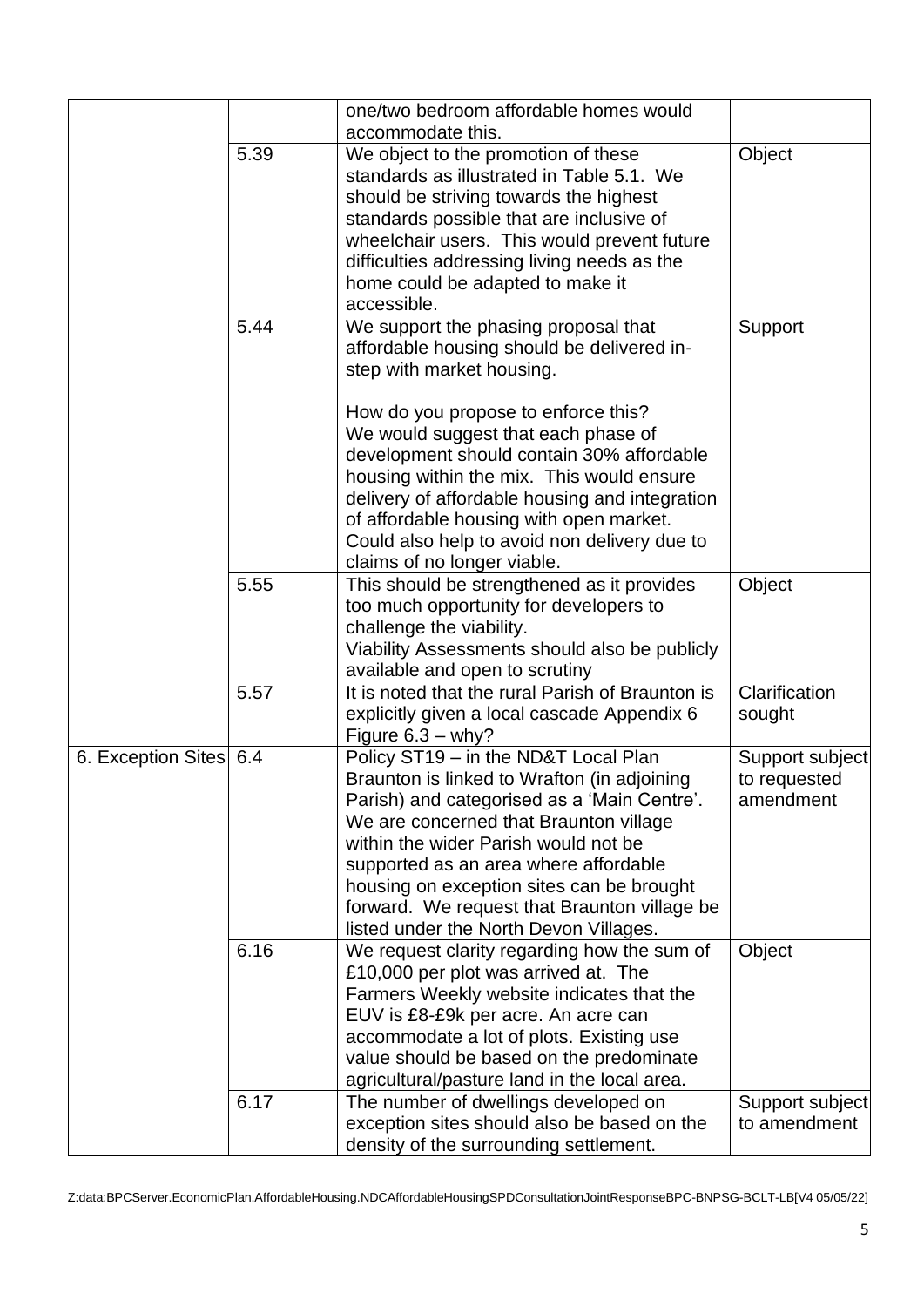|                                                                              | 6.21          | This survey should be mandatory for all<br>development proposal not just affordable                                                                                                                                                                              | Support subject<br>to amendments                 |
|------------------------------------------------------------------------------|---------------|------------------------------------------------------------------------------------------------------------------------------------------------------------------------------------------------------------------------------------------------------------------|--------------------------------------------------|
|                                                                              |               | housing. This would help to ensure that<br>housing need is being delivered to meet                                                                                                                                                                               |                                                  |
|                                                                              |               | evidenced local need.                                                                                                                                                                                                                                            |                                                  |
| 7. Alternative<br><b>Delivery</b><br>Mechanisms for<br>Affordable<br>Housing | 7.6           | Self-build is non-existent in North Devon.<br>The self-build register held by the Council<br>does not appear to deliver and is only used<br>as a tool to collect data. Self-build provides<br>opportunities for higher standards of housing                      | Support                                          |
|                                                                              |               | and should be encouraged and supported<br>where possible.<br>How many examples of self-build do we have                                                                                                                                                          |                                                  |
|                                                                              |               | in North Devon?                                                                                                                                                                                                                                                  |                                                  |
|                                                                              | 7.7           | How do these definitions address affordability<br>and provision of housing for local need as<br>opposed to "executive style" proposals?                                                                                                                          | General<br>comment                               |
|                                                                              | $7.12 - 7.13$ | We feel these statements are robust.<br>However, we would suggest that there could<br>be a more collective approach to delivering<br>community-led housing. If social landlords<br>are developing their sites why not do this<br>through a Community Land Trust. | Support subject<br>to amendments                 |
| 8. Managing<br>Arrangements                                                  | 8.7           | The 'DMS allocation policy' link doesn't work.                                                                                                                                                                                                                   | General<br>comment                               |
|                                                                              | 8.12          | From experience affordable housing is not<br>actively and continuously marketed as set out<br>in this paragraph. Braunton Parish Council<br>has never been alerted regarding affordable<br>housing available in the Braunton and<br>Wrafton extension.           | Support but<br>does not<br>happen in<br>reality. |
|                                                                              | 8.18          | We support the cascading approach but from<br>experience this does not happen in reality.<br>See comment in section 8.12.                                                                                                                                        | Support but<br>does not<br>happen in<br>reality. |
|                                                                              | Appendix 6    | Suggest that a percentage of affordable<br>housing is allocated to parishes. Braunton<br>has identified a local housing need yet it has<br>never been contacted as part of the cascade<br>process.                                                               |                                                  |
|                                                                              | 8.25          | This is not realistic in the real world. The<br>affordability of rentals in Braunton is much<br>higher than other areas and this should be<br>taken into account.                                                                                                | Object                                           |
| 9. Assessing                                                                 | 9.4           | We support an 'open-book' approach to                                                                                                                                                                                                                            | Support subject                                  |
| Financial                                                                    |               | Viability Assessments. However, this is                                                                                                                                                                                                                          | to the removal                                   |
| Viability                                                                    |               | contradicted by the LPA, as on their website<br>they encourage developers to sign a non-                                                                                                                                                                         | of NDC's non-<br>disclosure                      |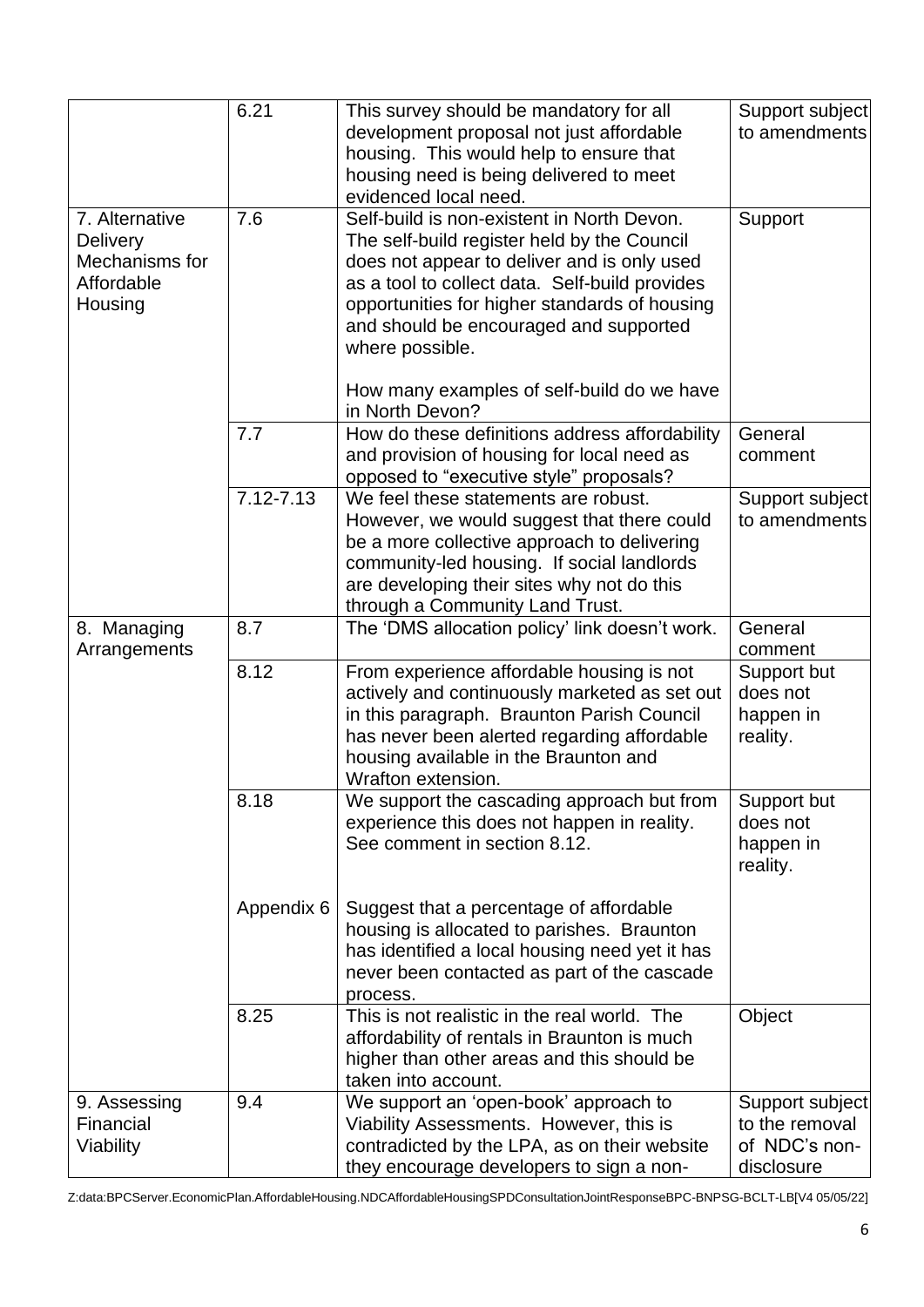|                                                                                                 |               | disclosure agreement. We also have<br>evidence of requesting viability assessments<br>and being declined by the LPA on grounds of<br>confidentiality. The Government states that<br>viability reports should be in the public<br>domain and we support this.                                                                                                                                                                                                                                                                                                                                                                                                                                                                                                                                                                           | agreement<br>guidance |
|-------------------------------------------------------------------------------------------------|---------------|----------------------------------------------------------------------------------------------------------------------------------------------------------------------------------------------------------------------------------------------------------------------------------------------------------------------------------------------------------------------------------------------------------------------------------------------------------------------------------------------------------------------------------------------------------------------------------------------------------------------------------------------------------------------------------------------------------------------------------------------------------------------------------------------------------------------------------------|-----------------------|
|                                                                                                 | 9.11          | We are concerned regarding the premium for<br>landowners. Farmers Weekly indicate<br>average Devon EUV arable is £10.5k per<br>acre and Devon EUV pasture is £8.2k per<br>acre (figures 2021 within the last six months).<br>What is an acceptable premium for the<br>landowner on existing use arable/pasture<br>land?<br>The government recommend a return of 15-<br>20% per gross development value to a<br>developer.<br>Even if these percentages where used the<br>cost of an acre would be no more than<br>£12.6k per acre reenforcing our comment in<br>respect of para 6.16 and suggested £10k per<br>plot.<br>The reference to option agreement should be<br>struck out as this immediately inflates the<br>existing land use value.<br>No consideration is given to the calculation of<br>the Gross Development Value which | Object                |
|                                                                                                 |               | presumably is the opening figure for a<br><b>Viability Assessments.</b>                                                                                                                                                                                                                                                                                                                                                                                                                                                                                                                                                                                                                                                                                                                                                                |                       |
|                                                                                                 | $9.12 - 9.14$ | Not robust enough in ensuring that Affordable<br>housing quota is meet. Developers should<br>ensure that their proposals are fully policy<br>compliant<br>Suggest the Council take a large sum at the<br>start of development giving that the<br>developers are well funded                                                                                                                                                                                                                                                                                                                                                                                                                                                                                                                                                            | Object                |
| 11. Financial<br>contributions<br>towards the off-<br>site delivery of<br>affordable<br>housing | 11.1          | We object to the delivery of affordable<br>housing offsite. Affordable housing should<br>be delivered onsite and with the open market<br>dwellings (see comment under 5.44). It is not<br>acceptable to deliver affordable housing<br>elsewhere given the demonstrable local<br>housing crisis.                                                                                                                                                                                                                                                                                                                                                                                                                                                                                                                                        | Object                |
|                                                                                                 | 11.12         | The figures in this table do not bear any<br>relevance to local values. Where have these                                                                                                                                                                                                                                                                                                                                                                                                                                                                                                                                                                                                                                                                                                                                               | Object                |